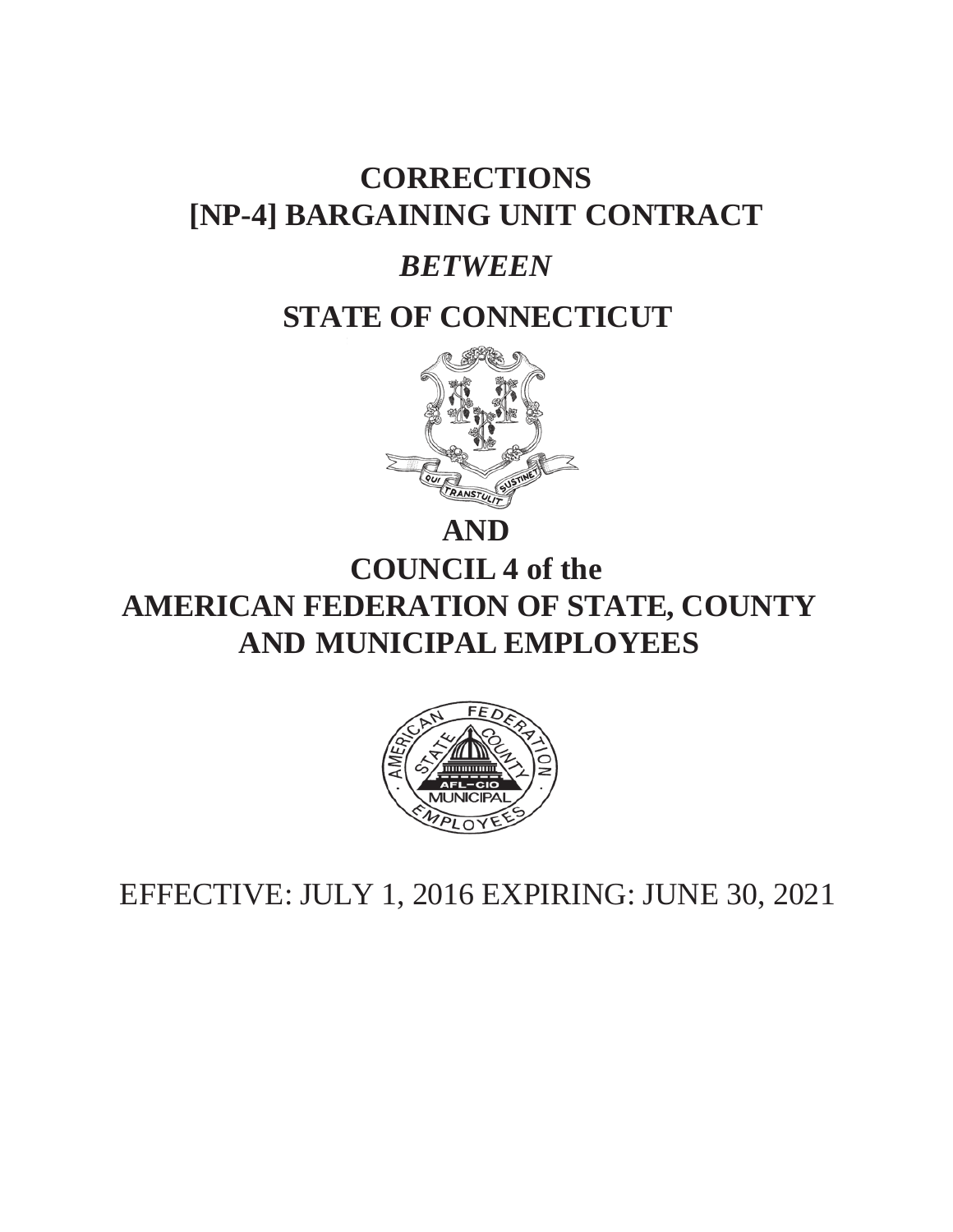# **TABLE OF CONTENTS**

| ARTICLE 13 DISMISSAL, SUSPENSION, DEMOTION OR OTHER DISCIPLINE - 19 -      |  |
|----------------------------------------------------------------------------|--|
|                                                                            |  |
|                                                                            |  |
|                                                                            |  |
|                                                                            |  |
|                                                                            |  |
|                                                                            |  |
|                                                                            |  |
|                                                                            |  |
| ARTICLE 22 PREGNANCY, MATERNAL, PARENTAL AND FAMILY LEAVE  - 36 -          |  |
| ARTICLE 23 LABOR MANAGEMENT COMMITTEES.                                    |  |
|                                                                            |  |
|                                                                            |  |
|                                                                            |  |
| ARTICLE 27 EMPLOYEE UNIFORM, PERSONAL APPEARANCE AND IDENTIFICATION - 42 - |  |
|                                                                            |  |
|                                                                            |  |
|                                                                            |  |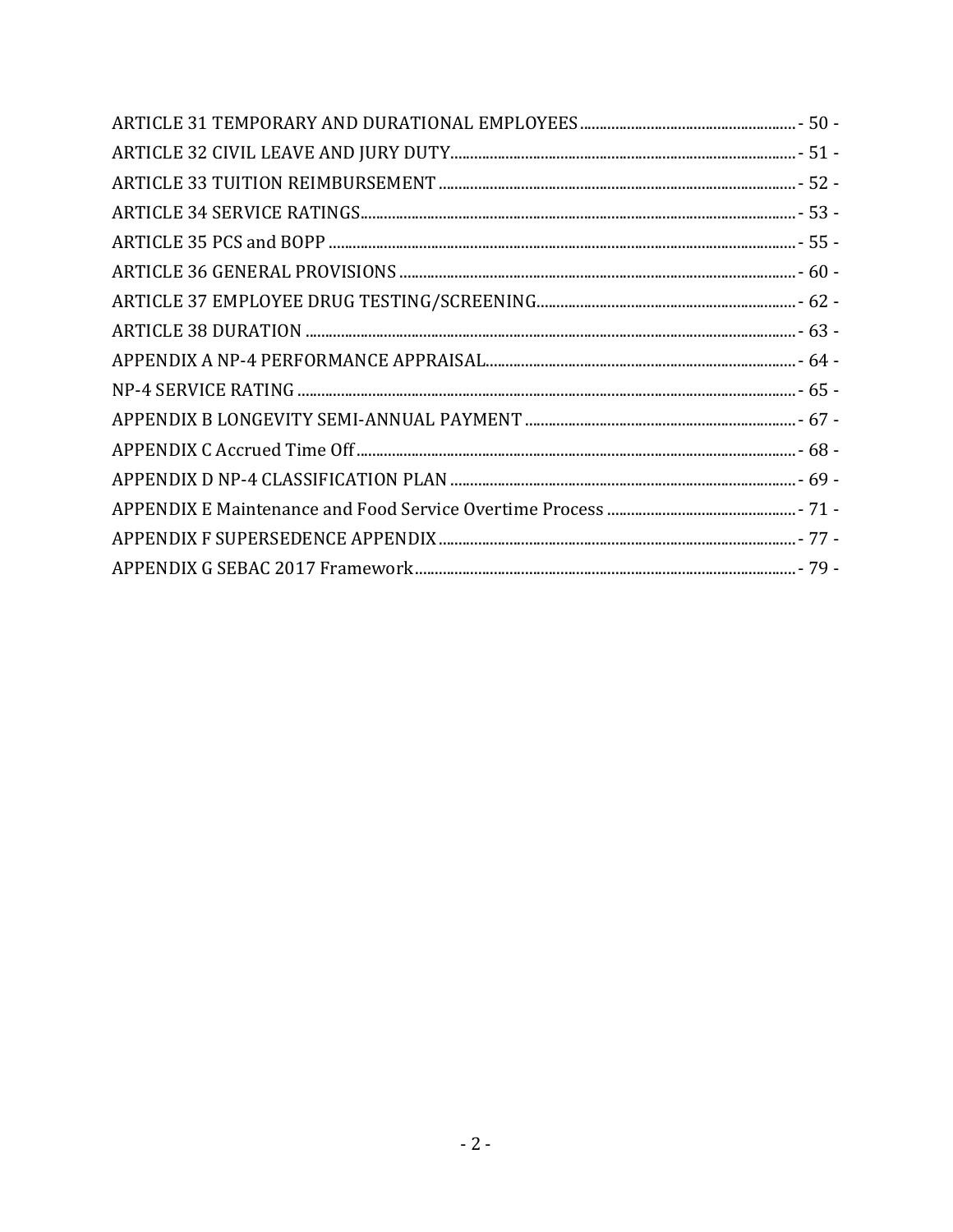#### **PREAMBLE**

<span id="page-3-0"></span>STATE OF CONNECTICUT, acting by and through the Commissioner of Administrative Services, hereinafter called "the State" or "the Employer," and Council 4, American Federation of State, County and Municipal Employees, (Local Nos. 387, 39l and l565), AFL-CIO, hereinafter called "AFSCME" or "the Union," hereby agrees as follows (the inclusions of Locals herein does not alter the Recognition or any other Article of this Agreement):

**WITNESSETH:**

## **ARTICLE 1 RECOGNITION**

<span id="page-3-1"></span>**Section 1. Covered Employees.** The State, or its Successors or Assigns, recognizes the Union for the purposes of collective bargaining as the exclusive representative of all employees in the unit certified by the Connecticut State Board of Labor Relations, in Case No. SE-4728, Decision No. l703, issued January 5, 1979, including, temporary and durational employees, excluding all others, provided that this Agreement shall not apply to non-permanent employees who are appointed on a emergency, provisional, summer or intermittent basis. Employees hired as Federal Grant Participants, working in a trainee class or serving a working test period shall be considered as covered employees.

"Successor or assigns" means any purchaser, assignee, or transferee to the business or services that are provided by the State in this collective bargaining agreement.

If the State considers to sell, assign, or transfer its business or services that are subject to this collective bargaining agreement, the State's Request for Proposal ("RFP") for successors and assigns shall include:

A requirement that this collective bargaining agreement be binding upon and enforceable against any successor employer, purchaser, assignee, or transferee who succeeds to the State's business or services;

A requirement that the successor or assigns are bound by Conn. Gen. Statutes, § § 5-270, et seq. in negotiating successor collective bargaining agreements and its dealings with the Union;

A requirement on the successor or assigns to recognize the Union as the exclusive representative of all employees in the unit certified by the Connecticut State Board of Labor Relations, in Case No. SE-4728, Decision No. 1703, issued January 5, 1979, including, temporary and durational employees;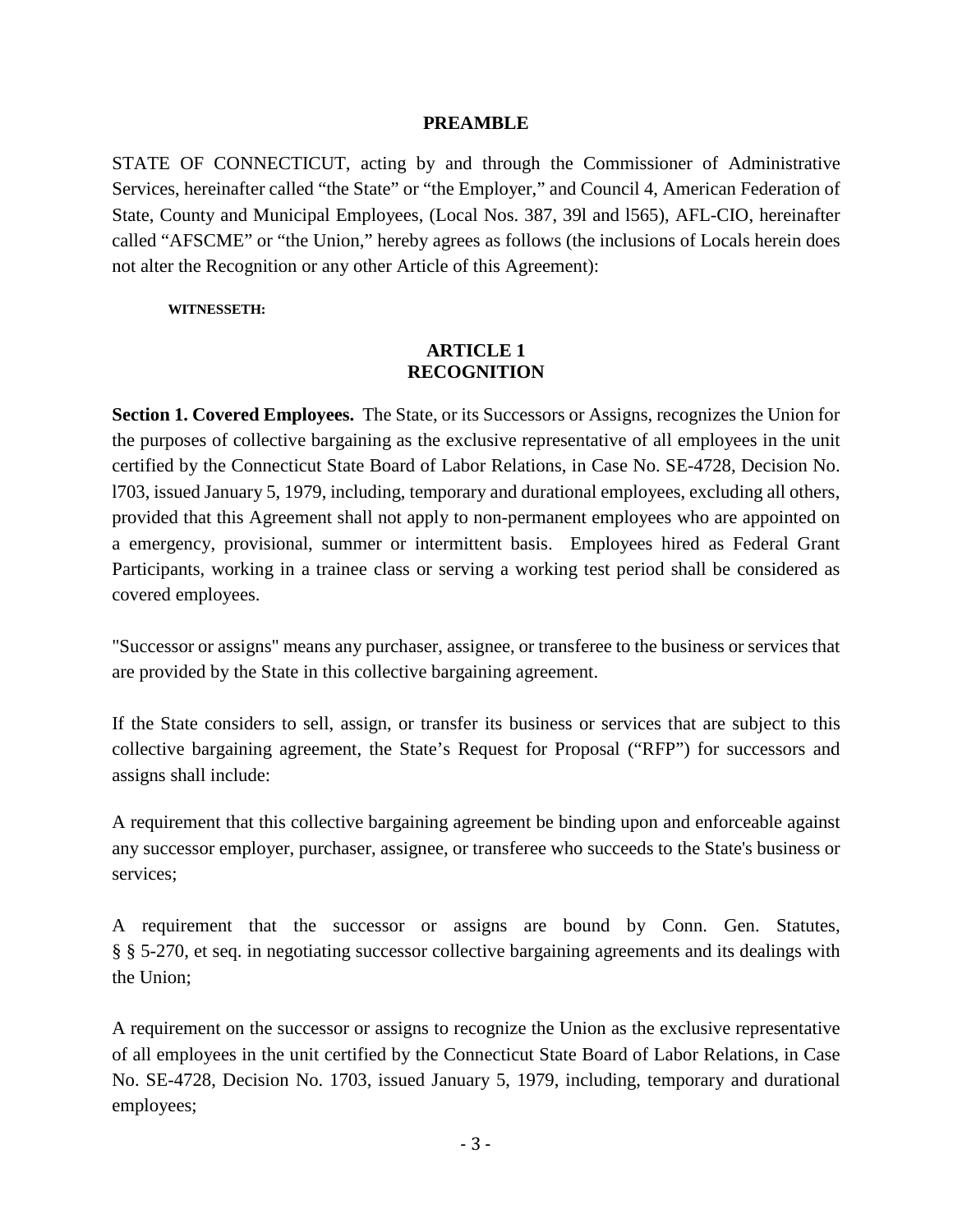A requirement on the successor or assigns that all bargaining unit members be employed by the successor or assigns without having to pass a new probationary period;

A requirement on the successor or assigns that all bargaining unit members be employed by the successor or assigns without having to fill out a new job application;

A requirement on the successor or assigns that all bargaining unit members be employed by the successor or assigns without having to pass a pre-employment check;

A requirement on the successor or assigns that all bargaining unit members be employed by the successor or assigns without having to pass a pre-employment test.

Section 2. New Job Specifications. The Union shall be notified in writing of any proposed change or new job specification for bargaining unit classifications prior to implementation. Upon written request of the Union, the State agrees to negotiate over the impact of the effect of any change to the extent required by law; however, such negotiations shall not prevent the State from implementation.

## **ARTICLE 2 ENTIRE AGREEMENT**

<span id="page-4-0"></span>**Section 1. Entire Agreement.** This Agreement, upon ratification, (when applicable), and upon legislative approval, supersedes and cancels all prior practices and agreements, whether written or oral, unless expressly stated to the contrary herein, and constitutes the complete and entire agreement between the parties and concludes collective bargaining for its term.

**Section 2. Opportunity to Present Demands.** The parties acknowledge that during the negotiations which resulted in this Agreement, each had the unlimited right and opportunity to make demands and proposals with respect to any subject or matter not removed by law from the area of collective bargaining, and that the understandings and agreements arrived at by the parties after the exercise of that right and opportunity are set forth in this Agreement. Therefore, the State and the Union, for the duration of this Agreement, each voluntarily and unqualifiedly waives the right, and each agrees that the other shall not be obligated, to bargaining collectively with respect to any subject or matter referred to or covered in this Agreement, even though such subjects or matters may not have been within the knowledge or contemplation of either or both of the parties at the time they negotiated or signed this Agreement.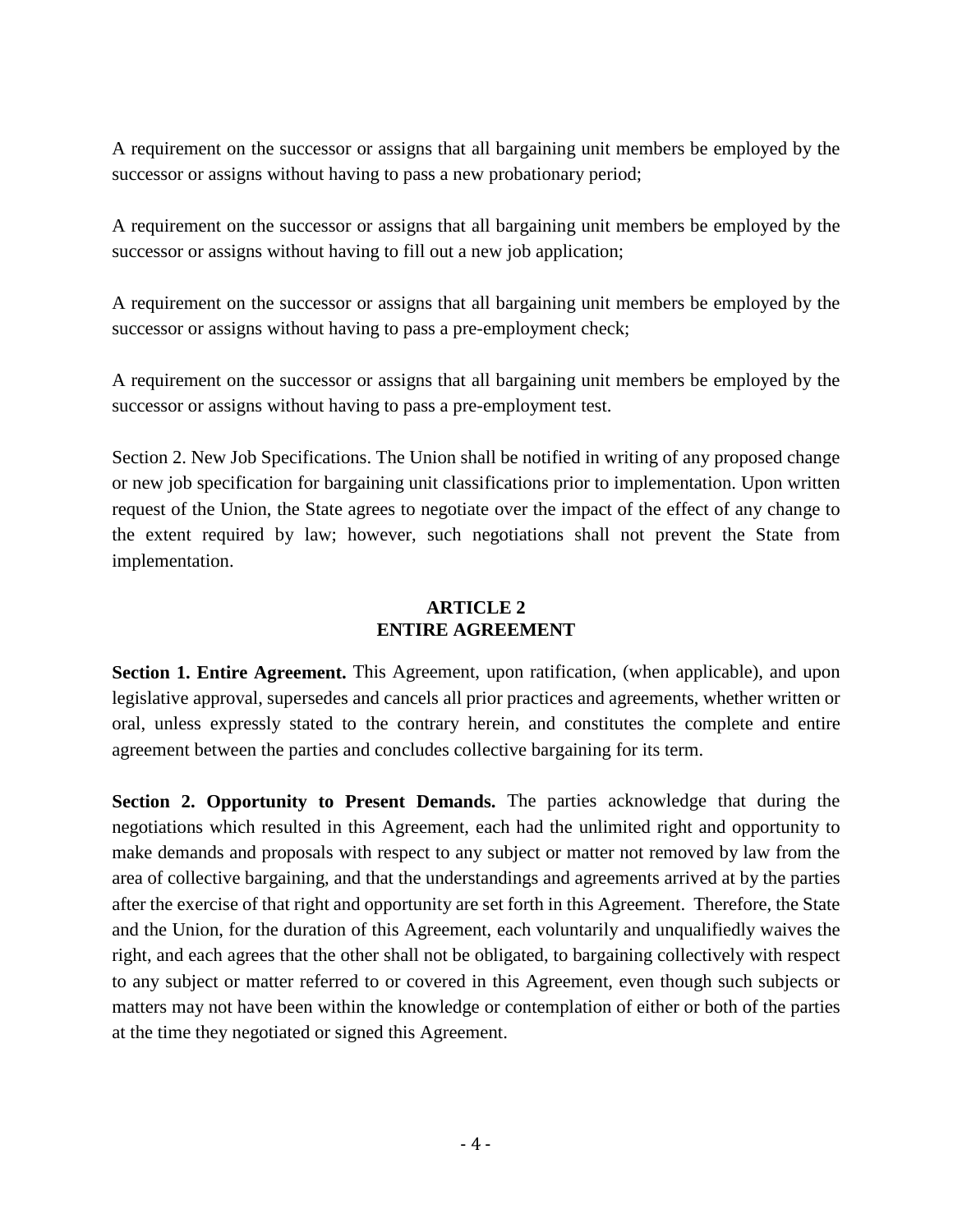#### **ARTICLE 3 NON-DISCRIMINATION AND AFFIRMATIVE ACTION**

<span id="page-5-0"></span>**Section 1. Non-discrimination.** The parties herein agree that neither shall discriminate against any employee on the basis of race, color, creed, sex, age, national origin, marital status or lawful political activity.

**Section 2. Union Participation.** Neither party shall discriminate against an employee on the basis of membership or non-membership or lawful activity in behalf of the exclusive bargaining agent. The Employer agrees not to interfere with the rights of employees to become members of the Union, and there shall be no discrimination, interference, restraint, or coercion by the Employer or any Employer representative against any employee because of any employee activity in an official capacity on behalf of the Union.

**Section 3. Affirmative Action.** The parties acknowledge the need for positive and aggressive affirmative action to redress the effects of past discrimination, if any, whether intentional or unintentional, to eliminate present discrimination, if any, to prevent further discrimination, and to ensure equal opportunity in the application of this Agreement. The Labor Management Committee (but not the grievance procedure) shall be the proper forum for problems, ripe or anticipated, which impact upon philosophy and/or directives of this Section.

**Section 4. Americans with Disabilities Act.** Notwithstanding any provision of this agreement to the contrary, the Employer will have the right and duty to take all actions necessary to comply with the provisions of the Americans with Disabilities Act, 42 U.S.C. 2101, et seq. (ADA). Upon request the Employer will meet and discuss specific concerns identified by the Union; however, this shall not delay any actions taken to comply with the ADA.

<span id="page-5-1"></span>**Section 5. Harassment or Disparate Treatment.** The Employer shall take reasonable measures to prevent harassment or disparate treatment at the work place.

## **ARTICLE 4 NO STRIKES-NO LOCKOUTS**

Section 1. No Strike. Neither the Union nor any employee shall engage in, induce, support, encourage, or condone a strike, sympathy strike, work stoppage, slowdown, concerted withholding of services, sick-out, or any interference with the mission on any State agency. This Article shall be deemed to prohibit the determined concerted boycott or determined concerted refusal of overtime work.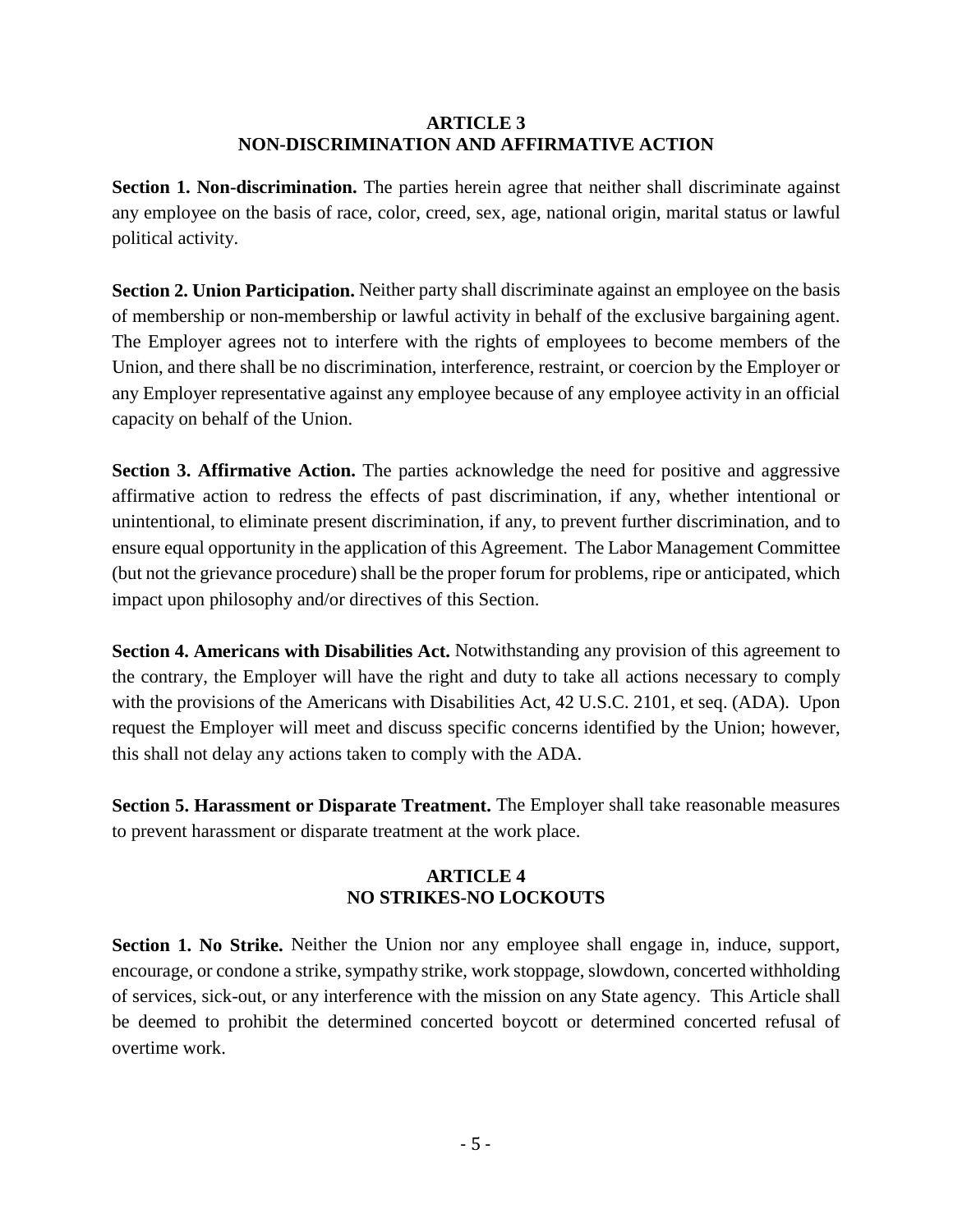**Section 2. Union to Exert Best Effort.** The Union shall exert its best efforts to prevent or terminate any violation of Section 1 of this article.

<span id="page-6-0"></span>**Section 3. No Lockout.** The Employer agrees that during the life of this Agreement there shall be no lock-out.

## **ARTICLE 5 MANAGEMENT RIGHTS**

**Section 1. Management Rights.** Except as otherwise limited by an express provision of this Agreement, the State reserves and retains, whether exercised or not, all the lawful and customary rights, powers and prerogatives of public management. Such rights include but are not limited to establishing standards of productivity and performance of its employees; determining the mission of an agency and the methods and means necessary to fulfill that mission, including the contracting out of or the discontinuation of services, positions, or programs in whole or in part; the determination of the content of job classification; the appointment, promotion, assignment, direction and transfer of personnel; the suspension, demotion, discharge or any other appropriate action against its employees; the relief from duty of its employees because of lack of work or other legitimate reasons; the establishment of reasonable work rules; and the taking of all necessary actions to carry out its mission in emergencies. Except as otherwise limited by a specific provision of this Agreement, inherent management rights are not subject to the grievance procedure.

## **ARTICLE 6 UNION SECURITY AND PAYROLL DEDUCTIONS**

<span id="page-6-1"></span>**Section 1. Dues Election.** Union dues and initiation fees, if any, shall be deducted by the State Employer biweekly from the paycheck of each employee who signs and remits to the State Employer an authorization form. Such deduction shall be discontinued upon written request of an employee thirty (30) days in advance.

**Section 2. Agency Service Fee.** An employee covered by this Agreement who is not a member of the Union is required, as a condition of employment, to pay to the Union an amount equal to the regular dues, fees and assessments that a member is charged.

A. **Service Fee Election.** The State shall deduct the agency service fee biweekly from the paycheck of each employee who is required under Section 5-280 of the Connecticut General Statutes to pay such a fee as a condition of employment, provided, however, no such payment shall be required of an employee whose membership is terminated for reasons other than non-payment of Union dues.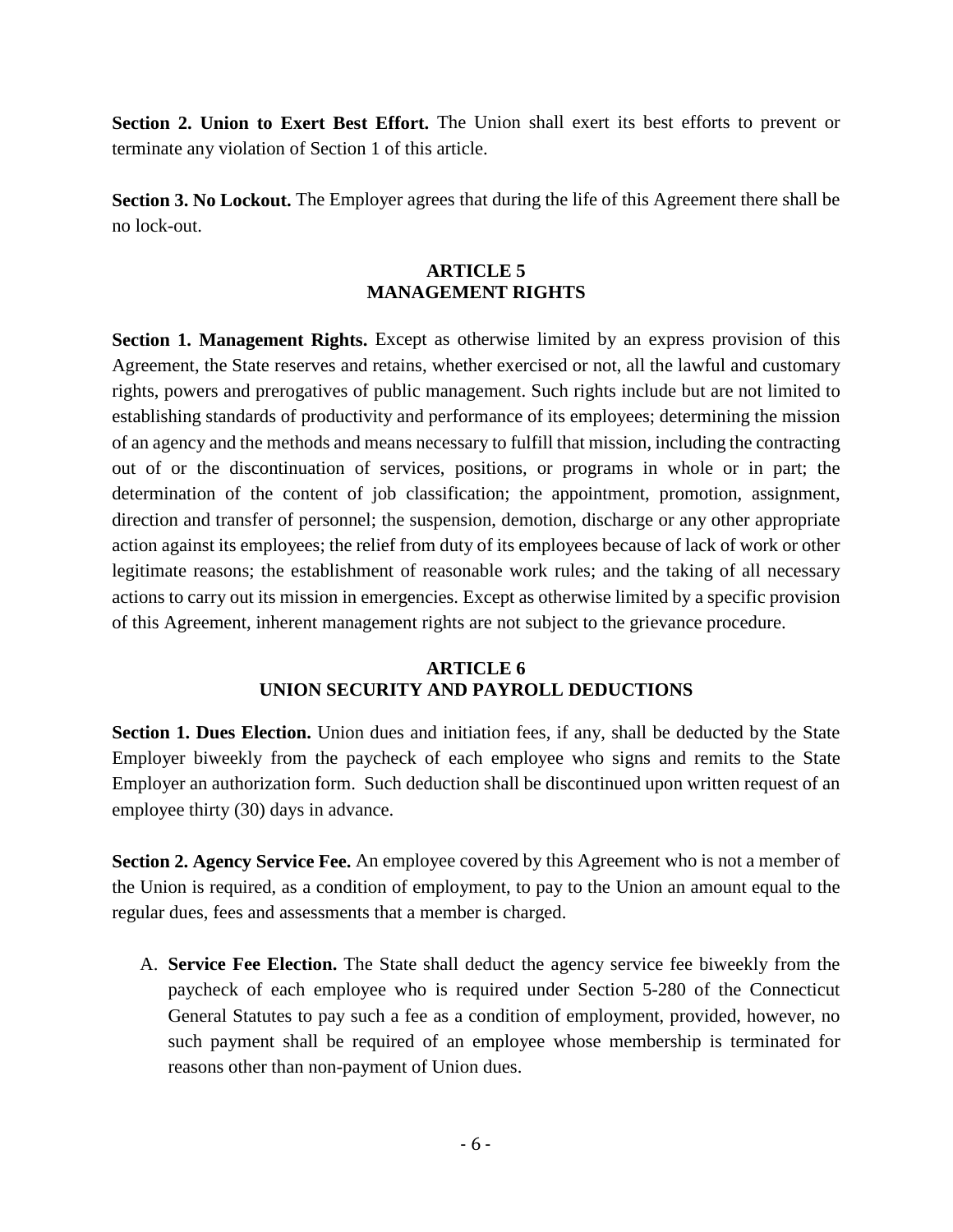- B. **Service Fee; Effective Date.** The deduction of the agency service fee shall be effective with the first payroll check received as an employee covered by this contract and the amount of agency service fee shall be determined by the Union and shall not exceed the amount of the Union dues. An employee who objects to payment of such fee based on the tenets of a bona-fide religious sect shall have his/her agency service fee forwarded by the Union to a nationally recognized charity, designated by mutual agreement of the Union and State, provided that the employee submits such objection in writing to the Union.
- C. **Remittance.** The amount of dues or agency service fees deducted under this Article shall be remitted to the appropriate Local Union Treasurer after the payroll period in which such dues and fees are deducted, together with a list of names of employees from whose salaries such deductions were made.
- D. **Correction of Errors.** Should the Union believe that the Union dues/fees of an employee have not been deducted correctly the Union shall notify the employing agency with the specific nature of the problem. Upon agency verification of the problem the agency shall arrange for corrective action with the Union and the employee. (For example, an employee whose dues have been under-deducted by \$1.00 for six (6) pay periods shall have \$1.00 extra deducted, in addition to the correct dues deduction, for a period of six (6) pay periods).
- E. **Indemnification.** The Union agrees to indemnify the State Employer for its damages or cost incurred in defense of actions taken under this Section by the State.

**Section 3. Political Action Fund.** In accordance with those procedures promulgated by the Office of the State Comptroller the State shall allow for the deduction of contributions for the Union's political action fund.

**Section 4. Quarterly Reports.** The State shall furnish AFSCME Council 4, on a quarterly basis reports containing the following information sorted by facility:

- a) New hires into Bargaining Unit, their classification, employee number, and address.
- b) Re-employed workers into the Bargaining Unit, their classification, employee number, address, and date of hire.
- c) Employees separated from the Bargaining Unit and date of separation.
- d) General changes for Bargaining Unit employees.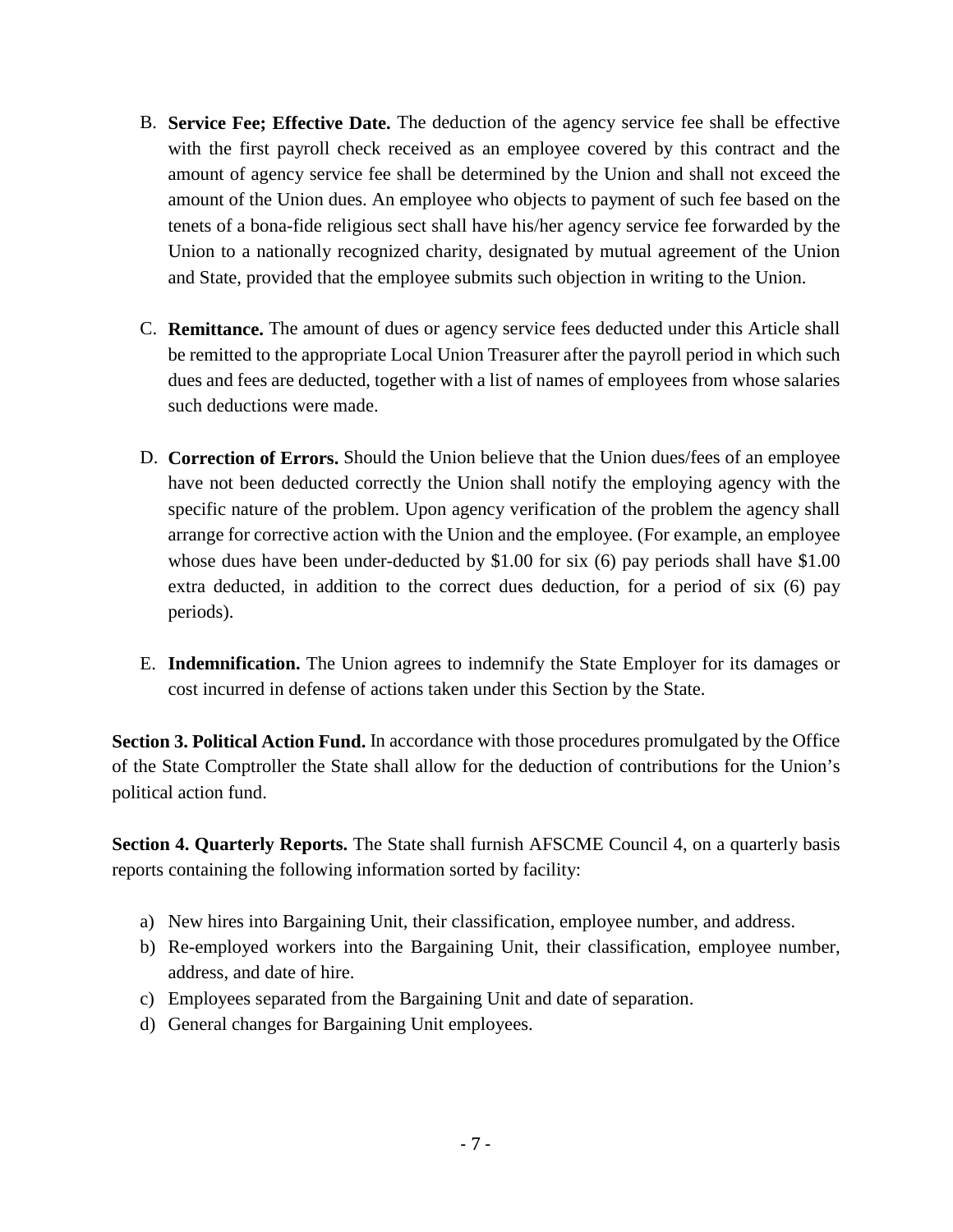#### **ARTICLE 7 UNION RIGHTS**

<span id="page-8-0"></span>**Section 1. Access to Information.** The Employer agrees to provide the Union, upon request and adequate notice, access to materials and information necessary for the Union to fulfill its statutory responsibility to administer this Agreement. The Union will not be charged for infrequent and/or reasonable copying expenses, however, the Union shall reimburse the State for the expense and time spent photo copying such information and otherwise as permitted under the State Freedom of Information Law. The Union shall not have access to privileged or confidential information.

**Section 2. Bulletin Board.** The State will furnish a minimum of one bulletin board at each institution which the Union may utilize for their announcements and Union material. Two such boards will be provided in the larger facilities. The Union shall be provided a key for access to the bulletin board at institutions where such boards are presently locked. The State reserves the right to have the Union remove material that is of a partisan, political nature or is inflammatory, or derogatory to the State Employer or any of its officers or employees. After the material in question is removed, the Union shall have the right to grieve and to arbitrate.

**Section 3. Posting of Vacancies.** Agency bargaining unit vacancies, including promotions, shall be posted at least ten (10) calendar days prior to the closing date of the position.

**Section 4. Access to Premises.** AFSCME representatives (International or District Council staff or steward assigned) shall be permitted to enter the facilities of the Department of Corrections at any reasonable time for the purpose of discussing, processing, or investigating grievances, or fulfilling its role as collective bargaining agent, provided that they give telephone notice of their intended visit and upon arrival they give notice of their presence immediately to the office.

**Section 5. Use of Employer Facilities.** The Department will continue to permit use of certain facilities for Union meetings, subject to the operating needs of the Department.

**Section 6. Mailings and Handouts.** The Employer will permit the Union to leave handouts in specified areas and to allow the Union to use mail boxes where available. Employees will be allowed to carry Union mail between institutions as long as this does not interfere with the performance of duties. Employees may receive Union business faxes, at designated locations from AFSCME and Locals.

**Section 7. Union Business Leave.** A maximum of six hundred fifty (650) person-days per year shall be granted without loss or pay of benefits for the purpose of attending to union business related functions. In the year of the International convention, an additional eighty (80) person-days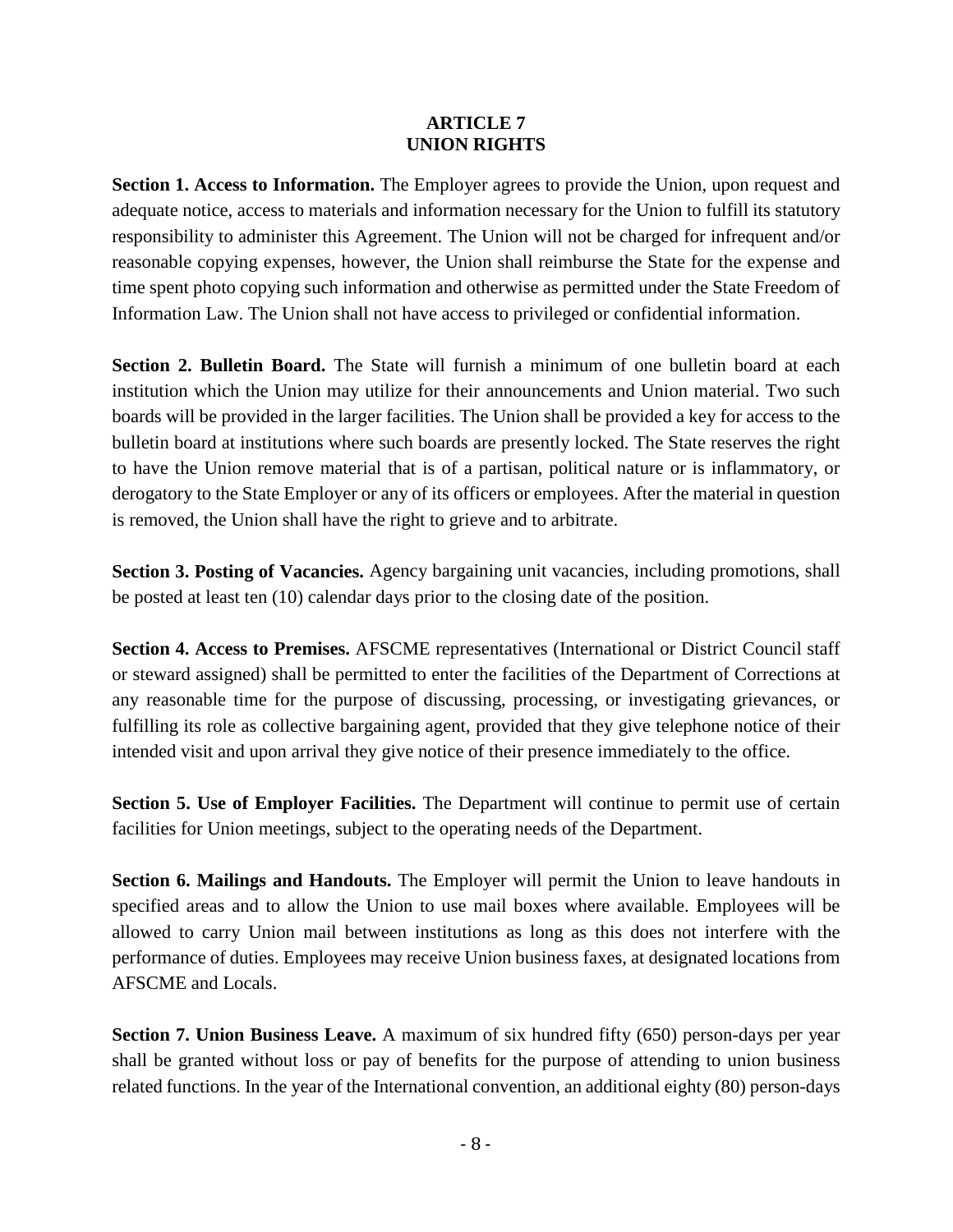shall be granted for attendance at that convention. Each contract year, delegates to the Connecticut State AFL-CIO Convention shall be granted leave without loss of pay or benefits for the days on which the Convention is scheduled. Seventy (70) person days shall be granted for this provision. It is understood, however, that in emergency situations such leave may be withheld or revoked. Employees may or may not change work schedules for weeks in which conventions occur. Requests for leave time shall be made in writing as soon as possible and no later than two (2) weeks in advance to the Office of Labor Relations except in cases where two (2) weeks is not possible. Union Business Leave time shall be properly dated when the request for UBL could not be timely made in writing, due to unforeseen occurrences.

**Section 8. Union Leave.** Not more than one (1) employee elected or appointed to a full-time office or position with the Union will be eligible for an unpaid leave of absence not to exceed one (1) year which may be granted subject to the approval of the Director of Labor Relations. Upon return from such leave, the State Employer shall offer said employee a position relatively equal to the former position in pay, benefits, and duties at the rates in force at time of return from such leave.

**Section 9. Number of Stewards.** The Union shall furnish the Employer with a list of all employee representatives and Union staff members authorized to so represent the Union within sixty (60) calendar days from the date of execution of this Agreement. Such list shall be updated quarterly.

**Section 10. Role of Stewards, Executive Board Members in Processing Grievances.** The stewards or Union Executive Board members will obtain permission from their immediate supervisors when they desire to leave their work assignments to properly and expeditiously carry out their duties in connection with the employee/management agreement. When contacting an employee, the stewards or Union Executive board members will first report to and obtain permission to see the employee from his/her supervisor, and such permission will be granted unless the work situation or an emergency demands otherwise. If the immediate supervisor is unavailable, permission will be requested from the next level of supervision. Requests by stewards or Union Executive Board members to meet with employees and/or employees to meet with stewards or Union Executive Board members will state the name of the employee involved, his/her location, indicating briefly what union business is to be discussed, and the approximate time that will be needed. Stewards or Union Executive Board members thus engaged will report back to their supervisors on completion of such duties and return to their job and will suffer no loss of pay or other benefits as a result thereof.

**Section 11. Limitation on Entry for Representation.** Permission to enter the premises or to conduct representational business during working hours may be denied or revoked in profound circumstances.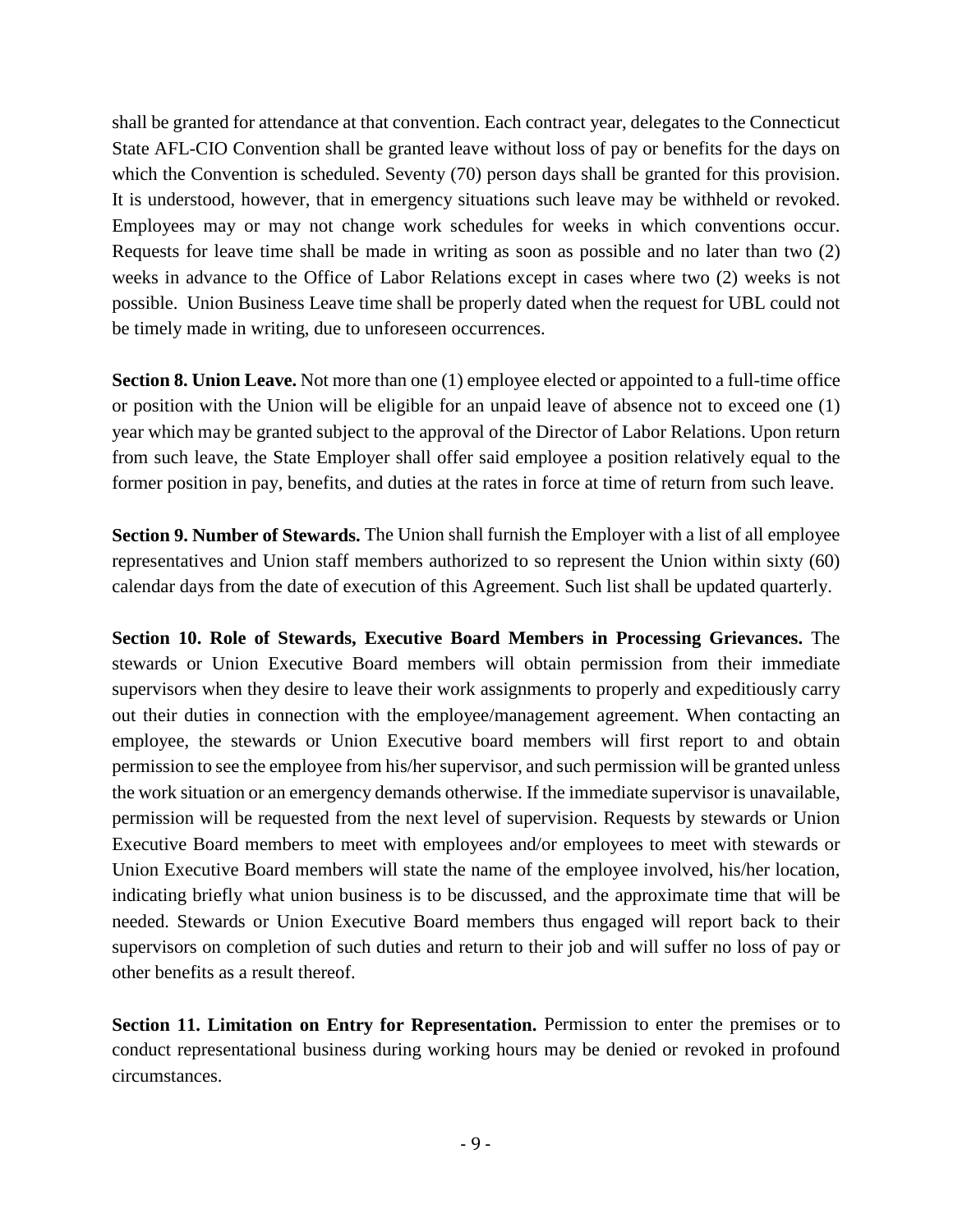**Section 12. AFSCME Representatives.** International representatives and Union staff representatives may be present at Labor Management meetings and at grievance hearings at the level of Step II and above.

**Section 13. Recognition of Stewards.** Employer representatives shall deal exclusively with Union designated stewards or representatives in the processing of grievances or any other aspect of contract administration.

**Section 14. Retirement Counseling Meeting**. If the Retirement Counseling meetings are scheduled when an affected Employee is scheduled to work, then the employee shall be released to attend said retirement meeting(s) with the State Retirement Division on their regular work time.

## **ARTICLE 8 TRAINING**

<span id="page-10-0"></span>**Section 1. Relevant Training.** The Employer recognizes the need to provide relevant training for each new employee and on-the-job training.

**Section 2. Training Committees.** In furtherance of the objectives in Section 1 of this article, in addition to local training committees, a Training Committee shall be appointed, composed of six (6) bargaining unit members and management representatives. This committee will meet quarterly and its objective is to review the training needs of the department and to recommend to the Commissioner of Correction training programs in light of the ACA accreditation standards. The determination to implement these programs, including their length and duration and selection of trainees, or not to implement the training programs rests with the Commissioner of Correction. Further, where practicable, experienced Corrections Officers who possess the relevant skills and experience shall be utilized as trainers.

**Section 3. Orientation Training.** New employees may be required to attend orientation training on a live-in basis. During such training they will be required to attend sessions on the schedule established, for which they shall receive the normal bi-weekly salary appropriate to their job classification. Their duty station shall be considered the training site for the duration of the program.

**Section 4. Scheduling Training.** Training will be scheduled during normal working hours when, in management's judgment, it is practical to do so. Training required by the State in addition to regular duty time shall be considered time worked for overtime purposes, except as provided otherwise under Section 3 of this article.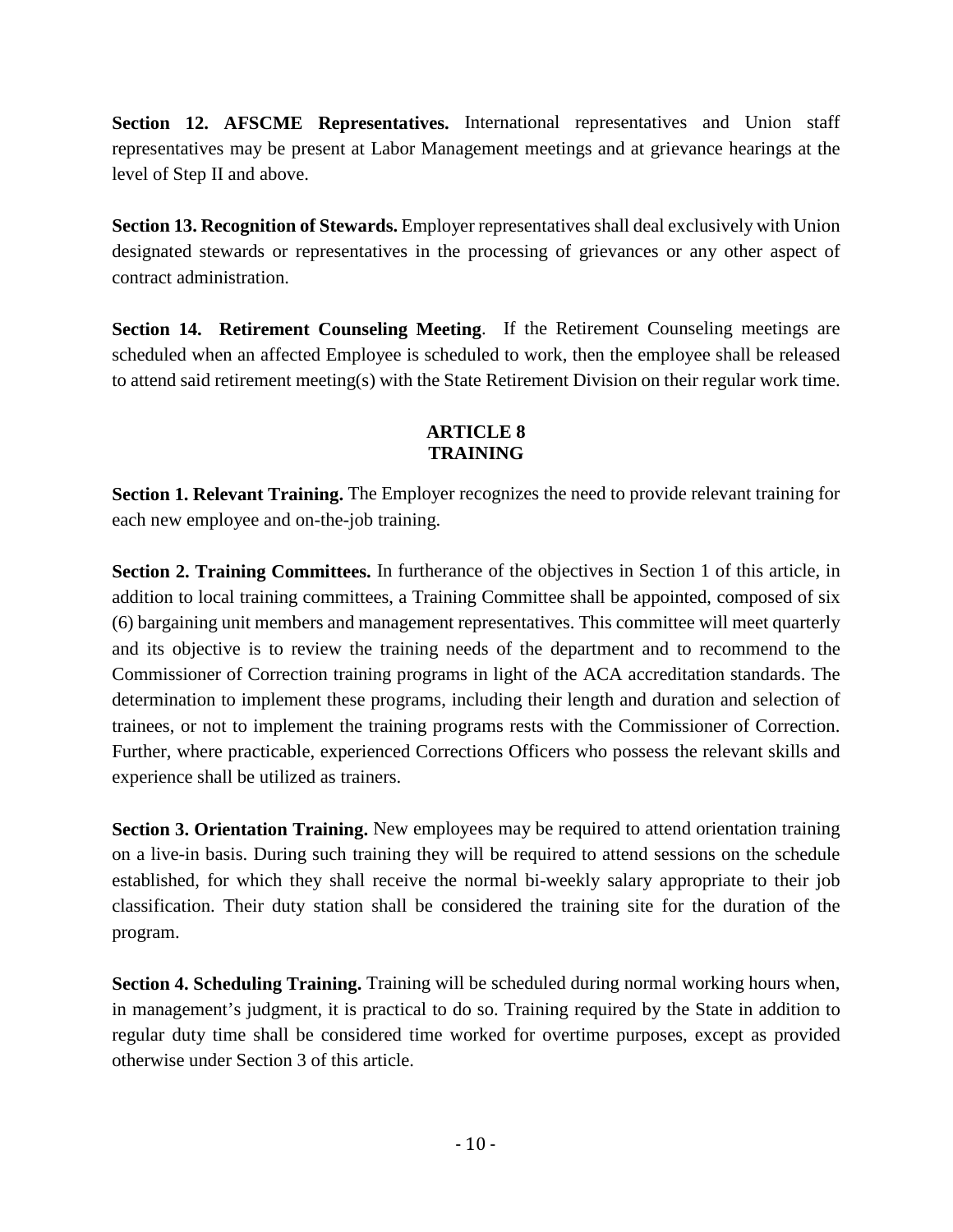**Section 5. Funding for Training.** The dollar amount equivalent of a one (1.0%) percent increase based on general base wages effective July l, l983 shall be set aside for training purposes. This fixed amount of dollars shall be allocated each year thereafter unless changed through the collective bargaining process.

**Section 6. Union Access to Training Classes.** The Employer shall provide the Union with one (l) hour per training class to address same on matters concerning the Union. The one (1) hour shall take place at the start of the shift on the fourth (4th) Wednesday of each class. The Union shall also be allowed access up to one (1) hour prior to the start of the shift to prepare for the meeting.

## **ARTICLE 9 WORKING TEST PERIOD**

<span id="page-11-0"></span>**Section 1. Working Test Period Defined.** The six (6) month Working Test Period shall be deemed an extension of the examination process. Therefore, a determination of unsatisfactory performance during the Working Test Period shall be tantamount to a failure of the competitive exam. A working test period may, with the approval of the Commissioner of Administrative Services, be extended on an individual basis for a definite period not to exceed three (3) months.

**Section 2. Evaluations During Working Test Period.** Evaluations of performance during the Working Test Period shall not be subject to any appeals procedures, including grievance provisions of this Agreement.

**Section 3. Ten Week Training Program.** Not withstanding the provision of Sections 1 and 2 of this article individuals hired as Correction Officer Trainees shall, in addition to the initial working test period referenced therein, be required to successfully complete a ten (l0) week orientation training program, including four (4) weeks assigned to a facility. Trainees will not be assigned to a designated post or position without having a permanent officer also assigned to such post or position. Permanent status shall not accrue until successful completion of the ten (l0) week program and the six (6) month initial working test period.

**Section 4. Worker's Compensation Absence During Working Test Period.** Bargaining unit employees who while in a working test period incur a worker's compensation injury which results in an absence from work shall not have this time credited towards meeting the requirements of a working test period. The Department will inform an employee in this situation of when his/her working test period will expire.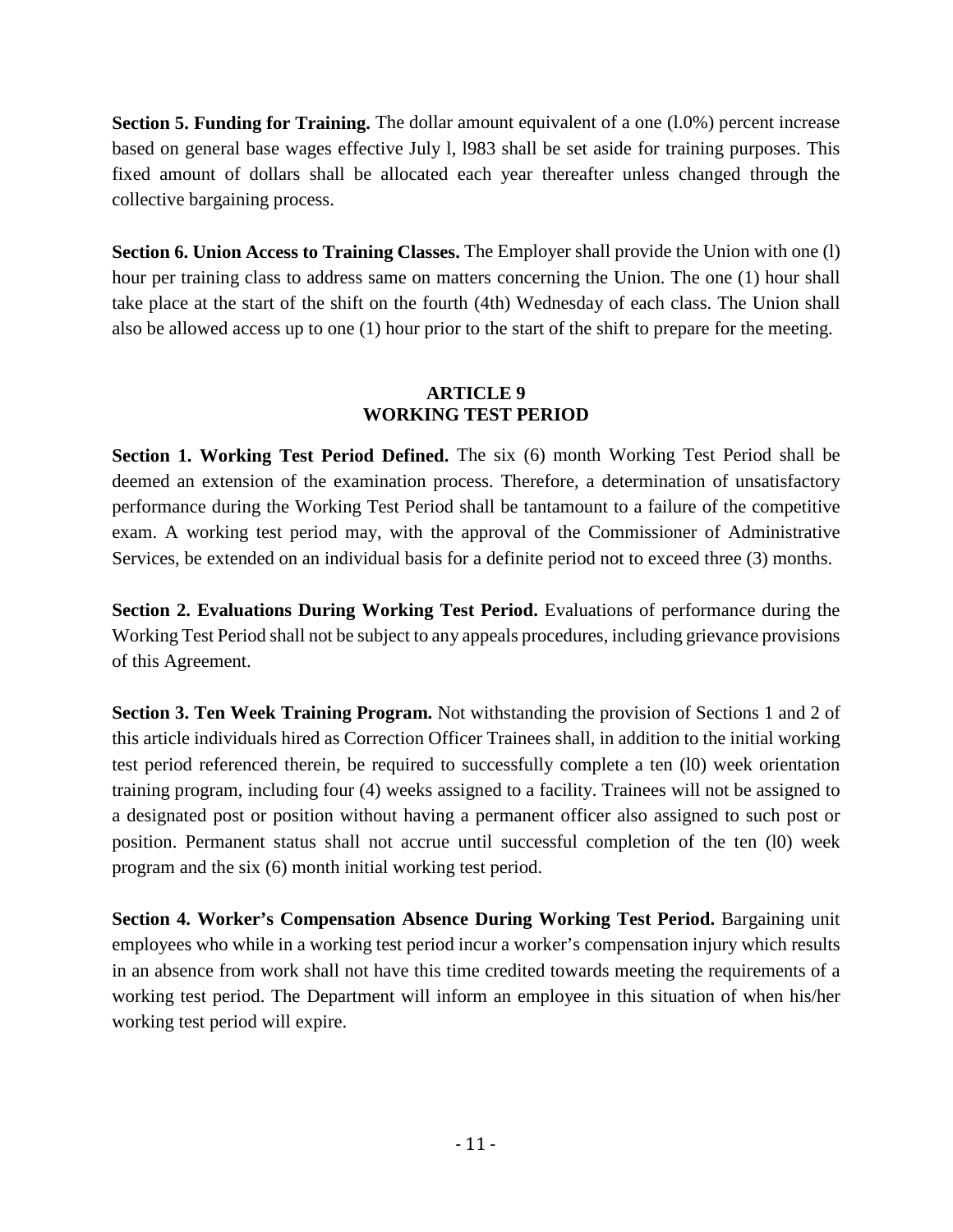## **ARTICLE 10 SENIORITY**

<span id="page-12-0"></span>**Section 1. Seniority for Length of Vacation and Longevity.** For the purpose of computing longevity and length of vacation leave, seniority shall be defined as indicated below service, with the inclusion of C.G.S. Section 5-255 and 256, including military service.

- A. **Total Service, Longevity.** The calculation of service for purposes of longevity benefits shall be based upon total State service, including paid leave and war service.
- B. **Continuous Service, Vacation Accrual.** The calculation of service for purposes of vacation accrual eligibility shall be based on length of continuous state service including paid leave, war service, up to six (6) months of unpaid leave and/or up to one (1) year of any period of continuous layoff provided the employee is reemployed within three (3) years.
- C. **No Effect on Pension.** The definition of seniority in this Article shall not affect pension rules.

**Section 2. Seniority for Vacation Scheduling and Transfer.** Seniority shall be defined as length of total service in each class from date of permanent appointment to such class, subject to the provisions of Section 3, "Seniority and Working Test Period," of this article, and shall apply as follows:

- A. **Vacation Scheduling.** In the event of conflicting schedules of vacation leave as determined by the operating needs of the facility or institution, class seniority shall be the determining factor. Ties shall be broken utilizing the employee's employee number. The employee first hired and assigned an employee number by the State of Connecticut has the higher seniority.
- B. **Involuntary Transfer.** Inverse class seniority shall be the basis for selecting employees for non-disciplinary, involuntary transfer from one institution or facility to another. An employee being involuntarily transferred to another facility, under this section, shall retain their shift upon request.
- C. **1) Transfer List.** As the correctional institutions, centers and units develop vacancies, the senior institution, center or unit employee in the same classification whose name appears on the transfer list for institutions, centers or units will be transferred, with the exception of transfers into the Central Office, Center for Training and Staff Development and the K-9 Unit. Employees assigned to the Central Office, Center for Training and Staff Development or K-9 Unit may transfer out of the unit in accordance with this Article. An employee on workers' compensation leave will be eligible to transfer under this provision. Employees who are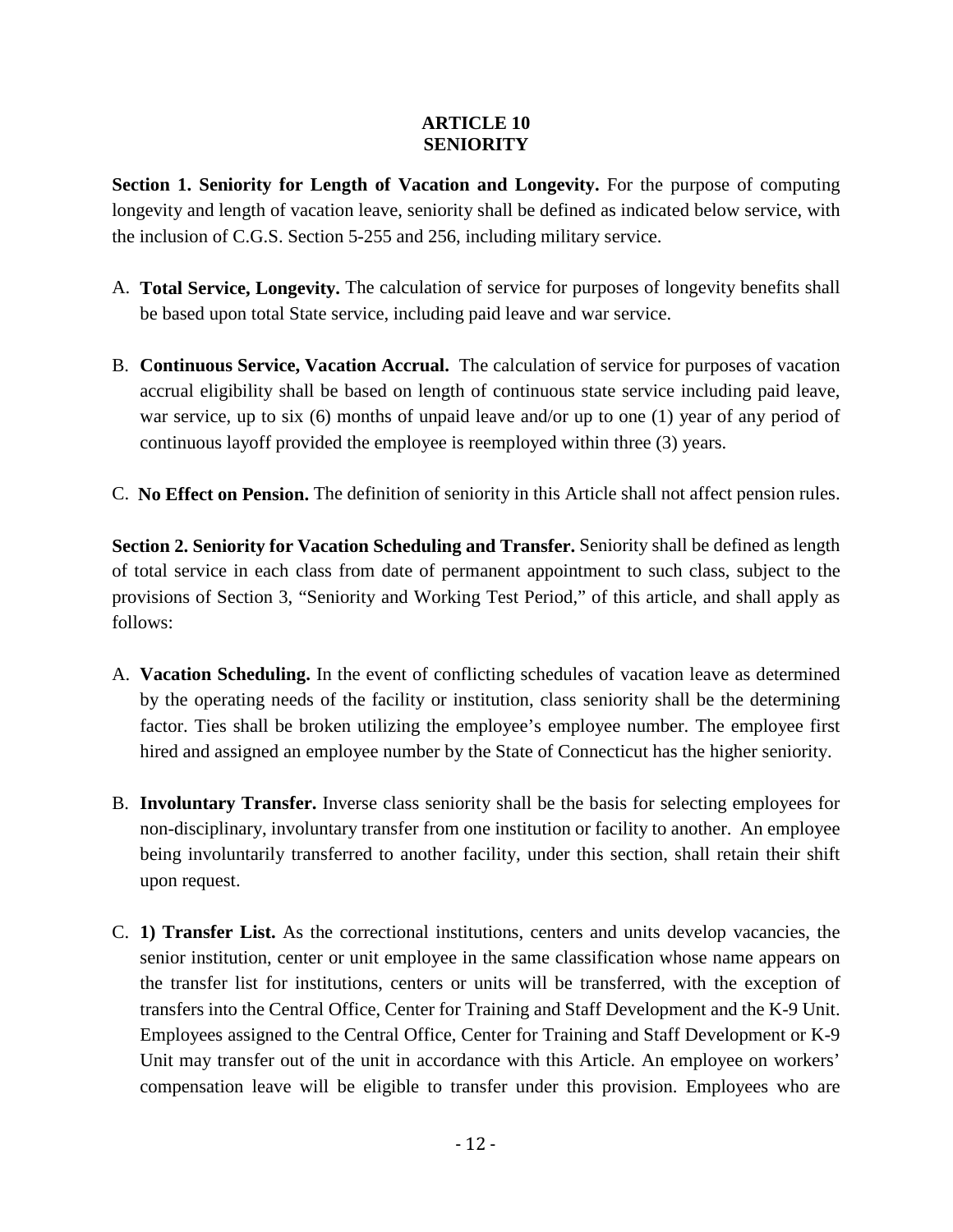assigned to the canine corps operation will be required as a condition of such employment to agree not to transfer out of that assignment for a minimum of two years. An employee requesting transfer under this Section must put his/her name on the departmental transfer list in accordance with the departmental procedures in order to be considered. Such list will be updated quarterly.

**2) Outside Hire.** Outside hires will be offered vacant NP-4 positions only after the transfer lists have been exhausted.

**3) Eligibility; Six Months as Permanent Status.** An employee must have worked six (6) months as a permanent employee to be eligible to have his/her name placed on the transfer list.

**4) Eligibility; Rejection within Six Months.** Employees are not eligible for transfer under this Article if they have been granted, rejected or constructively rejected a prior transfer request within the previous six (6) month period.

**5) Removal of Name.** Employees may remove their names from the transfer list at any time prior to being notified of an opening at the facility of their choice. The employee must notify the employer within 24 hours upon receipt of an offer of transfer of his/her intention to accept or reject such offer. Failure to comply with this provision shall be considered a constructive rejection of the offer of transfer.

**6) New Facilities.** When new facilities are established and opened, up to fifty (50%) percent of all bargaining unit positions will be filled by seniority transfer when there are sufficient numbers of employees on the transfer list. No more than fifteen (15%) percent of the total positions in a single facility shall be transferred to a new facility upon opening. The opening of new facilities shall be announced within ninety (90) days of the projected opening in order that interested persons can place their names on the transfer list.

**Section 3. Seniority and Working Test Period.** Seniority shall not be computed until after completion of the working test period. Seniority shall be retroactive to the date of hire. This Section shall be interpreted to include time spent in training as a Correction Officer Trainee (Cadet) as retroactive seniority applicable as a Correction Officer after completion of the working test period.

**Section 4. Seniority and Trainee Class.** State service while working in a trainee class shall not accrue until permanent appointment after successful completion of the training, whereupon it shall be retroactively applied to include such service.

**Section 5. Broken Seniority.** Seniority shall be deemed broken by: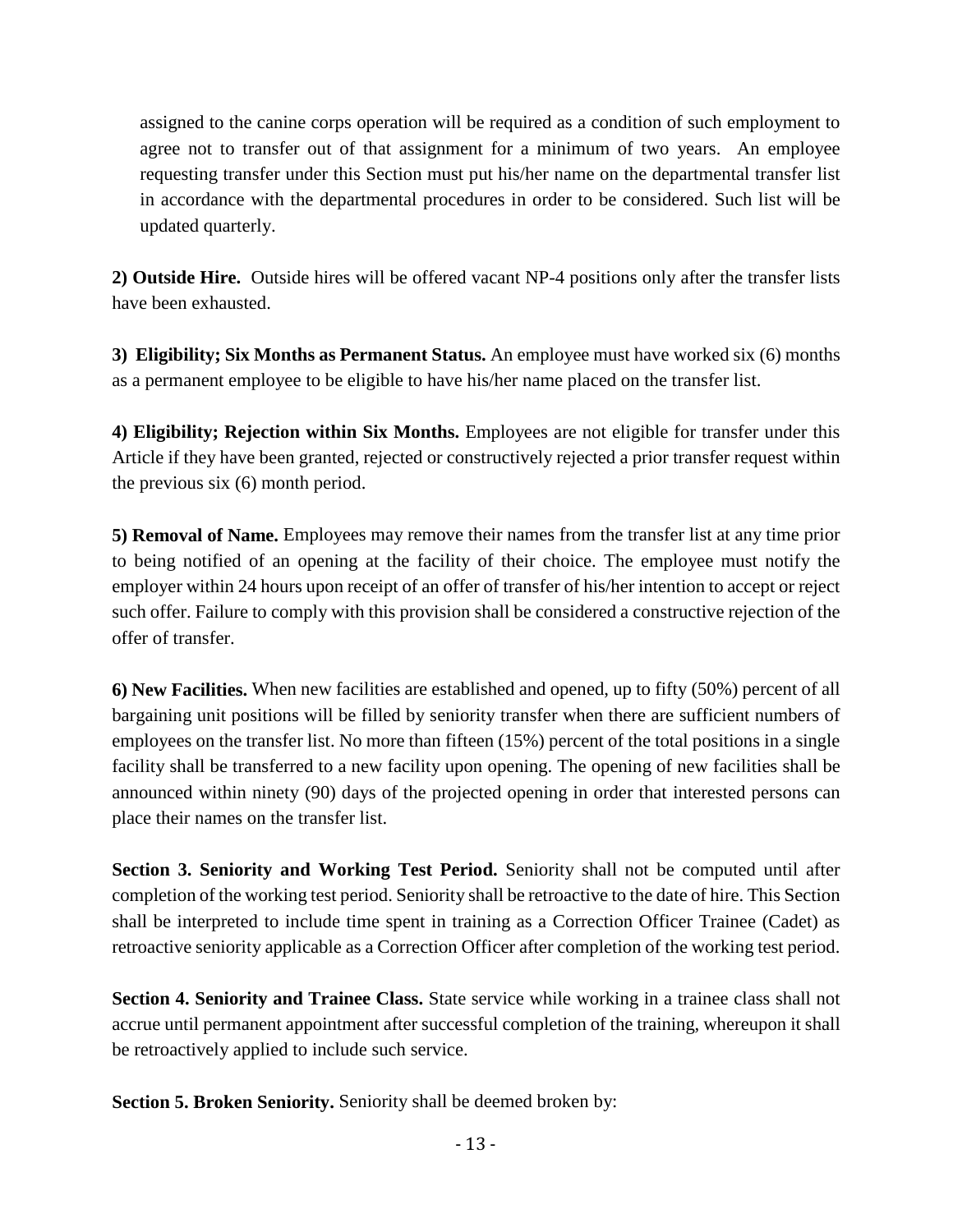- a) termination of employment caused by resignation, dismissal for just cause, or retirement;
- b) failure to report for five (5) working days without authorization.

**Section 6. Seniority Lists.** Seniority lists shall be maintained on a six (6) month basis with copies to local Union presidents.

**Section 7. Break in Service.** Employees who resign and are reinstated in the same classification within one (1) year from date of resignation shall have credit for seniority up to the break in service restored. At the appointing authority's discretion, credit for seniority up to the break in service may be restored to an employee who otherwise returns to service within three (3) years of a service break.

**Section 8. Superseniority.** Union stewards and Union Executive Board members, while serving in these capacities, shall have top class seniority for purposes of layoffs.

**Section 9. Shift Assignment for Continuous Operations.** Class seniority will be applied as the determining factor in shift assignment for continuous operations when all other factors are equal. Management retains the right to determine when all other factors are equal. The Union may grieve a pattern of denials of shift assignment by seniority.

**Section 10. Shift Transfer Lists.** Each facility shall maintain a shift transfer list which will be updated on a quarterly basis. An employee on Worker's Compensation shall be eligible for shift transfer under this provision. Prior to staff transferring into the facility, the facility shall offer shift transfers to current staff on the transfer lists. Incoming facility staff shall be offered the remaining available shift assignments by seniority.

## **ARTICLE 11 ORDER OF LAYOFF AND REEMPLOYMENT**

<span id="page-14-0"></span>**Section 1. Layoff by Seniority.** In the event of a reduction of the workforce, employees shall be laid off by seniority with the least senior employee being laid off first. Layoff shall be by class and sub-title. In any class affected by a layoff, non-permanent employees in the affected class who are excluded from the bargaining unit in Article l, Recognition, shall be laid off prior to any bargaining unit employee. When the Employer decides to reduce the work force in a facility, Section 2, "Bumping," of this article shall be invoked. When a layoff becomes necessary, the agency will identify the specific position to be eliminated and notify the incumbent in writing with as much notice as possible, but not less than four (4) weeks. A copy of the written notice shall be sent concurrently to the Union.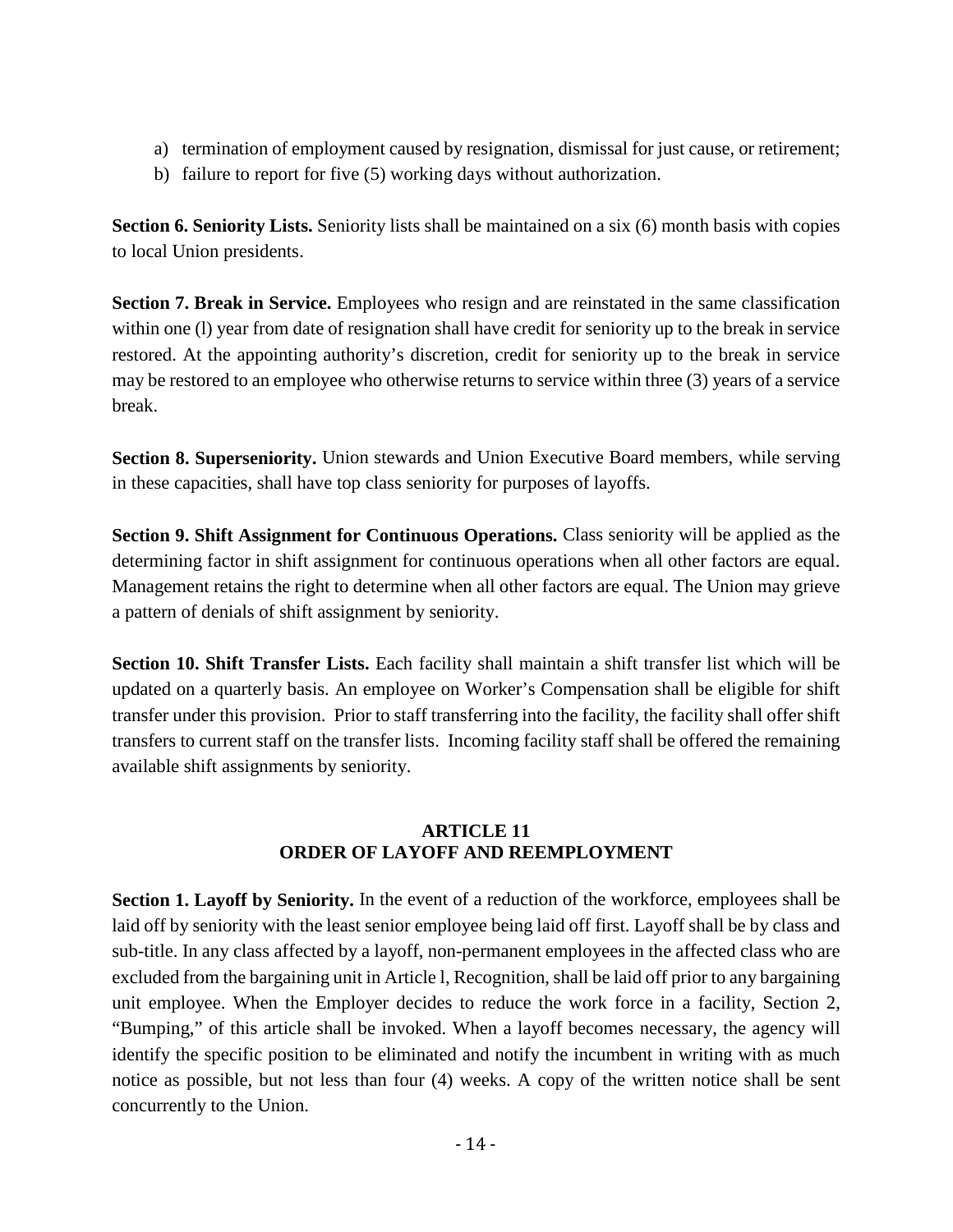**Section 2. Bumping.** An employee in a class affected by layoff may, at his/her option, bump the least senior employee in his/her facility in a job in which he/she formerly held permanent status or the least senior employee in the same classification in the employee's agency, provided he/she has more seniority than the least senior employee affected.

- A. **Option to Bump Throughout Agency.** The least senior employee in the classification in the facility affected by the reduction in work force shall be laid off and given the option to replace the least senior employee in the same classification in the employee's agency.
- B. **Recall List.** An employee, failing to exercise this option, shall be laid off and his/her name placed on the recall list for vacancies as they occur for a period of three (3) years.
- C. **Waiver of Bumping Rights.** An employee affected by layoff shall fill an existing vacancy, if any. If an employee declines to fill a vacancy, he/she shall have waived any bumping rights. Should multiple vacancies exist, the employee shall have the option to select the facility in line with his/her seniority.

**Section 3. Pay Rate for Bumping Employee.** The bumping employee would be paid for services in the lower classification at the closest rate of pay in the lower salary range to the rate held by the employee at the time of reassignment, but not higher.

**Section 4. Reemployment.** Employees on layoff shall be recalled in the reverse order of the procedure as stated above for layoffs.

## **ARTICLE 12 GRIEVANCE PROCEDURE**

<span id="page-15-0"></span>**Section 1. Definition of Grievance.** A grievance is defined as, and limited to, a written complaint involving an alleged violation or a dispute involving the application or interpretation of a specific provision of this Agreement.

A. **Amendments.** Any grievance may be amended up to and including Step III of the grievance procedure.

**Section 2. Grievance Form.** Grievances shall be filed on mutually agreed forms which specify:

- a) the facts,
- b) the issue,
- c) the date of the violation alleged,
- d) the specific controlling contract provision,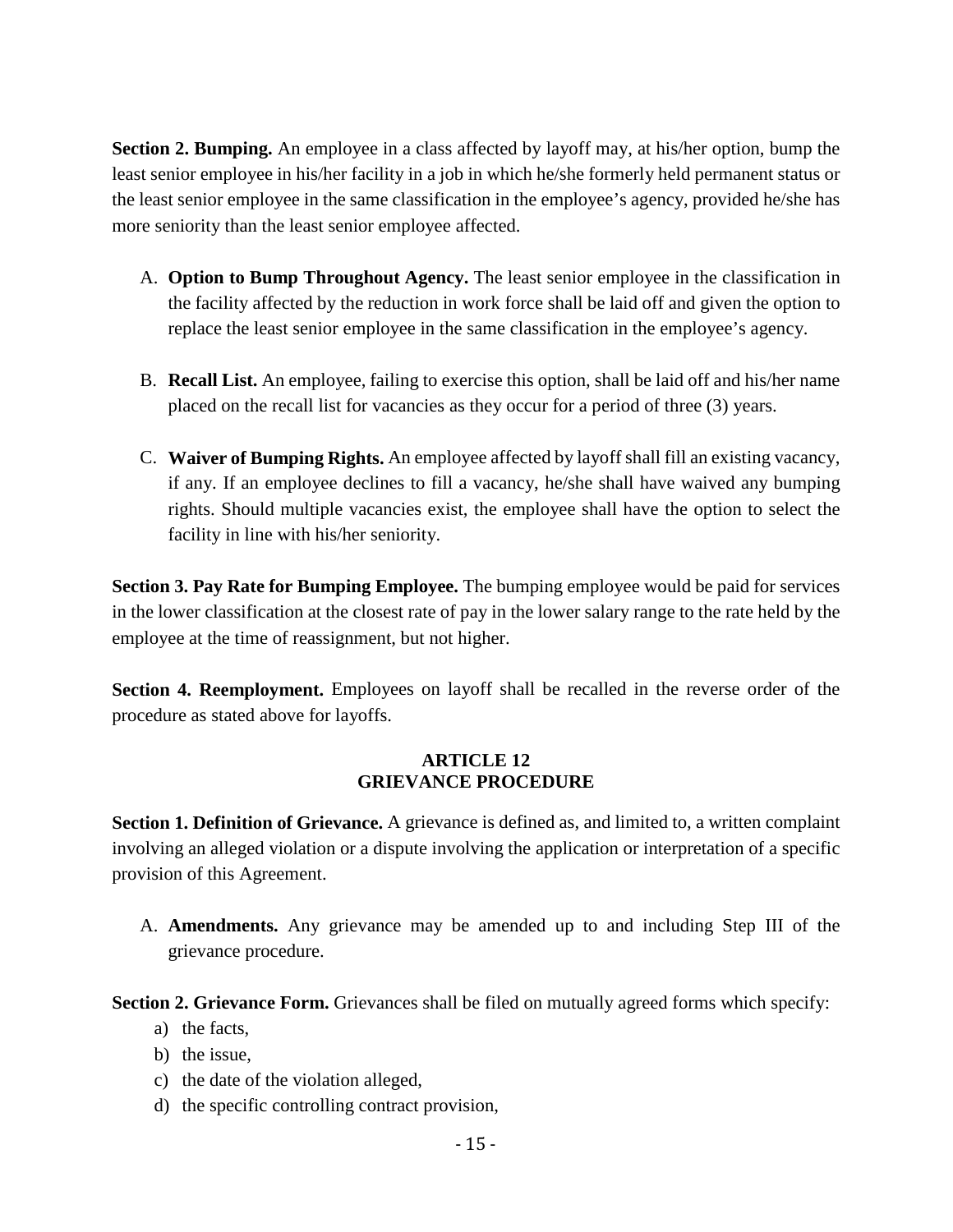e) the remedy or relief sought.

**Section 3. Grievant.** A Union representative, with or without the aggrieved employee, may submit a grievance and the Union may, in appropriate cases, submit an "institutional" or "general" grievance in its own behalf. When individual employee(s) or, in case of a class grievance, a group of employees elect(s) to submit a grievance without Union representation, the Union's representative or steward shall be notified of the pending grievance and shall be provided a copy thereof and shall have the right to be present at any discussion of the grievance, except that if the employee does not wish to have the steward and/or Executive Board member present, the steward and/or Executive Board member shall not attend the meeting, but shall be provided with a copy of the written response to the grievance. The steward and/or Executive Board member shall be entitled to receive upon request from the Employer all documents furnished to the grievant pertinent to the disposition of the grievance and to file statements of position. Any adjustment of a grievance filed by an employee(s) without representation shall not be inconsistent with the terms of this Agreement.

**Section 4. Informal Resolutions.** The grievance procedure outlined hereunder is designed to resolve grievances promptly at the lowest level. Informal discussions between the employee and the Union and agency managers are encouraged prior to using the grievance procedure detailed in Section 6 of this article.

**Section 5. Time Limits.** A grievance shall be deemed waived unless submitted at Step l (disciplinary grievance at Step 3) within fifteen (l5) calendar days from the date of the cause of the grievance, or within fifteen (l5) days from the date the grievant became aware of the cause of the grievance. As used in this Article "cause of a grievance" and "effect or impact of a grievance" are not similar. A grievance shall be deemed waived unless subsequently processed within the time limits provided in this Agreement.

## **Section 6. Grievance Procedure: Steps**

**Step I. First Supervisor.** A grievance may be submitted within the fifteen (l5) day period specified in Section 5, "Time Limits," to the employee's first supervisor in the chain of command who is outside the bargaining unit. The institution head, warden, or designee shall meet with the steward or Union Executive Board member and/or the grievant and issue a written response within seven (7) days after such meeting. The meeting shall take place and the written response issued not later than ten (l0) days from the date of receipt.

**Step II. Commissioner or Designee.** When the answer at Step I does not resolve the grievance, it shall be submitted to the Commissioner of Corrections or his/her designee within five (5) days of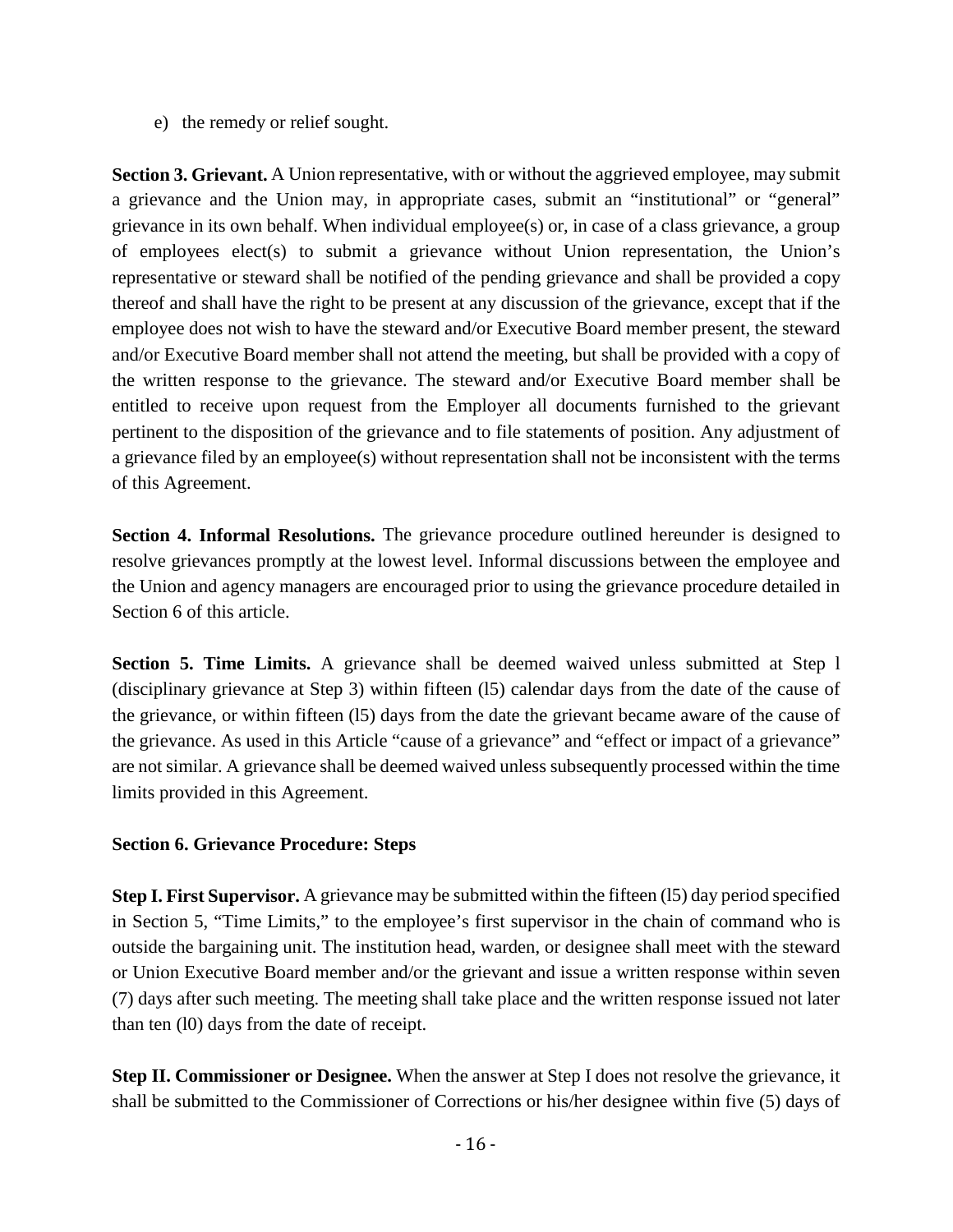the due date of the previous response. Within fourteen (l4) days after receipt of the grievance, a meeting will be held with the employee and/or a union representative and a written response issued within five (5) days thereafter. The grievant may be represented by the persons already designated at Step I and the local union president or his/her designee, but in no event more than two (2) representatives.

**Step III. Undersecretary for Labor Relations or Designee.** An unresolved grievance may be appealed to the Undersecretary for Labor Relations within seven (7) days of the date that the Step II response is due. Said Undersecretary or his/her designated representative shall hold a conference within forty-five (45) days of receipt of the grievance and issue a response within fifteen (15) days of the conference. The local union president or his/her designee, staff representative and steward may be present at the Step III level.

**Section 7. "Day" Defined.** For the purpose of the time limits hereunder, "days" shall mean calendar days unless otherwise specified. The Union and the State, by mutual agreement, in any instance may extend time limits or waive any or all of the steps herein before cited.

**Section 8. Failure to Answer Grievance.** In the event that the State Employer fails to answer a grievance within the time specified, the grievance may be processed to the next higher level and the same time limits therefore shall apply as if the State Employer's answer had been timely filed on the last day.

# **Section 9. Arbitration.**

**A.** Within forty (40) days from receipt of a Step III response, or if no response, within forty (40) days of the due date, grievances regarding suspensions of eleven (11) days or more, terminations, demotion and/or lay-off, during the life of this Agreement, shall be submitted for arbitration as follows:

- 1) **Submission.** Submission shall be by certified letter, postage pre-paid, to the Office of Labor Relations.
- 2) **Selection of Panel.** The parties shall establish a panel of seven (7) arbitrators selected by mutual agreement.
- 3) **Costs.** The parties shall share equally in the expenses of the arbitrator.
- 4) **Assignment of Cases.** Cases shall be assigned on a rotating basis (alphabetically) to the arbitrator panel based on the date of filing, first filed, first assigned except that Dismissal cases shall be given precedence in scheduling. For Dismissal cases resulting from progressive discipline, the underlying lesser disciplines shall also be heard by the same arbitrator.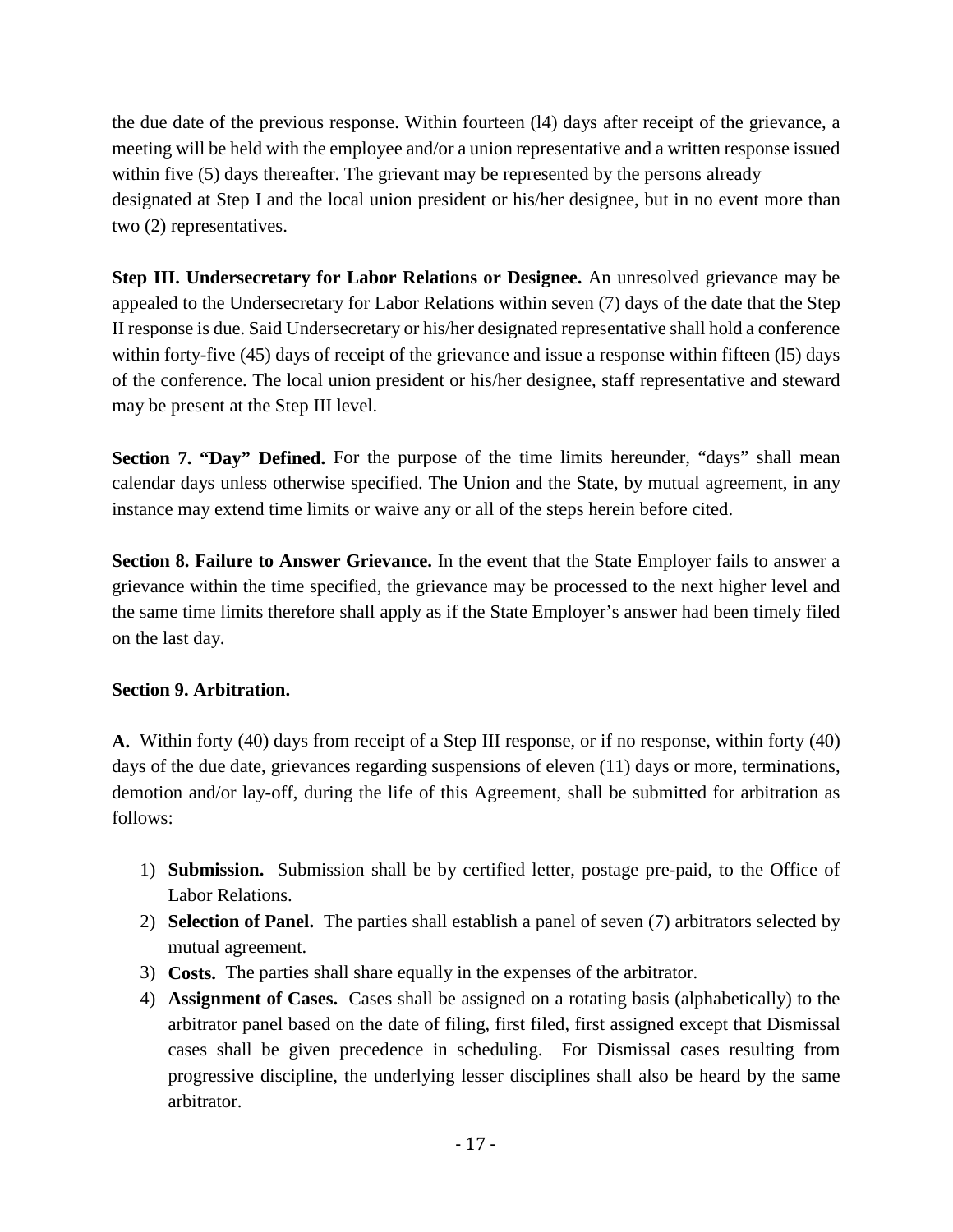- 5) **Removal of Arbitrator.** Either party, upon written notice to the other, between March 1st and March 10th of each contract year may remove an arbitrator(s). By April lst the parties will have a reconstituted mutually agreed upon panel of seven (7) arbitrators for the succeeding contract year.
- 6) **Arbitrability.** A party raising an issue of arbitrability shall do so by notifying the other party at least seven (7) working days in advance of the scheduled hearing. Such notice requirement shall be waived in instances of new evidence discovered during the arbitration hearing.
- 7) **Pending Cases.** The parties agree, immediately upon legislative approval of this Agreement, if not beforehand, to meet and discuss the backlog of pending arbitration cases with the goal of resolving, thereby reducing the numbers of the same.
- 8) **Expedited Cases.** Up to ten (10) cases per contract year by the Union and up to seven (7) cases per year by the State may receive expedited arbitrator assignment as exclusions to the "first filed, first assigned" rule expressed herein.
- 9) **Postponements.** In any individual arbitration case, each party will be allowed one postponement. Thereafter, postponements shall be by mutual consent of the parties.

**B.** Within forty (40) days from receipt of a Step III response, or if no response, within forty (40) days of the due date, grievances regarding all other complaints, including but not limited to, suspensions of ten (10) days or less, contract interpretation, etc., during the life of this Agreement, shall be submitted for arbitration to the State Board of Mediation and Arbitration (SBMA) according to the SBMA rules and regulations. Said submission(s) shall not require a filing fee.

**Section 10. Arbitration Rules.** Whichever forum a grievance is filed and/or processed in according to section 9A. or 9B. above, the following shall apply:

- 1) **Arbitrator's Authority.** The arbitrator shall have no power to add to, subtract from, alter, or modify this Agreement, nor to grant to either party matters which were not obtained in the bargaining process, nor to impose any remedy or right of relief for any period of time prior to the effective date of the Agreement, nor to grant pay retroactively for more than thirty (30) calendar days prior to the date a grievance was submitted at Step I.
- 2) **Decision Final and Binding.** The arbitrator's decision shall be final and binding on the parties in accordance with Connecticut General Statutes Sections 52-418, provided, however, neither the submission of questions of arbitrability to any arbitrator in the first instance nor any voluntary submission shall be deemed to diminish the scope of judicial review over arbitral awards, including awards on arbitrability.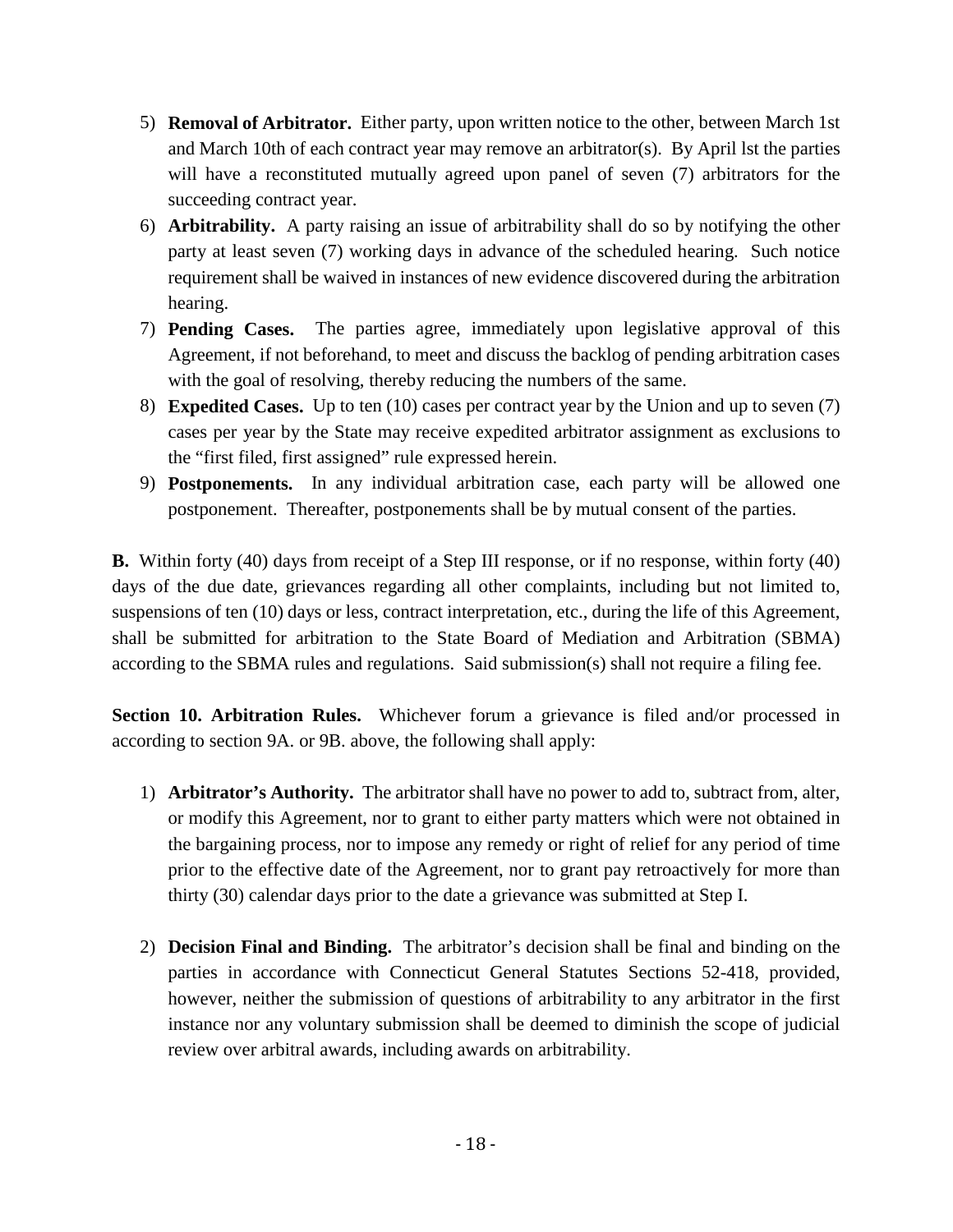- 3) **Grievance Subjects.** Notwithstanding any contrary provision of this Agreement, the following matters shall not be subject to the grievance or arbitration procedure:
	- a) dismissal of employees during the working test period;
	- b) reduction in force decision, except for order of layoff;
	- c) classification and pay grade for newly created jobs, provided however, this clause shall neither enlarge nor diminish the Union's right to negotiate on pay grades;
	- d) compliance with health and safety standards and COSHA;
	- e) appeal of rejection from admission to an examination;
	- f) any grievance processed in accordance with the procedures in effect at the time the grievance arose;
- 4) **Job Classification Disputes.** Disputes over an employee's job classification (reclassification grievances) shall be subject to the grievance procedure but shall not be arbitrable. The third step of the reclassification grievance shall be the Commissioner of Administrative Services or designee and the final step shall be appealed to a three (3) person panel consisting of personnel officers from each of two (2) State agencies, each of which has more than one hundred (100) employees, and one (1) designee of the Union who is experienced in the area of job classification.
- 5) **Witnesses.** The State will continue its practice of paid leave time for necessary witnesses of either party.
- <span id="page-19-0"></span>6) **Hearings.** All Arbitrations and related conferences or meetings shall be closed to the public, unless the parties jointly agree to the contrary.

## **ARTICLE 13 DISMISSAL, SUSPENSION, DEMOTION OR OTHER DISCIPLINE**

**Section 1. Disciplinary Actions.** Disciplinary action includes oral reprimand, written reprimand, suspension (with written notice except in emergency), demotion, discharge, transfer between facilities.

**Section 2. Oral and Written Reprimands.** An oral reprimand shall not be deemed to have been issued unless the employee reprimanded has been advised in writing that he/she has received an oral reprimand and a notation to that effect from the party administering the reprimand is made part of the employee's official personnel file. No written reprimand shall be deemed to have been issued unless the written communication is labeled a written reprimand and a copy of said reprimand is made part of the employee's official personnel file. Any action not complying with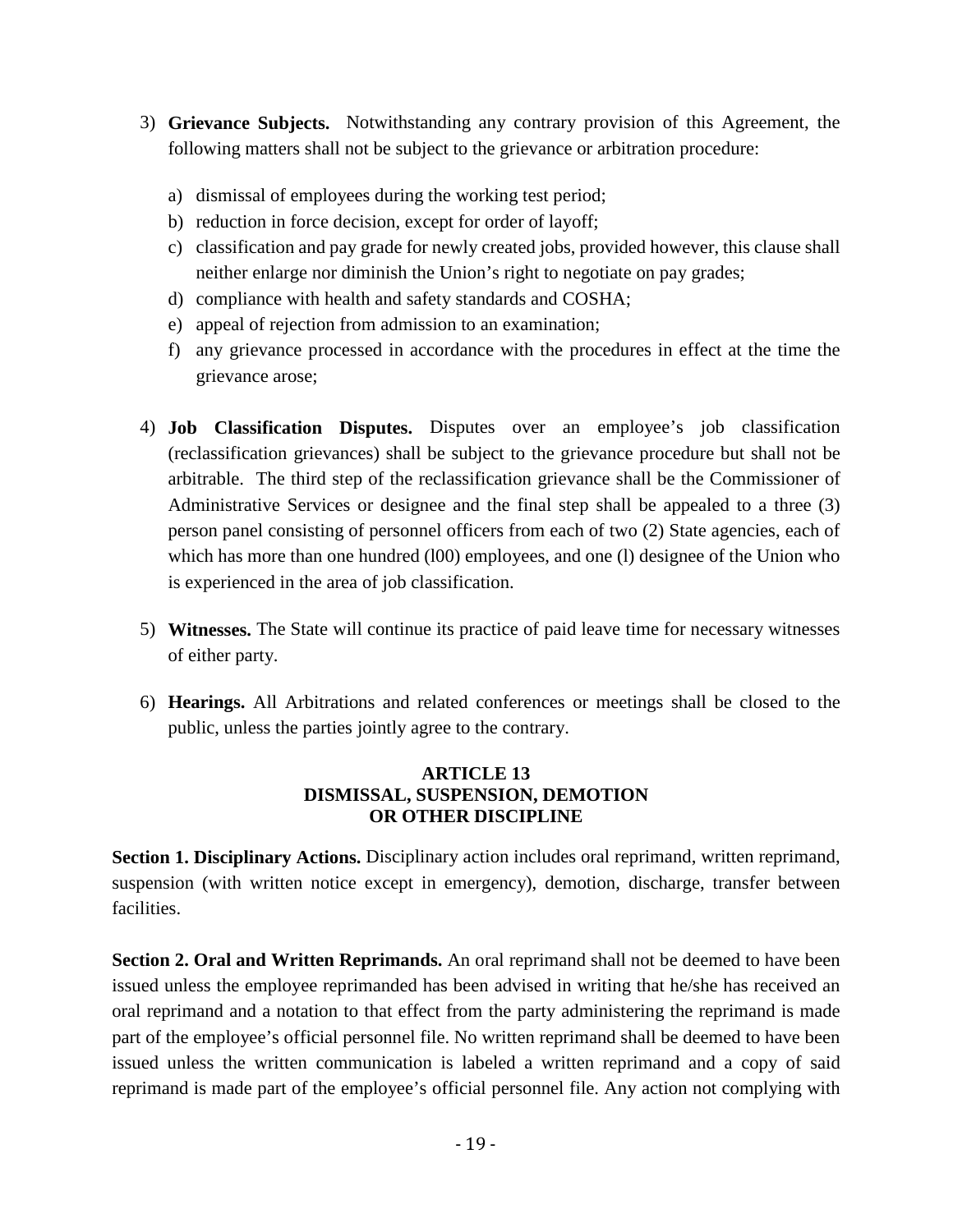the above requirements shall not be deemed a reprimand and shall not be considered as disciplinary action. The record of an oral reprimand shall be removed from the employee's personnel file on the anniversary date of the issuance. The record of a written reprimand shall be removed from the employee's personnel file on the second anniversary date of the issuance. It is understood that the record of reprimand shall not be removed within the above time period if the employee has received subsequent related discipline within the above specified time period.

**Section 3. Discipline.** No employee who has completed the working test period shall be disciplined or discharged except for just cause. In determining just cause, the regulations of the Blue Book governing disciplinary action as defined above are hereby incorporated by reference.

**Section 4. Expedited Procedure.** Any grievance under Section 1, "Disciplinary Action," of this article will be submitted at Step III. By mutual agreement, a grievance under Section 1 of this article may be expedited directly to arbitration.

**Section 5. Exclusive Forum.** The grievance procedure shall be the exclusive forum for resolving disputes over disciplinary action and shall supersede all pre-existing forums. It is understood that the arbitrator's remedial powers include reinstatement with full back pay and restoration of all other rights.

**Section 6. Privacy.** If an employer has reason to criticize an employee, it shall be done in a manner that will not embarrass the employee before others.

**Section 7. Leave for Investigations.** An appointing authority may, pending an investigation of alleged action that constitutes grounds for dismissal (including disposition of a criminal charge against the employee), place the employee on an administrative leave of absence in accordance with Regulation 5-240-5a. The appointing authority may reassign the employee to an alternative assignment during the investigation, where practicable. The provisions of this Section shall not preclude an employee from electing to be placed on an unpaid leave of absence and drawing accrued time, except sick leave.

**Section 8. Union Representation.** An employee who is to be interrogated concerning an incident or action which may subject him/her to disciplinary action shall be allowed to have a Union steward or other representative at the interrogation. This provision shall be applicable to interrogation before, during, or after the filing of a charge against an employee or notification to the employee of disciplinary action. Should an employee waive his/her right to have a Union steward present during an interrogation the employee must make such waiver in writing.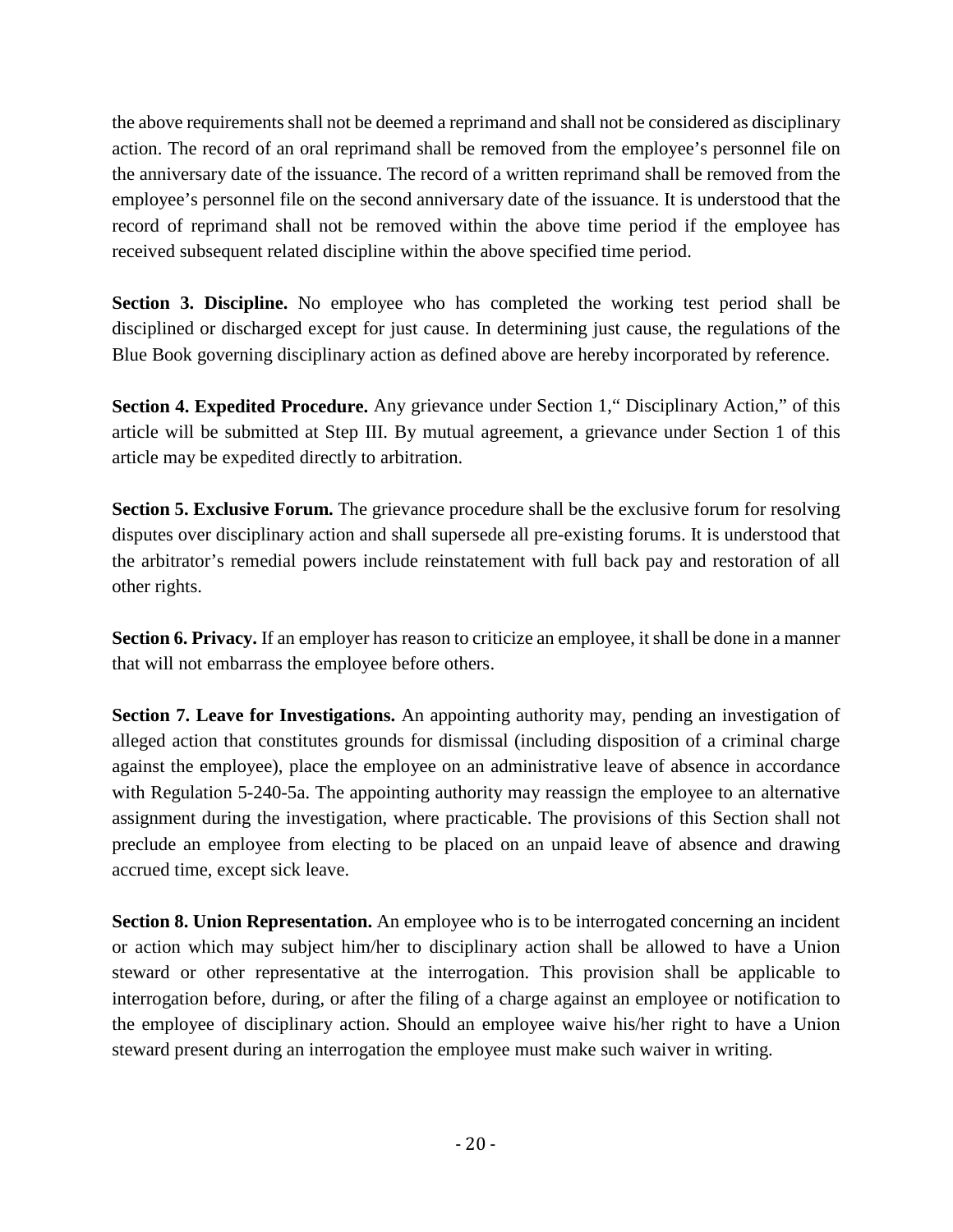**Section 9. Investigation and Interrogation.** Whenever practicable, the investigation, interrogation or discipline of employees shall be scheduled in a manner intended to conform with the employee's work schedule, with an intent to avoid overtime. When any employee is called to appear at any time beyond his/her normal work time, and actually testifies, he/she shall be deemed to be actually working. This provision shall not apply to Union stewards or Executive Board members.

**Section 10. Grounds for Dismissal, Demotion, Suspension, Reprimand.** The grounds presently spelled out in Section 5-240 for dismissal, demotion, suspension and reprimand, including the consequences of unsatisfactory service rating(s), are hereby incorporated by reference. False claims of illness shall be grounds for serious discipline, which may include dismissal.

**Section 11. Unsatisfactory Service Ratings.** Unsatisfactory service rating(s), except during a working test period shall be grievable.

**Section 12. Delayed Suspensions.** The implementation of a suspension action by the employer shall be delayed until the Step III response has been issued regarding the grievance filed under Article 13 of the grievance process, if grievance is submitted to Step III.

## **ARTICLE 14 HOURS OF WORK AND WORK SCHEDULES**

<span id="page-21-0"></span>**Section 1. Work Week.** The regularly established work week for employees in this unit shall be thirty-six and one-quarter (36 1/4) hours per week. All employees shall be scheduled to work a regular shift as determined by the appointing authority; such work shift shall have specific starting and quitting times, except that employees assigned to field services shall have no specific starting and quitting times.

**Section 2. Continuous Operations.** Employees in continuous operations as defined below will have a regularly scheduled work week which provides for an average of thirty-six and one-quarter (36 1/4) hours per week over a sixteen (16) week cycle, which provides for seventy (70) days of eight (8) hours and fifteen (15) minutes, which includes roll call. It is understood that every other weekend off will remain in those schedules at CRCI, Osborne, Enfield, and Cheshire where they now have it.

Continuous Operations: Food Service Supervisor I, II, III (except the York CI production kitchen and facility leads) Correction Officer Correction Officer Aide-where need exists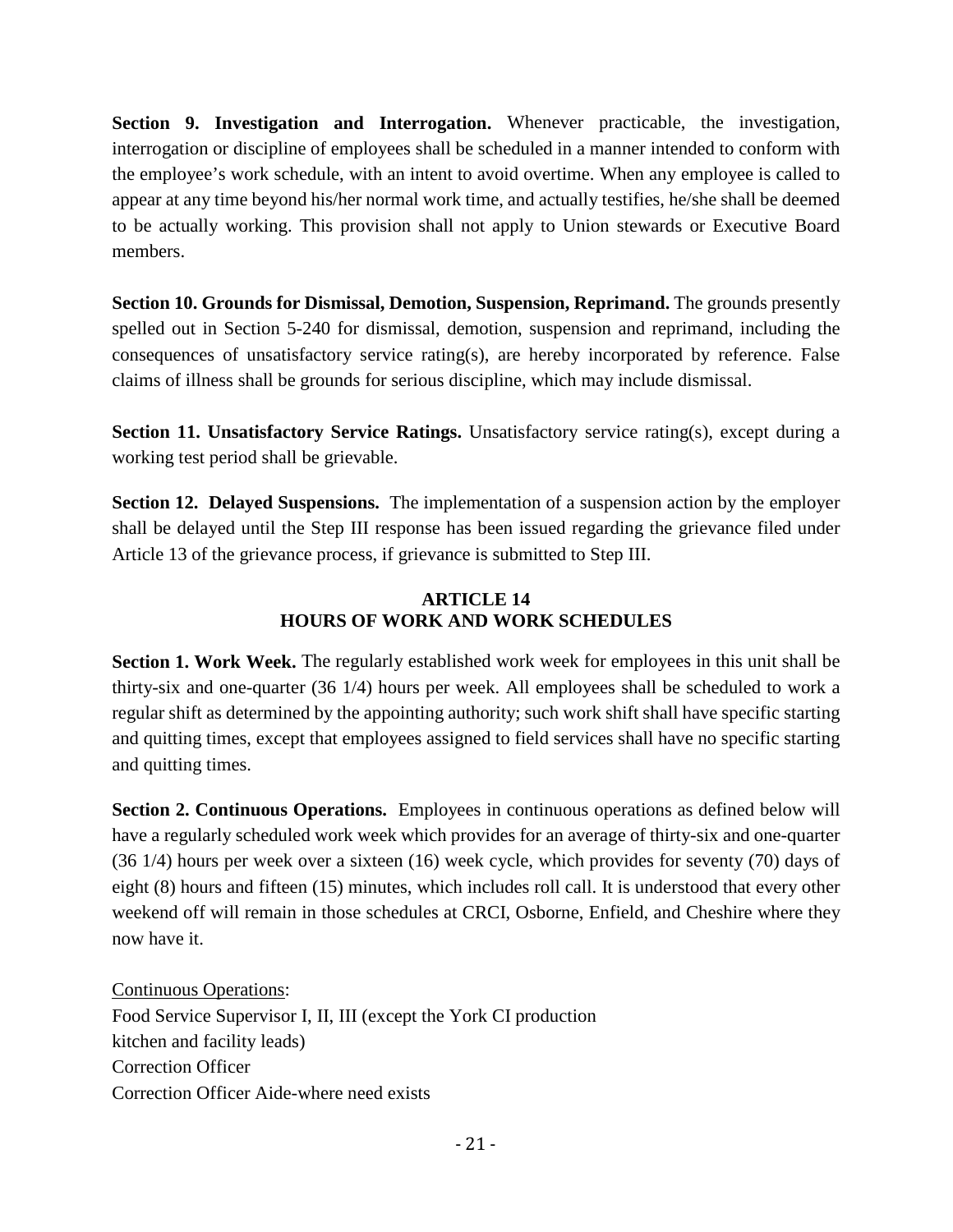Correctional Medical Attendant to maintain around-the-clock coverage Correctional Treatment Officer, where appropriate Correctional Stationary Engineer Federal Grant Participants, where appropriate Correctional Services Aides, where appropriate

It is recognized that a number of positions have been in existence many years as exceptions to the continuous operations described above. These five (5) day posts will continue to be recognized, as will any such positions that may be subsequently identified by the appointing authority. The parties agree that the Department of Correction may establish up to a maximum of five hundred (500) total 5-day on, 2-day off (continuous operations 5 and 2 post) positions. Such positions will have regularly scheduled days off of Saturday and Sunday. The Department of Correction may schedule employees in these positions to work an occasional single weekend day.

**Section 3. Changes in Schedules.** Insofar as possible, changes in work schedules will be made with a minimum of two (2) weeks' notice to the employee affected by a work schedule change, except when changes are necessary due to emergency situations, in accordance with present practice.

**Section 4. Non-Continuous Operations.** Employees in operations which are not continuous operations as listed in this Article shall work five (5) seven (7) hour and fifteen (15) minute days with two (2) consecutive days off in each seven (7) day period. Employees who are assigned to work in an institution are required to be available to supervise inmates, if necessary, during their meal periods. Such time shall be counted as work time.

**Section 5. New Facilities.** As new facilities are opened it is agreed that employees in continuous operations shall be assigned to the "five on three off" 36 1/4 hour work schedule.

**Section 6. Canine Unit.** Correction Officers assigned to the Canine Corps Operation, shall have their schedule modified from time to time due to training.

## **Section 7. SWAPS**

**A.** NP-4 members shall be allowed to swap scheduled shifts with other NP-4 members in the same classification at the same worksite, as provided herein and the DOC Swap Guidelines. Swaps shall not be permitted for any employee in the working test period.

**B.** A Swap Request Form shall be utilized by staff for this purpose. Staff shall submit the swap request form to the designated facility supervisor(s) at least forty-eight (48) hours prior to the first shift of the proposed swap. The Department reserves the right to revise the Swap Request form.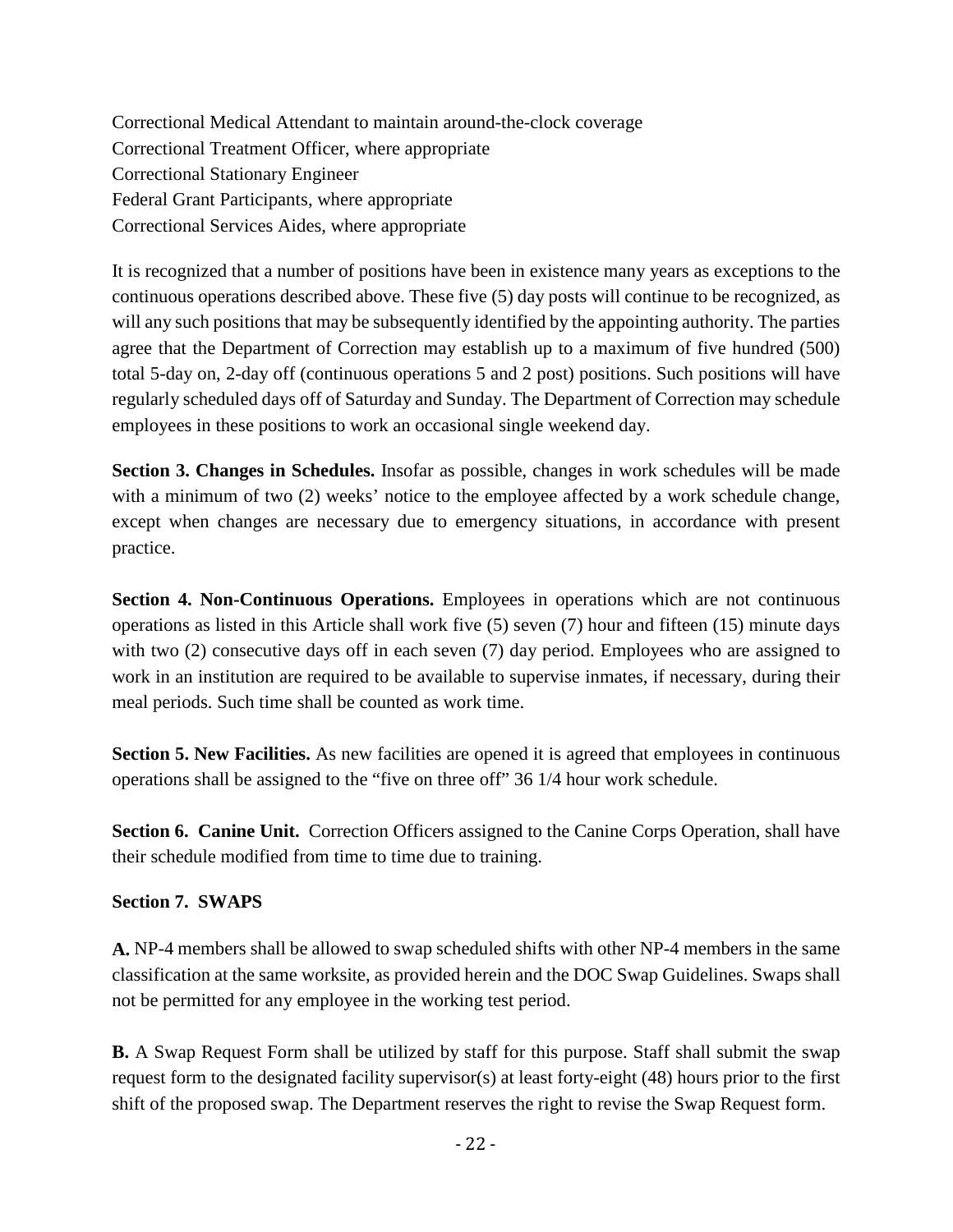**C.** The Swap Request Form must indicate an agreed-upon swap payback date that is within seventy (70) calendar days of the initial swap or within the maximum period allowed by law as determined by the State Department of Labor, whichever is less. The payback date must be a day on which the employee is scheduled to be on duty. Open-ended swaps and three-way swaps shall not be allowed.

**E.** An employee actually working for another employee while on a swap shall retain his/her seniority in the event of involuntary overtime (holdover) being necessary.

**F.** No employee shall work more than 16.25 consecutive hours including swaps, except in an emergency situation.

**G.** Employees shall be allowed up to a maximum of seventy-four (74) swaps per calendar year, but no more than twelve (12) in any calendar month.

Effective July 1, 2018, employees shall be allowed up to a maximum of ninety-six (96) swaps per calendar year, but no more than twelve (12) in any calendar month.

Effective July 1, 2019, employees shall be allowed up to a maximum of one-hundred twenty (120) swaps per calendar year, but no more than twelve (12) in any calendar month.

## **ARTICLE 15 OVERTIME**

<span id="page-23-0"></span>**Section 1. Rate of Pay.** An employee who performs work authorized by the Employer in addition to his/her regular work week, as defined in the work schedule article, shall be compensated at straight time for all such overtime hours up to forty (40), and at time and one-half for all overtime hours over forty (40) in that work week. The provisions of this Section shall not apply with respect to any employee employed in a position or class which has been designated unscheduled. Such employees shall continue to receive compensatory time off for hours worked in excess of their normal work week.

**Section 2. Voluntary Overtime Distribution.** All employees wanting to work voluntary overtime will sign a quarterly overtime list. Overtime will be distributed in accordance with either section A. or B. below. Each facility will be allowed to vote, upon request, once each contract period on which method to use. The vote will take place within sixty (60) days of legislative approval of this Agreement. If no vote is held, the method in use at the beginning of the contract period will continue at that facility.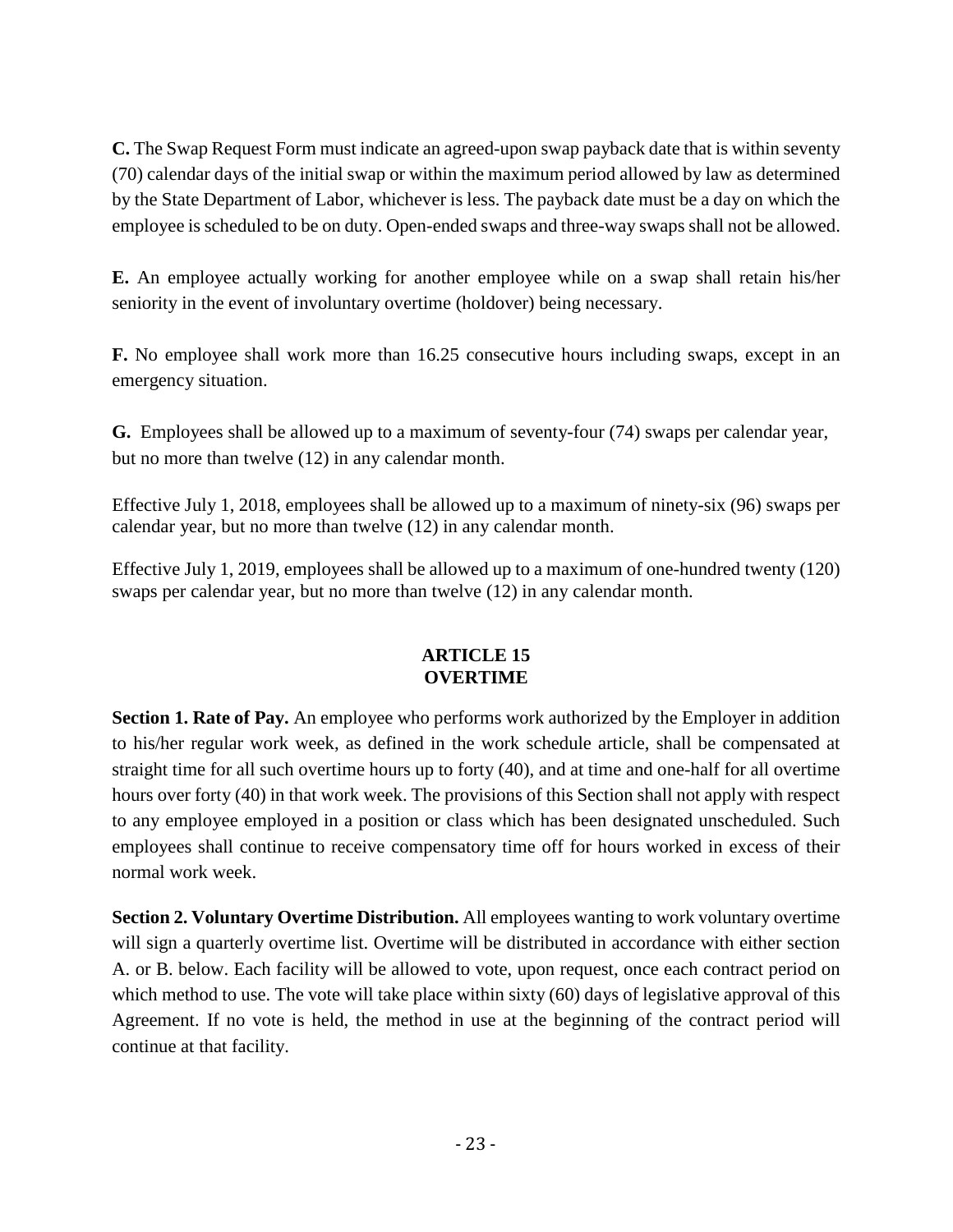A. **"Equalization" System.** All overtime work, including overtime holdovers caused by short notice of absence, shall be distributed equally, to the extent practicable, to employees within the same job class at each institution, regardless of shift who have volunteered for such overtime. Equalization shall be accomplished annually, subject to quarterly review of the overtime list by both parties. Employees who refuse overtime, shall only be "charged" the number of hours offered in said overtime.

For the purpose of equalization, overtime work refusal shall be treated as overtime worked. Three (3) separate instances of an unanswered phone on three (3) separate days shall count as one (1) refusal, and six (6) refusals within a quarter shall remove an employee from the overtime list for the balance of the quarter. At the beginning of each quarter, employees seeking overtime shall sign-up for the overtime list and those employees who do not sign for the quarter but subsequently sign for future quarters or employees removed for six (6) refusals shall be credited with the highest overtime hours earned by employees in the previous quarter. The overtime list will be available for inspection.

- B. **"Sign-up Book" System.** Each Facility under this system shall maintain a sign-up book system by which NP-4 members on the quarterly overtime list can indicate their availability to work overtime on specific days and shifts. The sign-up book will contain pages representing each day of each month, separated into three sections representing each shift worked by employees in continuous operations. The book will be established 14 days prior to the beginning of each month, with each page representing 24 hours. For employees in classes that are not continuous operations, pages will represent shifts available for those classes. Employees who refuse overtime, shall only be "charged" the number of hours offered in said overtime.
	- 1) **Book Location.** The sign-up book will be located in an area designated by the parties at each facility and will be available for all employees in the same class to sign on a daily basis, regardless of shift.
	- 2) **Quarterly List.** Only employees who have signed the quarterly overtime list will be allowed to place their names in the sign-up book during that quarter.
	- 3) **Supervisor to Use Book.** When a Supervisor needs to fill a vacancy with overtime, he/she will refer to the sign-up book and the outlined overtime process listed below;
	- a. The supervisor shall utilize the sign-up book to fill facility shortages by calling the staff member with the least number of overtime hours for that quarter who has signed the book for that day and shift. When additional staff are needed to fill overtime vacancies,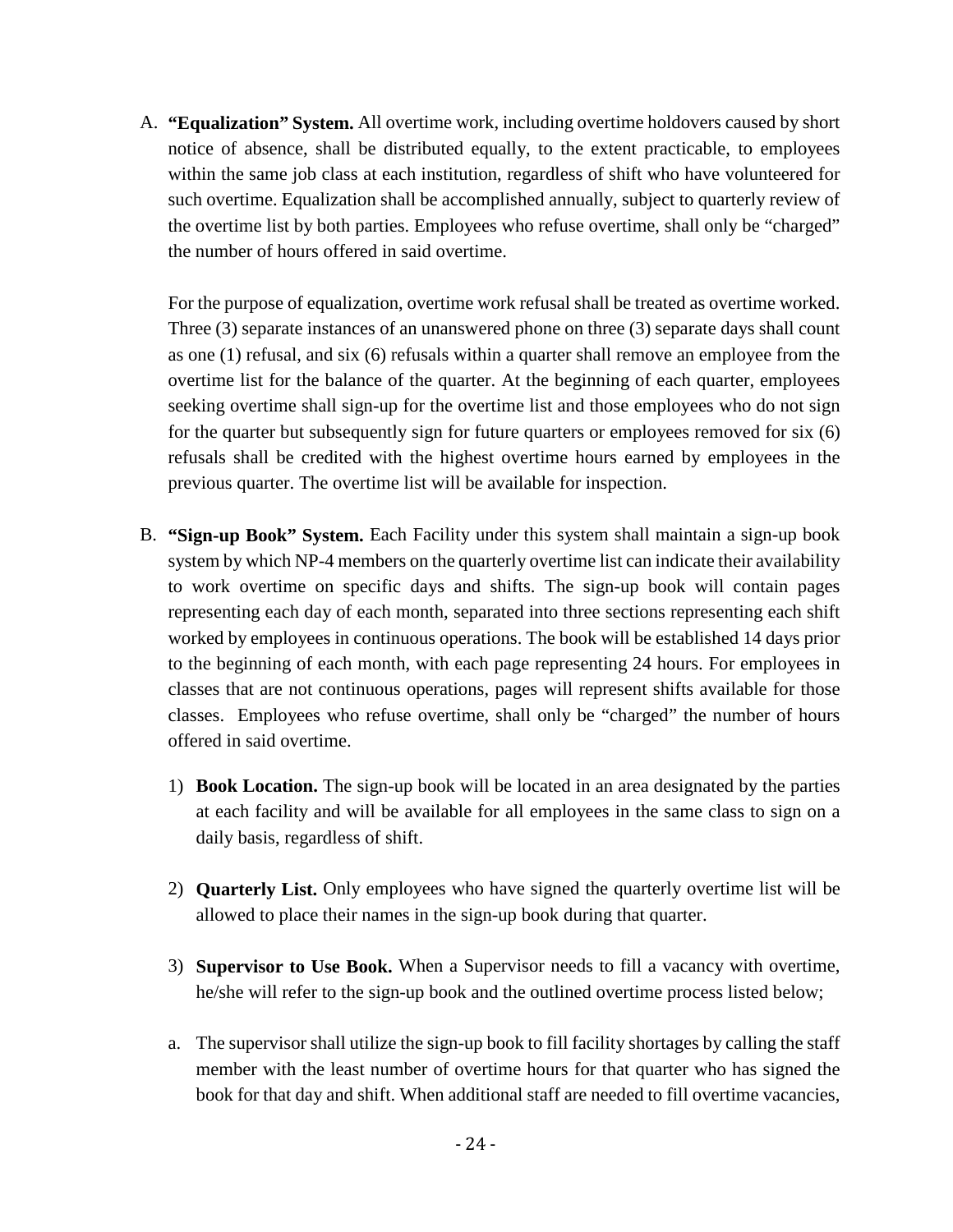it will be done in order from least to most overtime hours among the employees who have signed the list for that day and shift. When the daily sign-up list has been exhausted and additional staff are needed, then the quarterly overtime list will be utilized according to paragraph b. below.

b. The supervisor shall utilize the facility "quarterly overtime list" to fill facility shortages by calling all staff members on the quarterly list in order from least to most overtime hours.

When the quarterly overtime list and facility volunteers request have been exhausted, and additional staff are needed, paragraph c. below shall apply.

c. The supervisor shall mandate available staff to fill facility shortages per provisions contained herein. Double-mandating shall only be done according to Facility Specific Emergency Staffing Protocol (FSESP.)

Should additional staff be needed after all available staff are mandated, then the supervisor shall notify the Duty Officer who will authorize the Facility Specific Emergency Staffing Protocol (FSESP.)

4) **No Contact.** Employees who have signed the book or are on the quarterly overtime list will be given a no contact when the employees cannot be contacted for a particular shift signed for. If the employee refuses overtime when offered for a shift signed for, or if an employee on the quarterly overtime list is contacted via said quarterly overtime list and refuses the overtime offered, it will be considered a refusal. Three (3) instances of no contact shall equal a refusal and six (6) refusals in a quarter shall result in the employee's removal from the quarterly overtime list.

Employees who work an overtime shift and are asked or contacted to work an additional overtime shift(s) with-in the same calendar day, shall not receive a no contact or refusal, when they choose not to work said overtime shift or are not contacted.

- C. **Zero Hours at Each Quarter.** At the beginning of each quarter, all employees who opt to sign up for the quarterly overtime list will begin the quarter with zero (0) hours and said list shall be generated in the order of seniority. A total number of hours per employee will be kept for the fiscal year by the employer and will be available for review by the Union each quarter. When all hours are equal, seniority shall be the determining factor in hiring.
- D. **Transferred/Returning Employees.** Employees transferring into a facility during a quarter will be permitted, upon request, to have their names added to the quarterly overtime list and will be credited with the highest number of hours attained by any employee on the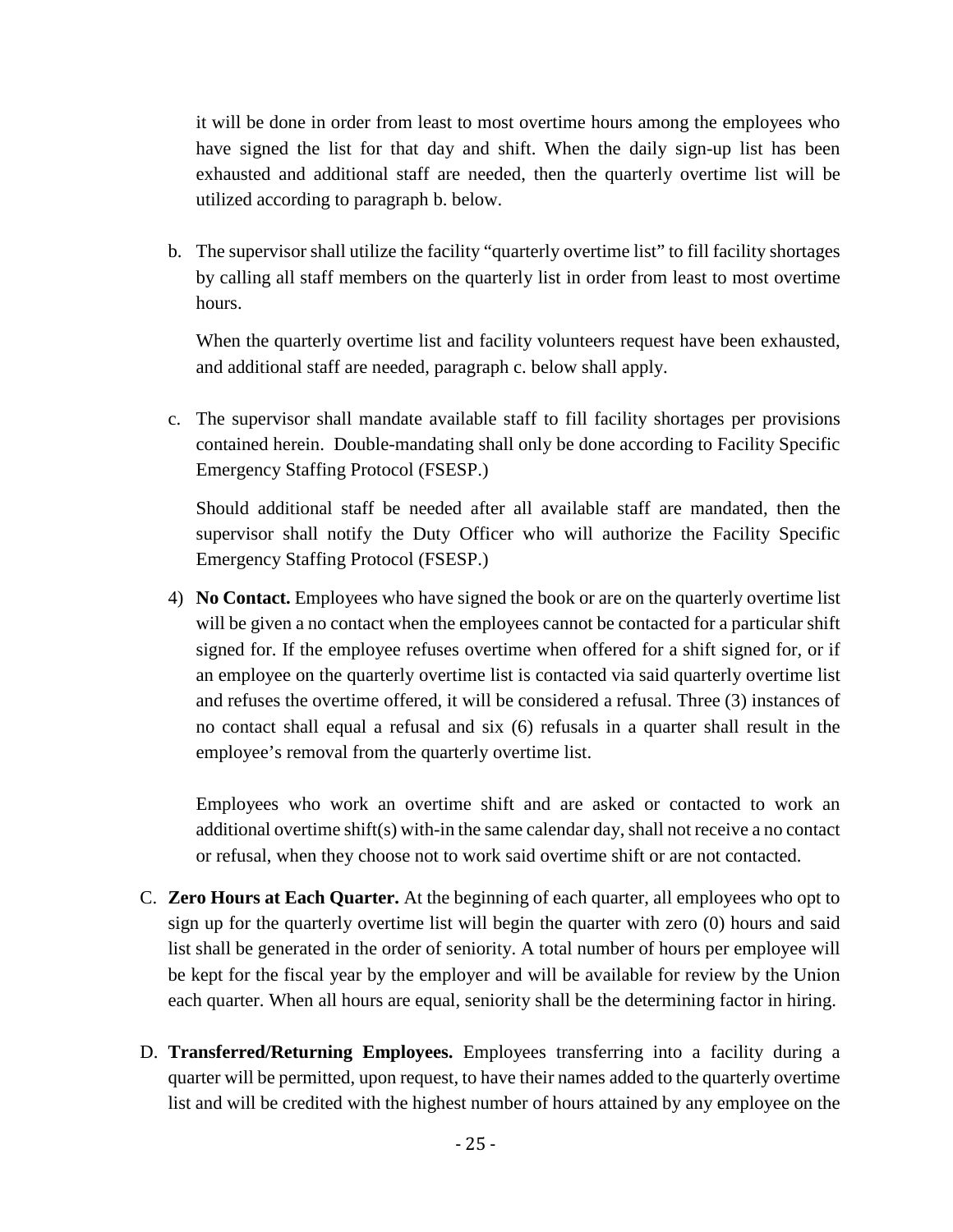list. Probationary employees will be placed on the list, if requested, upon completion of probation under the same conditions as a transfer.

Employees returning from a temporary service higher class assignment during a quarter, upon reassignment to their former position, shall be considered as a transferred employee for overtime purposes.

Employees returning from workers' compensation in a new quarter shall be placed on the overtime list at his/her request at zero (0) hours.

Employees returning from Administrative Leave and/or FMLA in a new quarter shall be placed on the overtime list at his/her request at zero (0) hours.

- E. **Equalization.** It is understood by all parties that utilizing the sign-up book system cannot ensure equalization among all employees at the end of each fiscal year due to employees being able to choose the days they want to work overtime. However, it is also understood that the employer will make every effort to equalize overtime among those employees signing the book by offering the employees with the least number of hours who have signed up for a shift the overtime first.
- F. **Removal of Name.** An employee may remove his/her name from a daily sign-up sheet by giving at least twenty-four (24) hours notice to a supervisor who must initial such removal.

**Section 3. Call Time.** Employees called back to duty after completion of a regular shift shall receive a minimum of four (4) hours pay at the applicable overtime rate. This provision shall not apply to employees who are called in early prior to their regular starting time and work through their regular shift. Employees who refuse overtime work prior to their regular starting time shall not be charged with a refusal for the purpose outlined in Section 2 of this article.

**Section 4. Payment of Overtime.** When practical, overtime checks shall be paid not later than the second payroll period following the overtime worked.

**Section 5. Pyramiding.** Overtime pay shall not be pyramided.

**Section 6. Limitation on Length of Consecutive Shift Assignments.** No employee shall be required to work more than two (2) consecutive shifts and no employee will be ordered to work two (2) consecutive days of two (2) consecutive shifts, except in an emergency situation.

**Section 7. Work Beyond End of Shift.** Any employee who is not released at the end of his/her assigned shift shall be paid at the applicable rate in units of quarter hours for any part worked thereof.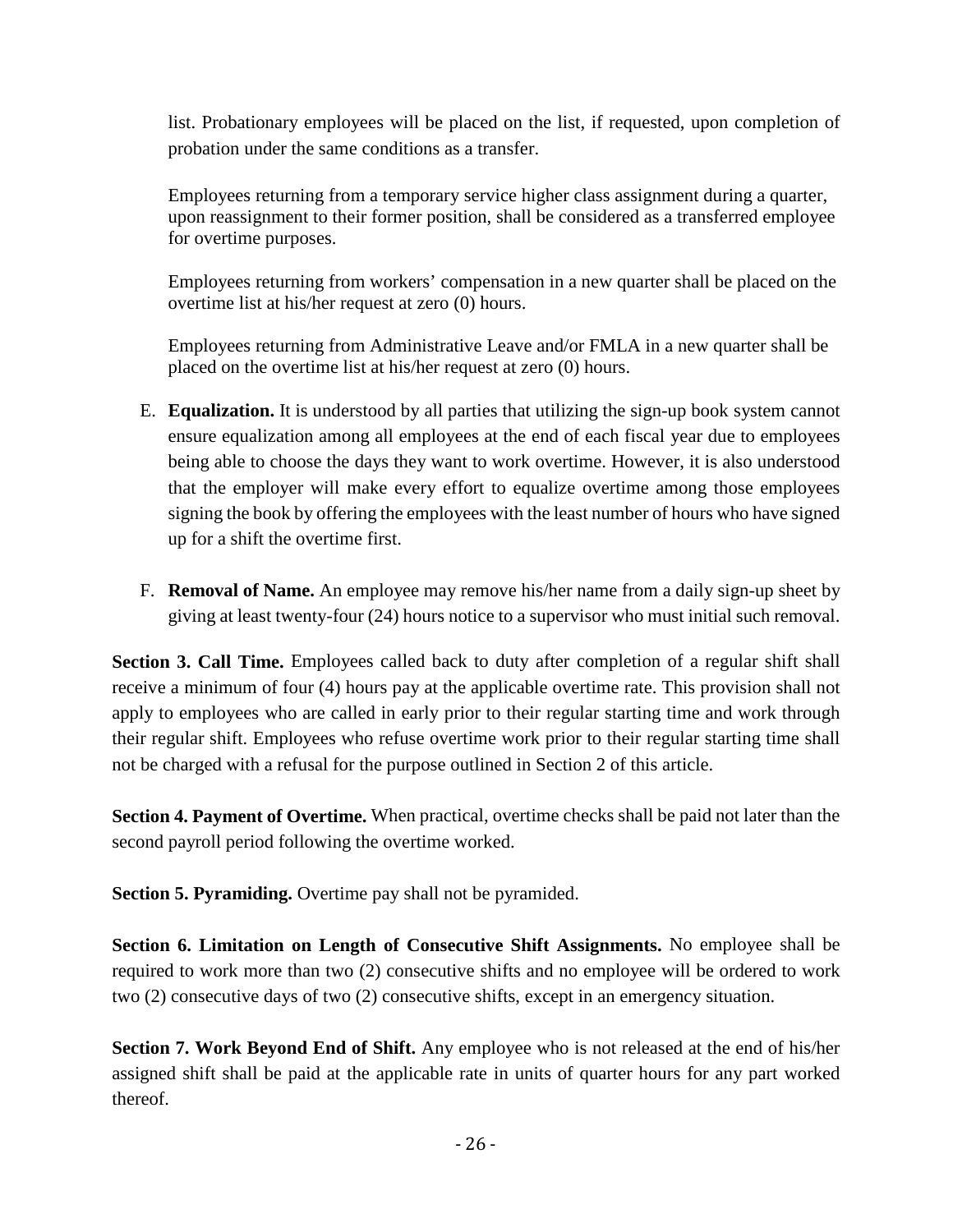**Section 8. Designated Work.** As used in this Article, the phrase designated work unit may include but shall not be limited to complex, district, facility or operation within a facility.

**Section 9. Overtime Holdover.** An employee is held over if he/she is drafted and assumes a post on the shift subsequent to his/her own shift. Late roll calls and late counts shall not be considered a holdover. When a designated work unit requires overtime holdover (i.e., draft) it shall be accomplished by inverse class seniority utilizing staff on duty from the previous shift including those staff currently on a single overtime shift on their day off. Such holdover shall also be in compliance with other provisions herein.

**Section 10. Overtime for Normal Operations.** No overtime shall be allowed at any designated work unit other than by employees assigned to the designated work unit for the purpose of normal operations, except in emergency situations.

## **ARTICLE 16 TEMPORARY SERVICE IN A HIGHER CLASS**

<span id="page-27-0"></span>**Section 1. Temporary Assignment to Higher Class.** An employee who is assigned to perform temporary service in a higher class shall, commencing with the thirty-first consecutive work day, be paid for such actual work retroactive to the first day of such work at the rate of the higher class as if promoted thereto, provided such assignment is approved by the Commissioner of Administrative Services or designee.

**Section 2. Basis for Temporary Assignment.** Such assignments may be made when there is a bona fide vacancy which management has decided to fill, or when an employee is on extended absence due to illness, leave of absence, or other reasons. Extended absence is one which is expected to last more than thirty (30) working days.

**Section 3. Notice of Assignment.** An appointing authority making a temporary assignment to a higher class shall issue the employee written notification of the assignment and shall immediately forward the appropriate form seeking approval of the assignment from the Commissioner of Administrative Services or designee in writing.

**Section 4. Reassignment to Former Position.** If on or after the thirty-first consecutive working day of such service, the Commissioner of Administrative Services or designee has not approved the assignment, the employee upon request shall be reassigned to his/her former position, subject to the provisions of Section 5, "Appeal Procedure," of this article.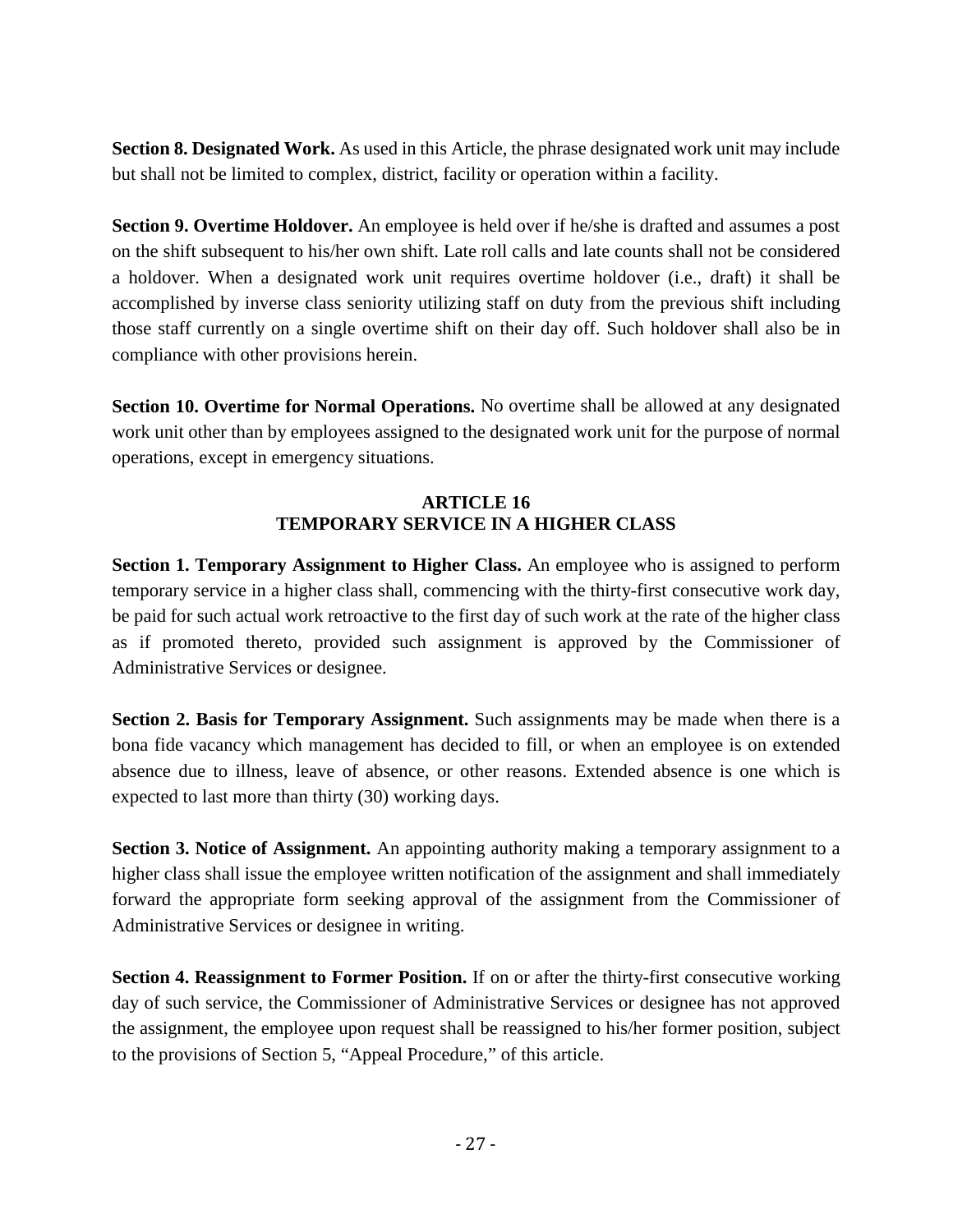**Section 5. Appeal Procedure.** In the event the Commissioner of Administrative Services or designee disapproves the requested assignment on the basis of his/her judgment that the assignment does not constitute temporary service in a higher class, the employee shall continue working as assigned with recourse under the appeal procedure for reclassification as provided in Article 12. The form certifying the assignment will specify the rights and obligations of the parties under Sections 4 and 5.

**Section 6. Temporary Assignments of Less Than Thirty Days.** Temporary assignments to a higher class for periods of thirty working days or less shall not be utilized to defeat the basic contractual obligation herein.

## **ARTICLE 17 COMPENSATION**

<span id="page-28-0"></span>**Section 1. Salaries.**

A. **General Increases.** Employees shall receive pay increases as follows:

- 1) There shall be no General Wage Increase (GWI) paid to any NP-4 employee for the 2016- 2017 contract year.
- 2) There shall be no General Wage Increase (GWI) paid to any NP-4 employee for the 2017- 2018 contract year.
- 3) There shall be no General Wage Increase (GWI) paid to any NP-4 employee for the 2018- 2019 contract year.

Effective July 1, 2018, NP-4 Bargaining Unit employees shall receive a one-time, twothousand dollar (\$2,000.00) payment. This one-time payment shall be prorated for parttime unit employees. Said payment shall be pensionable.

- 4) Effective July 1, 2019, the base annual salary for all NP-4 bargaining unit employees shall be increased by three and one-half percent (3.5%.)
- 5) Effective July 1, 2020, the base annual salary for all NP-4 bargaining unit employees shall be increased by three and one-half percent (3.5%.)
- B. **Trainee Rate.** The hiring rate for Correction Officer Trainees, (Cadets) shall be ten (10%) percent below Step 1 of the salary grade for Correction Officer. In the first full pay period following completion of the tenth week of the initial probationary period such Trainee's salary will be adjusted to Step 1 of the salary grade for Correction Officer.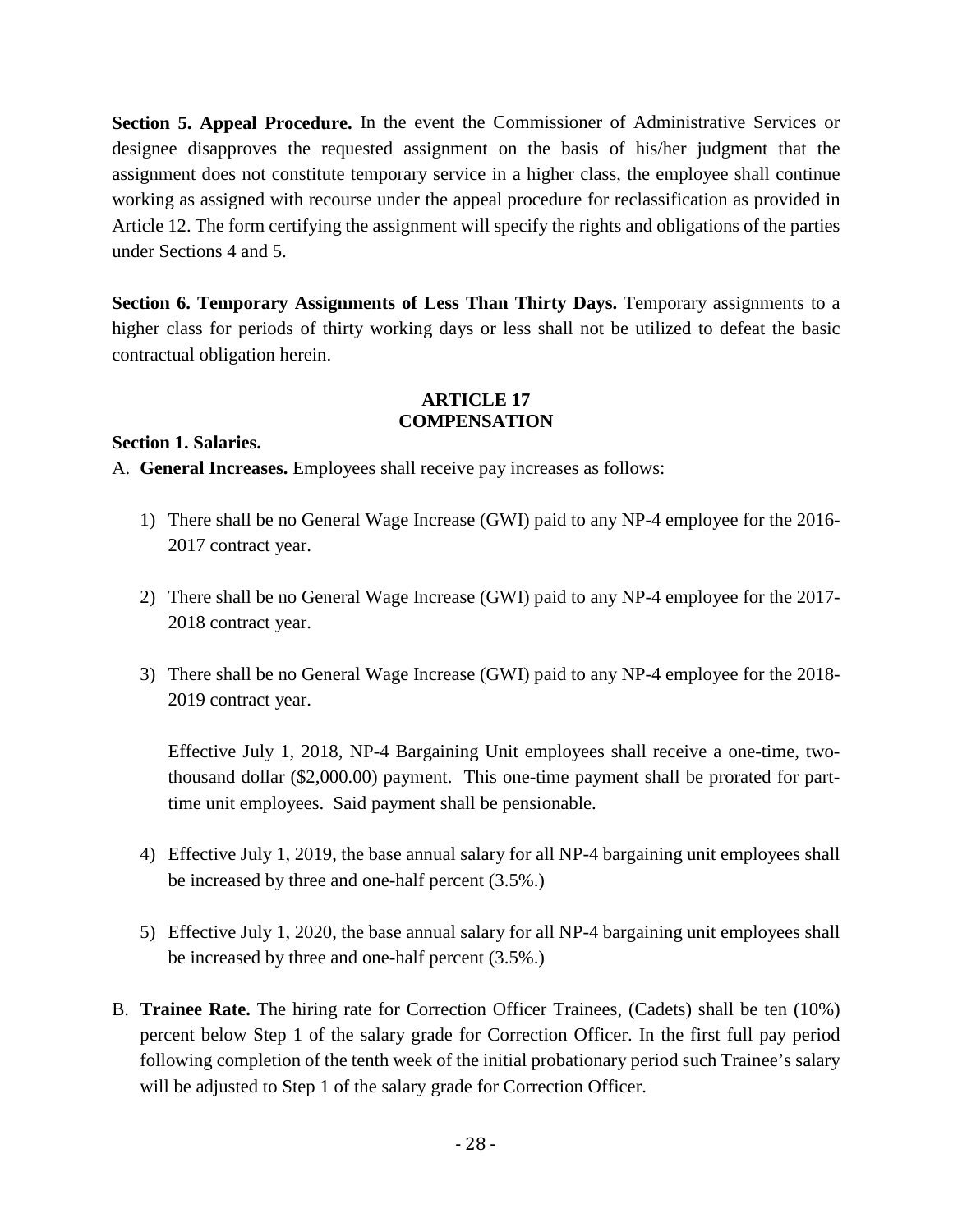## **Section 2. Annual Increments**

- 1) There will be no lump sum payment or annual increment for contract year 2016-2017.
- 2) There will be no lump sum payment or annual increment for contract year 2017-2018.
- 3) There will be no lump sum payment or annual increment for contract year 2018-2019.
- 4) Employees will continue to be eligible for and receive annual increments and lump sum payments in accordance with the existing practice for contract year 2019-2020, except as specifically varied by the contract. Employees at the top step of the pay scale shall receive a \$750 lump sum payment, which shall be effective on the date that the employee's annual increment would have applied, except as specifically varied by the contract.
- 5) Employees will continue to be eligible for and receive annual increments and lump sum payments in accordance with the existing practice for contract year 2020-2021, except as specifically varied by the contract. Employees at the top step of the pay scale shall receive a \$750 lump sum payment, which shall be effective on the date that the employee's annual increment would have applied, except as specifically varied by the contract.

**Section 3. Provisional Appointment.** Upon promotional appointment on a provisional basis, an employee shall receive a minimum increase in salary of one (1) Annual Increment in the salary group to which promoted, as if appointed from an employment list.

**Section 4. Longevity.** The longevity schedule based on the pay plan effective on June 30, 1977 shall remain unchanged in dollar amounts during the life of this Agreement, and is appended (Appendix B) except that the April, 2018 payment shall be paid in July, 2018.

**Section 5. Mileage Reimbursement.** Mileage reimbursement shall be at the rate established by the U.S. General Services Administration. The State Employer shall readjust such rate within thirty (30) days of any change by the U.S. General Services Administration.

**Section 6. Night Shift Differential.** All employees who are in this bargaining unit and who are eligible to receive shift differential in accordance with current practice and whose assigned work shift begins any time after 2:00 p.m. and before 6:00 a.m. shall receive a night shift differential of ninety (.90) cents per hour. Shift differential will only be paid when an employee is actually working.

A. Effective July 1, 2019, the night shift differential shall be increased to one dollar (\$1.00) per hour. Shift differential will only be paid when an employee is actually working.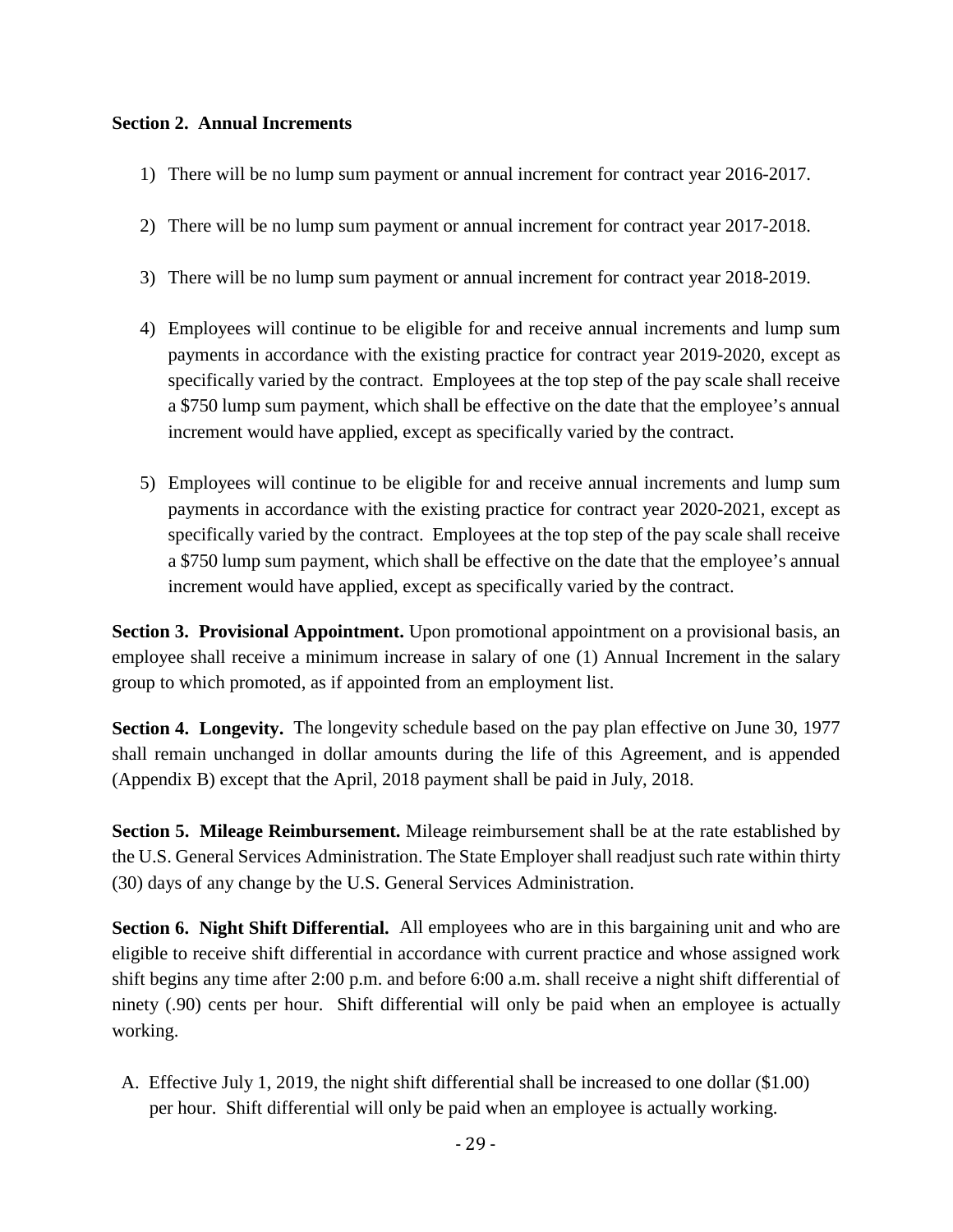**Section 7. Weekend Differential.** For the purposes of this Section, a weekend is defined as beginning with the start of the third shift on Friday and terminating with the end of the second shift on Sunday inclusive.

- A. **Minimum.** The weekend differential shall be paid for working a minimum of six (6) hours on a shift defined in Section 7 above.
- B. **Rate.** The rate shall be sixty-five (.65) cents an hour.

1) Effective July 1, 2019, the weekend shift differential shall be increased to seventy-five (.75) cents per hour.

C. **Differential Paid When Employee Is Working.** The weekend differential will only be paid when an employee is actually working.

**Section 8. Overpayments.** When the employer determines that an employee has been overpaid, it shall notify the employee of this fact and the reasons thereof. The employer shall arrange to recover such overpayment from the employee over the same period of time in which the employee was overpaid unless the employer and employee agree to some other arrangements. In the event the employee contests whether he/she was actually overpaid the employer shall not institute refund procedures until completion of the grievance/arbitration appeal process.

**Section 9. Facility Meal Reimbursement.** Employees at all existing correctional facilities shall continue to receive reimbursement as detailed herein.

Effective July 1, 2017, newly hired employees will not receive meal reimbursement for the life of the Collective Bargaining Agreement.

**A. New Facilities.** As new correctional facilities open during the term of this agreement, the employees at such facilities shall also receive meal reimbursement as is in effect at current facilities.

**B. Rate.** The meal reimbursement rate shall be \$9.00 for each shift actually worked, including mandated shifts.

**C. Eligibility.** The minimum time for eligibility for such reimbursement shall be equal to one-half  $(½)$  of the shift, for all shifts worked.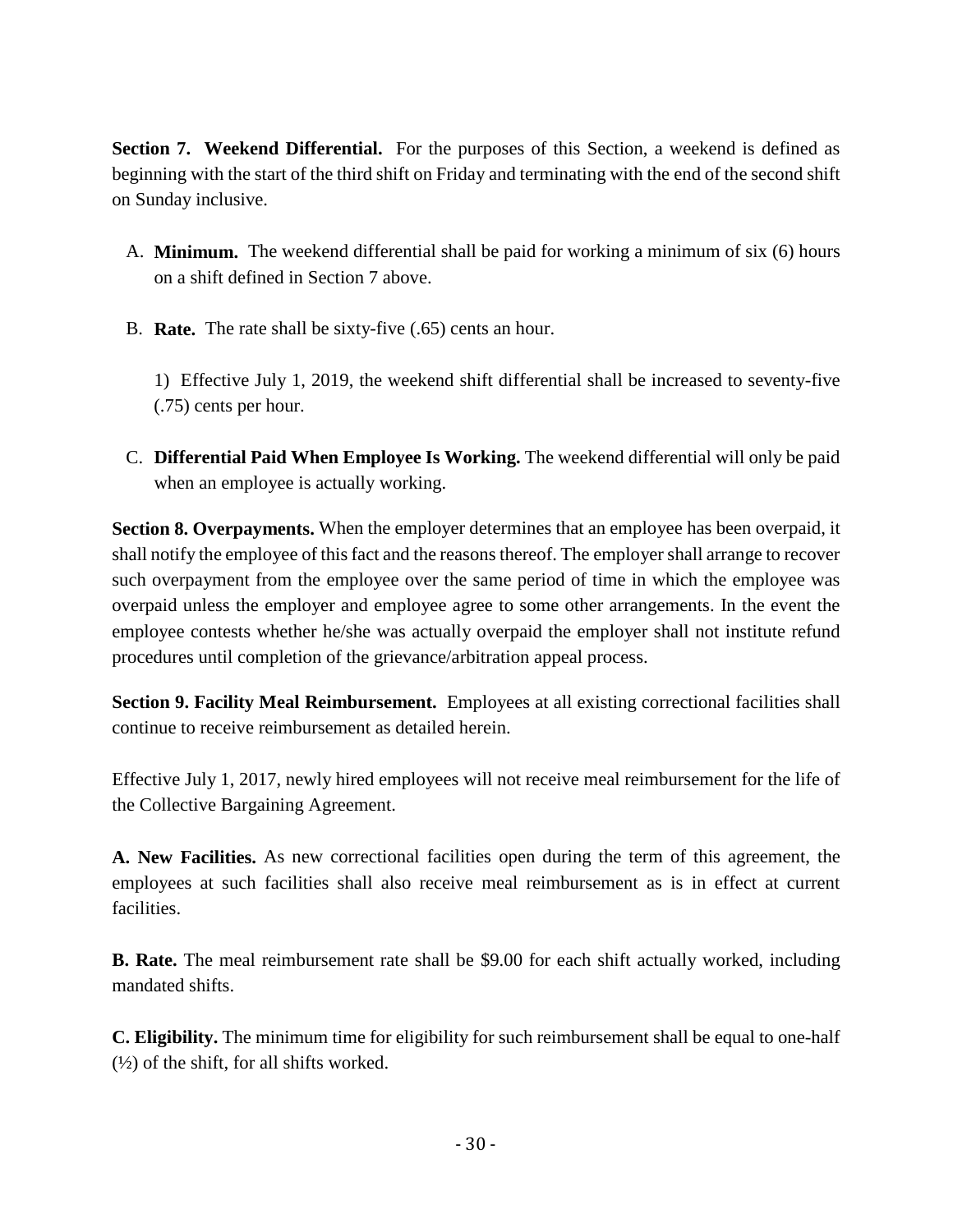**D. Inmate Workers Excluded.** All inmate workers will be removed from the staff dining area during meal periods.

**E. Secured Equipment Provided.** Secured refrigeration equipment will be provided in each facility. Vending machines will also be installed in each facility. Prices charged for items in the vending machines will be kept at cost.

**F. Reimbursement For Employees Who Transport Inmates.** Employees who are transporting inmates or parolees outside of the institution shall receive the same reimbursement as if they were working inside the institution.

**Section 10. Working Conditions Stipend.** In consideration of the fact that the Objective Job Evaluation study by Willis Associates did not properly take into consideration the severe dangers associated with the NP-4 bargaining unit jobs, all members covered by this Agreement shall receive a stipend for working conditions of \$800.00 yearly, payable in the first paycheck dated in December of each contract year. Effective July 1, 2019, all members covered by this Agreement shall receive a stipend for Working Conditions of nine hundred fifty dollars (\$950.00) yearly, payable in the first paycheck dated in December of each contract year.

**Section 11. License Fees.** The Employer shall reimburse employees in all classifications for the cost(s) of licenses and/or certificates required by the Employer as a condition of employment except that the cost of a Class 2 driver's license (non-CDL) shall not be reimbursed. Requests for reimbursement shall be processed upon presentation of a validated license and proof of costs and payment.

**Section 12. Maintenance On-call/Standby.** Effective thirty (30) days following legislative approval, management may establish a procedure to designate qualified employees in Correctional Maintenance positions by job classification and function as on-call/standby status. Management will solicit volunteers and provide any necessary training for the performance of on-call duties, which will be rotated among the volunteers. Such designation obligates the designated employee to be available and to respond in the event of a call. Employees designated to this on-call/standby status shall be compensated at the rate of \$1.00 per hour for each hour so assigned. Notwithstanding the duration of any on-call/standby assignment, such compensation shall not exceed \$100.00 per work week. Employees so designated shall be issued cell phones or similar equipment.

A. An employee who is required to take or respond to a call while on such status shall receive one-hour's compensation at the applicable rate.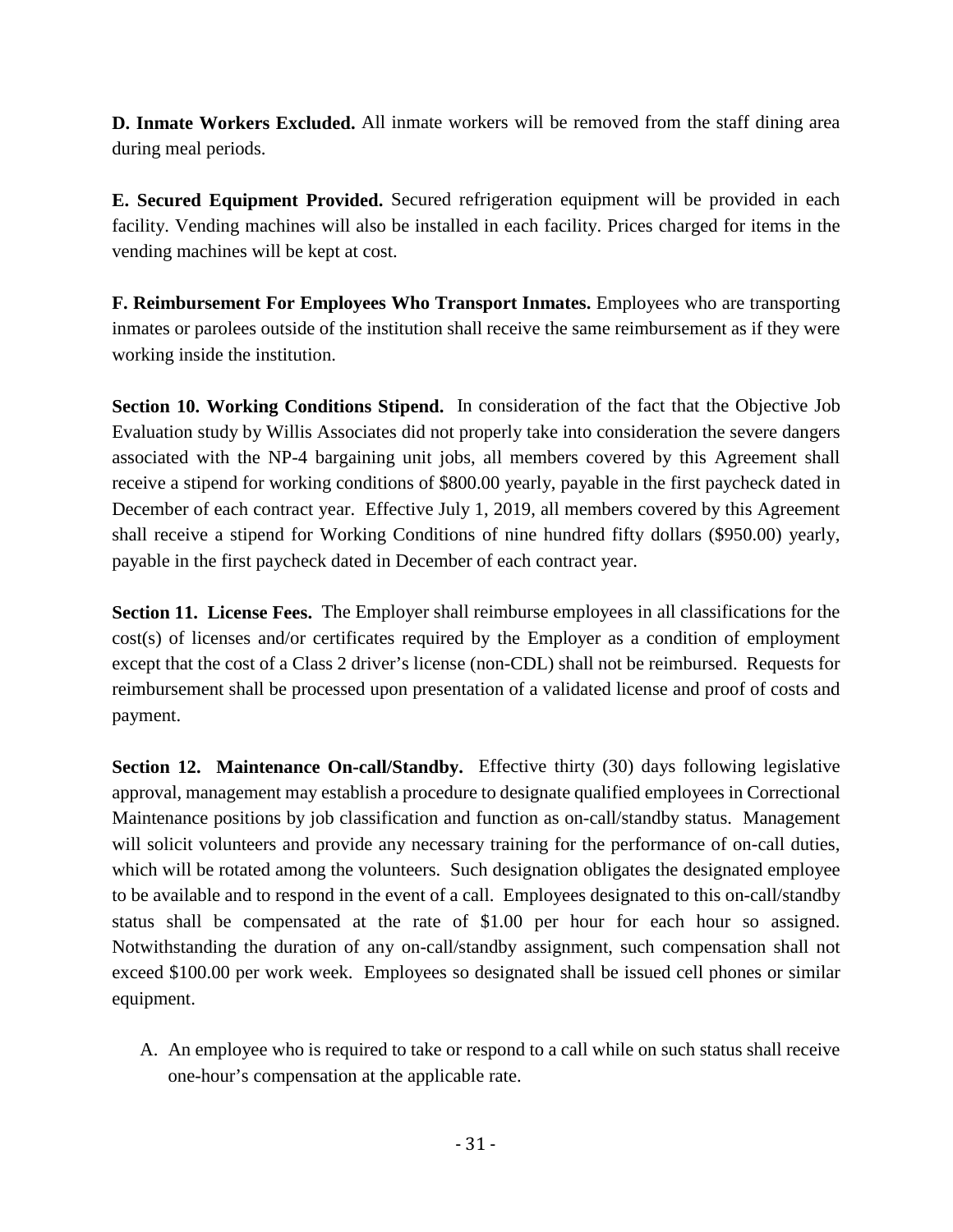B. An employee who is required to report for duty shall be compensated in accordance with the Overtime Article (Article 15).

#### **ARTICLE 18 CLASS REEVALUATION (UPGRADING)**

# <span id="page-32-0"></span>**Section 1. The State and the Union agree to the following Class and SCOPE Reevaluation process:**

- A. The State and the Union agree to maintain and continue the current practice of five (5) year class and class specification reviews where OJE adjustments may be resolved for jobs and classes which the Union believes have substantial changes in duties through interim bargaining and, if necessary, arbitration.
- B. New positions will be subject to bargaining and arbitration one (1) year after their creation, and an individual being in the position, whichever is later.
- C. The above listed Class and SCOPE Reevaluation process may be amended upon mutual agreement.

#### **Section 2. NP-4 BARGAINING UNIT OJE POINT RANGES**

The following Objective Job Evaluation point to pay grade assignments shall be effective beginning June 23, 1995 and as provided for in Section 4 of the Scope Agreement.

| <b>GRADE POINT</b> |                | <b>RANGE</b> |
|--------------------|----------------|--------------|
| 1                  | $\overline{0}$ | 127          |
| $\overline{2}$     | 136            | 140          |
| 3                  | 141            | 155          |
| $\overline{4}$     | 156            | 168          |
| 5                  | 169            | 182          |
| 6                  | 183            | 197          |
| 7                  | 198            | 213          |
| 8                  | 214            | 229          |
| 9                  | 230            | 246          |
| 10                 | 247            | 264          |
| 11                 | 265            | 282          |
| 12                 | 283            | 302          |
| 13                 | 303            | 323          |
|                    |                |              |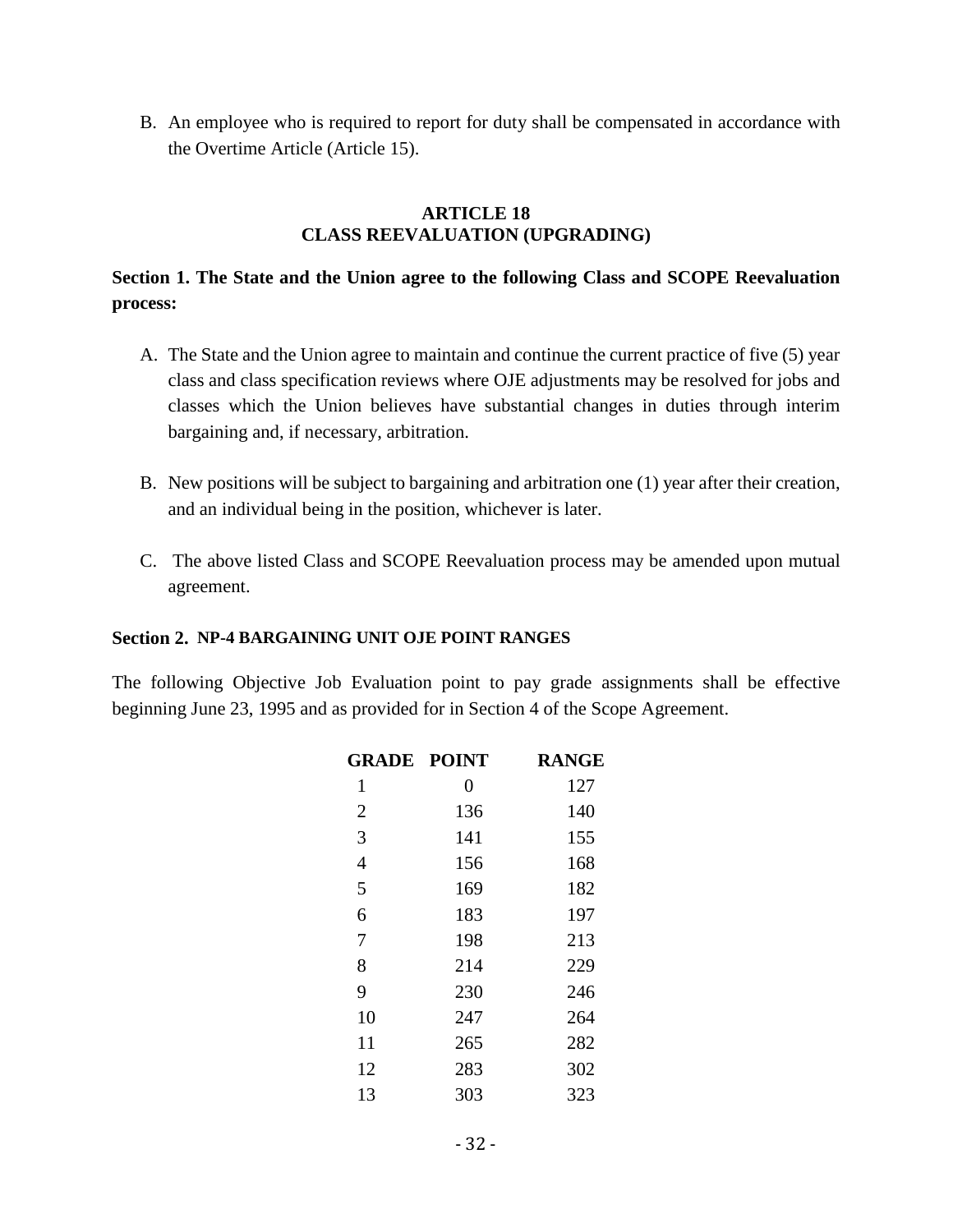| 14 | 324 | 345 |
|----|-----|-----|
| 15 | 346 | 370 |
| 16 | 371 |     |

**Section 3.** This Article shall not prevent the implementation of OJE adjustments agreed to or ordered prior to the effective date of the Agreement.

**Section 4. State May Institute Class Reevaluation.** Nothing in this Article shall be deemed to prevent the State from instituting a class reevaluation on its own initiative.

## **ARTICLE 19 METHOD OF SALARY PAYMENT**

<span id="page-33-0"></span>**Section 1. Workers' Compensation.** Upon presentation to the agency of an injury claim form and the supporting medical data as the result of a claimed on the job injury the employee shall receive up to four (4) weeks pay, but in no event beyond the determination from the Workers' Compensation Division. An employee shall have the option to use all accrued leave balances between the date of determination and the actual receipt of benefits. If the employee is entitled to workers' compensation benefits, the employee shall receive his/her first payment through the agency payroll office no later than four (4) weeks following such determination. An adjustment will be made at that time to provide for (a) reimbursement to the agency of up to four (4) weeks pay received by the employee under this clause; (b) reimbursement of any payment made for leave time under this clause; (c) restoration to the employee's leave bank of any leave utilized under this clause.

**Section 2. Life Insurance.** The Employer will continue to pay its current contributions for life insurance and hospital and medical insurance for the period of time the employee is on a workrelated disability leave under Section 1, "Workers' Compensation," of this Article.

**Section 3. Advanced Vacation Pay.** Upon written request to the agency, no later than three (3) weeks prior to the commencement of a scheduled vacation period, an employee shall receive such earned and accrued pay for vacation time as he/she may request, such payment to be made prior to the commencement of the employee vacation period. Such advances shall be for the period of not less than one (l) pay week.

**Section 4. Current Salary Payment Method.** In all other respects, the method of salary payment on June 30, l982 shall continue in force.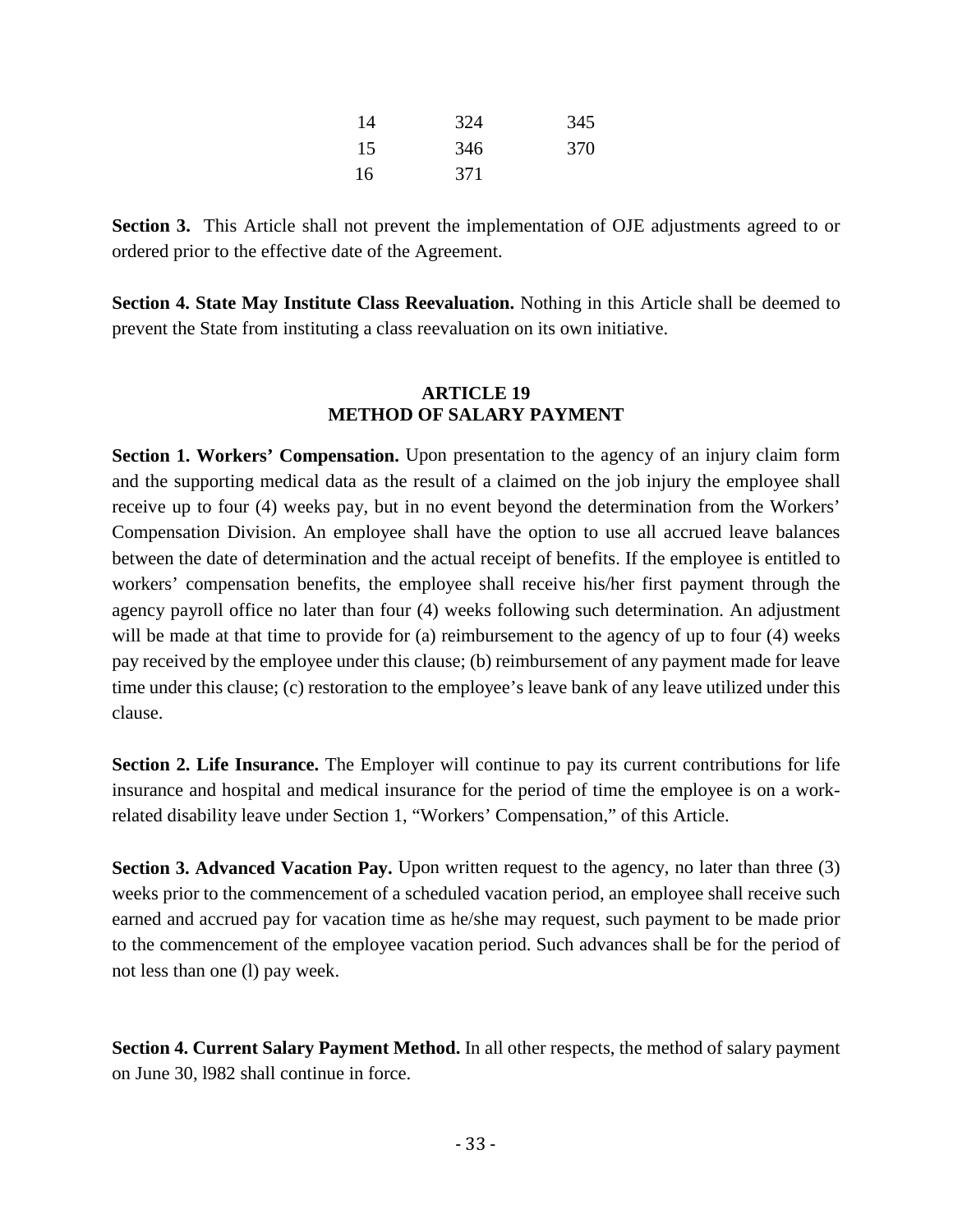**Section 5. Permanent Part-Time Employees.** Permanent part-time employees will continue to receive wages and fringe benefits on a prorate basis to the extent provided under existing rules and regulations.

## **ARTICLE 20 GROUP HEALTH INSURANCE**

<span id="page-34-0"></span>**Section 1. Health Insurance Coverage.** The terms and conditions of employee health insurance coverage and benefits are negotiated separately by the State and the Unions. All provisions concerning the health insurance coverage and benefits are governed by the separate agreement of the parties on that subject.

**Section 2. Accidental Death and Dismemberment.** Employees shall be entitled to an Accidental Death and Dismemberment Policy in an amount equal to the face value of an employee's life insurance policy.

## **ARTICLE 21 HOLIDAYS**

<span id="page-34-1"></span>**Section 1. Holidays.** For the purposes of this Article, holidays are as follows:

| New Year's Day         | Independence Day |
|------------------------|------------------|
| Martin Luther King Day | Labor Day        |
| Lincoln's Birthday     | Columbus Day     |
| Washington's Birthday  | Veterans' Day    |
| Good Friday            | Thanksgiving Day |
| <b>Memorial Day</b>    | Christmas Day    |

**Section 2. Effect of Statute Governing Holidays.** Unless superseded in this Article, the provisions of C.G.S. Section 5-254 and the appurtenant regulations shall continue in force.

## **Section 3. Overtime - Call in on a Holiday.**

A. **Work Not Required on Holidays.** Each employee whose job does not require him/her to work on a holiday shall ordinarily receive the holiday off and shall receive his/her regular week's pay for the week in which the holiday falls. When such employee is called in to work on a holiday, in addition to his/her regular week's pay, he/she shall receive overtime pay at the applicable rate and shall be guaranteed a full day of work.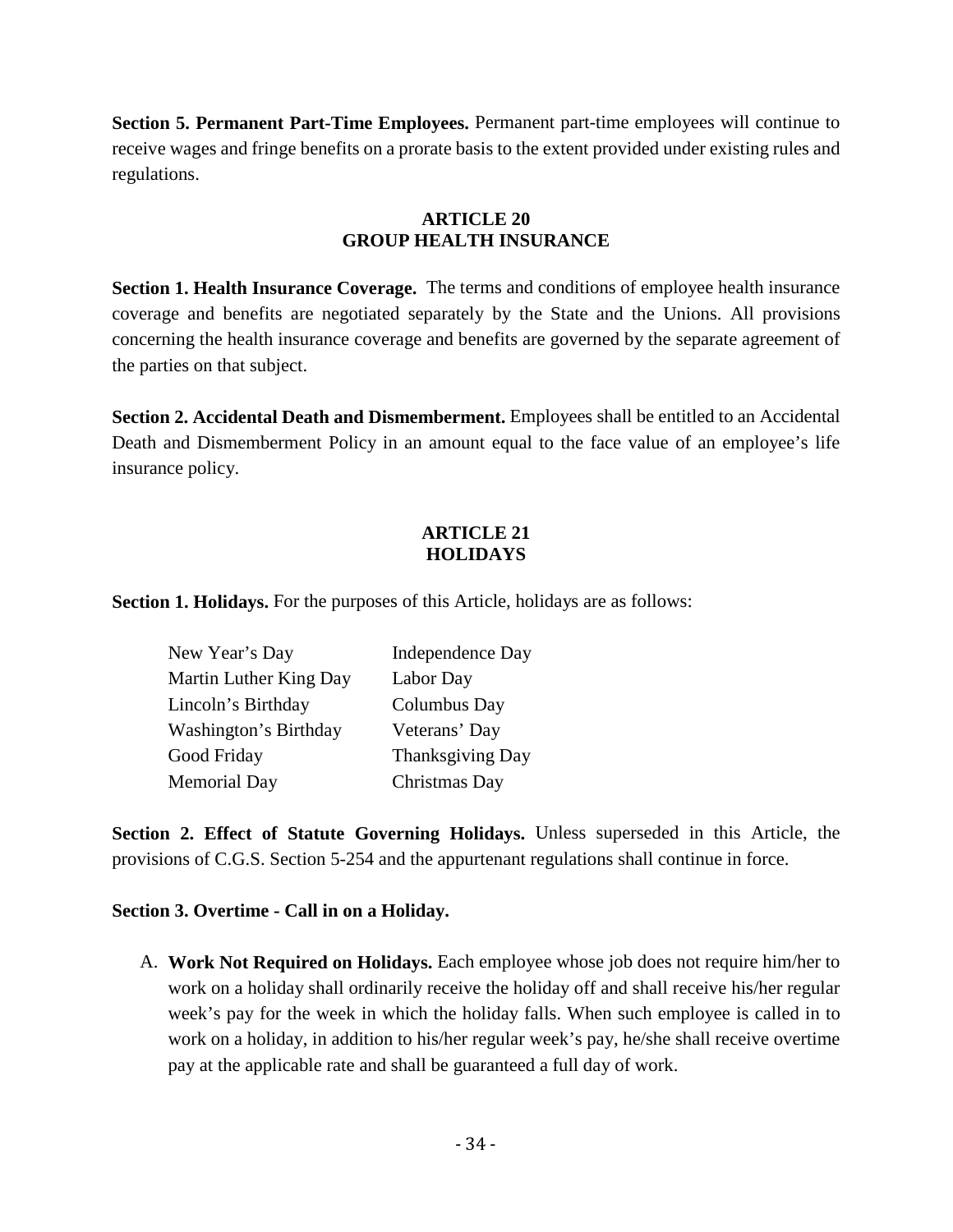B. **Work Required on Holidays.** Each employee whose job requires him/her to work on a holiday and who is called in to work on a holiday falling on a regular scheduled day off shall receive overtime pay at the applicable rate in addition to the compensatory day off in lieu of such holiday.

**Section 4. Work on Holidays Other than Thanksgiving, Christmas.** Each employee whose job requires him/her to work on a holiday other than Thanksgiving, Christmas, New Year's Day, Martin Luther King Day, Lincoln's Birthday, or Washington's Birthday, and who works as scheduled on a holiday which falls on his/her regular work day shall receive a compensatory day off or a day's pay at straight time in addition to his/her regular week's pay. On or about May 1st, prior to the beginning of each fiscal year, the Employer will provide a list on which an employee shall elect cash or time off for all such holidays. If an employee fails to make an election by June 1, she/he will receive cash for all such holidays.

**Section 5. Work on Thanksgiving, Christmas, New Year's Day.** Each employee whose job requires him/her to work on Thanksgiving, Christmas, or New Year's Day, shall be paid at the rate of time and one-half his/her regular hourly rate for all hours worked on the holiday in addition to his/her regular pay for the day in lieu of compensatory time.

**Section 6. Work on Martin Luther King Day, Lincoln's Birthday.** Each employee whose job requires him/her to work on Martin Luther King Day, Lincoln's Birthday, or Washington's Birthday shall be paid at the rate of time and one-half for all hours worked on the holiday in addition to his/her regular pay for the day. The employee may take compensatory time off in lieu of the holiday pay.

**Section 7. Accrued Time.** Any compensatory (T.O.) time accrued at the time of any employee's separation from State service shall be paid off to the employee at the applicable rate in effect at the time of such service separation. Employees who are assigned to work schedules which contain daily tours of eight (8) hours and fifteen (15) minutes shall, upon separation or retirement from state service, have accrued compensatory (T.O.) time pay computed based on a standard eight (8) hour and fifteen (15) minute work day.

## **Section 8. Holiday Dates of Observance.**

A. **Seven Day Coverage.** Employees who are assigned to areas that require seven (7) day coverage, for purposes of this Article shall observe holidays as follows:

> Christmas Day December 25 New Year's Day January 1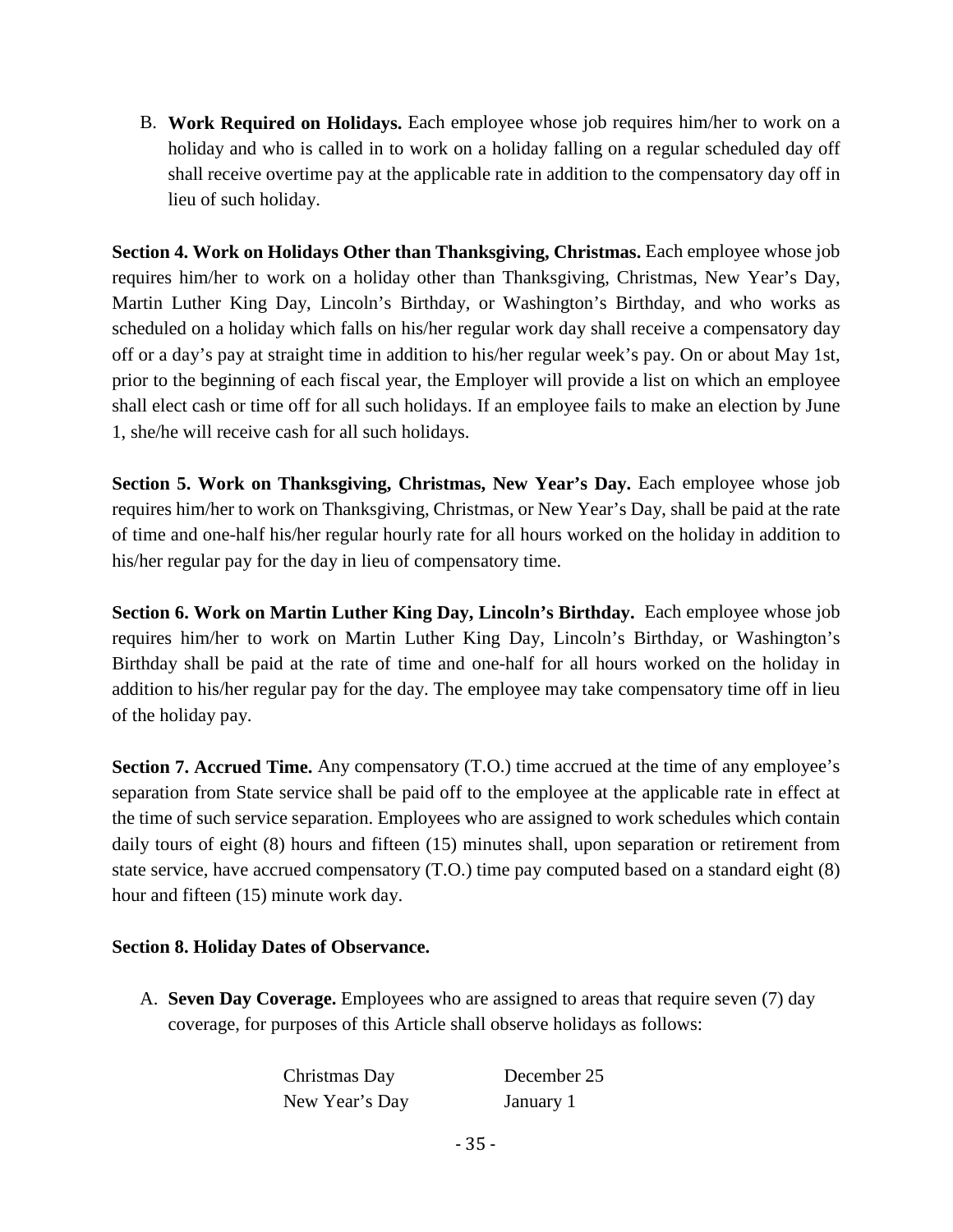Independence Day July 4

All other holidays shall be observed on the dates designated by the State.

B. **Other Schedules.** Holidays for all other employees shall be observed on the dates designated by the State.

## **ARTICLE 22 PREGNANCY, MATERNAL, PARENTAL AND FAMILY LEAVE**

**Section 1. Pregnancy, Maternity.** Disabilities resulting from pregnancy and maternity, defined as the hospital stay and any period of time prior to and subsequent to delivery certified by the attending physician as that period of time when an employee is unable to perform the requirements of her job, may be charged to any earned accrued paid leaves. Upon expiration of paid leave, the employee may request, and shall be granted, a leave of absence without pay, position held. The total period of leave of absence without pay with position being held shall not exceed six (6) months following the date of delivery. A request to continue on a leave of absence beyond this six (6) month period must be in writing. If granted, the position may or may not be held for this extended period subject to the appointing authority's decision.

## **Section 2. Family Leave.**

- A. **Childbirth, Adoption.** Up to three (3) days paid leave, deducted from sick leave, will be provided to a spouse in connection with the birth, adoption or taking custody of a child.
- B. **Parental, Family.** Parental leave and family leave shall be governed by C.G.S. Section 5- 248a (and any amendments) and the appurtenant regulations.
- C. **Use of Other Leave.** An employee who is granted a statutory non disability leave may request and shall be granted the financial benefits of accrued vacation leave, personal leave and/or compensatory time off during the period of statutory leave; however, such time, if taken during the period of statutory leave, shall not be utilized to extend the same leave for a period in excess of that described in the request for such leave or the statutory maximum.
- D. **Holidays During Leave.** Holidays which occur during the period covered by the leave provisions of C.G.S. Sec. 5-248a shall not be compensated unless the employee is concurrently utilizing paid vacation, compensatory time or personal leave as may be permitted above and consistent with current practice.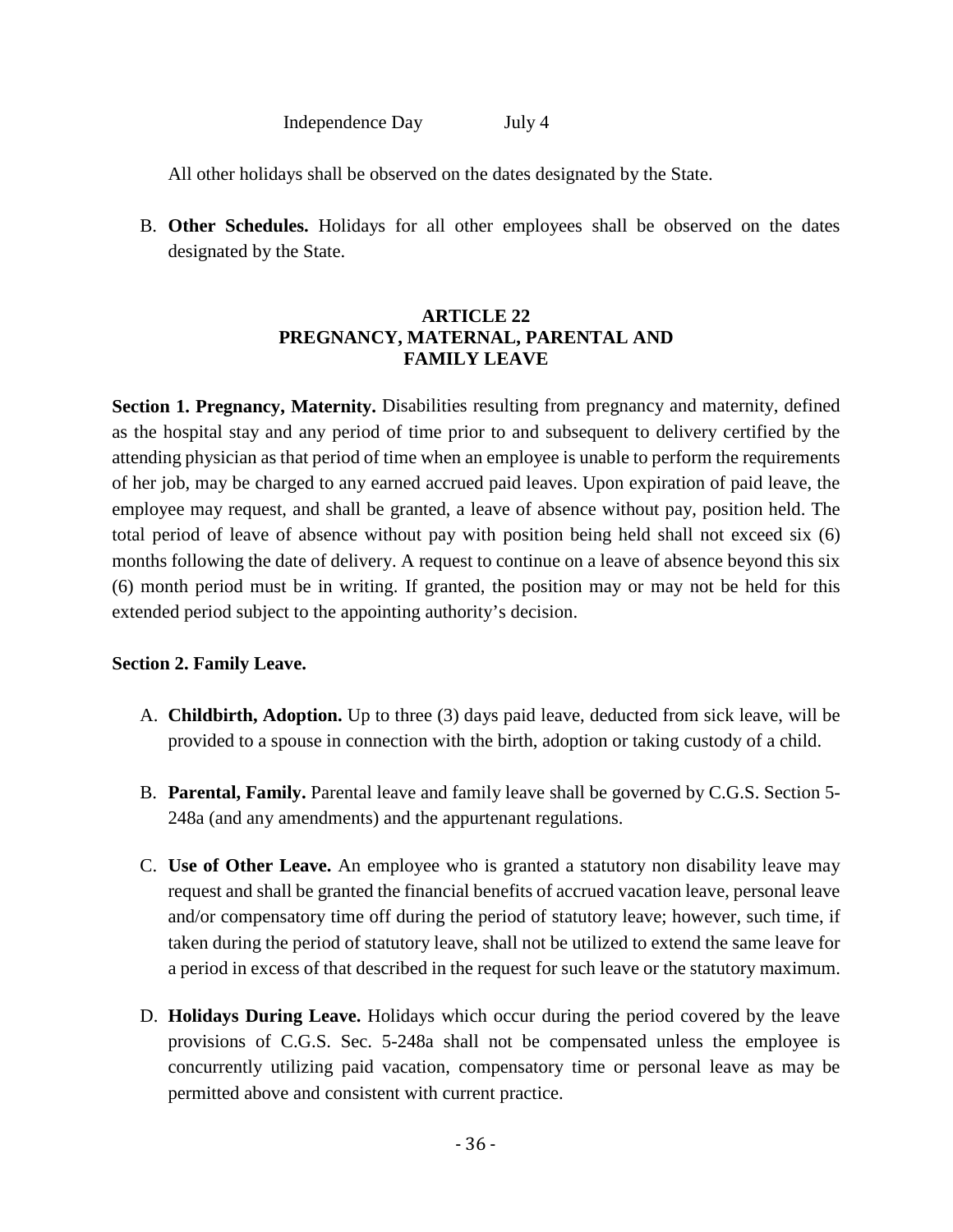**Section 3. Use of Sick Leave to Care for Family Member Requiring Care.** Bargaining unit employees may use their sick leave to care for an immediate family member in circumstances which would meet the requirement for qualified family care under the Family and Medical Leave Act or other state or federal family medical leave provisions. Use of sick leave to which an employee is entitled under this paragraph shall not be deemed an incident or occurrence under an absence control policy. Family and Medical Leave for such employees shall be governed by federal law and by C.G.S. §31-51kk. In addition, employees shall have the ability to take unpaid maternity, paternity, or other childrearing leave for up to four months beyond the expiration of any leave otherwise due under this section or under the FMLA, and as is current practice, employees may extend personal medical leave for up to 24 weeks after all other leaves have expired and with appropriate medical certification. Permanent part-time employees who do not meet the hours threshold of state and federal law shall continue to be eligible for unpaid family leave as per current practice.

## **ARTICLE 23 LABOR MANAGEMENT COMMITTEES**

**Section 1. Committees.** Not less than four (4) times each year, if needed, a Labor Management Committee representative of the Bargaining Unit, consisting of not more than ten (l0) persons selected by each party, shall meet at the departmental level to discuss matters of mutual concern.

- A. Department Level. The ten (10) Union representatives shall be picked by the Union. There shall not be more than three Union Representatives from any one work location.
- **B. Institution Level.** Labor Management meetings at the institution level shall consist of stewards or Executive Board members of the particular institutions as follows:

| <b>Facility</b>           | Number |
|---------------------------|--------|
| Osborn                    | 6      |
| Enfield                   | 6      |
| Cheshire (CCC)            | 6      |
| Manson Youth              | 6      |
| <b>CRCI</b>               | 6      |
| New Haven                 | 5      |
| Hartford                  | 5      |
| <b>Bridgeport</b>         | 5      |
| <b>Brooklyn</b>           | 3      |
| <b>Community Services</b> | 3      |
| Willard-Cybulski          | 6      |
|                           |        |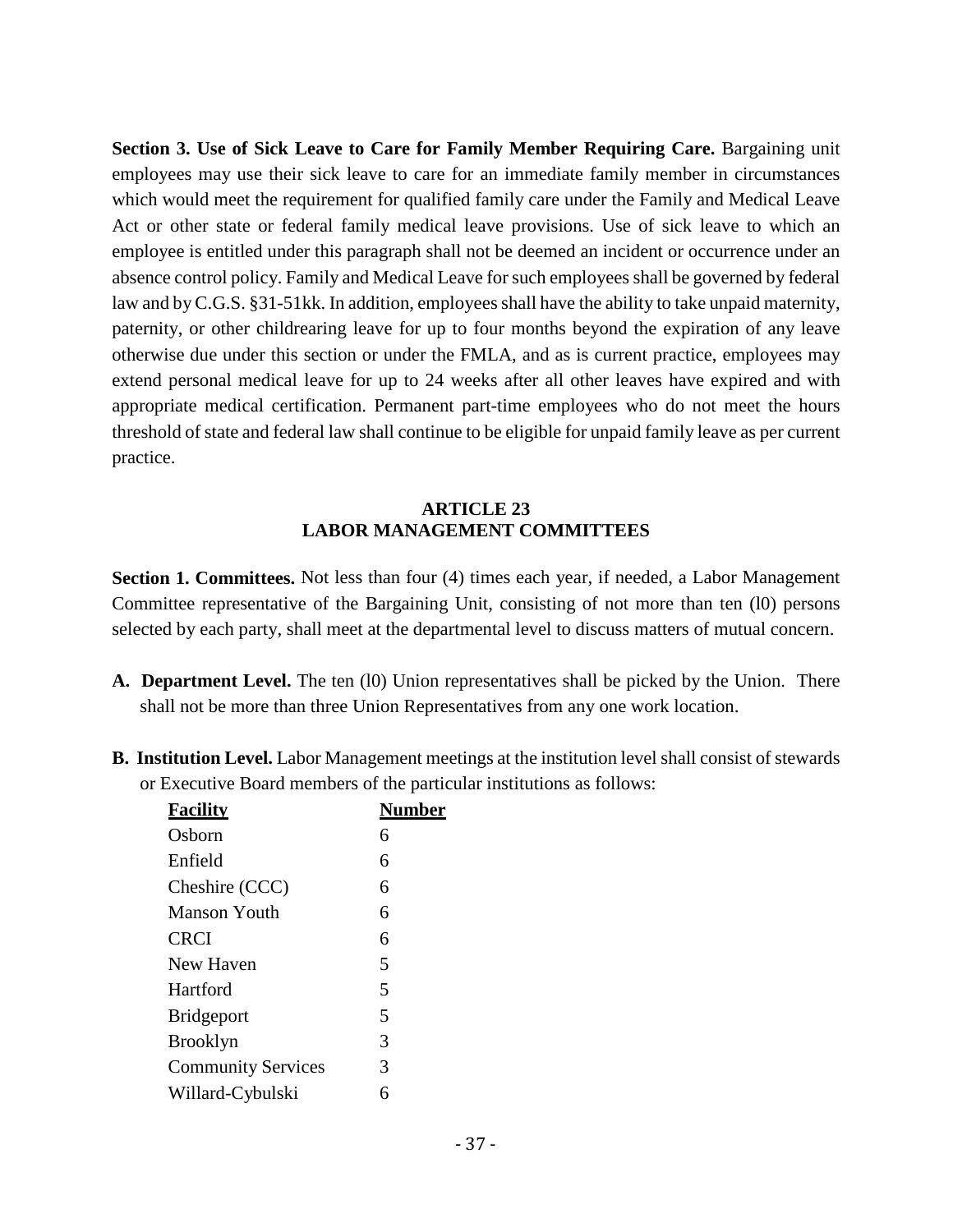| Northern           | 5 |
|--------------------|---|
| MacDougall-Walker  | 8 |
| Garner             | 6 |
| Corrigan-Radgowski | 6 |
| York               |   |

# **C. Additional Representation.**

- **1) New Facilities.** The Union, upon request, shall be granted additional representation consistent with the current practice as a result of new facilities opening during the term of this Agreement.
- **2)** The Local President and/or their designee shall have the option to attend a Facility LM meeting that fall within their Locals' Facilities.

**Section 2. Topics for Discussion.** The subjects discussed may relate generally to this Agreement, but shall not be for the purpose of discussing pending grievances or for collective bargaining on any subject. The topics for discussion will include, but are not limited to:

- a) Methods of improving Employer/employee relations and productivity.
- b) Safety and health problems of a continuing nature.
- c) Affirmative action goals and methods of implementation.
- d) Other problems which have an impact on conditions of employment.

**Section 3. Request for Meeting; Agenda.** The Union or management shall request such a meeting in writing two (2) weeks prior to the requested time for the meeting, specifying the items to be discussed. The Department and the Union shall exchange agendas of topics to be discussed at least five (5) days in advance of the date set for the meeting. By mutual agreement, the parties may vary the agenda.

**Section 4. Pay Status.** The unit employees participating in the meetings shall be in pay status for the time spent in Union Management meetings held during their regularly scheduled hours of employment.

**Section 5. OLR and Union Staff.** Staff representatives of the Office of Labor Relations and the Union may render assistance to the Labor Management Committee established by this Article as may be necessary to fulfill the objectives of this Article, and may participate in meetings of the Committee.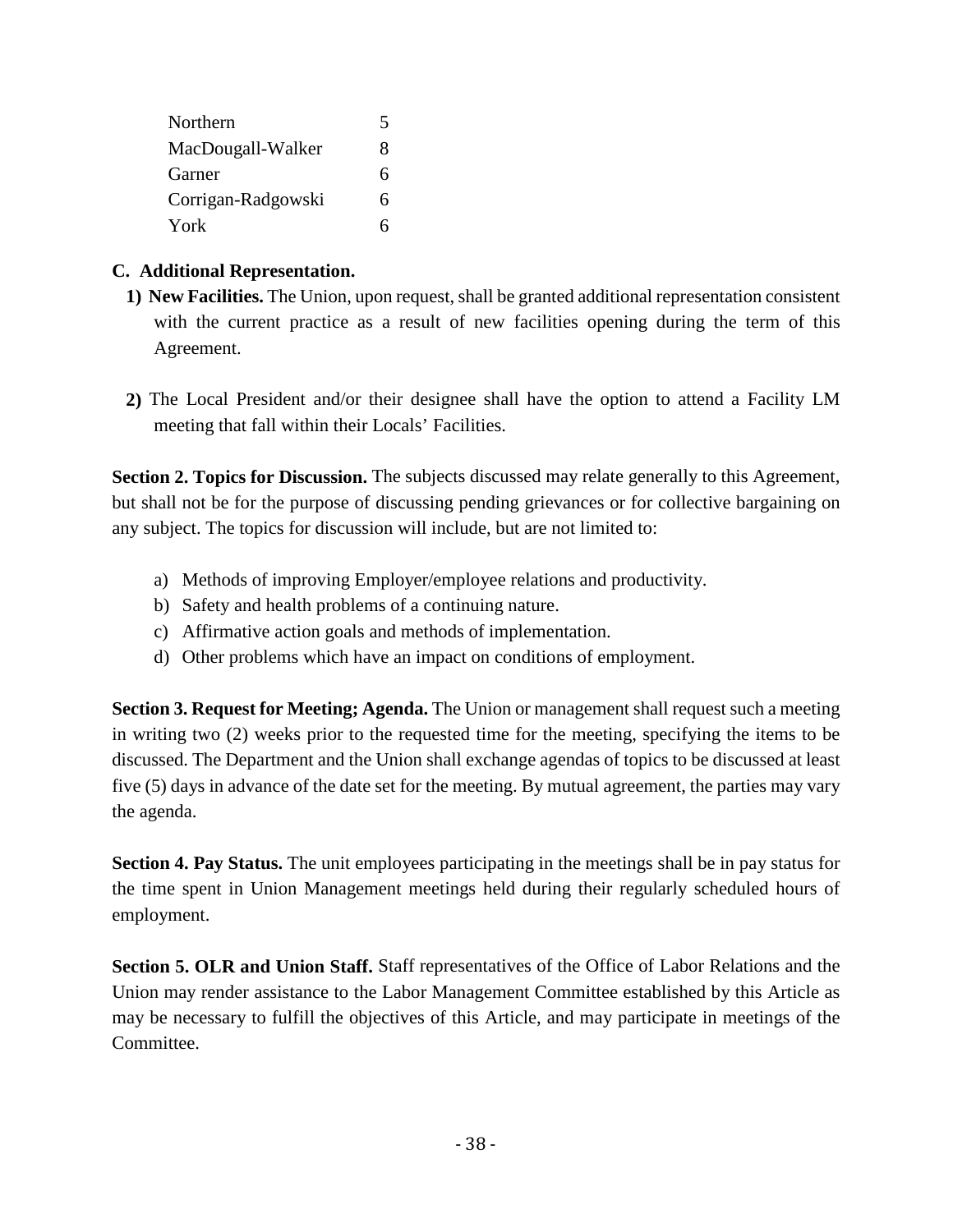**Section 6. Minutes.** Minutes of such meetings will be distributed to Committee members within two (2) weeks after the meetings.

**Section 7. Staffing Committee.** The State agrees to the establishment of a committee to review and evaluate the staffing complements. The committee shall meet quarterly to evaluate such concerns. The committee shall consist of executives of Union and Management as follows:

Four (4) from the Union, one of which shall be a Staff Representative of Council 4 Two (2) from the Correction Department Two (2) from the Office of Policy and Management.

Recommendations of the committee shall be forwarded to the Commissioner of Correction, Secretary of Office of Policy and Management and Commissioner of Administrative Services for review and possible implementation within budgetary constraints.

# **ARTICLE 24 SAFETY**

**Section 1. Unsafe or Unhealthy Conditions.** The Employer is receptive to all recommendations regarding improvement of apparently unsafe or unhealthy conditions. Once the Employer determines that an unsafe or unhealthy condition exists, it will attempt to alleviate or otherwise remedy the condition.

**Section 2. Disputes.** Disputes over unsafe or unhealthy working conditions shall be processed through the Labor Department for compliance with COSHA or otherwise with the Departmentwide Labor Management Committee, but shall not be subject to the grievance procedure.

**Section 3. Labor Management Committee.** The appropriate applications of this Section, including disputes on operating unsafe vehicles or equipment, shall be discussed by the Labor Management Committee at the agency or institution level.

## **ARTICLE 25 VACATIONS**

**Section 1. Schedule.** Employees shall accrue vacation leave according to the following;

**Years of Service Vacation** Zero (0) to five (5) years: One (1) day per month. Over five (5) and under twenty (20) years: One and one-quarter (11/4) days per month. Over twenty (20) years: One and two-thirds (1 2/3) days per month.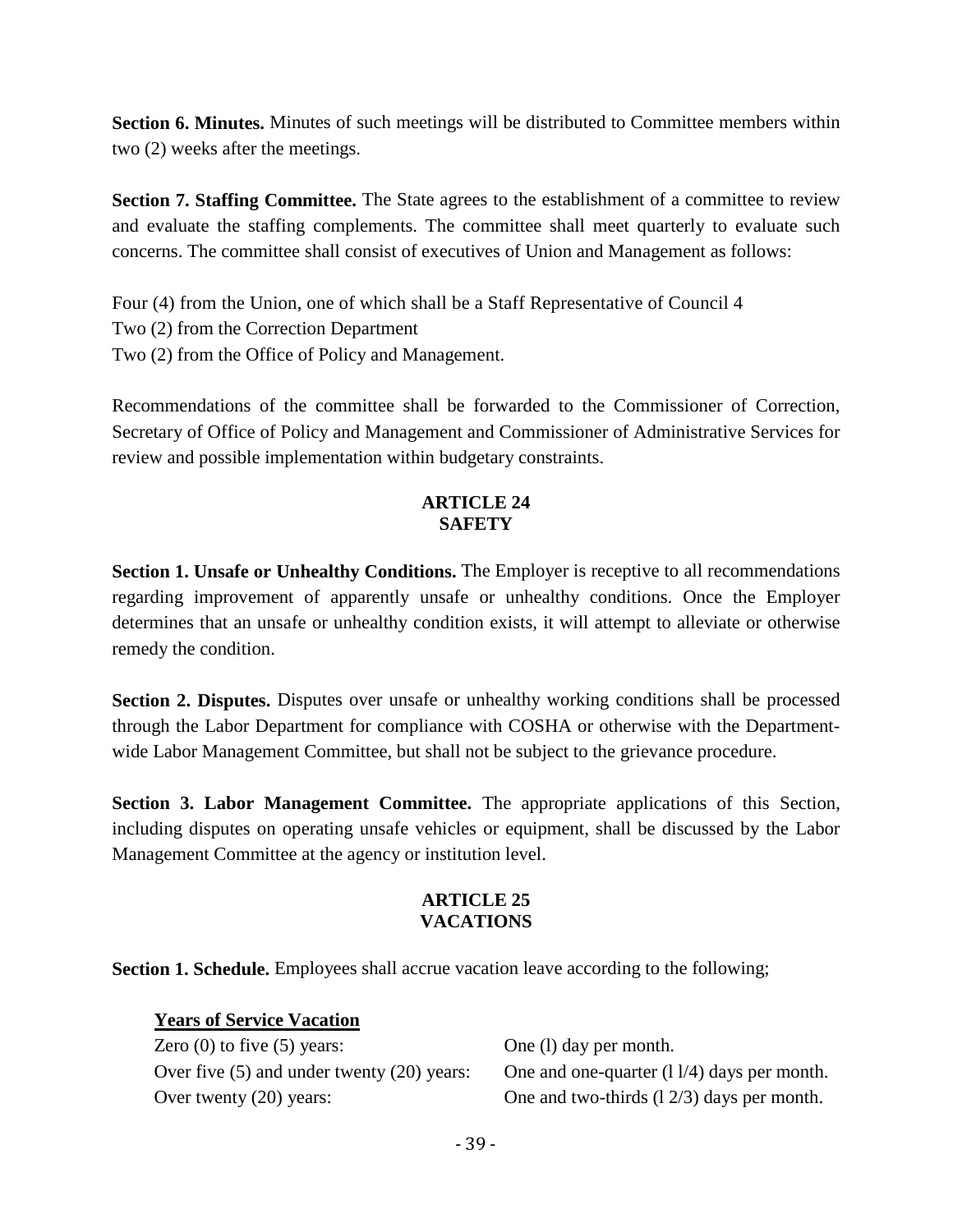Every effort will be made in the Department of Correction to grant accrued leave time on weekends, upon request, if in the judgment of the appointing authority, staffing is available, and that security or necessary inmate programs are not jeopardized.

**A. Carryover.** No employee will carryover, without agency permission, more than ten (10) days of vacation leave to the next year. The maximum vacation accumulation shall be sixty (60) days.

**Section 2. Computation Method at Separation.** Employees who are assigned to work schedules which contain daily tours of eight (8) hours and fifteen (15) minutes shall, upon separation or retirement from State service, have accrued vacation leave pay computed based on a standard eight (8) hour and fifteen (15) minute work day.

**Section 3. Annual Vacation Selection.** Vacation sign-up books shall be provided at each facility for each shift prior to January 1 of each year. Selection of all vacation leave shall be done via seniority for the subsequent calendar year. NP-4 members shall be allowed to select their vacation time off on an individual day basis up to the amount of their annual vacation accrual as defined under Article 25, Section 1.

A. Additional Vacation Requests. NP-4 members may request additional vacation leave other than annual vacation. These requests must be made no less than 24 hours prior to the day requested and no greater than 30 calendar days prior to the date requested. The day off requested is not counted as part of the 30 days. Requests for time-off 30 days or less in advance shall be determined by seniority, and shall be processed at least one (1) hour prior to the completion of the shift the request was submitted.

B. Previously Granted Time-Off. In the event a NP-4 member changes facilities, shift or slot, all previously granted time-off shall be honored and adjusted to the employee's new schedule. The time-off shall be granted and not counted against the shift time-off allotment. Staff with approved annual vacation transferring to another facility, will not have their approved vacation count against the receiving facilities time-off allotment (compliment.)

**Section 4.** A second shift employee who has vacation and/or time off scheduled, shall not be required to work beyond the end of their normally scheduled shift the day before said scheduled vacation or time off.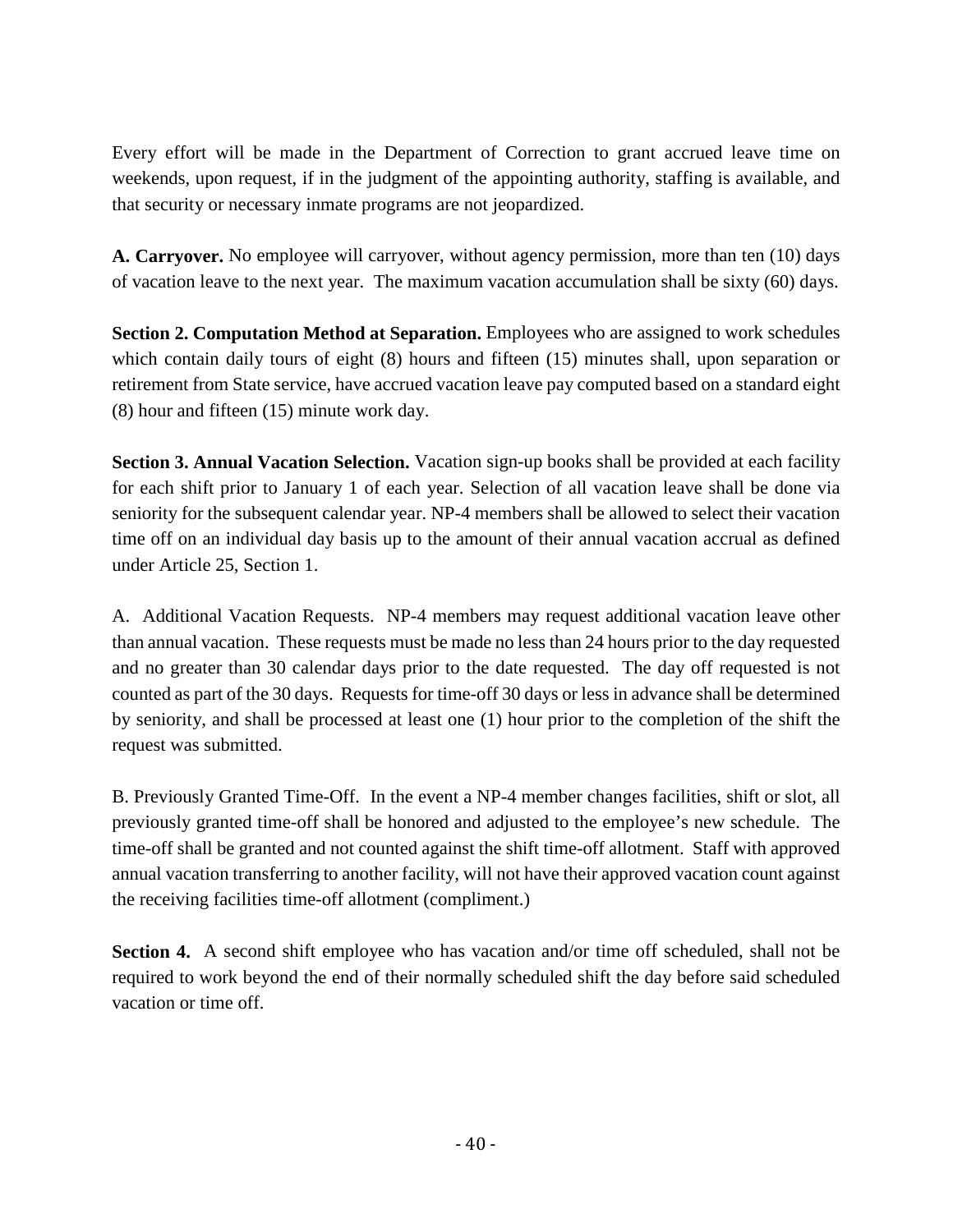#### **ARTICLE 26 RETIREMENT, INSURANCES AND LEAVES**

Section 1. Retirement Plan. The terms and conditions of employee retirement benefits are negotiated separately by the State and the Unions. All provisions concerning retirement are governed by the separate agreement of the parties on that subject.

**Section 2. Insurance and Leaves.** Except where varied in this Agreement, the State will continue in force its written rules and regulations presently in effect with reference to:

- A. Sick leave, personal leave, or other paid or unpaid leave of absence; a leave of absence without pay of five (5) days or less in any month shall not affect the accrual of vacation or sick leave.
- B. Insurance coverages;
- C. Workers' Compensation;
- D. Retirement, including disability retirement;
- E. Death benefits. Upon death of an employee on the active payroll who has completed ten (l0) years of State service, the Employer shall pay to the beneficiary one-fourth (l/4) of the deceased employee's daily salary for each day of sick leave accrued to his/her credit as of his/her last day on the active payroll, up to a maximum payment equivalent to sixty (60) days pay.
- F. The State agrees to continue in effect its practice of reimbursing employees for damage to personal property, consistent with Section 4-l42 of the C.G.S.

**Section 3. Medical Certificate.** If an employee is absent on sick leave for five (5) or more consecutive working days, the employee must submit a medical certificate stating reasons for the absence. When continued absences from work constitute an abuse of sick leave, the employee and the Union shall be notified in writing. After such notification, the Employer may deny sick pay. Such denial of sick pay is subject to the grievance and arbitration provision of this Agreement. Continued abuse of sick leave will subject the employee to progressive discipline.

**Section 4. Personal Leave Time.** Each permanent employee shall be granted up to three (3) days personal leave per year, without having to provide a reason. However, whether the leave will be granted when requested depends upon: (l) the adequacy of notice; (2) known approved leaves and absences for the requested dates, and (3) an emergency as unanticipated need for the absence. The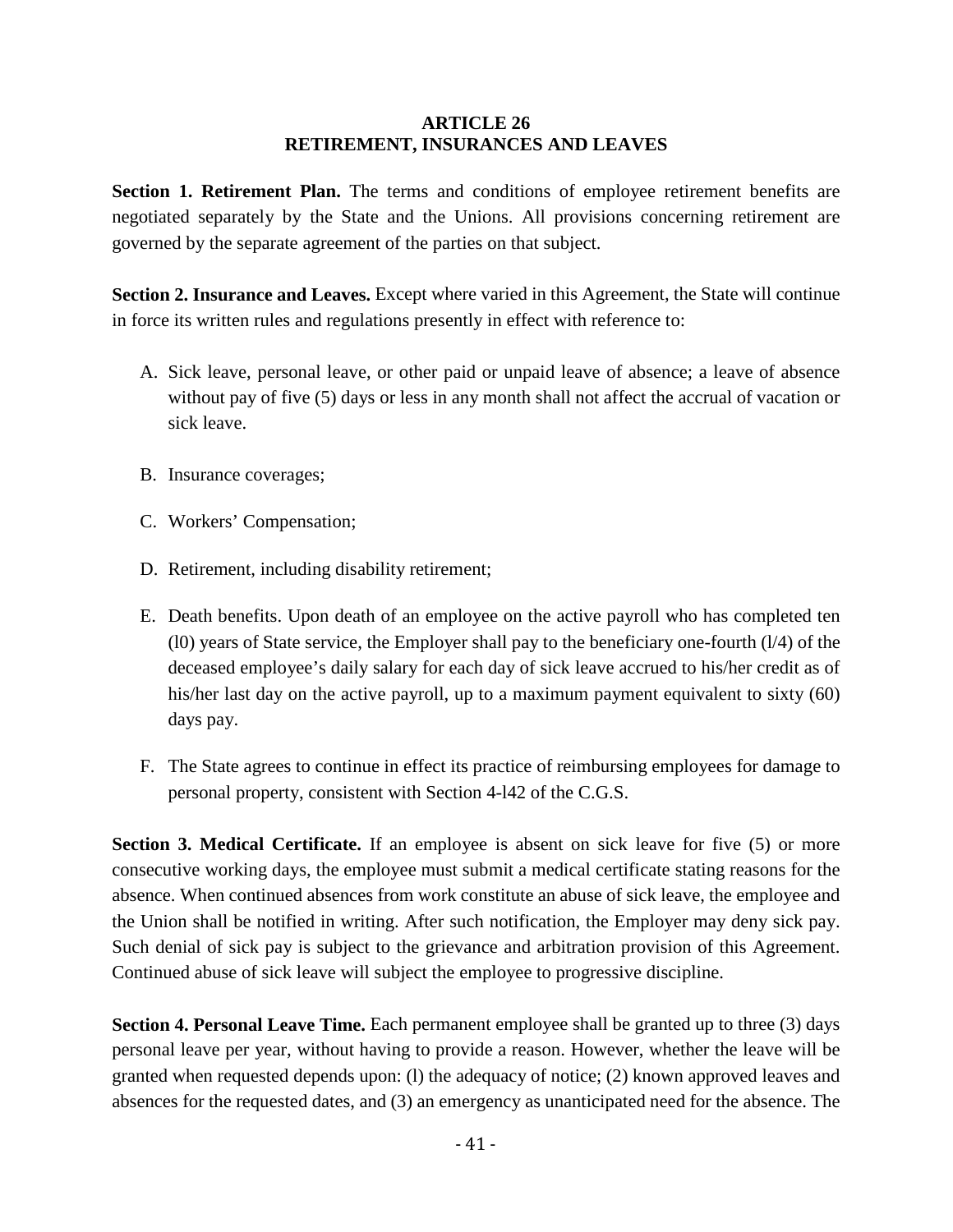Employer will endeavor to provide an answer to the request within a reasonable time. Once a written approval has been granted, it shall not be revoked.

**Section 5.** It is understood each year that;

- 1) up to three (3) days of personal leave;
- 2) up to three (3) days of sick leave utilized in the event of death in the immediate family; and
- 3) up to five (5) days of sick leave utilized in the event of critical illness or severe injury to a member of the immediate family creating an emergency shall not be counted as an occurrence of absence under Department of Correction Administrative Directive 2.11 or Board of Parole Policy.

**Section 6.** Employees may be required to provide a doctor's note or appointment card to substantiate absences for medical appointments that exceed ½ work day.

# **Section 7. LEAVE DONATION**

From time-to-time, on an as needed basis, bargaining unit members may donate their accrued vacation and/or personal leave to a fellow bargaining unit member who has at least six (6) months of State service and has achieved permanent status and has exhausted his/her own accrued paid time off, who is suffering from a long term or terminal illness or disability. Said benefit shall be subject to review and approval by the Commissioner of Administrative Services and shall be applied in accordance with uniform guidelines as may be developed by such Commissioner.

## **ARTICLE 27 EMPLOYEE UNIFORM, PERSONAL APPEARANCE AND IDENTIFICATION**

**Section 1. Policy.** The Department shall issue standard uniforms to designated employees. Each Department employee shall present a neat, clean and well-groomed appearance while in the performance of duties and/or while wearing a uniform. Official identification shall be issued to Department employees.

## **Section 2. Authority and Reference.**

- A. Connecticut General Statutes, Section 18-81.
- B. Administrative Directives 2.16, Honor Guard and 7.4 Correctional Emergency Response Teams.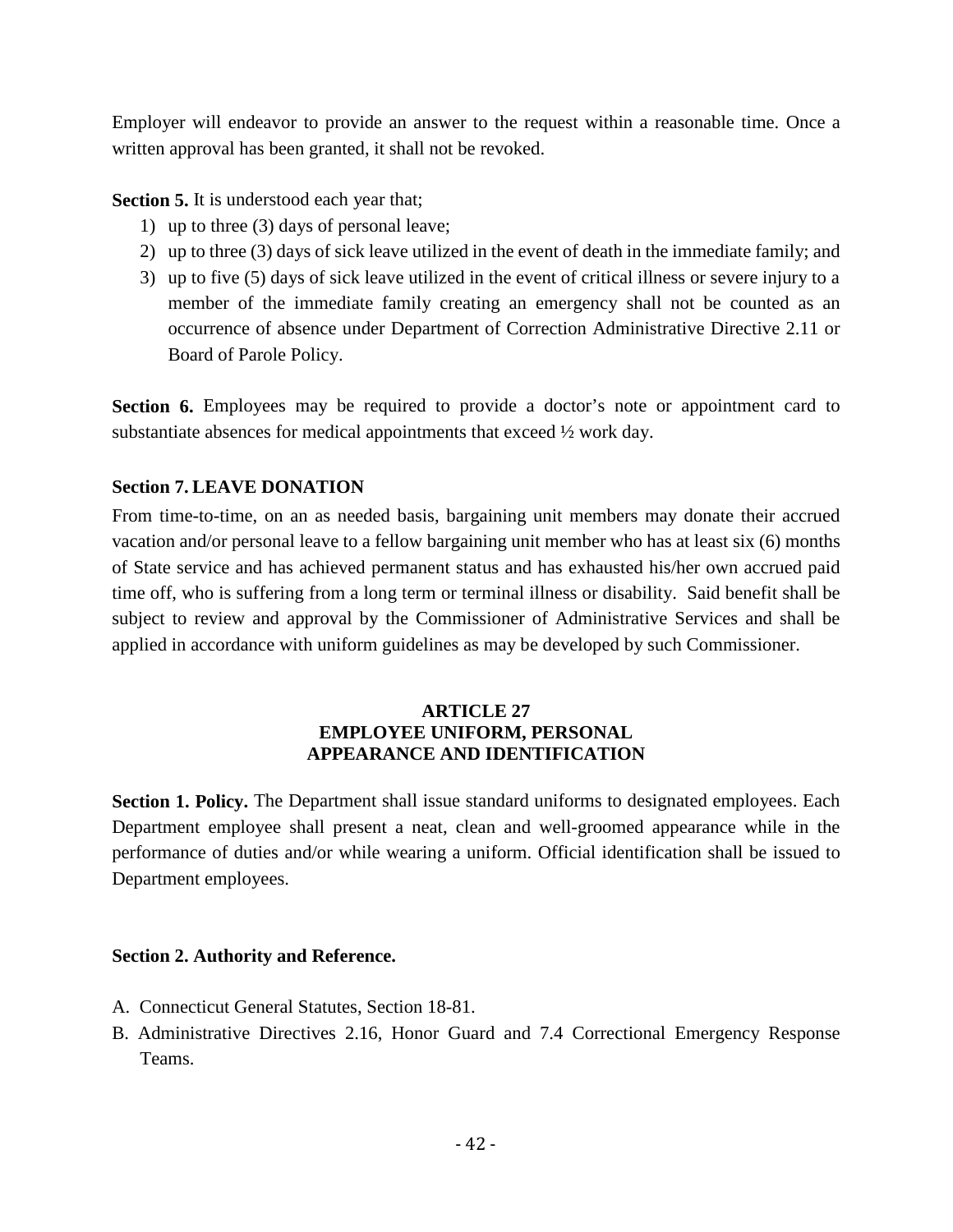**Section 3. Uniform Dress Code.** Each employee shall present a neat, clean and well-groomed appearance at all times during the performance of duties and/or while in uniform. Clothes shall be kept clean and neat. Footwear shall be clean, non-tattered and laced as appropriate. Direct contact personnel shall carry a Universal Precaution Pouch. No personal equipment, e.g., phones, beepers, etc., other than state issued items shall be carried or worn by staff while on duty. Union presidents and one (1) designated union duty officer per local, shall be allowed to carry a Cell Phone for union business purposes.

A. **Non-Uniformed Personnel.** Attire for non-uniformed personnel shall be in keeping with safety and security concerns. The wearing of provocative, suggestive or exercise attire, shorts, tee shirts, ragged or torn clothing, rubber shower/beach thongs shall not be permitted. Exceptions shall be allowed by the Unit Administrator as it applies to a specific job classification or in order to perform specific duties.

B. **Uniformed Personnel.** The Department of Correction shall provide uniforms in accordance with Section 6, "Uniform Specification and Allotment," except that the Commissioner of Correction may change the color and style of the uniform upon notice to the Union. Uniform items which require dry cleaning shall be maintained by the Department through a designated vendor. A limit of three (3) pairs of uniform pants per week and one (1) Department issued winter coat per year, shall be maintained by the Department. Uniforms shall only be worn as provided in this Directive. No portion of a uniform shall be worn with any other clothing not authorized herein. Uniforms shall not be worn while off duty except as necessary to travel to and from the employee's worksite, fulfill family responsibilities, or while volunteering and officially representing the Department of Correction. The consumption of alcohol while in uniform is strictly prohibited.

- **1) Uniform Appearance.** Upon reporting for duty, uniforms as per Section 6 shall be clean and neat. Shoes shall have a clean and unscuffed appearance.
- **2) Security Personnel Uniform.** Standards and guidelines for uniformed security personnel shall be as follows:
	- a) A shirt shall have a Department shoulder patch, name tag, badge and insignia of rank (if applicable). A long sleeve or short sleeve uniform shirt shall be worn at the employee's discretion. A short sleeve shirt shall be fully buttoned with the exception of the top button.
	- b) Trousers shall be worn with a belt and issued belt-worn equipment and supplies.
	- c) The jacket shall have a dark blue Department shoulder patch, badge, name tag and insignia of rank (if applicable). The jacket shall be worn at the discretion of the employee.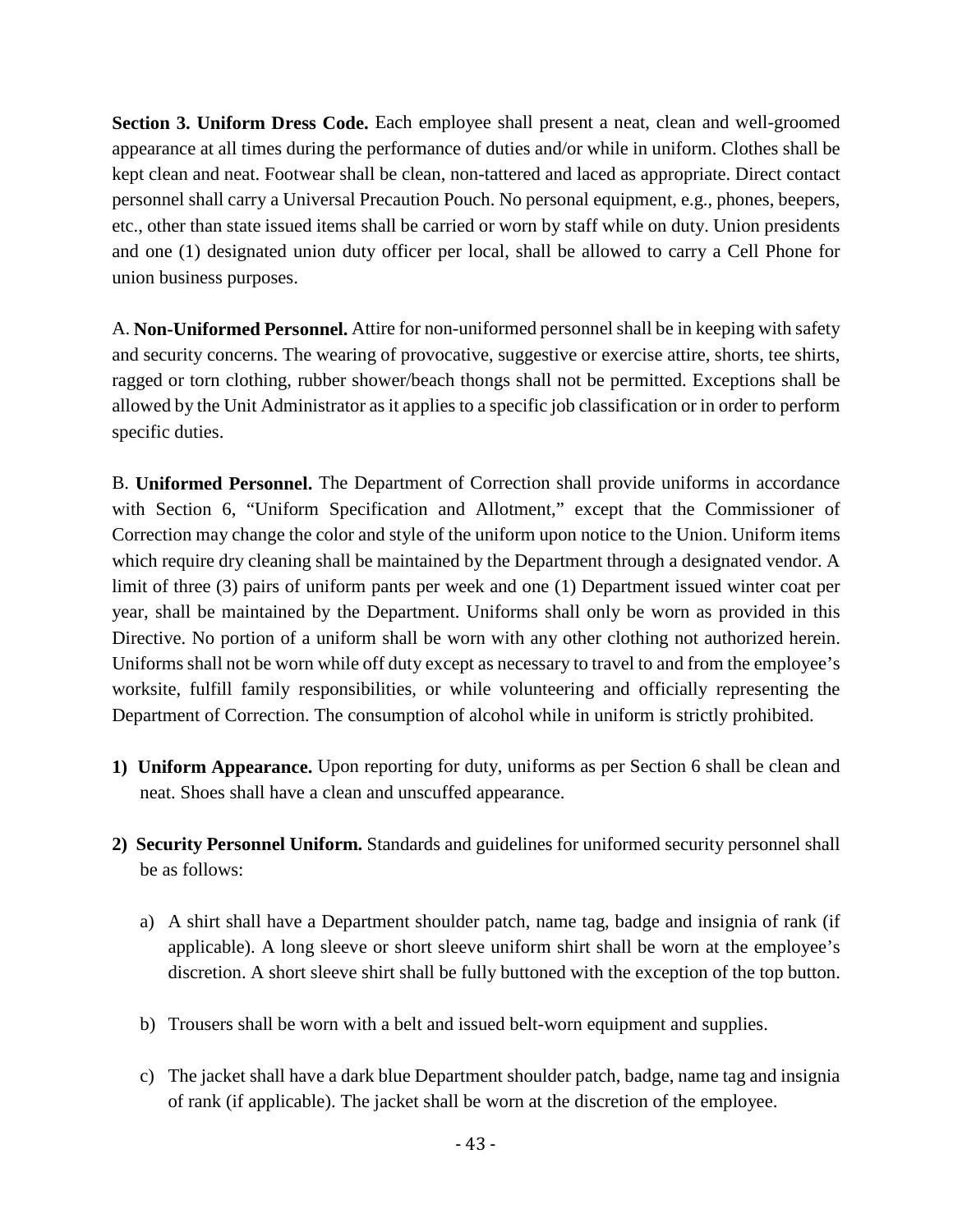- d) The sweater shall have a badge and name tag. The sweater shall be worn at the discretion of the employee.
- e) Solid black leather type shoes/boots shall be worn with black socks,
- f) Sneakers shall not be allowed. Special shoes and/or socks, when job or medically required, may be substituted as authorized by the Department.
- g) Issuance of the hat shall be upon request and may be worn at the officer's discretion. The hat shall be worn with the brim squarely facing forward. A winter weather cap shall be made available for an outside post during inclement weather.
- h) Any tee shirt worn as an undergarment, if visible, shall be white or black.
- i) All uniforms and allotments shall meet the specifications in Section 6. Any insignia ornament or accessory other than provided for in this Directive shall be prohibited. Each facility shall provide coveralls for special assignments which require protective clothing. Maintenance or detail uniforms shall be authorized for uniformed security personnel, performing detail duties.
- **3) Uniformed Non-Security Personnel.** Uniformed non-security personnel shall be authorized to wear long or short sleeve shirts without a necktie, and other attire in accordance with Section 6. Special shoes, when medically required, may be substituted when authorized by the Unit Administrator.
- **4) Exchange.** Uniform items, as per Section 6, shall be exchanged on a one-for-one basis when an item is beyond repair or no longer fits. Name tags or belt equipment shall be replaced as required. All issued uniform replacements shall be at the employer's discretion and expense. Any uniform which is in stock or has already been distributed at the time of this Directive may continue to be used until it is beyond repair or no longer fits.
- **5) Maternity Uniform.** Maternity uniforms shall be provided, as appropriate, when requested by the employee.
- **6) Specialized Facility Uniforms.** Any specialized uniform to be worn by staff at a facility shall require an exception from the Commissioner.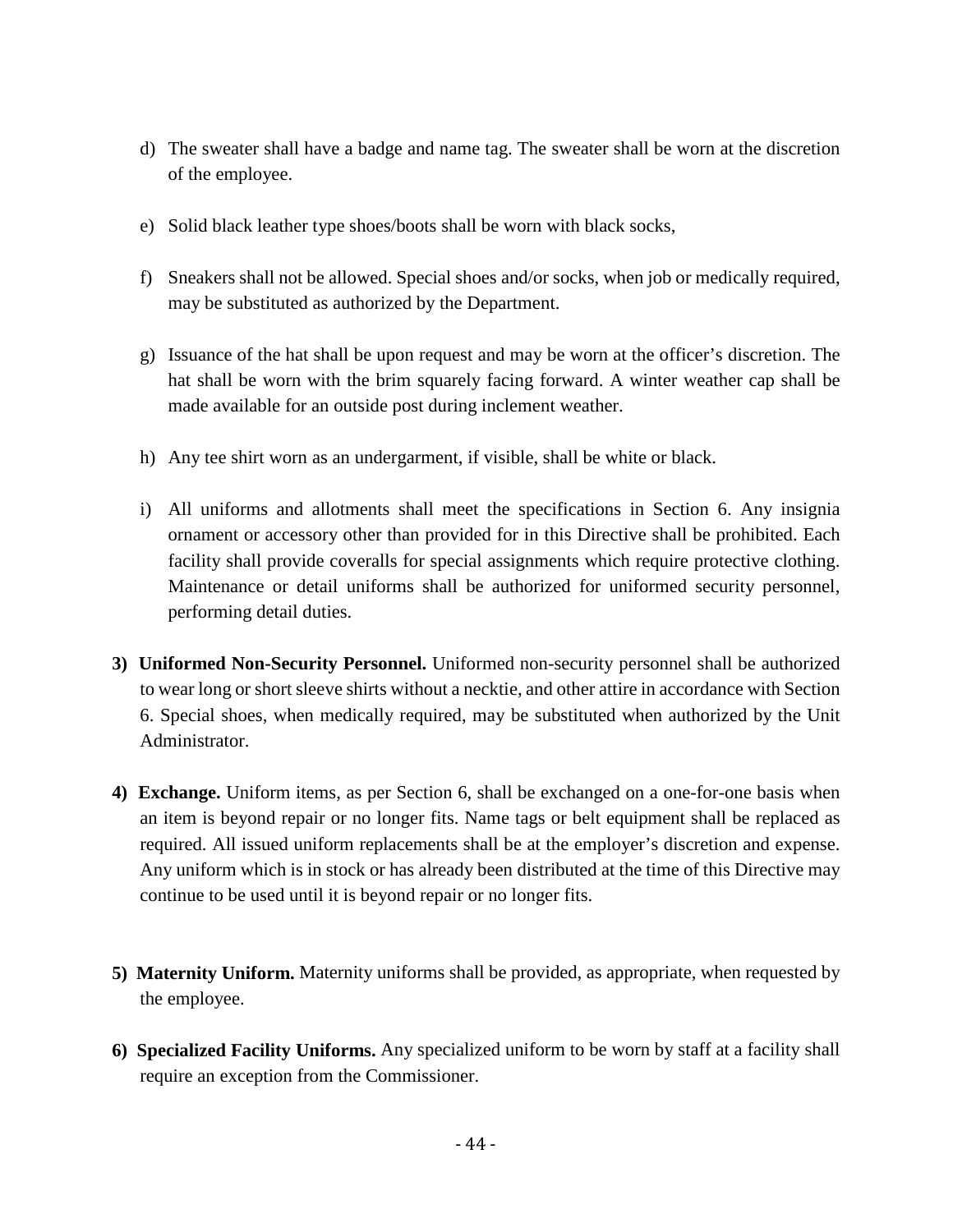**7) Transition.** The Department shall ensure that all uniformed personnel, as specified in this article, have received the required uniform allotment within 120 days of the effective date of this Agreement.

**Section 4. Personal Appearance.** Personnel shall maintain a neat and clean appearance while on duty and/or in uniform.

**A. All Personnel.** Department personnel shall be subject to the following personal appearance regarding hair. All hair to include facial hair shall be clean, neat and trimmed. Neither color, cut nor style shall detract from the well-groomed appearance of an employee. Hair shall not interfere with the normal wearing of authorized headgear, medical and safety/security equipment.

# **B. All NP-4 Personnel.**

**(1) Hair.** Hair shall not cover more than one half of the ear, stand out more than one inch from the ear, extend to the eyebrows or be worn below the top of the collar. Hair which falls below the collar shall be tucked under or tied up.

**(2) Sideburns.** Sideburns shall be neatly trimmed and not extend below the bottom of the ear. The base of the sideburn shall be a clean-shaven horizontal line. Sideburns shall be of uniform width from top to bottom with no flare at the base unless connected to a beard.

**(3) Mustaches.** Mustaches shall be neatly trimmed. No portion of the mustache shall extend beyond the corners of the mouth by more than one half inch unless it is part of a beard.

**(4) Beards.** Beards shall be trimmed and neat and shall not exceed three-quarters inch in bulk. Unless in the process of growing a beard or mustache, an employee shall be clean shaven.

**(5) Fingernails.** Employees shall keep their fingernails neatly trimmed to ¼ inch. Nail polish may be worn while in uniform so long as the color, in the reasonable judgment of the Commissioner of Correction, is conservative and complements the uniform. Extreme shades of nail polish such as purple, gold and blue shall not be worn.

**(6) Jewelry.** Employees shall be prohibited from wearing visible jewelry other than;

- a) a wedding ring or set,
- b) a non-obstructive ring,
- c) watch, and
- d) medical alert bracelet/necklace or an MIA bracelet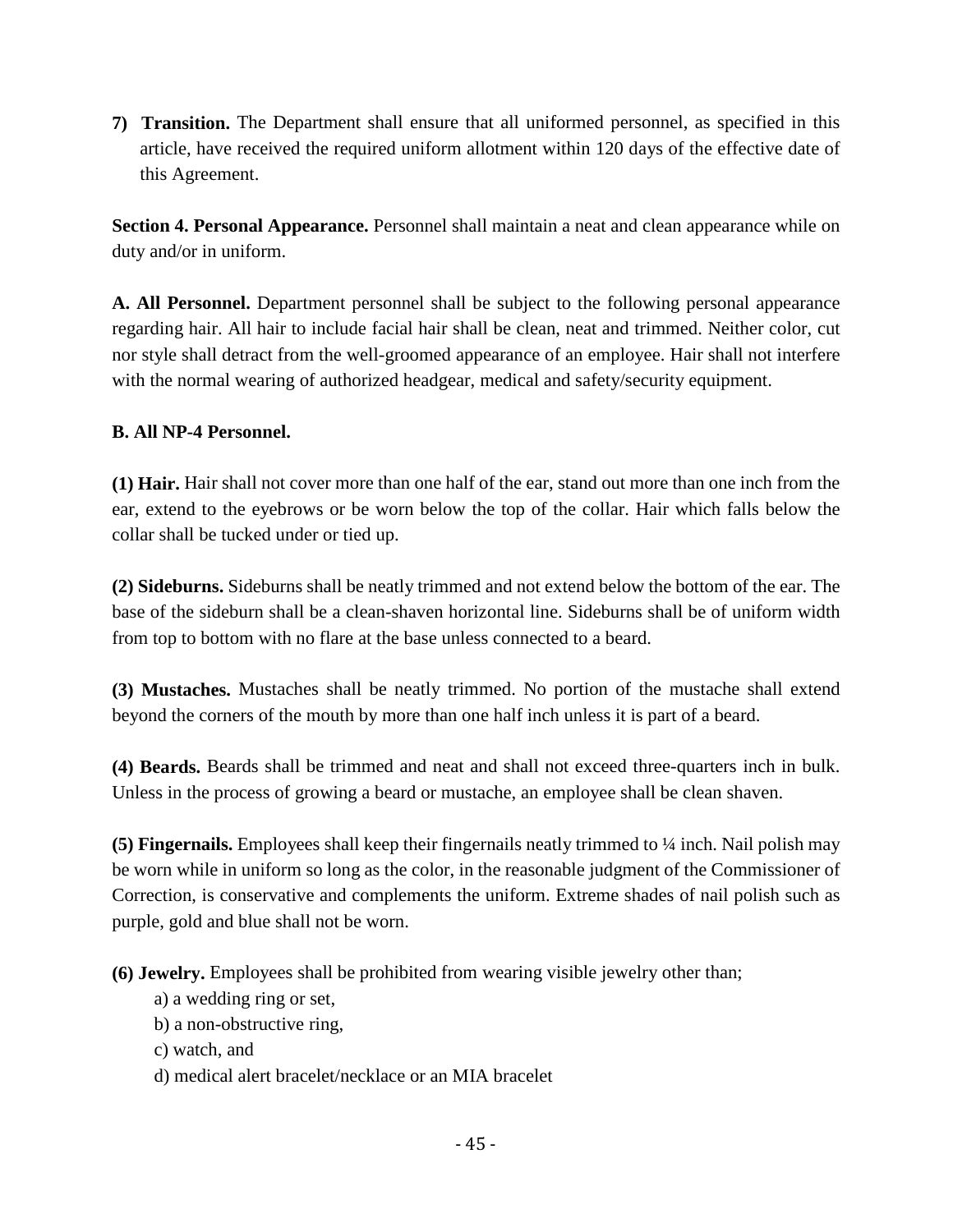**(7) Employee Identification.** Each employee shall be issued a Departmental Identification Card which shall be carried while on duty.

**(a) Content.** The Identification Card shall include the following:

1) employee photo; 2) name; 3) title; 4) duty station; 5) date of issue; 6) employee signature; 7) employee number; and 8) authorizing signature of the Commissioner.

**(b) Update.** Each employee Identification Card shall be reissued at least every five (5) years with a current photo. No employee identification card shall be accepted beyond five (5) years from date of issue.

**(c) Department Identification Card Return.** Upon permanent separation from the Department or new issuance, the employee shall return the Department Identification Card.

**(8) Department Issued Badges.** Only employees classified under the Hazardous Duty Retirement Bill and Executive staff shall be issued and allowed to display badges while on duty or in an official capacity. Badges for all employees shall be silver in color and include the title of the individual. Uniformed staff shall wear the badge on the uniform shirt above the left pocket. Authorized nonuniformed employees may wear the badge on their belt only.

**Section 5. Department Uniform, Property and Equipment Return.** Upon permanent separation from the Department, an employee shall return any issued Department uniform, property and/or equipment, to include a weapon.

# **Section 6. UNIFORM SPECIFICATION AND ALLOTMENT**

A. **All Custody, Correctional Maintenance, Correctional Industries, Correctional Commissary and Correctional Food Service employees shall be provided the following uniform items:**

- 1. **Shirts** five (5.) A total of (5) five long and/or short sleeve shirts; a minimum of one (1) shirt shall be long sleeve.
- 2. **Trousers** five (5).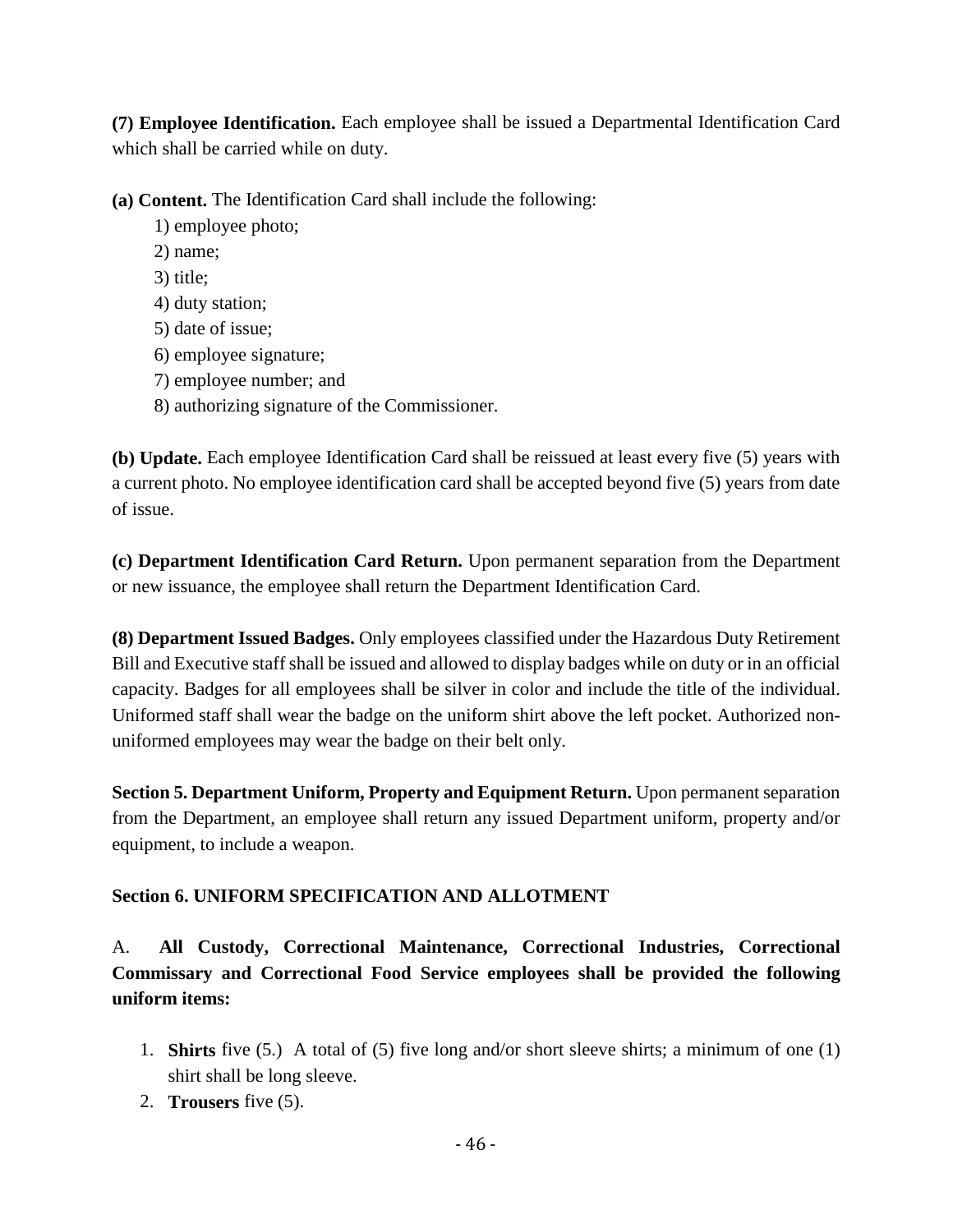NOTE: The number in parentheses next to the above uniform items indicates the quantity of the item (s) to be allotted to cadets at MTCSD, after which annual distribution shall be four (4) sets per year. Such distribution does not includes swaps as needed.

- 3. **Hat** (1) Baseball style Cap or knit hat with insignia.
- 4. **Belt** (1) law enforcement style duty belt. A key safe will also be issued.
- 5. **Jacket** (1) With zip-out lining.

**NOTE:** Items one (1) through five (5) may be in accordance with specifications of previously issued articles until existing inventory are exhausted.

- 6. **Universal Precaution Pouch** (1) Pouch to be worn on the belt. A pair of disposable latex gloves and a CPR microshield shall be maintained in the pouch and shall be replaced after use.
- 7. **Department Shoulder Patch** (1) Per shirt**,** and jacket.
- 8. **Badge** (1) Embroidered per shirt and jacket.
- 9. **Name Tag** (1) per shirt and jacket.
- 10. **Body Alarms** A body alarm shall be issued to each hazardous duty staff.
- 11. **Shoes** (1 pair) Black shoes with black laces. Black military type boots with black laces may be worn at the employee's expense. Trouser legs shall remain outside when worn with a black military type boot. Shoes will be supplied on a yearly basis. Employee may buy second pair at the State rate.
- 12. **Socks** (7 pair).

\*The number in parentheses next to the uniform item indicates the quantity of the item(s) to be allotted.

#### **B. Placement of Authorized Optional Accessories.**

- 1. **American flag and/or P.O.W./M.I.A.** pin may be worn on shirt centered directly under badge, with the base of the pin lined even with the top left pocket seam.
- 2. **Ribbon of valor/ribbon of distinction** may be worn on shirt centered above the name tag. When multiple ribbons are worn they shall be placed one above the other.
- 3. **Accreditation pin** may be worn on shirt centered directly above ribbon of valor/ribbon of distinction or above name tag.
- 4. **Accreditation patch** may be worn on the right shoulder 1" from the top of the jacket and/or sweater.
- 5. **Honor Guard pin** may only be worn by a present or past Honor Guard Member on the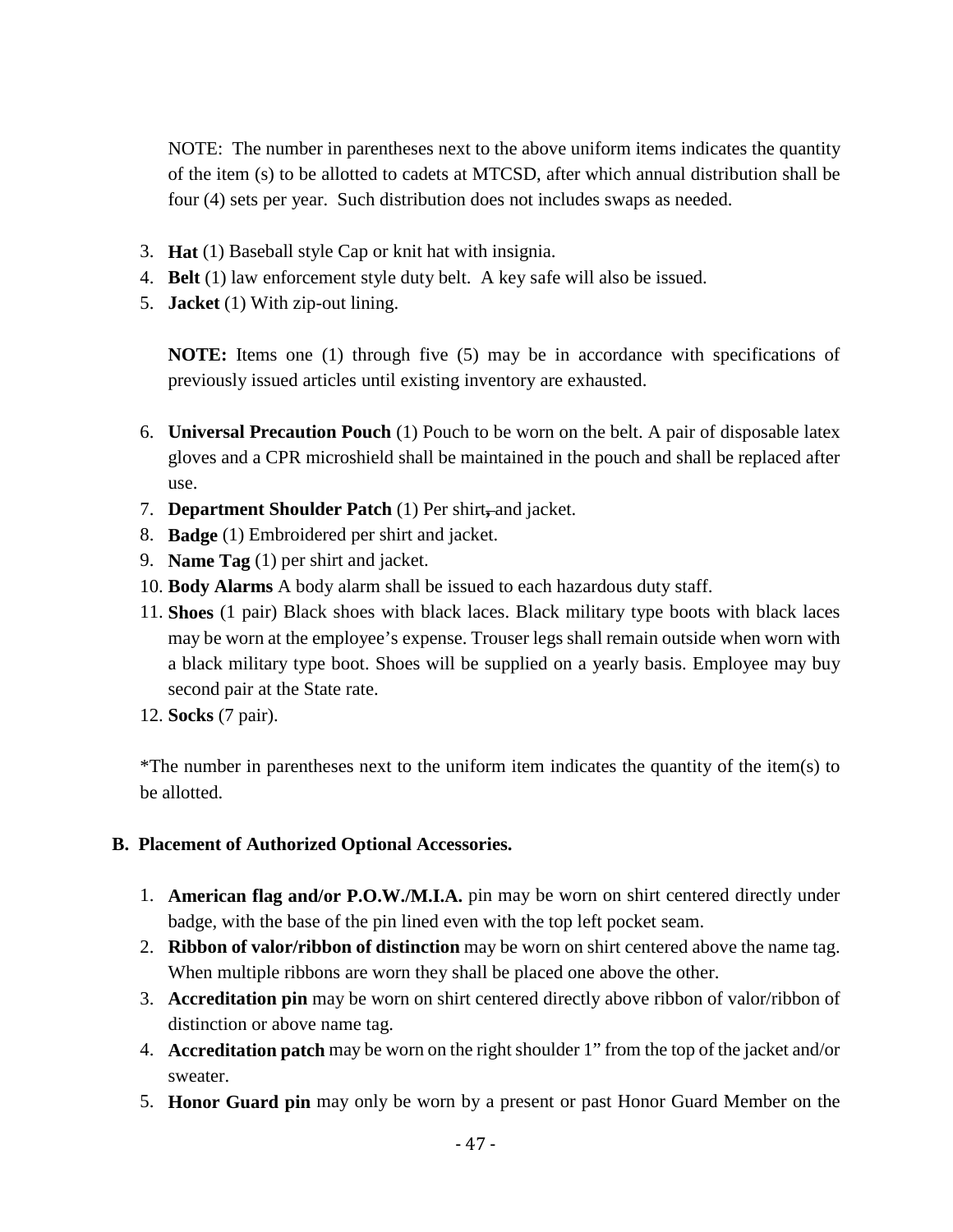shirt centered directly over the ribbon of valor/ribbon of distinction or above name tag.

- 6. **K-9 shoulder patch** may only be worn by an active K-9 member on the right shoulder 1" from the top of the right shoulder seam or  $\frac{1}{2}$ " below any other patch.
- 7. **½" x 3" gold colored hash marks** may be worn on the left jacket sleeve. One hash mark for each five years of service.
- 8. **A union pin** shall be allowed for all union members.
- 9. **No other uniform accessories** shall be allowed unless authorized by the commissioner.
- 10. **Foul weather gear** shall be provided as necessary.
- 11. **Handcuffs, keys, flashlights,** category I chemical agents, radios and appropriate holders may be issued and worn on the belt as necessary.

**C. Uniformed Correctional Treatment Officer.** The silver initials CTO shall be positioned on and parallel with the front edge of the collar.

# **ARTICLE 28 MILITARY LEAVE**

Section 1. Paid Leave for Drills, Emergencies. A full-time permanent employee who is a member of the armed forces of the State or any reserve component of the armed forces of the United States shall be entitled to military leave with pay for required field training, provided such leave does not exceed two (2) calendar weeks in a calendar year, in addition to up to seven (7) days of military leave for weekend drills. Additionally, any such employee who is ordered to active duty as a result of an unscheduled emergency (natural disaster or civil disorder) shall be entitled to military leave with pay not to exceed thirty (30) calendar days in a calendar year. During such leave the employee's position shall be held, and the employee shall be credited with such time for seniority purposes.

**Section 2. Active Duty Training.** Employees released for Active Duty Training as provided for in OLR General Notice 88-6, or other General Notices when applicable, shall be paid for such leave provided the following; the orders must be accompanied by a statement from the unit commander that the training will serve in lieu of fulfilling the employee's yearly military training requirements; or that the employee's participation in this calendar year is required for the employee to remain a member of the Guard or reserve unit.

**Section 3. Unpaid Leave.** Other requests for military leave may be approved without pay. Nothing in this Article shall be construed to prevent an employee from attending ordered military training while on regularly scheduled vacation.

**Section 4. Supercedence.** The provisions of this Article shall supersede Sections 5-248(c) and 27- 33 of the General Statutes and the appurtenant regulations of the Personnel Policy Board.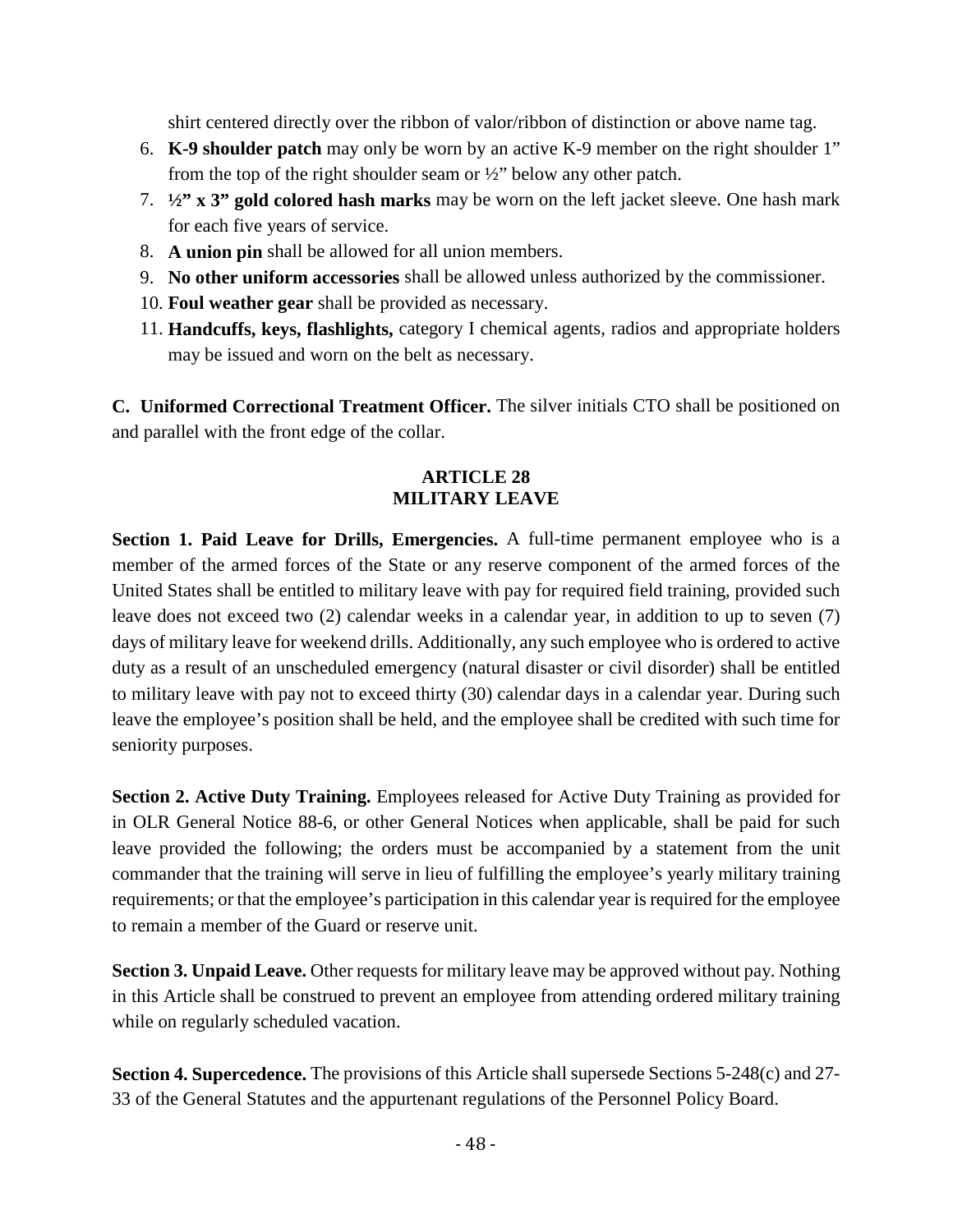## **ARTICLE 29 STRESS MANAGEMENT**

**Section 1. Stress Management Fund.** The State shall establish a fund of one hundred thousand (\$100,000) dollars to be expended on stress management programs and/or procedures.

**Section 2. Committee Established.** A committee made up of three individuals designated by the Union and three individuals designated by management to determine what programs and/or procedures shall be implemented.

**A.** The six (6) designated individuals shall select a neutral member to the committee.

**B.** The cost for the chosen neutral member shall be deducted from the established fund.

**Section 3. Rollover.** Funds not expended during the life of this Agreement shall rollover into the successor to this Agreement under the provisions of this Article.

## **ARTICLE 30 PERSONNEL FILES**

**Section 1. Access To Files.** An employee has on site access to his/her personnel file upon written notice to the Department's Personnel Office.

**A.** Within ten (l0) days of receipt of such notice the personnel file will be made available to the employee at the convenience of the facility.

**Section 2. Union Access.** The Union may have access to any employee's personnel file upon presentation of written authorization by the appropriate employee at the location of the normal keeping of the employee's personnel file.

Section 3. Cost of Copies. Copies made of the contents of an employee's personnel file shall be charged at the applicable Freedom of Information rates.

**Section 4. Department Representative Must be Present.** Review and/or copying of any personnel files shall be done in the presence of a Department designee.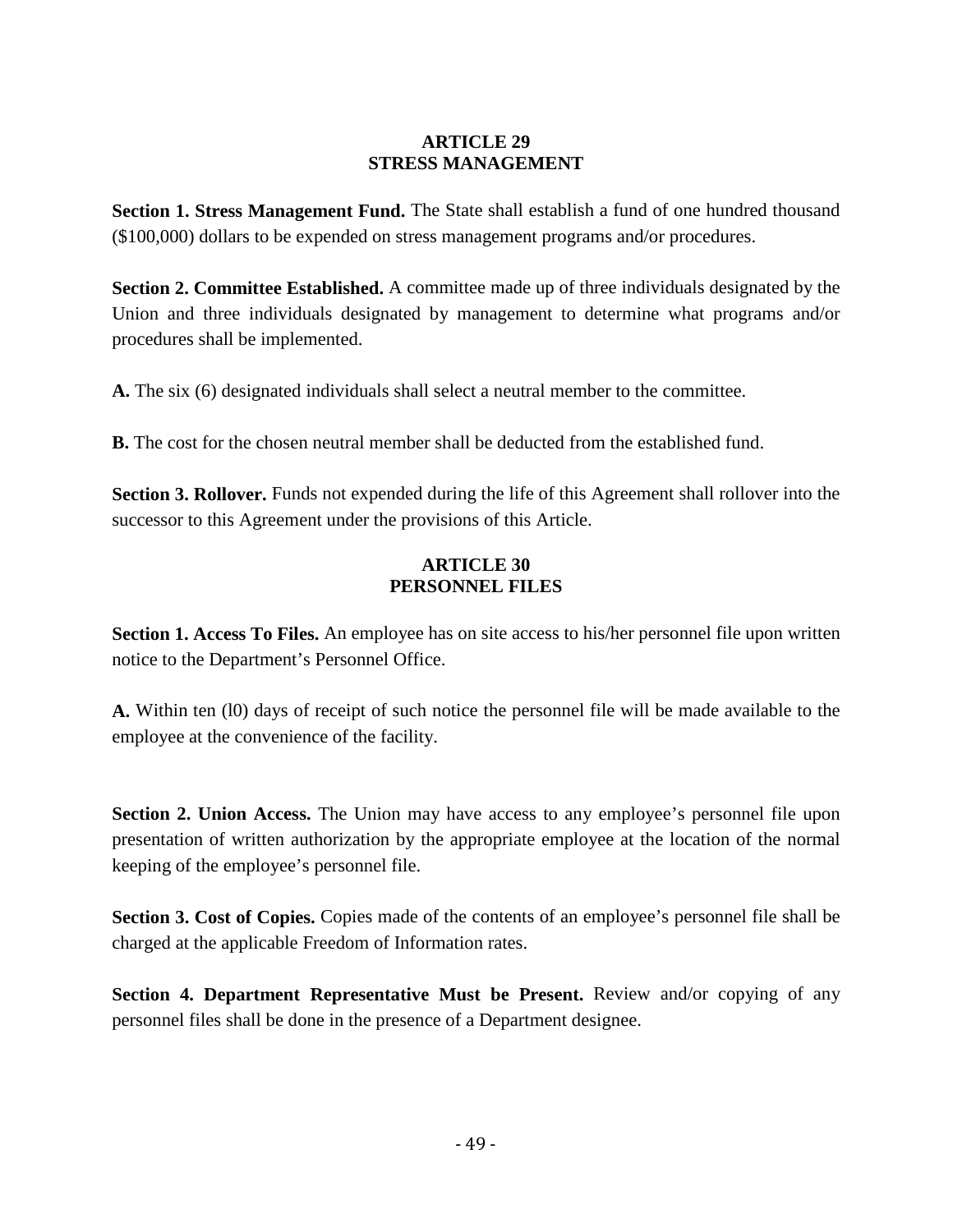## **Section 5. File Content.**

**A. Anonymous or Derogatory Material.** No anonymous material concerning an employee shall be placed in his/her personnel file, nor shall any new material derogatory to an employee be placed in the file unless the employee has had an opportunity to sign it and has been given a copy of the material. If the employee refuses to sign, a Union steward will sign the material and be provided a copy.

**B. Rebuttal to Item in File.** An employee may file a written rebuttal to any derogatory material placed in the file within one (1) month of receipt of such material.

**C. Removal.** Any derogatory material or counseling letters not subsequently referenced or merged in a service rating shall be removed after eighteen (18) months, unless related disciplinary action is taken.

**Section 5. Disclosure.** Personnel files of bargaining unit employees shall not be subject to disclosure under the State's Freedom of Information Act where the request for disclosure is made by an inmate or made by someone on behalf of an inmate.

# **ARTICLE 31 TEMPORARY AND DURATIONAL EMPLOYEES**

**Section 1. Temporary Employees.** A temporary employee, as defined in Article l, shall be covered by this Agreement after six (6) months of continuous service, except that a temporary employee may be terminated at any time by the Employer without right of appeal. This Agreement entitles a full time temporary employee to the following fringe benefits after six (6) months of continuous service:

l) Vacation accrued from hire in accordance with Article 25, "Vacations," use of accrued vacation, and payment of unused vacation upon termination.

2) Sick leave accrued from hire in accordance with Article 26, Section 2, "Insurance and Leaves," and use of accrued sick leave.

3) Holiday benefits in accordance with Article 21, "Holidays."

4) Participation in group health insurance provided in accordance with Article 20, "Group Health Insurance," subject to any waiting period imposed by the insurance carrier.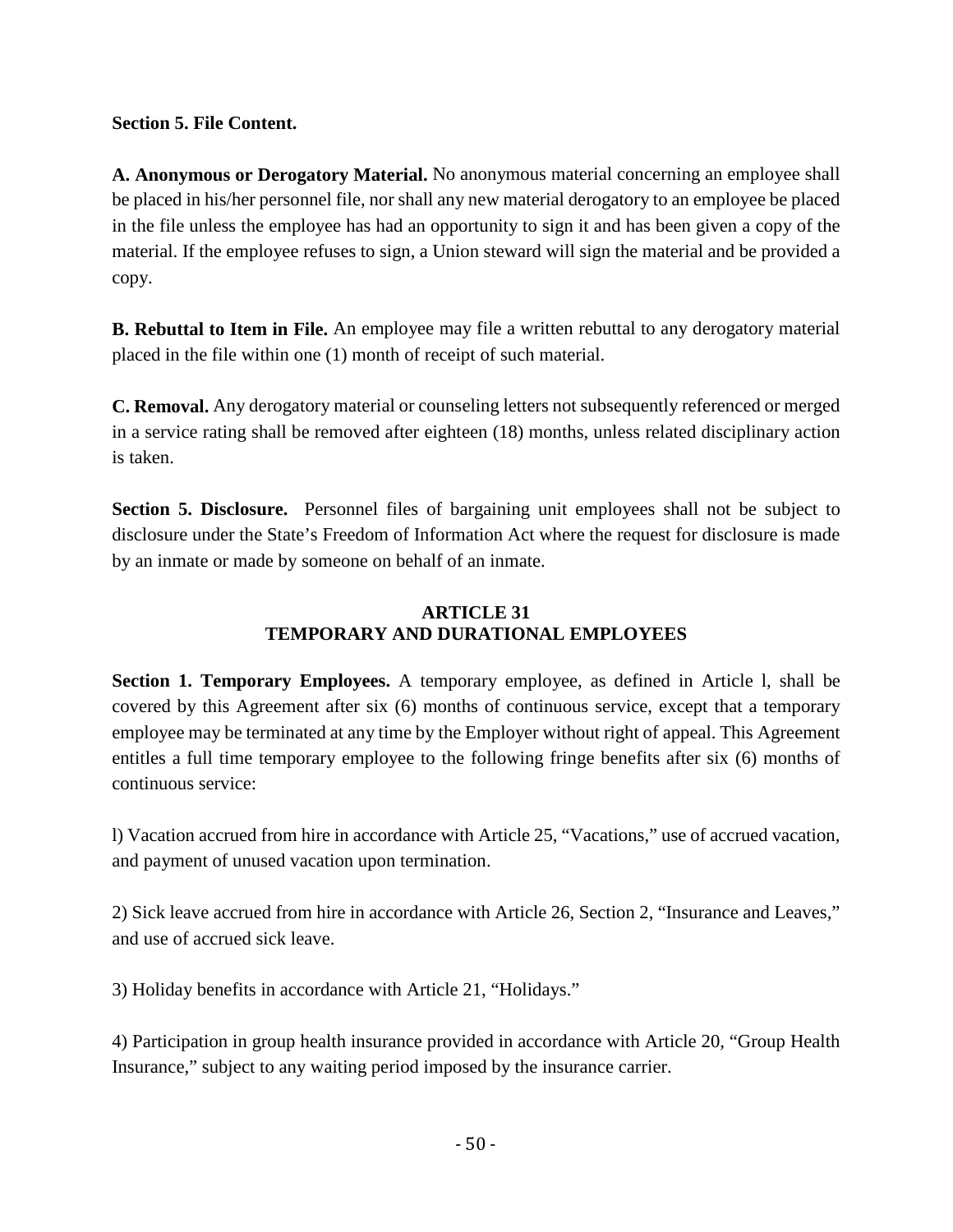5) Group life insurance in accordance with Section 5-257, Connecticut General Statutes (1981).

Time served as a temporary employee shall be credited toward seniority once the employee has completed a working test period in a permanent position provided that there is no break between the periods of temporary and permanent employment.

**Section 2. Durational Employees.** A durational employee, as defined in Article l, shall be covered by this Agreement after six (6) months of continuous service. However, due to the nature of the durational appointment, a durational employee cannot be guaranteed continued employment beyond the termination date of the appointment. Termination is therefore without right of appeal and a durational employee shall not have bumping rights. Also, this Section shall not be deemed as a waiver of any requirements of the merit system. This Agreement entitles a full time durational employee to the following fringe benefits after six (6) months of continuous service:

l) Vacation accrued from date of hire in accordance with Article 25, "Vacations," use of accrued vacation, and payment of unused vacation upon termination.

2) Sick leave accrued from date of hire in accordance with Article 26, Section 2, "Insurance and Leaves," and use of accrued sick leave.

3) Holiday benefits in accordance with Article 21, "Holidays."

4) Participation in group health insurance provided in accordance with Article 20, "Group Health Insurance," subject to any waiting period imposed by the insurance carrier.

5) Group life insurance in accordance with Section 5-257, Connecticut General Statutes (198l).

Time served as a durational employee shall be credited toward seniority once the employee has completed a working test period in a permanent position provided that there is no break between the periods of durational and permanent employment.

# **ARTICLE 32 CIVIL LEAVE AND JURY DUTY**

# **Section 1. Civil Leave.**

**A. General.** If an employee receives a subpoena or other order of the Court requiring an appearance during regular working hours, time off with pay and without loss of earned leave time shall be granted. This provision shall not apply in cases where the employee is a plaintiff or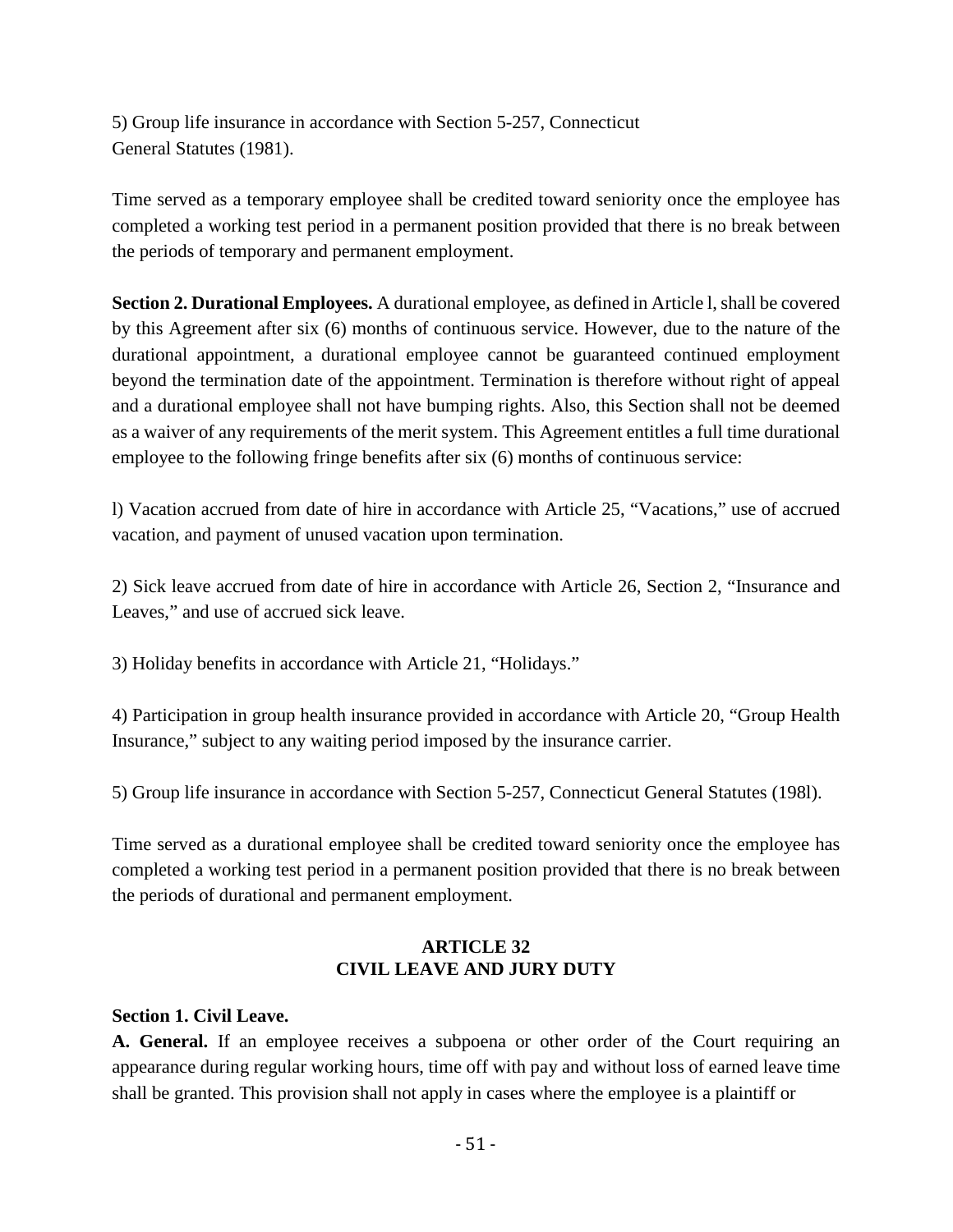defendant in the Court action.

**B. Work Related.** If a Court appearance (not jury duty) is required as part of the employee's assignment or as a direct consequence of his/her official function, time spent shall be considered as time worked. If the appearance requires the employee's presence beyond his/her normal work day, all time beyond the normal work day shall be paid in accordance with Article 15, Overtime."

**Section 2. Jury Duty.**

**A. Compensation.** An employee who is called to serve as a juror shall receive his/her regular pay, less any pay received as juror for each workday while on jury duty.

**B. Notice to Employer.** Upon receipt of a notice to report for jury duty, the employee shall inform the unit head immediately. The Employer may request that the employee be excused or exempted from jury duty.

**C. Time Off.** Time off for jury duty shall be arranged as follows:

**(l)** If the employee is scheduled to work the day shift, evening or second shift, he/she shall be off on the shift occurring on the same day as the jury duty.

**(2)** If the employee is scheduled to work the third shift (midnight) he shall be off the shift following jury duty.

#### **ARTICLE 33 TUITION REIMBURSEMENT**

**Section 1. Eligibility.** Any employee who has completed six months of service and is continuing his/her education in a job related area, or in an area that will assist the employee in upward mobility or promotional opportunities, shall be eligible for tuition reimbursement for a maximum of eighteen (l8) credits or the equivalent per year.

**Section 2.** Effective July 1, 2016 there shall be \$85,000 appropriated for the purpose of tuition reimbursement each year of the Agreement. Tuition Reimbursement Funds not used, shall rollover year to year, but not to the Successor Agreement.

**Section 3. Application for Reimbursement.** An employee applying for tuition reimbursement must submit the appropriate forms to the agency's tuition reimbursement coordinator not less than two (2) weeks prior to the start of the course. After approval has been received, if the employee decides not to take the course(s) or to drop a course(s), he/she shall notify the employer so that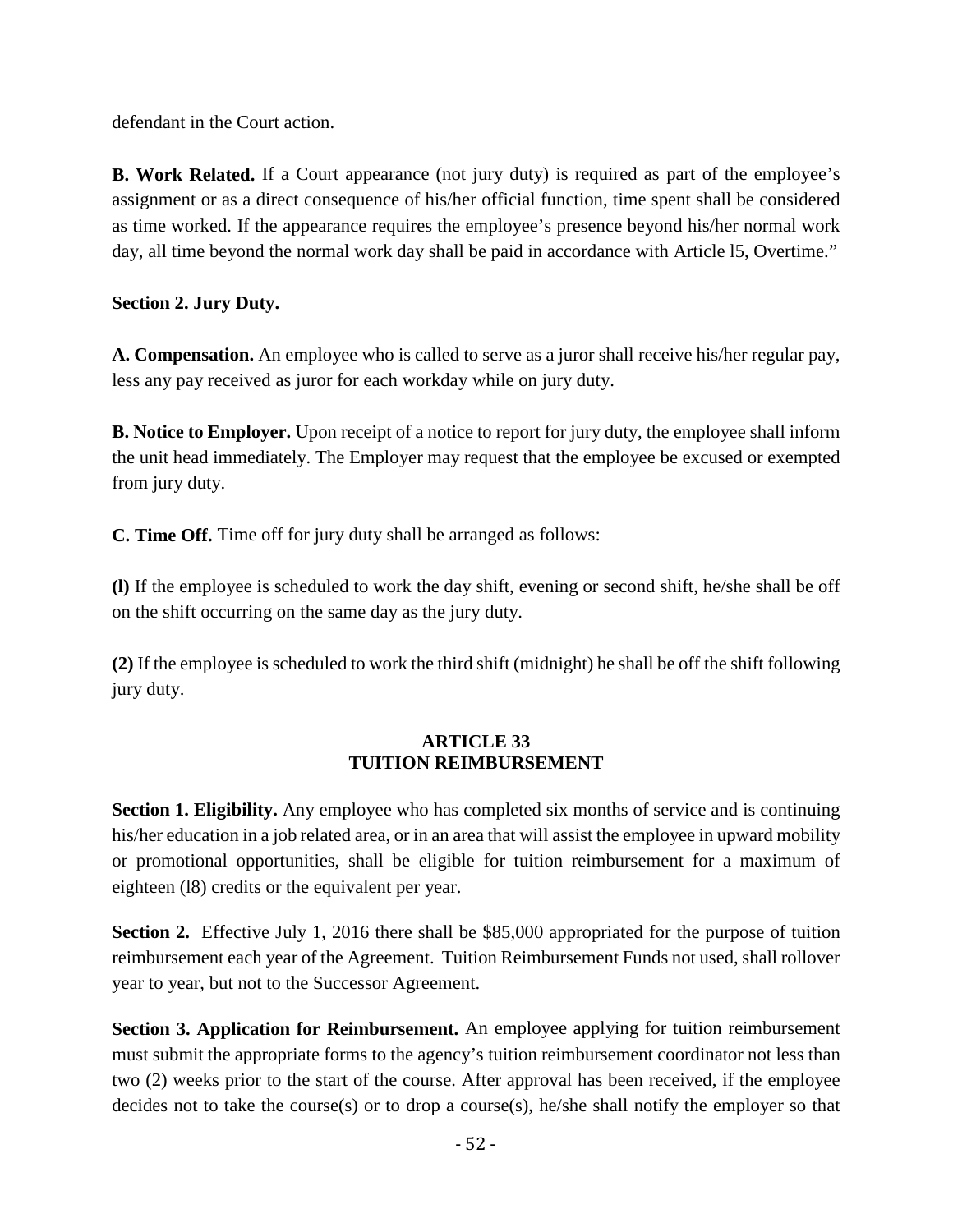funds may be utilized for another employee. Upon presentation of evidence of payment and successful completion of the course(s), the employee shall receive tuition reimbursement as follows:

- A. **Reimbursement for Credit Courses.** For credit courses at accredited institutions of higher education, one hundred (100%) percent of the cost of tuition, laboratory fees and community college service fees up to a maximum of three hundred dollars (\$300) per credit for undergraduate courses and four hundred dollars (\$400) per credit for graduate courses.
- B. **Reimbursement for Other Courses.** For other courses or programs, there shall be fifty (50%) percent tuition reimbursement to a maximum of one hundred fifty dollars (\$150) per credit for undergraduate courses and one hundred eighty dollars (\$180) per credit for graduate courses.

**Section 4. External Degree Programs.** Tuition reimbursement for external degree programs and for courses offered at non accredited institutions or non-credit courses shall be subject to prior approval by the Personnel Development Section of the Department of Administrative Services prior to submission to the agency tuition reimbursement coordinator. Non-credit courses will be converted to an equivalent number of credits for the purpose of computing reimbursement. For example, six to fifteen hours of noncredit classroom time will be considered the equivalent of one credit.

**A. Examination Fees.** For external degree programs, the enrollment fee and the examination fee for up to six examinations per year shall be covered by tuition reimbursement.

#### **ARTICLE 34 SERVICE RATINGS**

**Section 1. Definition.** Service ratings are evaluations of work performance. Service ratings issued during a working test period are not subject to the grievance or arbitration procedure.

**Section 2. Method of Filing Rating.** Service ratings shall be filed by the appointing authority in compliance with Regulation 5-237-1 on the form found in Appendix A of this Agreement. Any conflicts arising between this article and the aforementioned regulations shall be governed/resolved in favor of the article.

**Section 3. Ratings by Immediate Supervisor.** Service ratings shall be conducted (rated) by the employee's immediate supervisor(s) who has observed the employee's performance for six months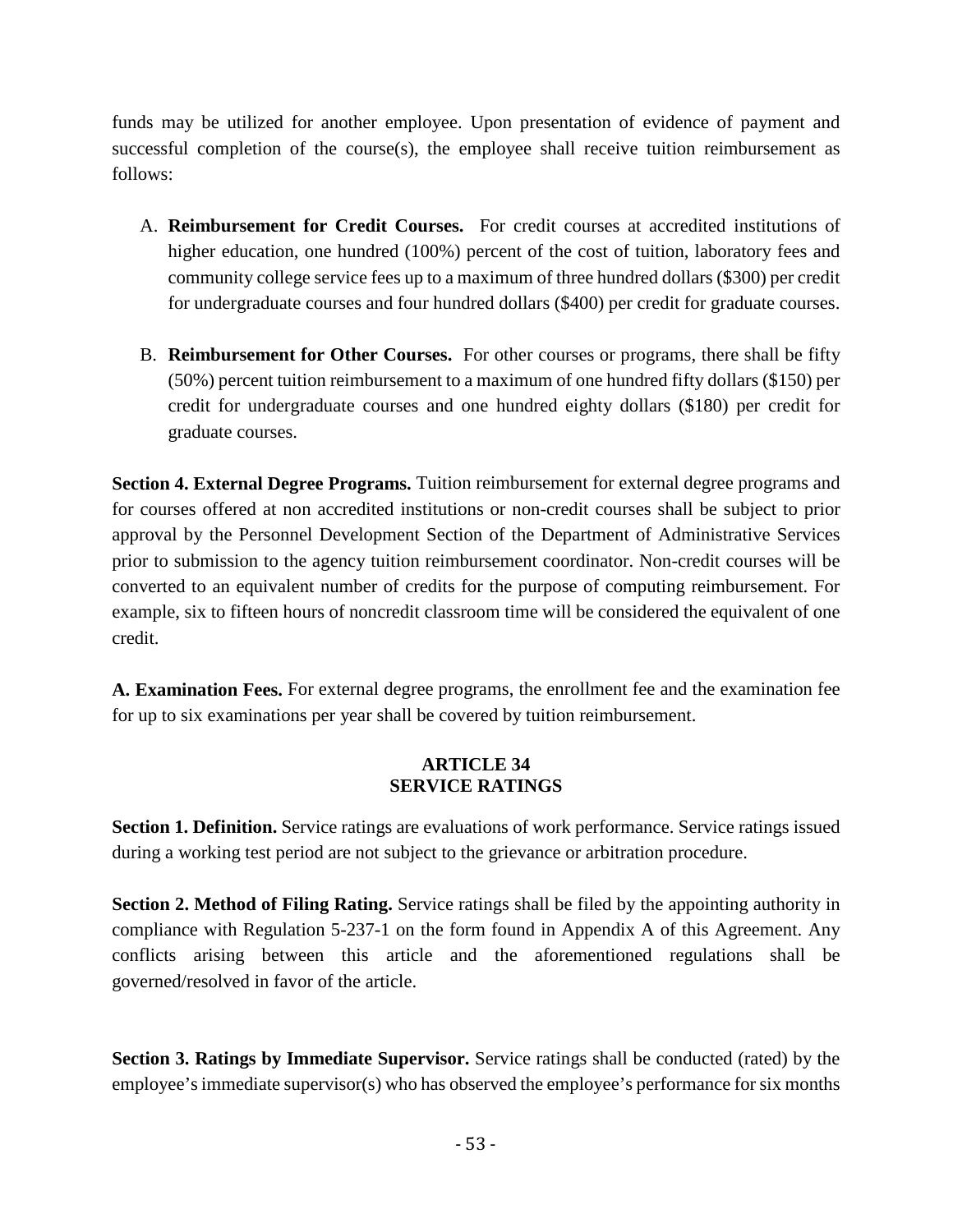or more. If this is not the case, the rater shall note and take into account the period of observation. If the immediate supervisor has less than three months of observation, the predecessor supervisor, if available and if [s]he has observed the employee for more than six months, shall conduct the service rating; if the predecessor is not available, the shift commander, in consultation with the immediate supervisor shall conduct the service evaluation. Consistent standards of rating shall be made known to the bargaining unit and all raters. Raters shall make a good faith effort to apply such standards uniformly in all ratings.

Section 4. Unsatisfactory Rating. A rating of unsatisfactory in one (1) category or a needs improvement in two (2) categories may constitute an overall unsatisfactory service rating. When an employee is rated unsatisfactory in any category, the rater shall state the reason(s), and if practicable, suggestions for improvement. Overall needs improvement and unsatisfactory service ratings must be discussed with the employee at an informal meeting to be scheduled by the rating supervisor, normally within seven (7) days after the employee has seen and signed the rating. An employee's signature on the rating form shall serve as confirmation that the employee has seen the rating and not as an indication that the employee agrees with the rating.

**Section 5. Overall Unsatisfactory Rating.** An overall unsatisfactory annual service rating may be grounds for denial of an annual increment and may also be considered for promotions.

**Section 6. Appeals.** Only overall unsatisfactory service ratings shall be subject to the grievance and arbitration procedure. In any arbitration, the arbitrator shall not substitute his/her judgment for that of the rater in applying relevant rating standards unless the rater can be shown to have acted arbitrarily or capriciously.

**Section 7. Relevance of Comments.** Service ratings shall not contain comments which are inconsistent with the rating. However, constructive suggestions for improvement shall not be considered to be inconsistent with the rating.

**Section 8. Additional Comments Prohibited.** No comments may be added to the service rating after it has been signed by the employee.

**Section 9. Copy Provided.** Employees shall be given copies of their completed service ratings.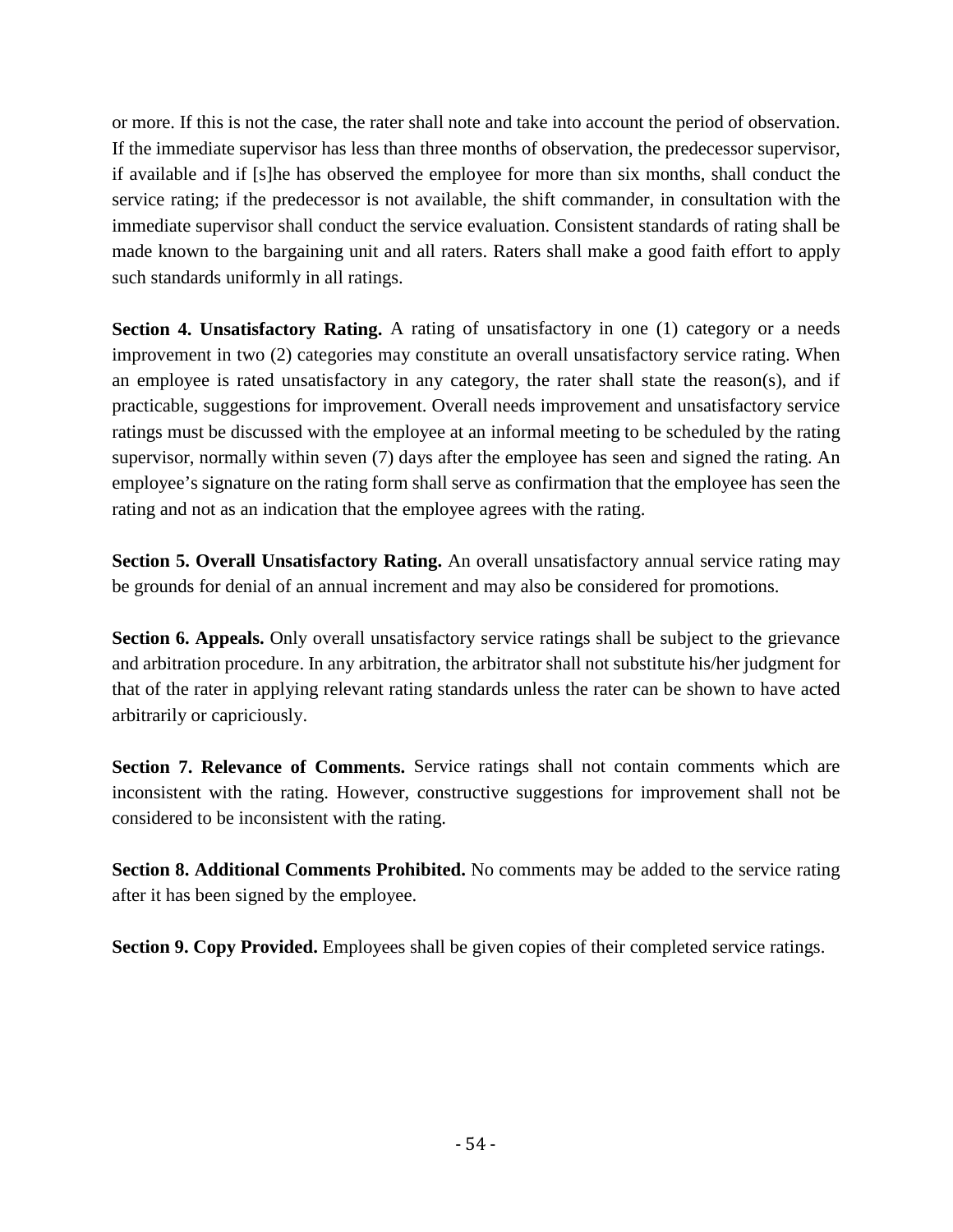#### **ARTICLE 35 PAROLE AND COMMUNITY SERVICES BOARD OF PARDONS AND PAROLE**

**Section 1. Equipment.** The Employer shall provide, maintain and replace the following equipment for all field services employees (Parole and Community Services Officers "PCS" and Board of Pardons and Parole Interstate Unit Officers "BOPP") including but not limited to;

| <b>Body Armor</b>     | <b>Ballistic Vest Carrier with Identification Panels</b> |
|-----------------------|----------------------------------------------------------|
| <b>Chemical Spray</b> | Duty Belt                                                |
| Equipment Bag         | <b>Expandable Baton</b>                                  |
| Flash Light           | Leg Irons                                                |
| Handcuffs             | Response Device (currently Cell Phone)                   |
| Jacket                | <b>Hats</b>                                              |
| <b>Badge Holders</b>  |                                                          |

**Section 2. Firearms.** The issuance and removal of a firearm to all Parole Officers and BOPP Interstate Unit Officers is at the discretion of the Director of Parole or the Chairperson of The Board of Pardons and Paroles or his/her designee. Should the issued firearm be removed from a field service employee said employee shall not be assigned to duties requiring a firearm. Upon written request of the affected employee a written reason for the removal of a firearm shall be given by the Director or Chairperson or his/her designee.

**Section 3. Labor Management Committee.** A labor/management committee, specific to Parole, shall be made up of three  $(3)$  NP-4 parole employees, and up to three  $(3)$  representatives of the Board. Two (2) NP-4 Union representatives and one (1) representative**s** of AFSCME Council 4 may also attend committee meetings. The parties may utilize additional members for said meeting(s.)

**Section 4. Travel Outside Connecticut.** Out of state travel shall be governed by the standard state travel regulations.

Effective July 1, 2019, The NP4 travel reimbursement for all NP4 members conducting out of state extraditions or other professional duties that require travel shall be as follows:

| <b>MEALS</b>               |                    |
|----------------------------|--------------------|
| <b>BREAKFAST</b>           | \$8.00             |
| <b>LUNCH</b>               | \$10.00            |
| <b>DINNER</b>              | \$20.00            |
| MISC.                      |                    |
| <b>GRATUITIES ON MEALS</b> | 15%                |
| <b>TAXES ON MEALS</b>      | <b>ACTUAL COST</b> |
| <b>TOLLS/PARKING</b>       | <b>ACTUAL COST</b> |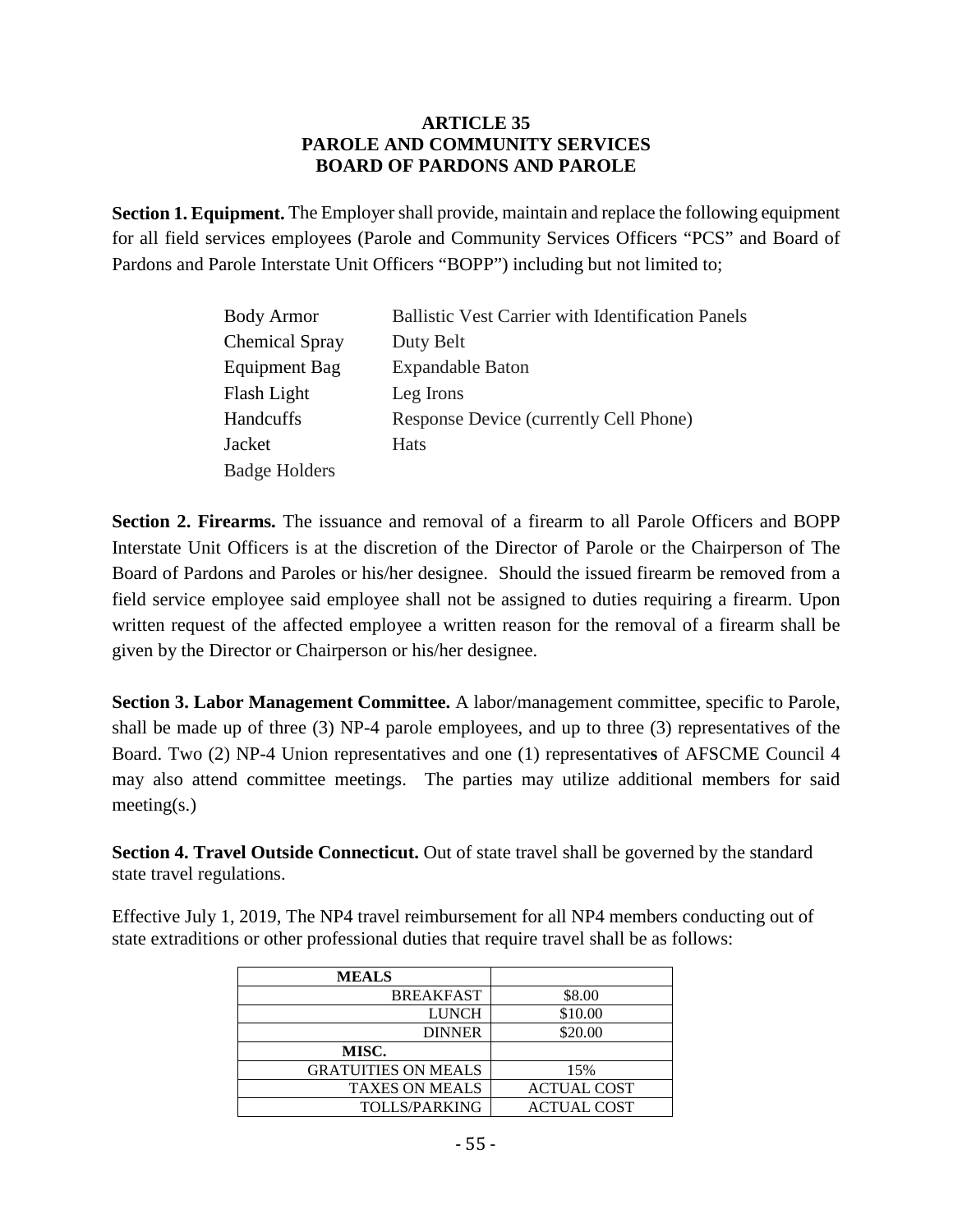#### **Section 5. Firearms Training.**

**A. Firearm Practice.** The Agency and Board shall provide paid release time for PCS and BOPP Interstate Unit Officers to practice and qualify for firearm use, including low-light training. The Agency and Board shall provide sufficient ammunition and targets for this purpose.

**B. Access to Firearms Range.** All PCS and BOPP Interstate Unit Officers Employees may have access to the firearms range at other times for practice at their own expense, provided that: (1) space is available; (2) a State Police Range Officer or pre-approved municipal police firearms range instructor is present for the purpose of supervision; and (3) at a firearms range other than previously listed a Parole Firearms instructor is present.

**Section 6. Provisions of Contract Not Applicable to Parole.** The following are not applicable to PCS and BOPP or its employees: Article 8, Section 2; Article 8, Section 3; Article 8, Section 4; Article 8, Section 5; Article 9, Section 3; Article 15; Article 17, Section 9; Article 23; Article 27; Article 36, Section 7; and Article 36, Section 8.

#### **Section 7. Vehicles.**

**A. Each PCS and BOPP Interstate Unit Officer shall be provided with a State vehicle.** The assignment of vehicles to employees (Parole Officers) is contingent upon the employee available for contact assignment, on a twenty-four (24) hour basis, except when on authorized leave.

**B. Employee Use.** Employees may continue to take assigned vehicles to their residence after completion of the work day subject to the conditions listed above.

**1. Incidental Stops.** Employees may make incidental stops (pick up laundry, pick up child at child care etc.) traveling to or from work as long as such stops are on the employee's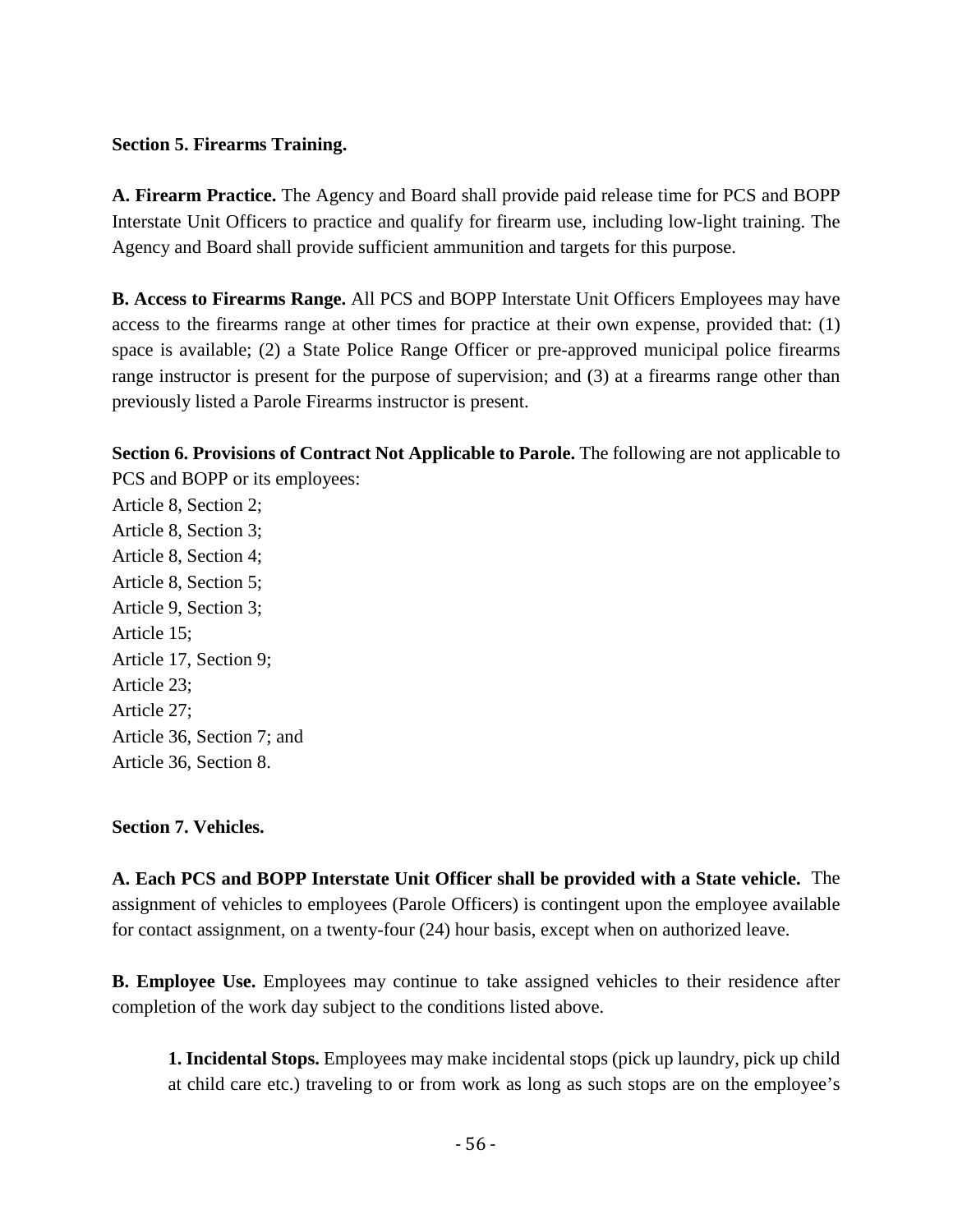normal commuting route.

**C. Replacements.** Replacement vehicles for employees shall be unmarked, four (4) door, air condition, intermediate size vehicles.

**D. Safety Cages.** Safety cages will be available to employees when transporting prisoners. Vehicles with cages shall have tinted windows as long as DAS Fleet Services permits.

**E. Emergency Communications.** Emergency communications equipment (radios) shall be made available to employees during scheduled remands.

# **Section 8. Compensatory Time and Overtime.**

- **A. Additional Hours Worked.** All Parole Officers Parole employees and Board of Pardons and Paroles employees, shall continue to receive compensatory time off and compensatory overtime pay for authorized hours worked in excess of the applicable work week according to the following;
	- 1.) Parole Officers may accrue compensatory hours for overtime hours up to a limit of four hundred eighty  $(480)$  hours, after which said employee(s) shall be paid time and one-half (1 1/2) for any overtime hours worked.
	- 2.) Compensatory Time shall be earned at a rate of one and one-half (1 1/12) hours for each hour of employment for which overtime compensation is required.
	- 3.) Employees may use Compensatory Time with advanced notice and approval on the date requested unless doing so would unduly disrupt the operations of the State such that it would impose an unreasonable burden on its ability to provide services of acceptable quality and quantity for the public.
	- 4.) Overtime Compensation may be paid in cash as the State's option, in lieu of providing compensatory time off, in any workweek or work period. In such instances, cash overtime compensation shall be paid at a rate of one and onehalf (1 1/12) the rate the employee is actually paid per hour.
	- 5.) Any employee who has a Compensatory Time accrual balance of four hundred eighty (480) hours shall receive any additional overtime earned as Overtime Compensation which shall be paid in cash, at a rate of one and one-half (1 1/12) the rate the employee is actually paid per hour.
	- 6.) Paid leave (sick, vacation, holiday, etc.) shall be considered time worked for purposes of calculating Compensatory Time and Overtime Compensation.
- **B. Unscheduled Overtime.** Employees shall receive additional Compensatory Time for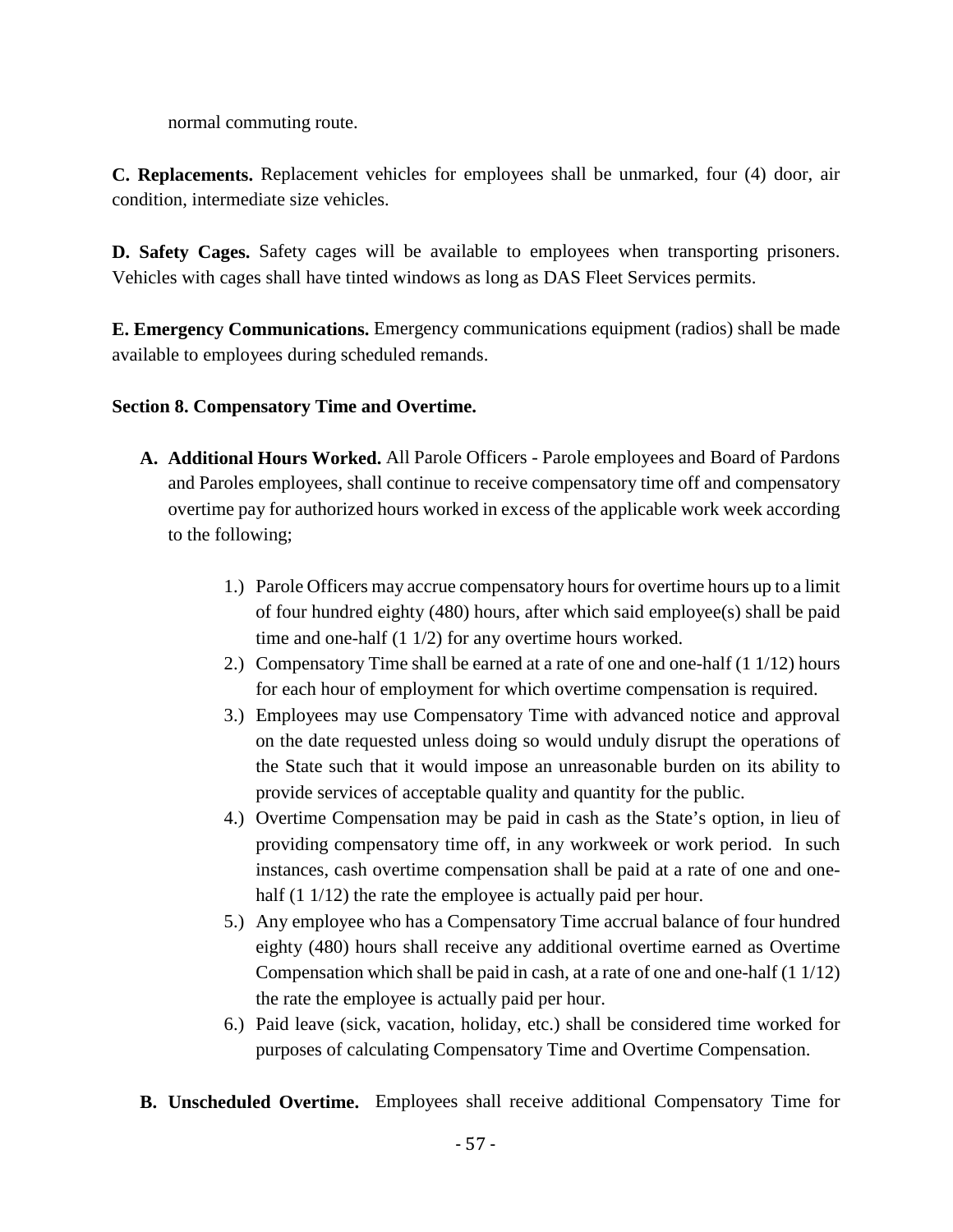work performed during non-work hours according to the following;

1) When a Parole Officer is contacted during their non-work hours by a Parole Supervisor or by the answering service, the Officer shall be eligible for one (1) hour of callback compensatory time if required to make phone calls/faxes;

2) If the Parole Officer is contacted during their non-work hours by a Parole Supervisor or by the answering service, the Officer shall be eligible for a minimum four (4) hours of callback compensatory time if required to take further action such as picking up a parolee, going to a police station or going to court;

3) Should a Parole Officer be contacted during their non-work hours by a Parole Supervisor or by the answering service on a State holiday, Article 21 "Holidays," shall apply for the accrual of callback compensatory time.

**C.** Compensatory Time credited and/or earned by bargaining unit member(s) shall be retained by said employee(s) until such time as the employee(s) utilizes the credited and/or earned Compensatory Time and shall not be subject to any "use or lose" provision.

When the employee/employer relationship is terminated by any means (retirement, resignation, termination, etc.) and said employee has credited/accrued Compensatory Time, said employee shall be paid his or her applicable hourly rate for each credited/accrued Compensatory Time hour or partial hour. In the event of an employee's death, said payment shall be made to the employee's estate or chosen pension beneficiary.

**D.** An employee may utilize earned/accrued Compensatory Time to receive pay within a FMLA leave period. In such instances, the Compensatory Time used will be counted against the employee's FMLA leave entitlement.

**Section 9. Start of Work Day.** The start of an employee's work day shall begin at his/her official duty station, satellite office, temporary duty station or elsewhere as approved in advance by the employee's supervisor.

## **Section 10. Transfers and Special Assignments.**

**A. Voluntary Transfers.** Voluntary transfers between each DISTRICT of PCS shall be accomplished in seniority order utilizing the standardized transfer list. Transfers out of Specialized Units into District offices will be accomplished by utilization of the standardized transfer list.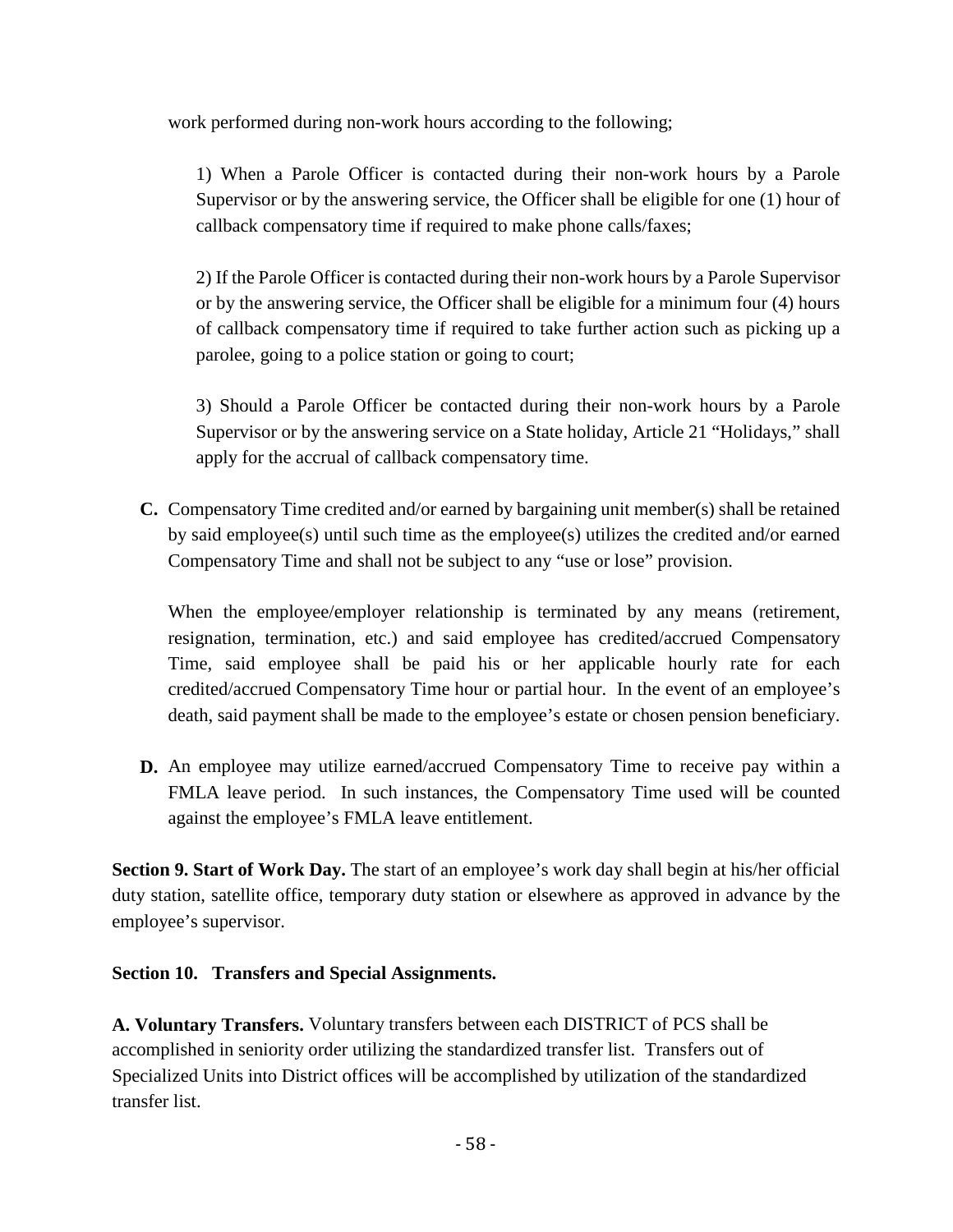**B. Involuntary Transfers**. In the absence of volunteers, involuntary transfers between each DISTRICT or specialized unit shall be accomplished by inverse class seniority order.

**C. Special Assignments/Specialized Units.** Selection for special assignments shall be determined by the Director or Chairperson. Non-selection is grievable in accordance with the grievance procedure provisions of this Agreement. In any arbitration, the arbitrator shall not substitute his/her judgment for that of the Director or Chairperson absent evidence that the Director or Chairperson exercised judgment arbitrarily or capriciously.

**D.** Parole Officers who attain the POII classification, shall immediately be eligible to place their name on standardized transfer list(s.)

# **Section 11. Weekend Assignments.**

**A. Saturday or Sunday Assignment.** In each calendar quarter of a year, each employee in the Parole and Community Services Division may be assigned to work one shift, at the applicable work day length, on a Saturday or Sunday.

**B. Assignment.** The assignment shall be made in advance by a supervisor.

# **C. Days Off**

**(1)** An employee assigned to work on a Saturday shall be given either the preceding Friday or the following Monday off, at the employee's discretion.

**(2)** An employee assigned to work on a Sunday shall be given either the preceding Friday or the following Monday off, at the employee's discretion

**(3)** The employee shall notify the supervisor of his\her election of days off at the time the assignment is made

**(4)** The election of days off for a weekend assignment shall not be the basis for additional compensation.

**D. Holiday Weekends.** No assignments shall be made on weekends (Friday-Monday) that involve a holiday.

**Section 12. Workweek.** Parole Officers and Board of Pardons and Paroles employees shall work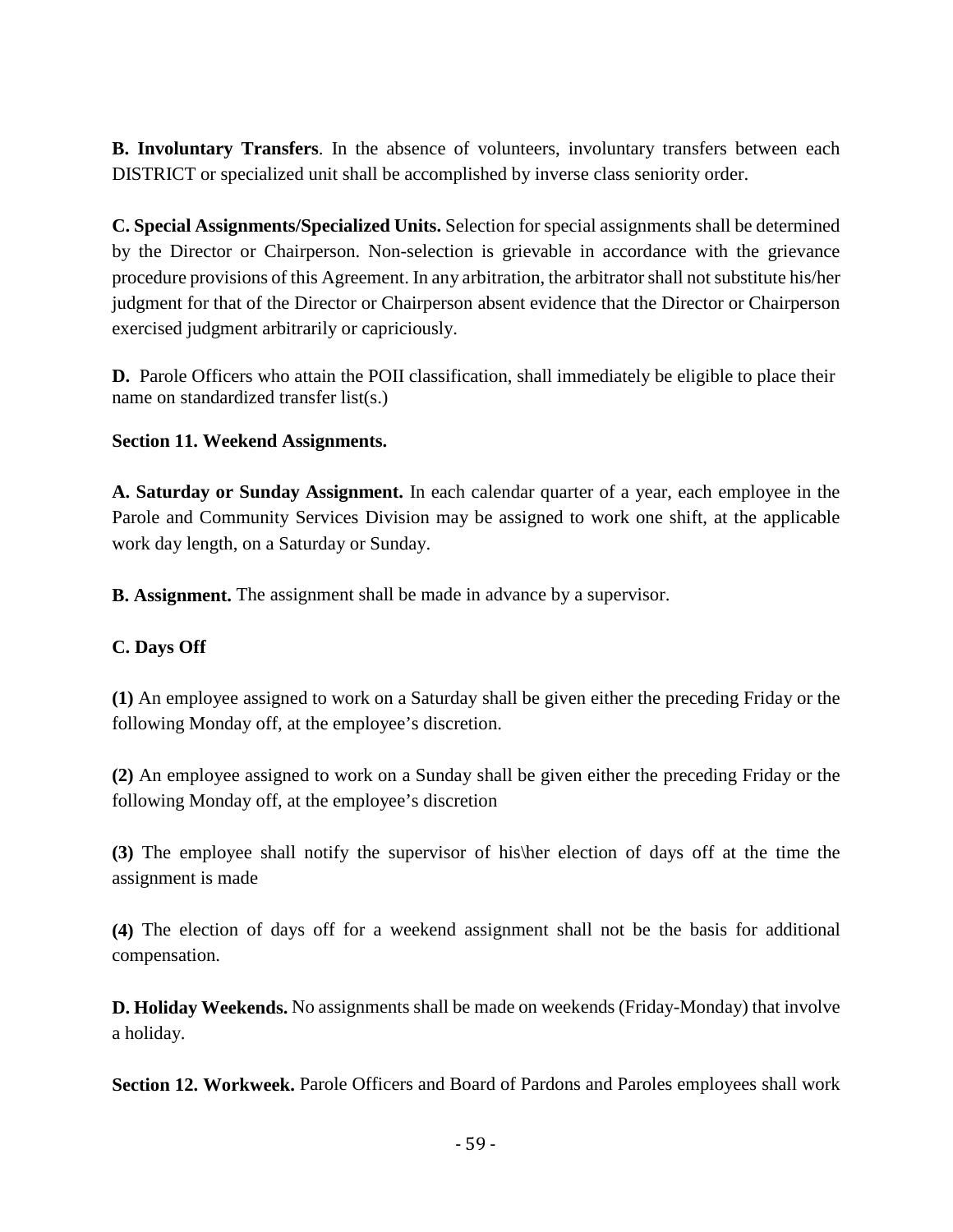a forty (40) hour unscheduled work week consisting of five (5) consecutive eight-hour days Monday through Friday except as modified above. The workday must begin between 8am and 10am for PCS and 7am and 9am for BOPP except that a supervisor may pre-approve an earlier or later start time. Employees may elect either a thirty (30) or forty-five (45) minute lunch period.

**A. Evening Assignments.** Each Parole Officer in PCS may be assigned to work one evening each week as follows:

**1.** Employees shall schedule evening work by seniority, with the most senior selecting first, and must submit the schedule to the supervisor at least three (3) weeks prior to the beginning of each quarter.

**2.** No fewer than two (2) persons assigned to each District shall be scheduled to work on the same evening. Evening work shall begin after 2:00 pm and before 4:00 pm, except that a supervisor may pre-approve an earlier or later start time.

**Section 13. Hours of Work for Board Employees.** The hours of work and unscheduled workweek currently in effect for the Board employees shall continue.

**Section 14. Meal Periods.** Employees shall be paid for their meal period if required to work through such period.

#### **ARTICLE 36 GENERAL PROVISIONS**

**Section 1. Savings Clause.** Should any provisions of this Agreement be found unlawful by a court of competent jurisdiction by reason of conflict with Federal law or State or Federal Constitutions, the remainder of the Agreement shall continue in full force and effect.

**Section 2. Printing of Agreement.** The parties will share equally the cost of printing the Agreement in booklet form by a U.S. Union printer. Purchase of services to accomplish such printing will be accomplished by the Union. The electric version of the Agreement is located on the State of Connecticut Office of Policy and Management website.

**Section 3. Supercedence.** The inclusion of language in this Agreement concerning matters **currently or** formerly governed by law, regulation, or policy directive shall not be deemed a preemption of the entire subject matter. Accordingly, statutes, rules, regulations, and administrative directives or orders shall not be construed to be superseded by any provision of this Agreement except as provided in the Supersedence Appendix F to this Agreement, or where, by necessary implication, no other construction is tenable.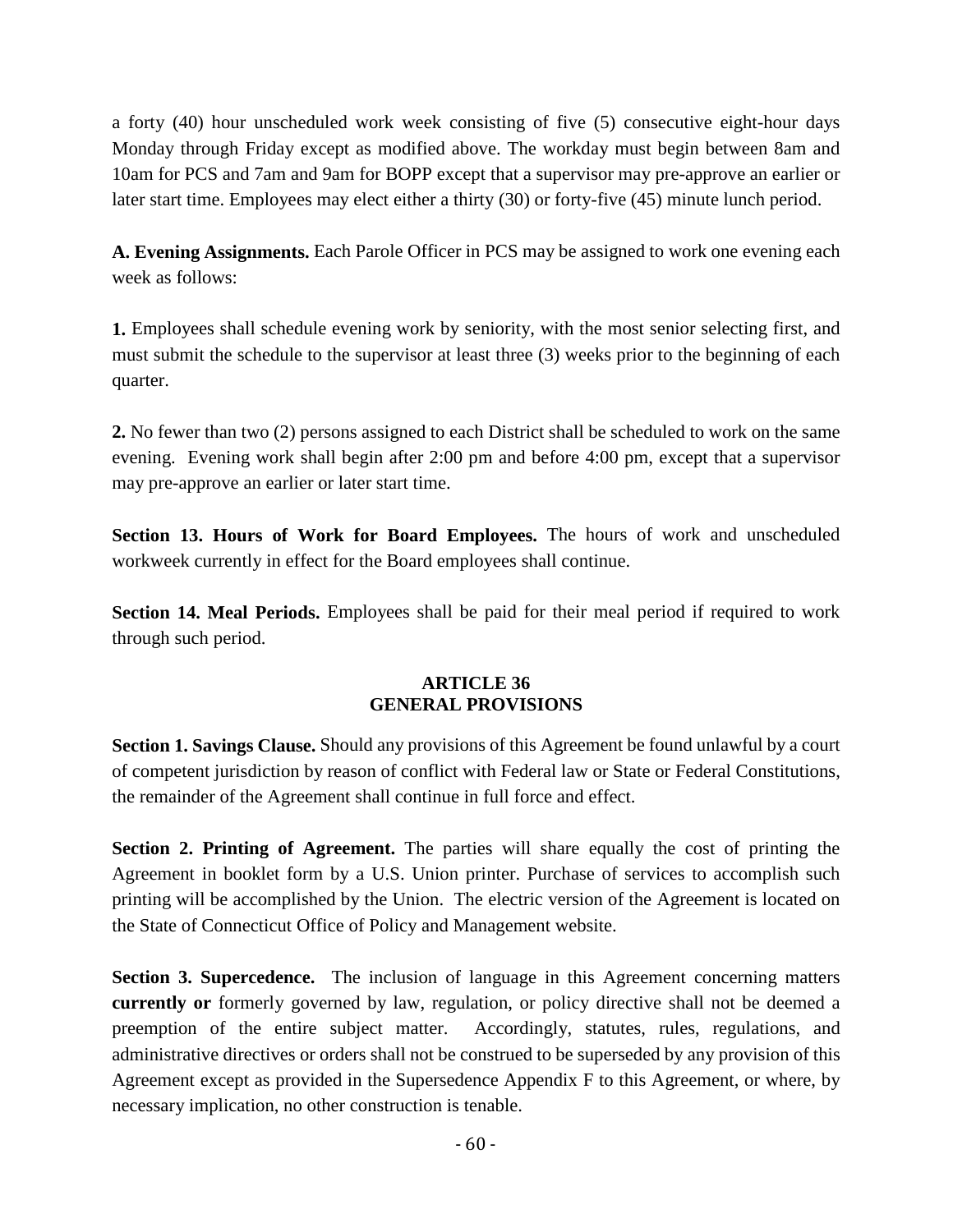**Section 4. Blue Book.** References in this Agreement to "rules and regulations" refer to the "Blue Book", Regulations of the Personnel Policy Board effective July l, l975. Such references include also all applicable General Letters and Q-Items in effect on April 9, l977.

**Section 5. Use of Polygraph.** The Employer will not request or require a polygraph test of any permanent employee.

**Section 6. Hazardous duty.** The Union, and not any individual employee, shall, upon request, be granted a hearing by the Commissioner of Administrative Services or designee concerning a claim for hazardous or unpleasant duty pay differential. Disputes under this Section shall not be subject to the Grievance and Arbitration Article.

**Section 7. Replacement Vehicles.** Replacement vehicles shall be four door, air conditioned and unmarked. An employee may take his/her assigned vehicle to his/her residence after completion of his/her work schedule.

**Section 8. Transporting Inmates.** In clarification of C.G.S. Section 5-l73(a), persons employed in the Department of Correction with the "Correction" in their job title who, as a regular part of their job, transport prisoners or parolees to or from any institution listed in said Section shall be deemed to be engaged in guard or instructional duties at any such institution.

**Section 9. Non-Bargaining Unit Employees.** The State will not replace a bargaining unit position with inmates.

**Section 10. Indemnification.** During the life of this Agreement, the State Employer will continue to indemnify persons covered by this Agreement to the extent provided by Sections 4-l65, l0-235 and l9a-24 of the Connecticut General Statutes.

**Section 11.** In all instances as used in this contract, references to "institutions, centers or prisons" shall be changed to "facility or facilities" as applicable within the context and intent of the provision.

Unless stated to the contrary elsewhere in this Contract, the words facility or facilities as applied to Parole and the Board of Pardons and Paroles shall mean district office(s).

## **Section 12. Staff Meals**

**A. Inmate Workers Excluded.** All inmate workers will be removed from the staff dining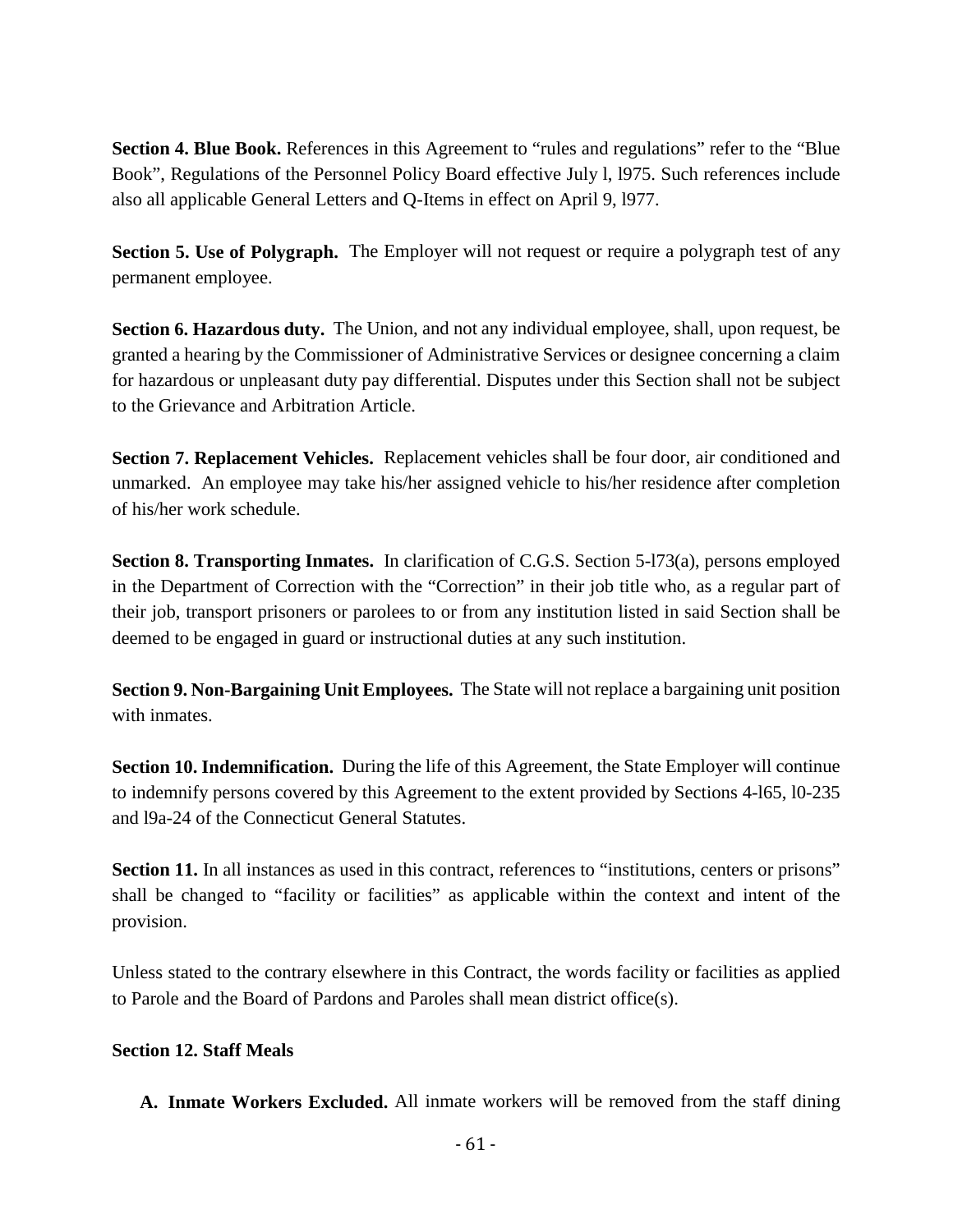area during meal periods.

**B. Secured Equipment Provided.** Secured refrigeration equipment will be provided in each facility. Vending machines will also be installed in each facility. Prices charged for items in the vending machines will be kept at cost.

## **Section 13. Correctional Food Service Supervisors**

- A. Employees hired into the classification of CFSS I and are assigned to the following facilities: Osborn, Enfield, CRCI, Willard/Cybulski, MacDougall, Hartford, York, Gates, Corrigan, Cheshire, MYI, New Haven, Bridgeport and Garner shall be upgraded to the classification of CFSS II after two (2) years of satisfactory or better work performance. Satisfactory work performance shall be considered to be two (2) consecutive Satisfactory or better evaluations for their last evaluation periods and no disciplinary action on file for the year prior to their second year anniversary. New hires shall be placed into CFSS II positions as a CFSS I, as described above, via Q-Item. All non-lead CFSS I's and II's shall be considered as working in the same class for overtime equalization purposes.
- B. CFSS III's, lead CFSS II's and CFSS II's at the "production kitchen and Café 24" shall work a 5/2 schedule with weekends and holidays off effective with the approval of the NP-4 successor Agreement.
- C. CFSS I's working in facilities where CFSS II's are the leads shall have the right to transfer into larger facilities to secure promotional opportunities before outside hires.
- D. It is agreed that the Agency in conjunction with the Union and the Department of Administrative Services shall conduct an independent study on the six (6) small facilities where the CFSS II's are the leads to ascertain whether a need exists for a CFSS III. If it is determined that the lead shall be a CFSS III, the working level at those facilities as identified shall be CFSS III's.

# **ARTICLE 37 EMPLOYEE DRUG TESTING/SCREENING**

**Section 1. Applicability.** There shall be a drug testing/screening program for Department of Corrections, Board of Parole and UConn Health Center employees.

**Section 2. Probable Cause.** An employee shall be subject to an immediate drug test if probable cause of drug use exists as determined by his/her supervisor, Warden, or designee. Such drug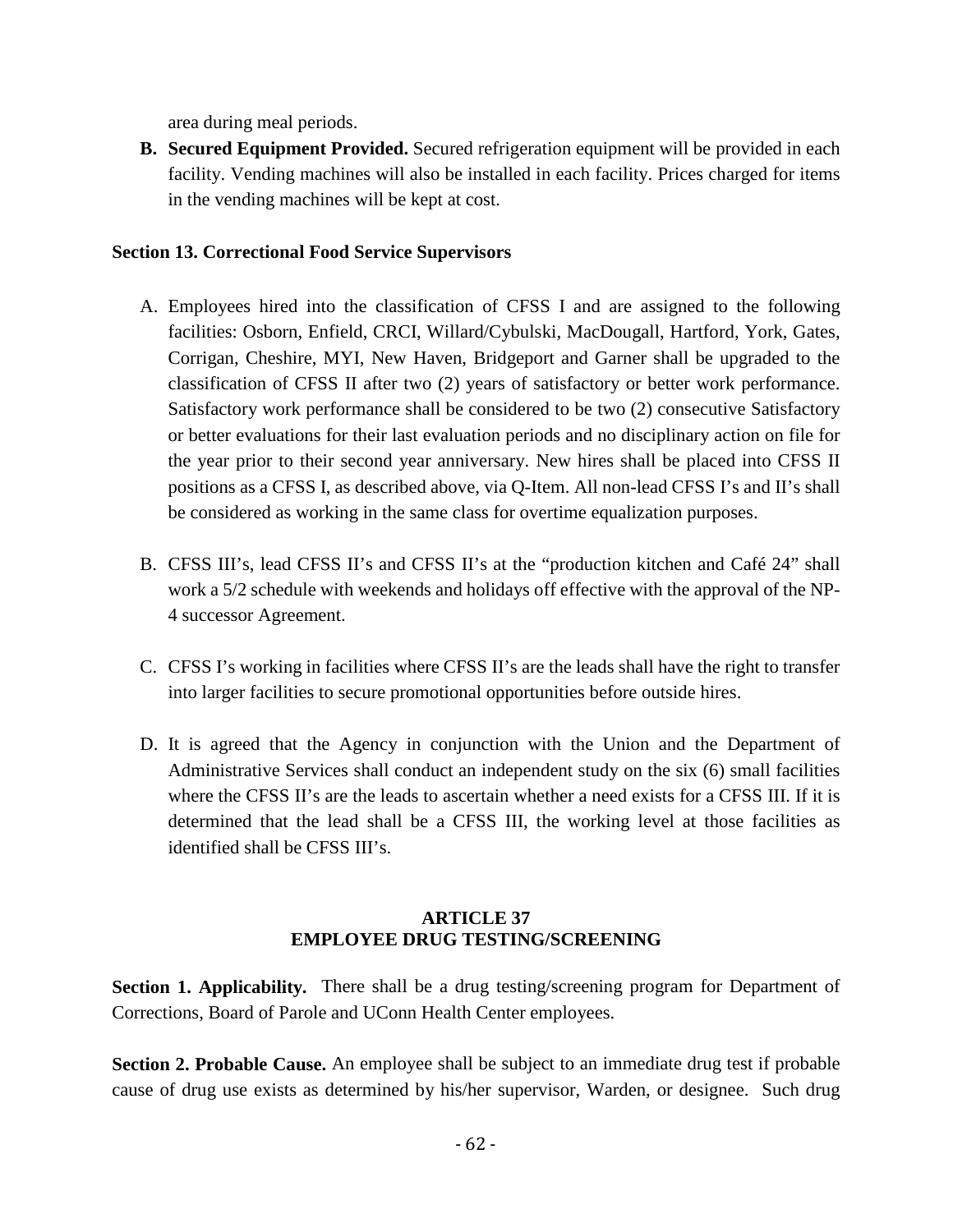testing shall be administered by a qualified physician of the Employer's choice. The initial method of testing shall use an immunoassay. All specimens identified as positive on the initial test shall be confirmed using the chromatography/mass spectrometry test. If such test is again positive, a third more complex test on the same specimen can be administered at the request and expense of the employee. All initial tests shall be paid for by the Employer.

**Section 3. Refusal to Take Test.** Termination will result if the employee refuses to be administered the test. Positive findings from both the drug tests administered will result in the employee being relieved of duty and placed on sick or vacation pay, pending completion of departmental-approved drug rehabilitation program.

**Section 4. Rehabilitation Program.** Termination of the employee will result if he/she refuses to participate in or to complete such program.

**Section 5. Return to Duty.** Upon return to duty after successfully completing the drug rehabilitation program, the employee will be subject to a maximum of three random drug screens for the first eighteen (18) months following return to duty, in addition to drug screening based on probable cause for a period of two years during which time if the employee tests positive for drug use he/she will be subject to termination. Any employee refusing to be administered either a random or probable cause drug test during the time frames indicated above, as appropriate, when requested to by his/her supervisor, Warden, or designee, based on probable cause, shall be terminated.

#### **ARTICLE 38 DURATION**

**Section 1. Effective Date.** Although this Agreement covers the period July 1, 2016 to June 30, 2021, the provisions contained herein shall not be effective until legislative action under the State Employees Relations Act, unless a specific provision is stated to the contrary.

**Section 2. Legislative Approval.** The cost items contained in this Agreement and the provisions of this Agreement which supersede preexisting statutes shall not become effective unless or until legislative approval has been granted pursuant to CGS 5-278. If the legislature rejects such request as a whole, the parties shall return to the bargaining table.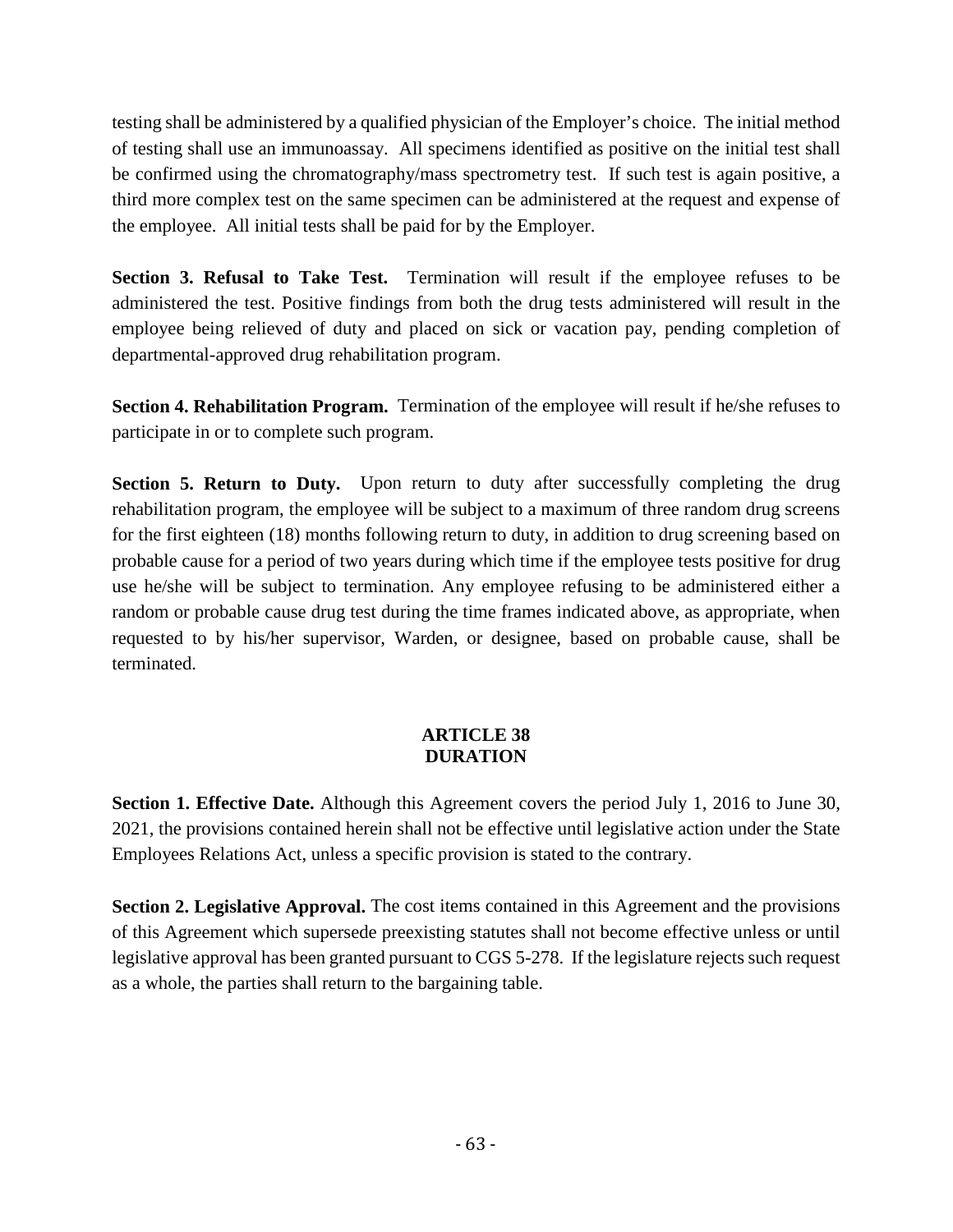#### **APPENDIX A NP-4 PERFORMANCE APPRAISAL**

| Name:                                    | <b>Position:</b>         |
|------------------------------------------|--------------------------|
| Date of Appointment to Present Position: | <b>Appraisal Period:</b> |

#### EX=EXCELLENT FS=FULLY SUCCESSFUL S=SATISFACTORY NI=NEEDS IMPROVEMENT U=UNSATISFACTORY DA=DEVELOPMENT AREA **Performance Appraisal Standard Comments Rating D A**  Quantity of Work Individual consistently completes all assigned work. The volume or work completed is acceptable. Demonstrates initiative by actively looking for opportunities to contribute both within and outside of responsibility above and beyond normal job requirements. Thoroughness/ Accuracy Sets high standards and consistently achieves high quality results. Regardless of volume, work is accurate and complete. Is always concerned with getting the job done right. Job Knowledge Knowledge in own area of responsibility is extensive. Has mastered all the tools and techniques required to perform effectively, without relying on other staff members. Has demonstrated an understanding of related tasks. Ability to Learn New Duties Masters new routines and grasps explanations quickly. Is able to retain knowledge, and apply it on an on-going basis. Recognizes that change is constant and is comfortable working in such an environment. Demonstrates flexibility. Quickly adapts to necessary changes in operations. Decisiveness Analysis problems thoroughly and within acceptable time limits. Draws logical conclusions, makes timely, practical suggestions/decisions and implements them. Self Direction/ Planning Personally well organized. Effectively organizes all work and makes good use of available time. Requires minimal direction from Supervisor. Is able to keep work area neat and clean. Cooperation Impersonal Skills Works well with others, keeps others informed as necessary. Communication is clear and concise; is considerate, listens. Deals effectively with conflict, maintains excellent relationship with other departments. Dependability Follows instructions and meets deadlines. Handles extra work when necessary. Can be counted on to do what is supposed to be done. Reports to work as scheduled and on time, is rarely late or

#### **overall rating**

absent.

[ ] Excellent [ ] Fully Successful [ ] Satisfactory [ ] Needs Improvement [ ] Unsatisfactory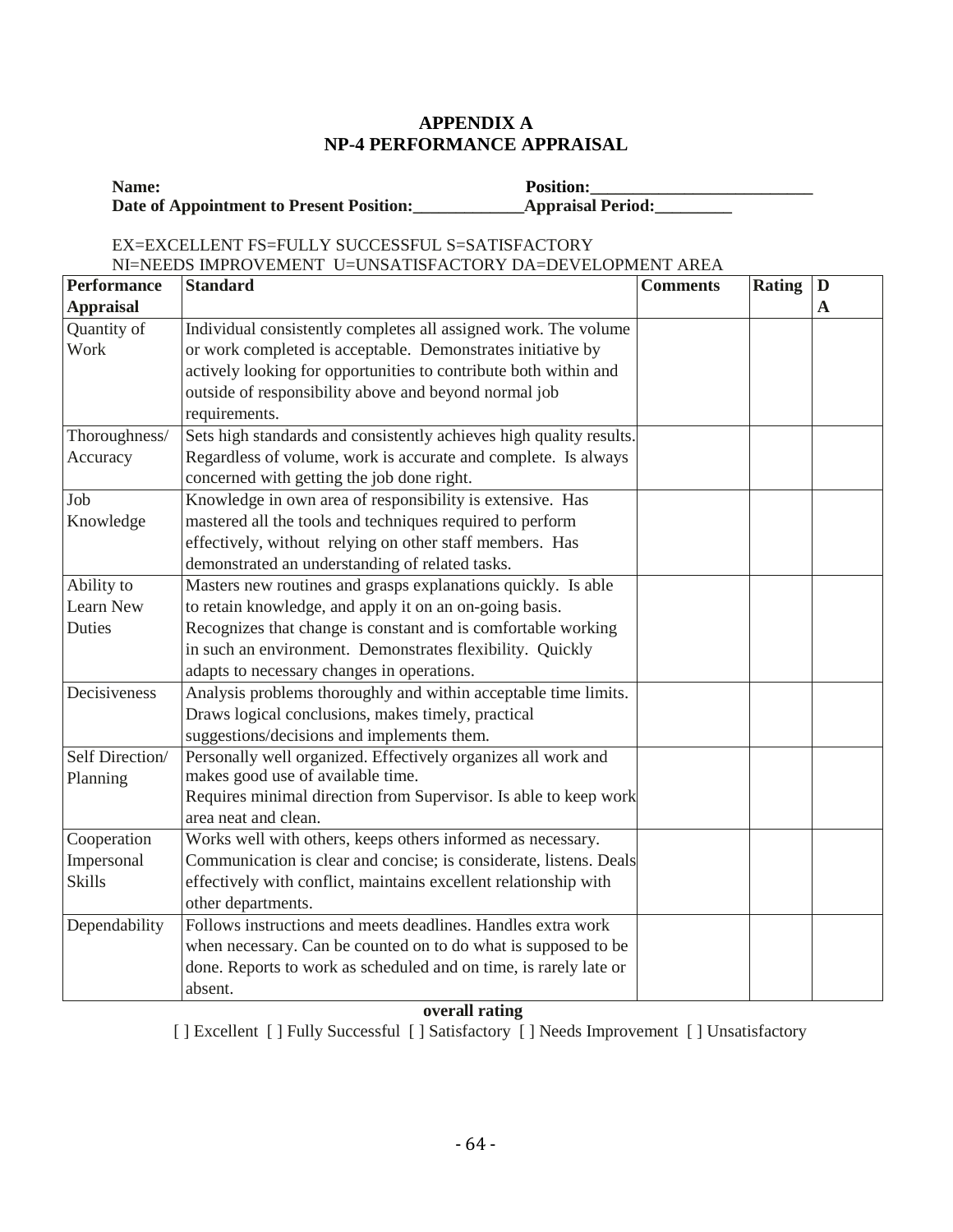#### **DEVELOPMENT PLAN**

This section should be used to discuss employee's career objective and outline plans and activities which enable employee to reach those objectives.

#### **Performance Summary:**

Briefly summarize employee's performance appraisal period.

\_\_\_\_\_\_\_\_\_\_\_\_\_\_\_\_\_\_\_\_\_\_\_\_\_\_\_\_\_\_\_\_\_\_\_\_\_\_\_\_\_\_\_\_\_\_\_

\_\_\_\_\_\_\_\_\_\_\_\_\_\_\_\_\_\_\_\_\_\_\_\_\_\_\_\_\_\_\_\_\_\_\_\_\_\_\_\_\_\_\_\_\_\_\_

\_\_\_\_\_\_\_\_\_\_\_\_\_\_\_\_\_\_\_\_\_\_\_\_\_\_\_\_\_\_\_\_\_\_\_\_\_\_\_\_\_\_\_\_\_\_\_ \_\_\_\_\_\_\_\_\_\_\_\_\_\_\_\_\_\_\_\_\_\_\_\_\_\_\_\_\_\_\_\_\_\_\_\_\_\_\_\_\_\_\_\_\_\_\_

\_\_\_\_\_\_\_\_\_\_\_\_\_\_\_\_\_\_\_\_\_\_\_\_\_\_\_\_\_\_\_\_\_\_\_\_\_\_\_\_\_\_\_\_\_\_\_

#### **Development Need:**

List those areas requiring additional attention to strengthen performance. Suggest courses, readings seminars, etc. which will help employee to reach desired goals.

#### **Action Plan:**

Outline steps necessary for employee to meet or exceed job requirements.

Employee Comments: Employee may comment on any area.

\*Employee Signature/Date

Supervisor's Signature/Date Agency Designee Signature/date

\*Signature does not imply that the employee agrees with this appraisal, but indicates that the appraisal has been discussed with the employee.

#### **NP-4 SERVICE RATING Definitions:**

**Excellent:** Employee consistently performs above and beyond the expected requirements of the position: work is accurate and timely; little or no instruction is needed in the carrying out of assigned tasks.

**Fully Successful:** Employee meets all job expectations and performs all duties in a timely manner; maintains a steady volume of work and has few if any errors or problems in the performance of duties.

**Satisfactory:** Employee meets minimum standards of the job.

**Needs Improvement:** Employee needs to improve on quality and quantity of work performed; more attention to detail is needed; fewer errors should be made.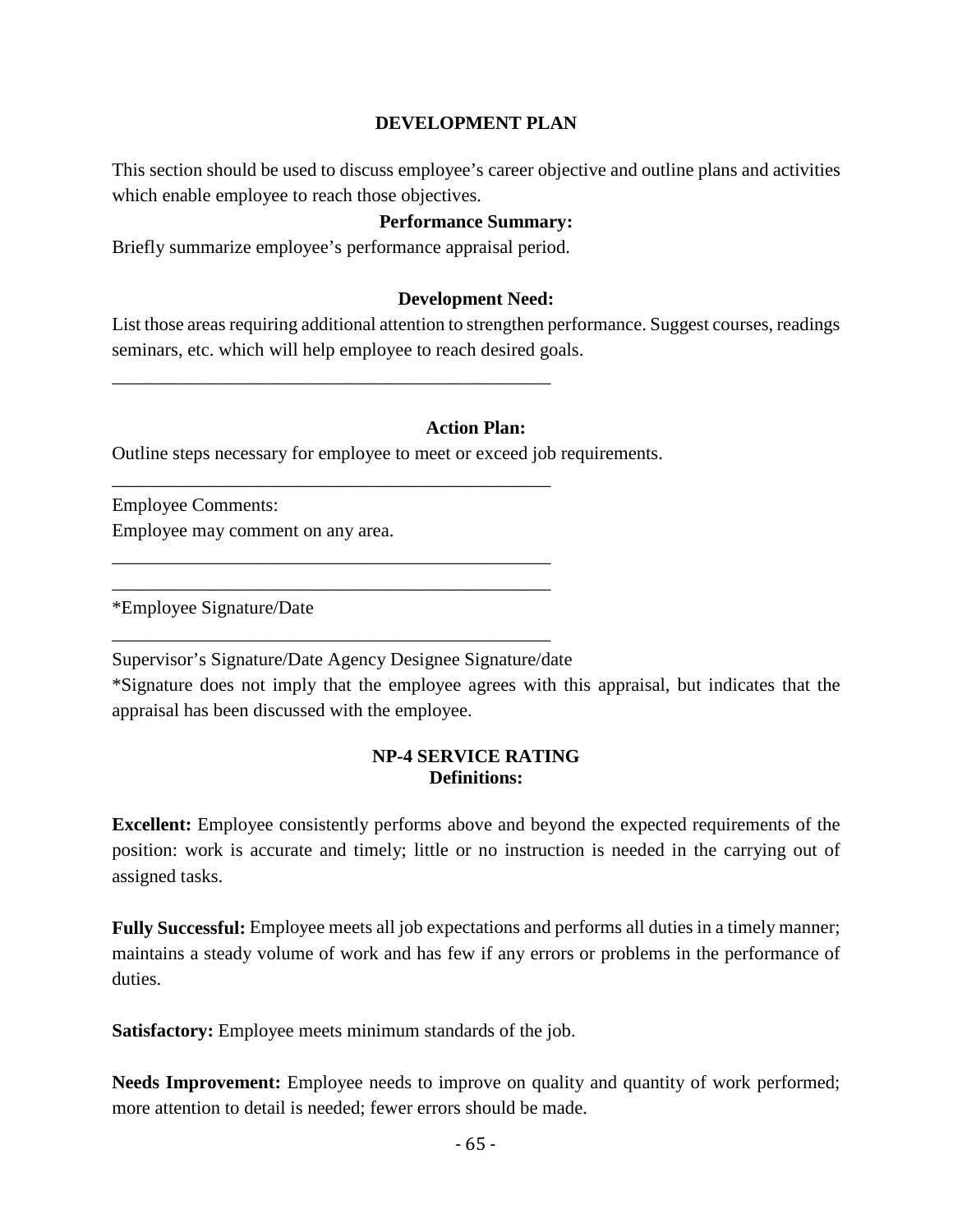**Unsuccessful:** Employee cannot meet expectations and requirements of the position; errors are considerable and quantity and quality of work are poor.

**Development Area:** Employee should target this particular area for added emphasis throughout the next rating period. Training opportunities should be sought and the supervisor should spend time with the employee developing this area. If development is checked on the performance appraisal, this has no disciplinary reference or implications, and does not carry any weight in any disciplinary matter. Additionally, the following Guidelines shall be met:

• Supervisors who rate employees must be familiar with the employee's work, and should have supervised the employee for a minimum of six months throughout the rating period.

• No comments should be placed on the performance appraisal which are inconsistent with the ratings received.

• Five (5) or more ratings of excellent, with no needs improvement or unsatisfactory ratings will equal an overall excellent rating.

• Four (4) ratings of excellent with four (4) ratings of fully successful equals an overall fully successful rating.

- Two (2) or more ratings of needs improvement may equal an overall unsatisfactory rating.
- One (1) or more ratings of unsatisfactory in any area may equal an overall unsatisfactory rating.
- A rating of unsatisfactory may deny an annual increment.
- Two (2) or more consecutive ratings of overall unsatisfactory may be sufficient grounds for dismissal.
- The rating should be completed by the immediate supervisor(s), reviewed by the unit head and agency designee, and then be presented to the employee.
- Each category should be rated independently from the other categories.

• If an employee transfers to another correctional facility near the end of the rating period, the losing facility shall complete the service rating and present it to the employee prior to the transfer.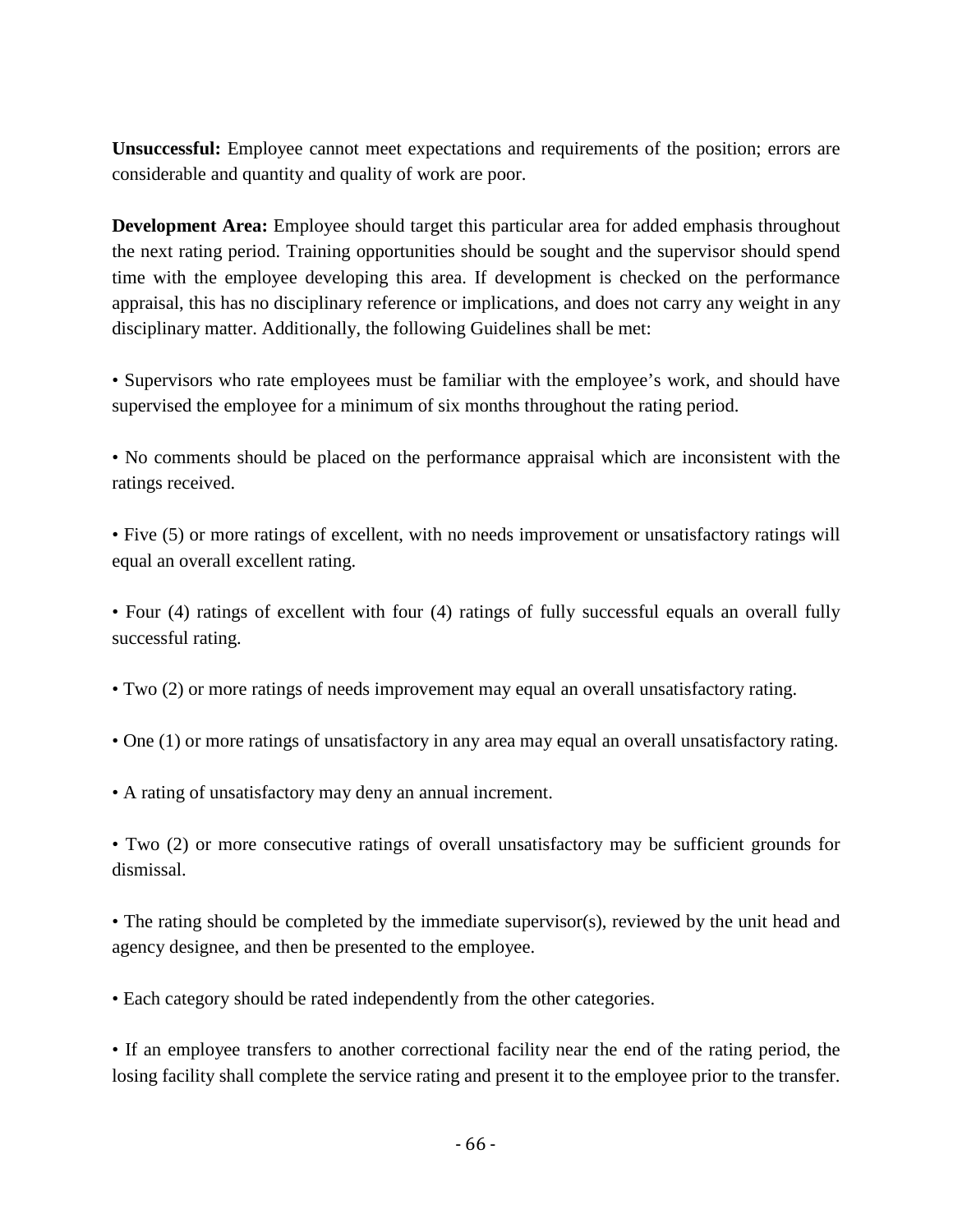## **APPENDIX B LONGEVITY SEMI-ANNUAL PAYMENT COLLECTIVE BARGAINING UNIT NP-4**

Effective July 1, 2016 through June 30, 2021

| <b>Salary Group</b> | 10 Years           | 15 Years      | 20 Years      | 25 Years      |
|---------------------|--------------------|---------------|---------------|---------------|
| $CO-1$              | $\mathcal{S}$      | $\mathcal{S}$ | $\mathcal{S}$ | \$            |
|                     | 75.00              | 150.00        | 225.00        | 300.00        |
| $CO-2$              | \$                 | \$            | \$            | \$            |
|                     | 75.25              | 150.50        | 225.75        | 301.00        |
| $CO-3$              | $\mathcal{S}$      | $\mathcal{S}$ | $\mathcal{S}$ | \$            |
|                     | 92.00              | 184.00        | 276.00        | 368.00        |
| $CO-4$              | \$                 | \$            | $\mathcal{S}$ | $\mathcal{S}$ |
|                     | 94.75              | 189.50        | 284.25        | 379.00        |
| $CO-5$              | $\mathbf{\hat{S}}$ | \$            | \$            | \$            |
|                     | 97.50              | 195.00        | 292.50        | 390.00        |
| $CO-6$              | $\mathcal{S}$      | \$            | $\mathcal{S}$ | \$            |
|                     | 100.50             | 201.00        | 301.50        | 402.00        |
| $CO-7$              | \$                 | \$            | \$            | \$            |
|                     | 103.25             | 206.50        | 309.75        | 413.00        |
| $CO-8$              | $\mathcal{S}$      | \$            | $\mathcal{S}$ | \$            |
|                     | 106.00             | 212.00        | 318.00        | 424.00        |
| $CO-9$              | $\mathcal{S}$      | $\mathcal{S}$ | $\mathcal{S}$ | \$            |
|                     | 109.00             | 218.00        | 327.00        | 436.00        |
| $CO-10$             | $\mathcal{S}$      | $\mathcal{S}$ | $\mathcal{S}$ | \$            |
|                     | 111.75             | 223.50        | 335.25        | 447.00        |
| $CO-11$             | \$                 | \$            | \$            | \$            |
|                     | 114.75             | 229.50        | 344.25        | 459.00        |
| $CO-12$             | \$                 | \$            | \$            | \$            |
|                     | 117.50             | 235.00        | 352.50        | 470.00        |
| $CO-13$             | \$                 | \$            | \$            | $\mathcal{S}$ |
|                     | 124.25             | 248.50        | 372.75        | 497.00        |
| $CO-14$             | \$                 | \$            | \$            | \$            |
|                     | 131.25             | 262.50        | 393.75        | 525.00        |
| $CO-15$             | \$                 | \$            | \$            | \$            |
|                     | 136.25             | 272.50        | 408.75        | 545.00        |
| $CO-16$             | $\mathcal{S}$      | \$            | $\mathcal{S}$ | \$            |
|                     | 141.50             | 283.00        | 424.50        | 566.00        |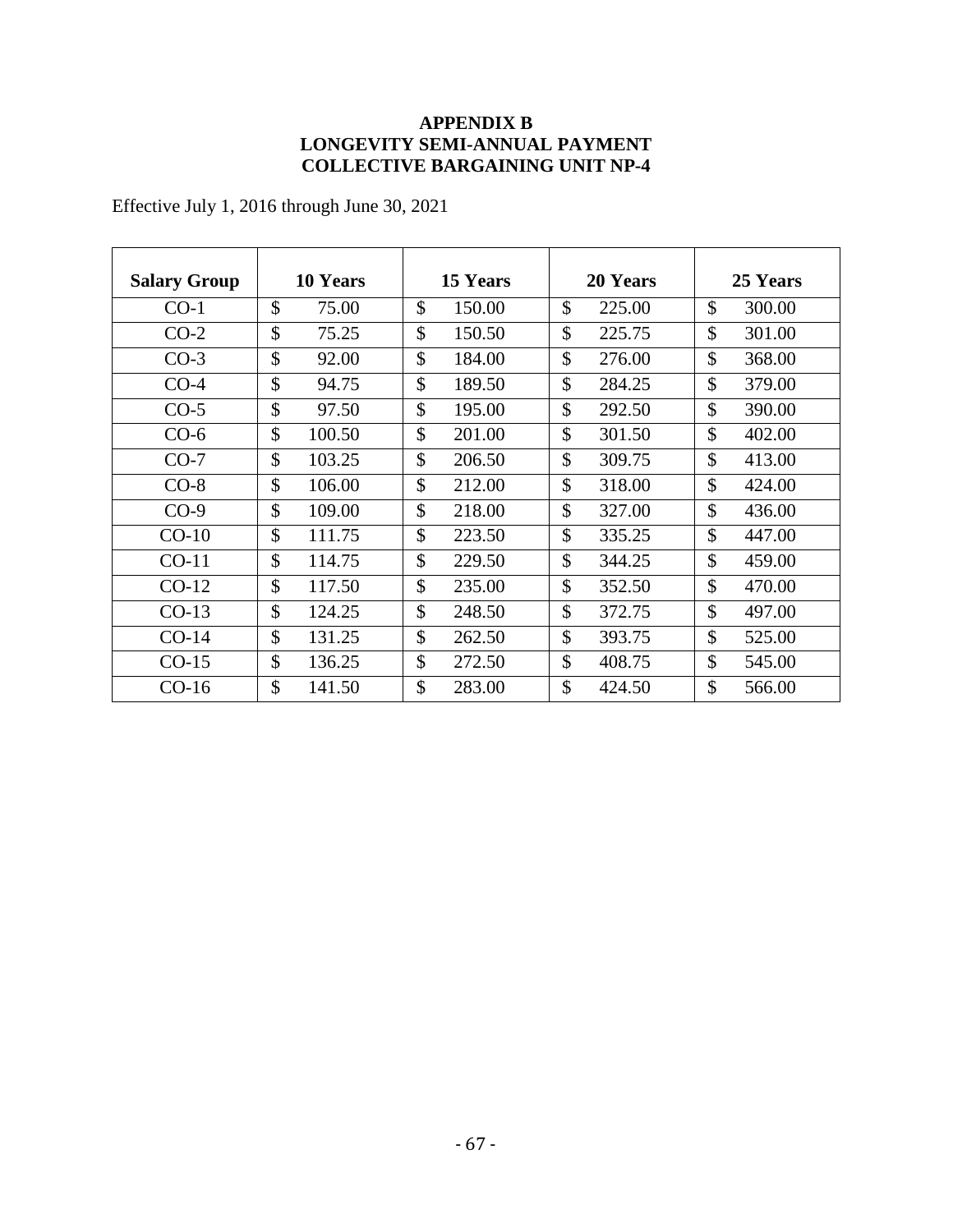# **APPENDIX C Accrued Time Off**

## **ACCRUED TIME OFF**

1. The Department will increase the allotted time off for Correction Officers by one (1) slot for first and second shifts in an effort to allow more time off opportunities per shift. Additionally, staff who work third shift who have been denied a day off, will be allowed to call the facility one (1) hour prior to the shift to inquire if there is sufficient staffing. If it is determined that there is sufficient staff, they will be granted time off on the third shift.

2. The Department reserves its rights to adjust allotted time off if the inmate population at specific facilities significantly decreases or if staffing complements are decreased at a facility, utilizing the formula currently in place. Said information will be shared with the Union.

3. This agreement is made with the understanding that these items are not negotiable. However, prior to implementing any change, the parties will meet and discuss same.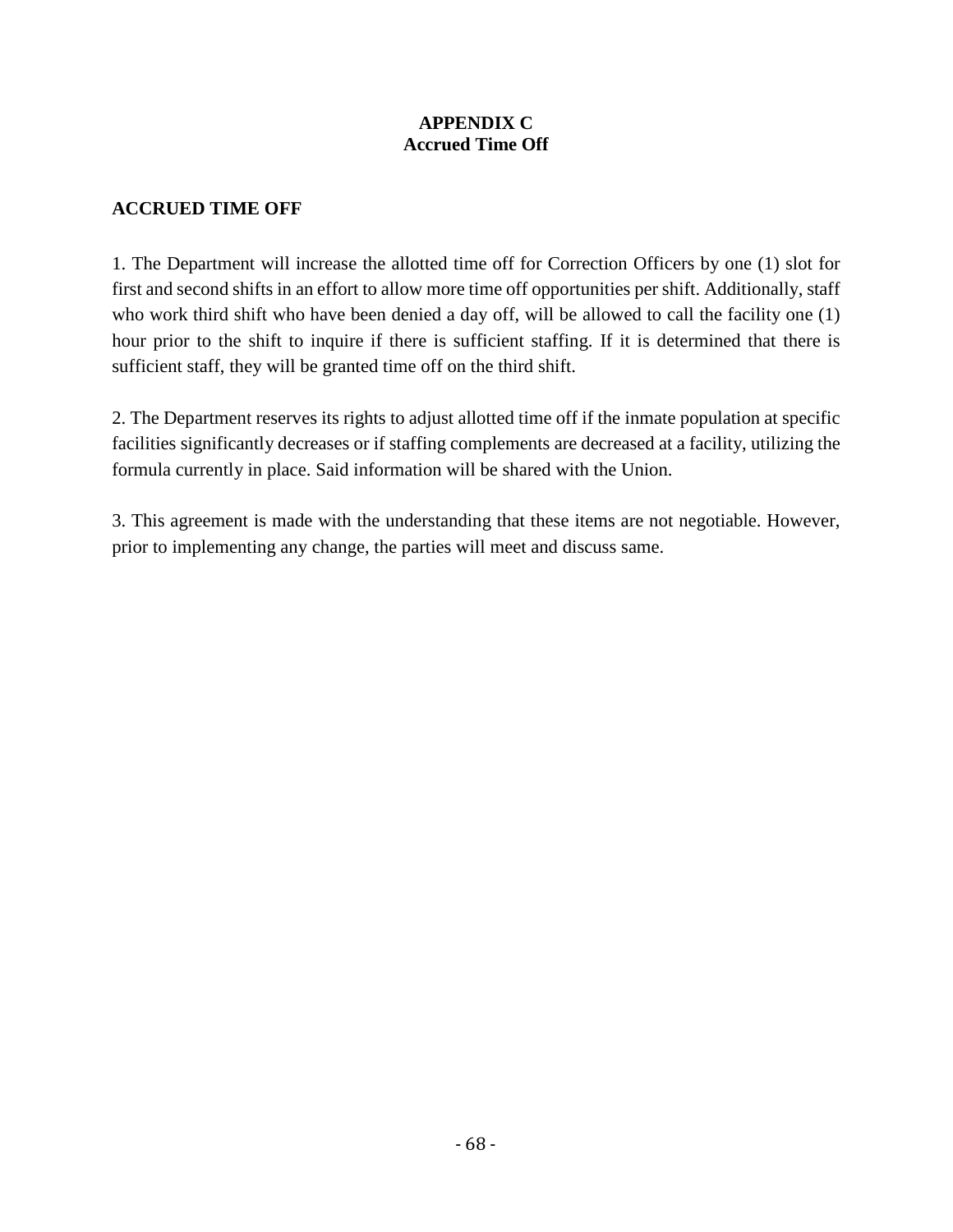# **APPENDIX D NP-4 CLASSIFICATION PLAN**

| <b>SALARY</b> | <b>CODE</b> | <b>CLASSIFICATION</b>                                        |
|---------------|-------------|--------------------------------------------------------------|
| <b>GROUP</b>  |             |                                                              |
| $CO-1$        | 349         | <b>Correction Officer Cadet</b>                              |
|               | 2297        | Correctional Services Aide Trainee *10% below Step 1 of CO-7 |
|               |             |                                                              |
| $CO-4$        | 2298        | <b>Correctional Services Aide</b>                            |
|               |             |                                                              |
| $CO-5$        | 2258        | <b>Correctional Commissary Operator Trainee</b>              |
|               |             |                                                              |
| $CO-7$        | 2259        | <b>Correction Officer</b>                                    |
|               | 2311        | <b>Correctional Commissary Operator</b>                      |
|               | 2475        | Correctional Food Services Supervisor I                      |
|               | 2276        | <b>Correctional Stores Supervisor</b>                        |
|               | 7747        | <b>Social Worker Trainee-Correction</b>                      |
|               |             |                                                              |
| $CO-8$        | 2358        | <b>Correctional Carpenter</b>                                |
|               | 2370        | <b>Correctional Electrician</b>                              |
|               | 2371        | <b>Correctional Electronics</b>                              |
|               | 2368        | <b>Correctional Locksmith Technician</b>                     |
|               | 2246        | <b>Correctional General Maintenance Officer</b>              |
|               | 2270        | <b>Correction HVAC Technician</b>                            |
|               | 2455        | Correctional Industries Supervisor 1 (Clothing)              |
|               | 2459        | Correctional Industries Supervisor 1 (Laundry)               |
|               | 2466        | Correctional Industries Supervisor 1 (Upholstery)            |
|               | 2283        | <b>Correctional Mason</b>                                    |
|               | 2260        | <b>Correctional Medical Attendant</b>                        |
|               | 2359        | <b>Correctional Painter</b>                                  |
|               | 2252        | Correctional Plumber and Steam Fitter                        |
|               | 2357        | <b>Correctional Stationary Engineer</b>                      |
|               | 2279        | <b>Correctional Treatment Officer</b>                        |
|               |             |                                                              |
| $CO-9$        | 2372        | Correctional Fire Service Supervisor                         |
|               | 2364        | Correctional Food Service Supervisor II                      |
|               | 2234        | Correctional Industries Customer Service Representative      |
|               | 2453        | Correctional Industries Supervisor 1 (Auto Mechanics)        |
|               | 2454        | Correctional Industries Supervisor 1 (Cabinet Making)        |
|               | 2468        | Correctional Industries Supervisor 1 (Data Entry)            |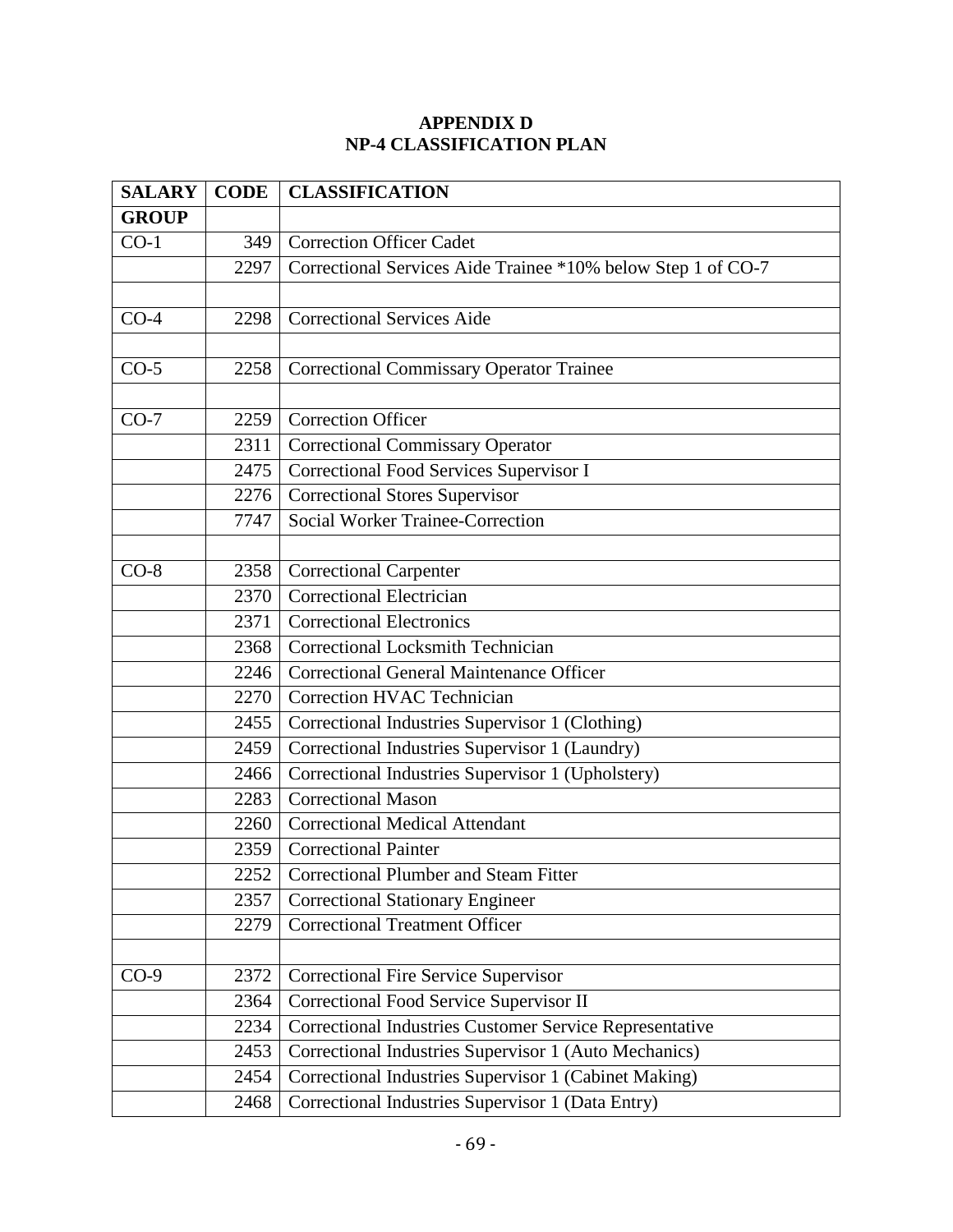|               | 2366 | Correctional Industries Supervisor 1 (General Industries)    |
|---------------|------|--------------------------------------------------------------|
|               | 2461 | Correctional Industries Supervisor 1 (Markers)               |
|               | 2462 | Correctional Industries Supervisor 1 (Printing)              |
|               | 2463 | Correctional Industries Supervisor 1 (Sign Making)           |
|               | 2275 | <b>Correctional Stores Manager</b>                           |
|               |      |                                                              |
| $CO-10$       | 2457 | Correctional Industries Supervisor 1 (Furniture Refinishing) |
|               | 2522 | Correction Industries Supervisor 2 (Laundry)                 |
|               |      |                                                              |
| $CO-11$       | 2242 | Correctional Industries Supervisor 2 (General Industries)    |
|               | 1426 | <b>Correctional Lead Commissary Operator</b>                 |
|               |      |                                                              |
| $CO-12$       | 2300 | <b>Correctional Counselor</b>                                |
|               | 2299 | Correctional Rehab. Svcs. Officer I                          |
|               | 2557 | Correctional Industries Supervisor 2 (Auto Mechanics)        |
|               | 2367 | Correctional Industries Supervisor 2 (Clothing Shop)         |
|               | 0022 | Correctional Industries Supervisor 2 (Data Entry)            |
|               | 2521 | Correctional Industries Supervisor 2 (Furniture Shop)        |
|               | 2523 | Correctional Industries Supervisor 2 (Marker Shop)           |
|               | 2524 | Correctional Industries Supervisor 2 (Print Shop)            |
|               | 2525 | Correctional Industries Supervisor 2 (Sign Shop)             |
|               | 2360 | Corrections Psychiatric Treatment Worker                     |
|               |      |                                                              |
| $CO-13$       | 2233 | <b>Correctional Electrical Supervisor</b>                    |
|               | 2361 | <b>Correctional Chief Stationary Engineer</b>                |
|               | 2362 | <b>Correctional Maintenance Supervisor</b>                   |
|               | 2365 | Correction Food Service Supervisor III                       |
|               |      | 2367   Correctional Ind. Sup. 2 (Clothing)                   |
|               |      |                                                              |
|               |      | <b>Department of Parole</b>                                  |
| $PCO-1$       | 2271 | Parole Officer Aide                                          |
| PCO-7         | 7371 | <b>Parole Officer Trainee</b>                                |
| $PCO-13$      | 7373 | Parole Officer 1                                             |
| <b>PCO-16</b> | 7372 | Parole Officer 2                                             |

As of the date of signing the parties believe the above listing to be accurate. Should any modification be necessary the parties agree to meet to achieve resolution. Such resolution shall be reduced to writing by the parties.

\*Correction Cadet rates are at the beginning of the Pay Grids.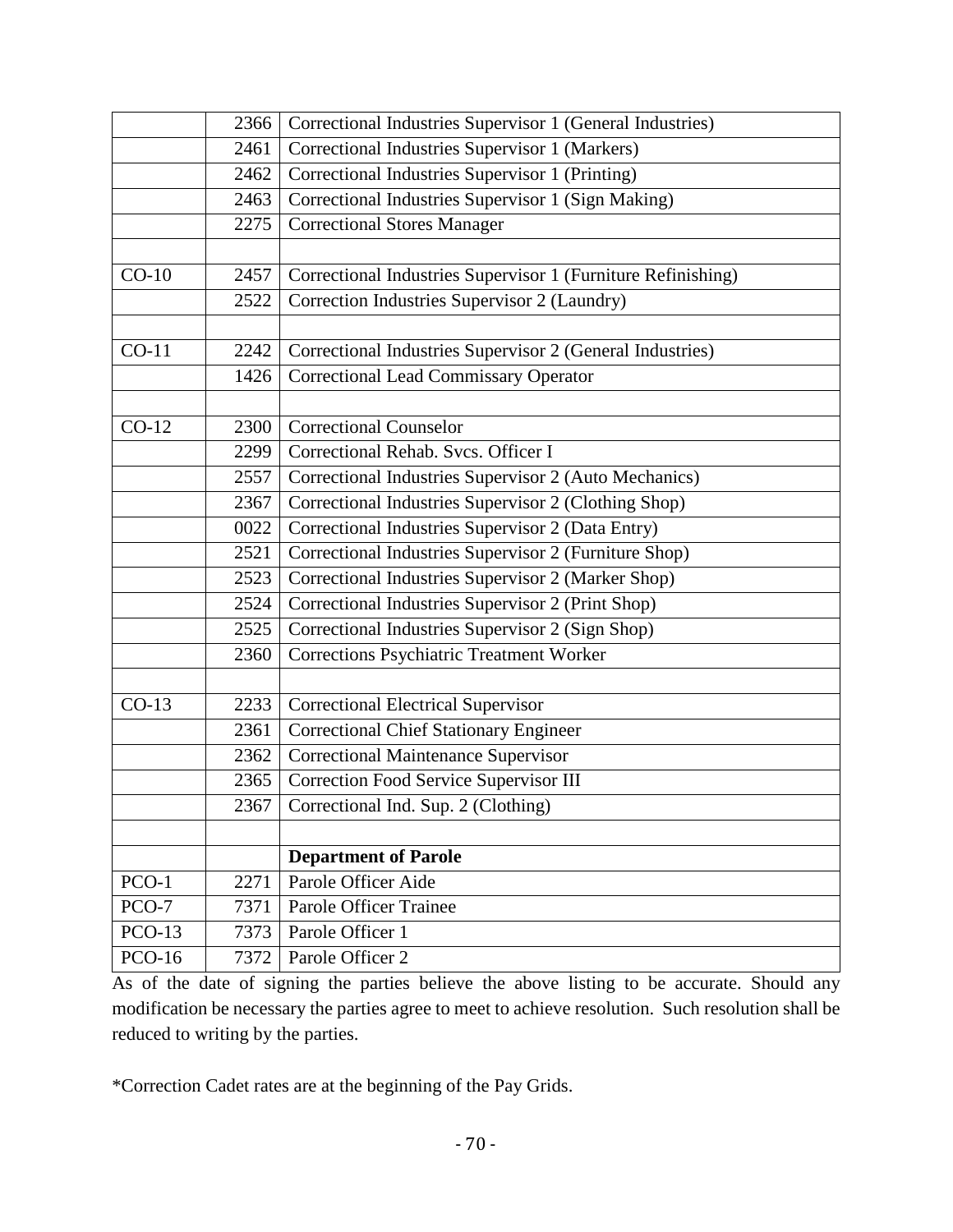#### **APPENDIX E Maintenance and Food Service Overtime Process**

# **NP-4 Maintenance Overtime Hiring Procedures**

The following procedures shall be utilized at all Department of Correction locations to insure consistency regarding the overtime process for maintenance staff.

1. All employees who wish to work voluntary overtime will sign a quarterly overtime list. All employees must print their first and last name legibly when signing. Only one (1) phone number shall be provided by the staff member when signing the quarterly list. Only employees who have signed the quarterly list may place their names in the sign-up book. When signing the sign-up book for a specific date, an employee who wishes to utilize a different phone number for that date must write down the phone number on the sign-up sheet and initial it. If this occurs, that alternate number will be called by the supervisor. A supervisor shall only be required to call one phone number.

2. Three instances of an unanswered phone on three (3) separate days shall count as one refusal. The supervisor shall attempt to speak directly to the staff member. If the staff member is not available, a message shall be left with the person answering the phone or on an answering machine, indicating that overtime is being offered and that in order to be given the overtime, the staff member must call the supervisor back prior to the supervisor completing the hiring of overtime. Ifthe staff member calls back after the hiring of overtime is completed, the staff member will be charged with a no-contact. Three  $(3)$  no contacts equals one  $(1)$  refusal.

3. If an employee cannot be contacted for a particular shift they signed for, they shall be given a no contact. Ifthe employee refuses overtime when offered for a shift signed for, it will be considered a refusal. A refusal of overtime shall be recorded as an eight (hour) shift.

4. Six (6) refusals within a quarter shall remove an employee from the overtime list for the balance of that quarter.

5. All staff will begin the quarter with zero (0) hours. A total number of hours per employee will be kept for the fiscal year by the employer and will be available for review by the Union each quarter.

6. Employees who transfer during a quarter shall be permitted, upon request, to have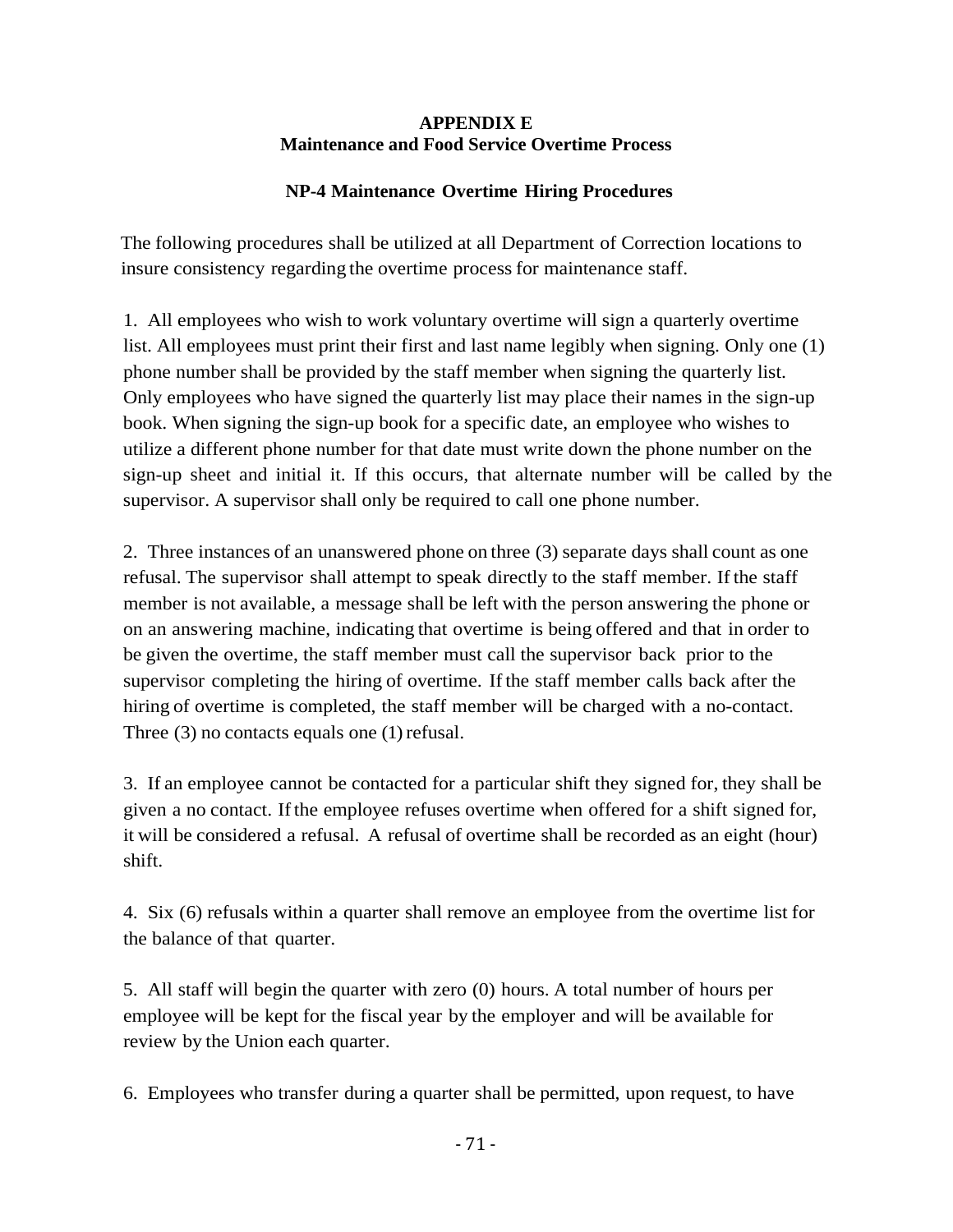their names added to the quarterly overtime list and shall be credited with the highest number of hours attained by an employee on the list(by classification). Probationary employees shall be placed on the list, if requested, upon completion of probation under the same conditions as a transfer.

7. The overtime list shall be available for inspection.

8. For merged facilities, maintenance staff shall indicate ifthey have pre-merger status and wish to remain that way.

9. Due to the unique nature of the work within the Department of Correction maintenance areas, overtime distribution will include utilization of a "Green Book." This book will contain information about the type of tradesperson necessary to fulfill certain tasks. The Green Book will be used by supervisors to determine which classification (i.e.plumber, electrician, non-specific) will be offered the overtime assignment. Once the classification is established, overtime shall be offered to the staff member with the least to the most number of overtime hours among the designated group of employees.

10. When the daily sign-up sheet has been exhausted *(by individual classification in accordance with the Green Book ),* the quarterly overtime list shall be utilized, beginning with the employee with the least amount of hours. Once the quarterly list has been exhausted, volunteers shall be sought prior to involuntary overtime.

11. For maintenance staff, names may be added to the sign up book during the first hour of the shift for which the overtime will be offered.

12. When an employee is off work for a full day due to sick, FMLA (employee only) or worker's compensation, the employee shall not be available for or offered work during the twenty-four (24) hour period beginning with the start of the shift for which the employee is absent. If a staff member has been approved a day off for vacation, PL, IL,SF, or funeral he/she may sign up to work overtime on any shift other than their own. Ifthey have signed the overtime sheet for that day and the supervisor is unable to contact the staff member or the staff member refuses overtime, they will be charged a no contact or refusal (red eight), whichever is applicable.

13. If overtime is needed due to a short notice of absence or an incident taking place which affects a supervisor's ability to place calls (one hour or less before the start of a shift), overtime may offered without the use of the sign-up book or quarterly list in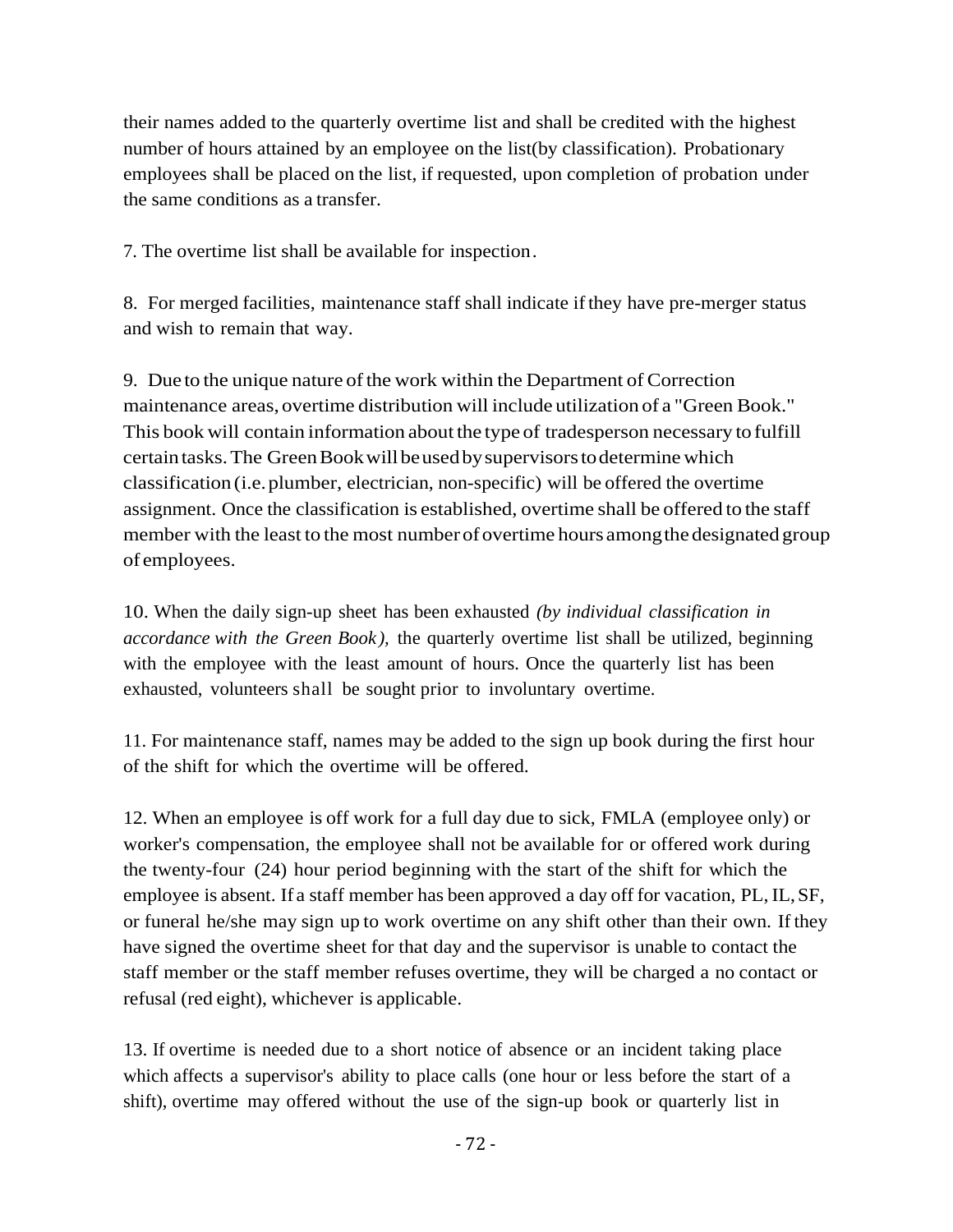accordance with Article 15C of the NP-4 contract. This event shall be documented by the supervisor.

14. If an overtime assignment extends beyond the employee's work day and additional work is authorized, the employee may either stay and complete the work or be relieved. Ifthe employee chooses to be relieved, and the work isstill necessary as assessed by managerial staff, another employee shall be contacted for overtime in accordance with contractual language and these procedures.

15. If a maintenance employee refuses a shift of overtime and he/she is subsequently mandated for the same shift, no refusal shall be recorded for that shift.

16. If a maintenance employee volunteers for a shift of overtime, he/she should not be given a refusal for turning down another assignment within the same twenty-four hour period.

17. It is understood by all parties that utilizing the sign-up book/green book system cannot ensure equalization among all employees at the end of the fiscal year, however, it is also understood that the employer will make every effort to equalize overtime among those employees signing the book.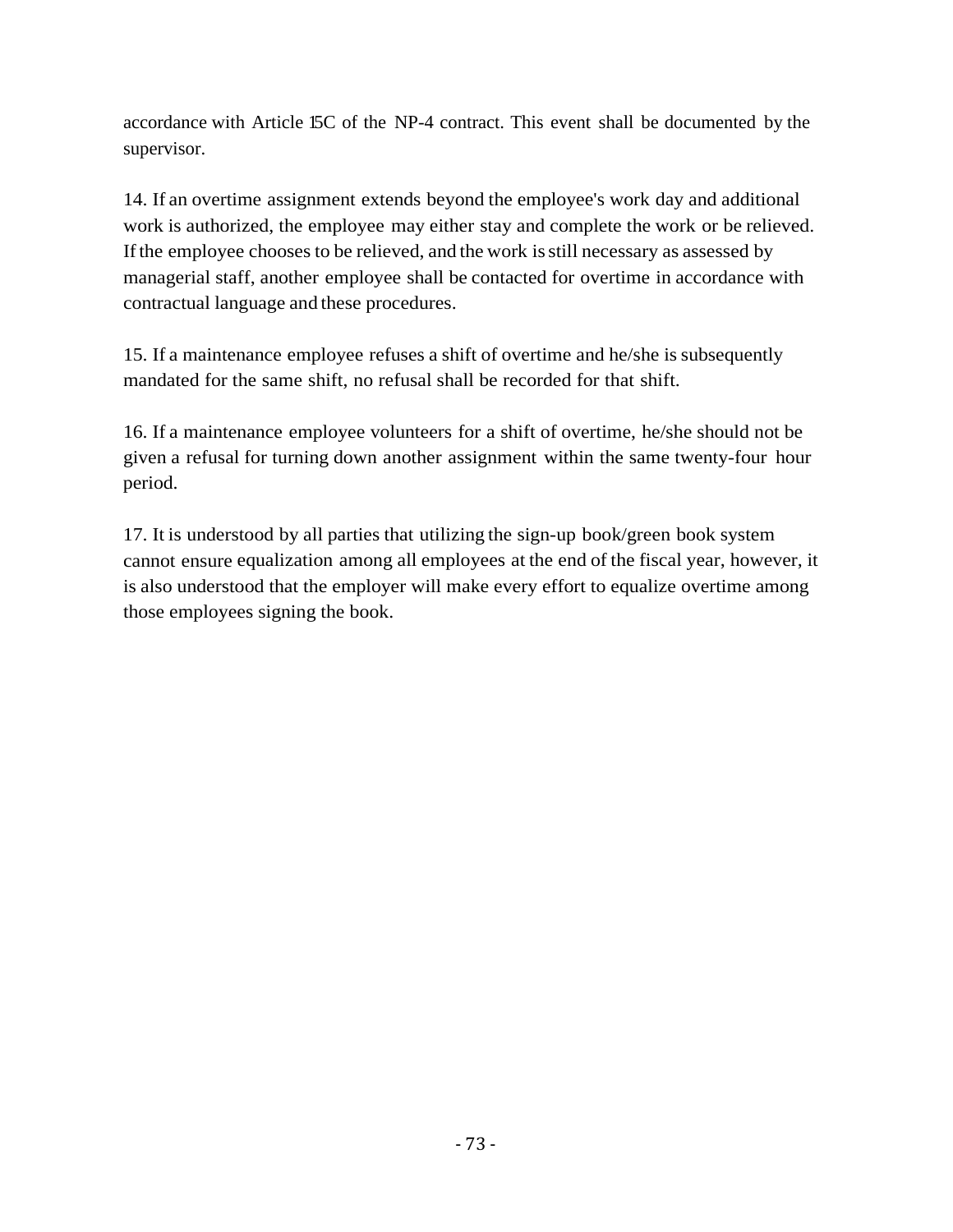# **APPENDIX E** *Continued*

# **NP-4 Correctional Food Service Overtime Hiring Procedures**

The following procedures shall be utilized at all Department of Correction locations to insure consistency regarding the overtime processfor Food Service staff.

- 1. All employees who wish to work voluntary overtime shall sign a quarterly overtime list per the Collective Bargaining Agreement (CBA.) All employees must print their first and last name legibly when signing. Only one (1) phone number shall be provided by the staff member when signing the quarterly list. Only employees who have signed the quarterly list may place their names in the sign-up book as outlined in the CBA.
- 2. Three instances of an unanswered phone on three (3) separate days shall count as one refusal. The supervisor shall attempt to speak directly to the staff member. If the staff member is not available, a message shall be left with the person answering the phone or on an answering machine, indicating that overtime is being offered and that in order to be given the overtime, the staff member must call the supervisor back prior to the supervisor completing the hiring of overtime. If the staff member calls back after the hiring of overtime is completed, the staff member will be charged with a no-contact. Three (3) no contacts equals one (1) refusal.

During Ramadan, the employee is charged for the hours of overtime, but does not receive refusals.

- 3. If an employee cannot be contacted for a particular shift they signed for, they shall be given a no contact. If the employee refuses overtime when offered for a shift signed for, it will be considered a refusal. A refusal of overtime shall be recorded as an eight (hour) shift. DuringRamadan staff will not get charged refusals, butshall be recorded as number of hours worked.
- 4. All staff will begin the quarter with zero (0) hours. A total number of hours per employee will be kept for the fiscal year by the employer and will be available for review bythe Union each quarter.
- 5. Employees who transfer during a quarter shall be permitted, upon request, to have their names added to the quarterly overtime list and shall be credited with the highest number of hours attained by an employee on the list (by classification)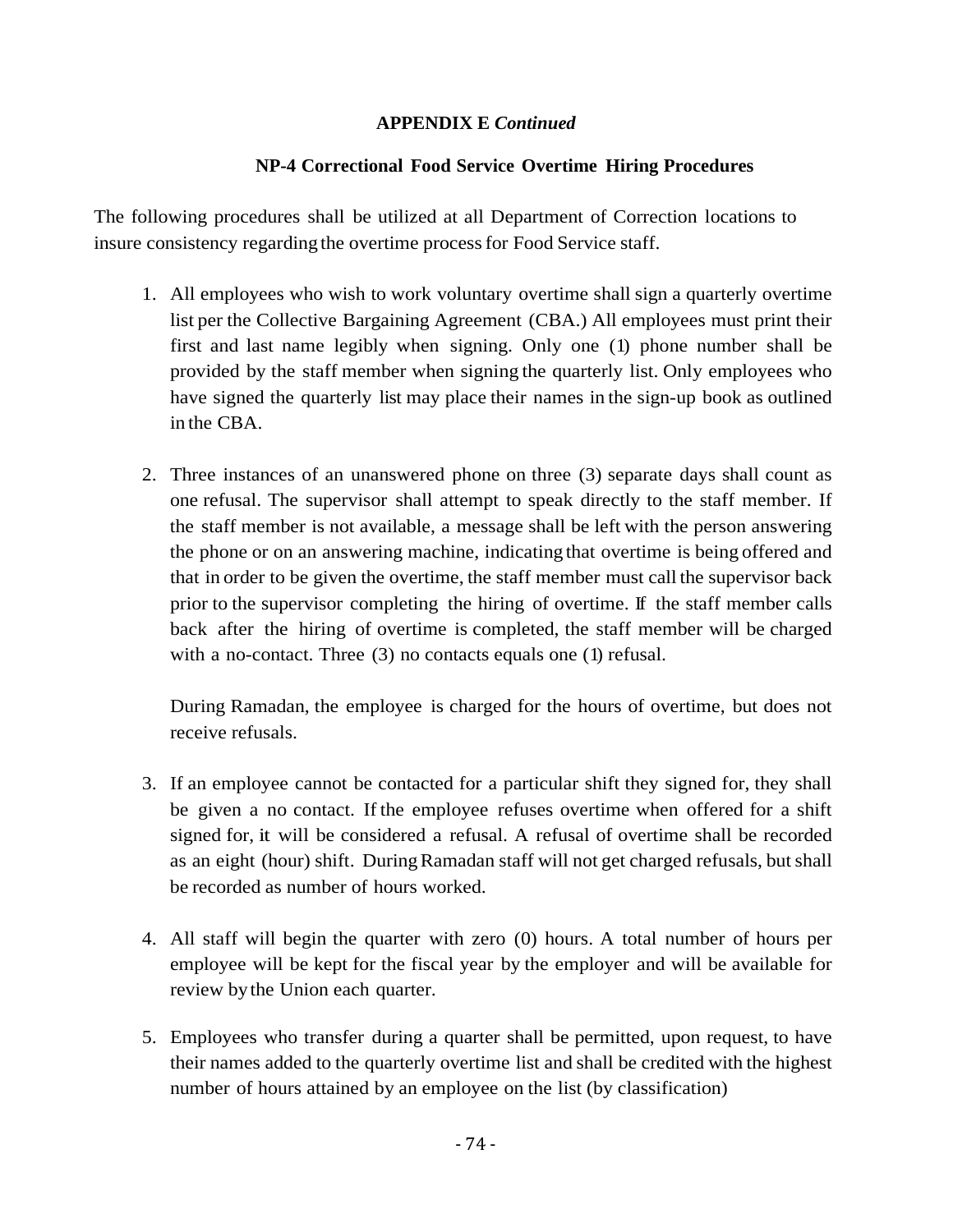Employees who are administratively transferred during a quarter shall be permitted, upon request, to have their names added to the quarterly overtime list and shall be on the list (by classification) at the hours previously attained by the employee at their assigned facility.

Probationary employees shall be placed on the list, if requested, upon completion of probation under the same conditions as a transfer.

Staffreturning fromWorkersCompensation, FMLAorAdministrative Leaveshall beplaced on the quarterly list, per their request, at the hours they maintained prior to said Workers Compensation, FMLA or Administrative Leave start at Zero (0) hours or have had previous time within that quarter. Staff who are administratively transferred will carry their hours with them.

- 6. Overtime may be booked up to three (3) days in advance to account for the supervisor's 5&2 schedule. If advance booking is done, the supervisor must notify a Union representative.
	- a. When CFSS3 is prescheduling overtime they must first contact everybody who signed up on the quarterly overtime and give them the option to sign up for the days that you are covering. For Food Service staff, names may be added to the sign up book during the first hour of his/her shift except on weekends and holidays.
	- b. The CFSS3 will leave a message that they are covering the overtime for the days that you are covering them.
	- c. When the CFSS3 schedules the o.t they will need to add the hours before offering the next shift (example: the CFSS3 needs to cover the weekend on Friday.They contact all staff that's on the quarterly overtime who has not signed the book, where the CFSS3 will let the staff know that they are covering overtime for Saturday, Sunday and Monday and ifthe NP-4 employees want to put their name in the book. Then the CFSS3 starts the overtime process.
	- d. The CFSS3 will start with the staff member with the least amount of hoursthat is signed up in the book. If that staff member accepts they will have the hours added before filling the next shift of overtime (this also applies to refusals and No Contacts.) In the LT office you need to have each day labeled and updated in case there is a last minute call out. This procedure can also be utilized when there is a holiday during the week.
	- e. The overtime list shall be available for inspection.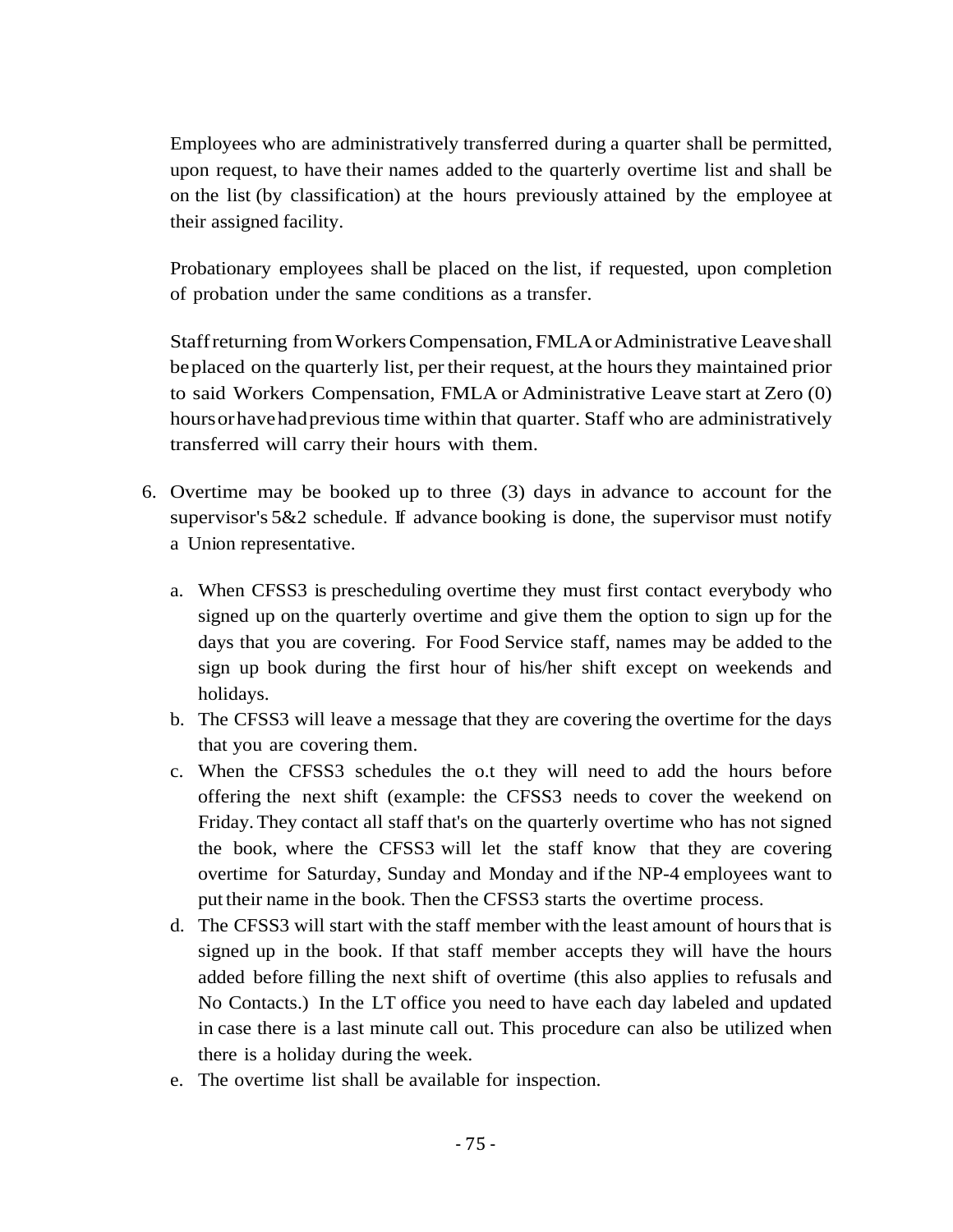- 7. Per the CBA, when the daily sign-up sheet has been exhausted the quarterly overtime list shall be utilized, beginning with the employee with the least amount of hours. Once the quarterly list has been exhausted, volunteers shall be sought prior to involuntary overtime. If a Food Service employee refuses a shift of overtime and he/she is subsequently mandated for the same shift, no refusal shall be recorded for that shift.
- 8. When an employee is off work for a full day due to sick, FMLA (employee only) or worker's compensation, the employee shall not be available for or offered work during the twenty- four (24) hour period beginning with the start of the shift for which the employee is absent.

If a staff member has been approved a day off for vacation, PL, IL, SF, or funeral he/she may sign up to work overtime on any shift other than their own. If they have signed the overtime sheet for that day and the supervisor is unable to contact the staff member or the staff member refuses overtime, they will be charged a no contact or refusal (red eight), whichever is applicable.

- 9. If a Correctional Food Service employee volunteers for a shift of overtime, he/she should not be given a refusal for turning down another assignment within the same twentyfour hour period.
- 10. It is understood by all parties that utilizing the sign-up book cannot ensure equalization among all employees at the end of the fiscal year, however, it is also understood that the employer will make every effort to equalize overtime amongthose employees signing the book.
- 11. It is also understood that under no circumstances shall a non-Food Service employee perform CFS classification work.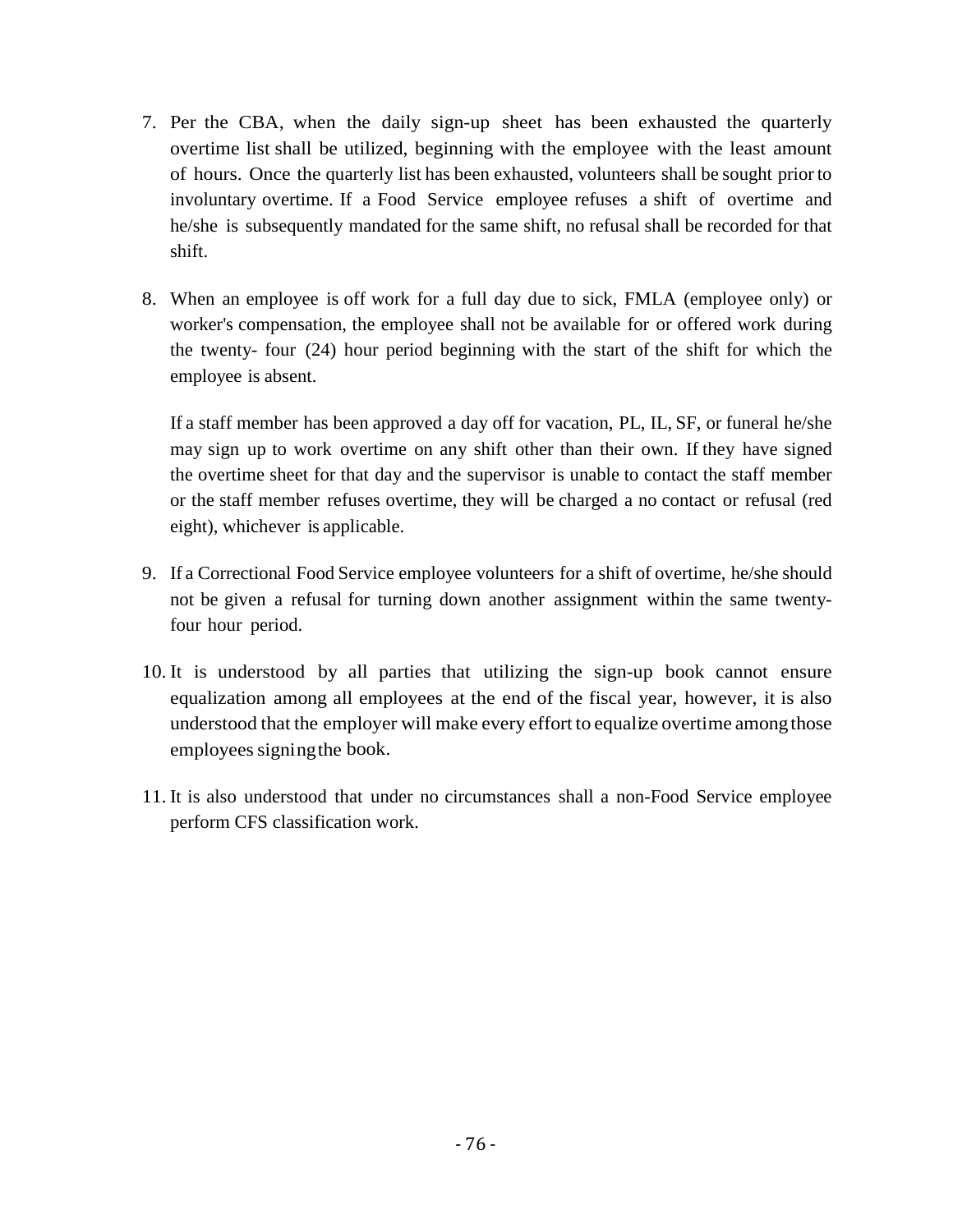# **APPENDIX F SUPERSEDENCE APPENDIX (NP-4) EFFECTIVE JULY 1, 2016 TO JUNE 30, 2021**

| <b>NEW PROVISION</b>                                     | <b>CONTRACT REFERENCE</b>                                       | <b>STATUTE OR REGULATION</b><br><b>AMENDED</b>                                       |
|----------------------------------------------------------|-----------------------------------------------------------------|--------------------------------------------------------------------------------------|
| <b>Union Rights</b>                                      | Article 7, Sections 7 & 14                                      | C.G.S. 5-238<br>Reg. 5-238-1 through 5-238-5                                         |
| Grievance Procedure                                      | Article 12                                                      | C.G.S. 5-201, 5-202, 5-271(e)<br>Reg. 5-201-10 through 5-201-16<br>Reg. 31-91-48     |
| Grievance meetings are closed<br>to the public and press | Article 12, Section 10                                          | C.G.S. 1-200, et seq., 1-225                                                         |
| Dismissal, Suspension,<br>Demotion or other Discipline   | Article 13, Section 12                                          | $C.G.S. 5-240$<br>Reg. 5-240-3a, 5-240-5a, 5-240-7a,<br>5-240-8a                     |
| <b>Hours of Work</b>                                     | Article 14, Section 7                                           | C.G.S. 5-238, 5-245<br>Reg. $5-238-1(a)$ , $5-238-2(a)$ , (b), (c),<br>$5 - 238 - 5$ |
| Overtime                                                 | Article 15<br>Memorandum of Agreement<br>07/13/2017             | C.G.S. 5-238, 5-245<br>Reg. $5-238-1(a)$ , $5-238-2(a)$ , (b), (c),<br>$5 - 238 - 5$ |
| Compensation                                             | Article 17<br>Memorandum of Agreement<br>07/13/2017             | $C.G.S. 5-200(k)$<br>$C.G.S. 5-200(m)$                                               |
| <b>General Wage Increases</b>                            | Article 17, Section 1<br>Memorandum of Agreement<br>07/13/2017  | $C.G.S. 5-200(k)$<br>$C.G.S. 5-200(m)$                                               |
| Compensation, Lump Sum                                   | Article 17, Section 2<br>Memorandum of Agreement<br>07/13/2017  | $C.G.S. 5-200(k)$<br>$C.G.S. 5-200(m)$                                               |
| <b>Longevity Payments</b>                                | Article 17, Section 4<br>Memorandum of Agreement<br>07/13/2017  | C.G.S. 5-213<br>Reg. 5-213-1                                                         |
| <b>Compensation</b> , Stipend                            | Article 17, Section 10<br>Memorandum of Agreement<br>07/13/2017 | $C.G.S. 5-200(k)$<br>$C.G.S. 5-200(m)$                                               |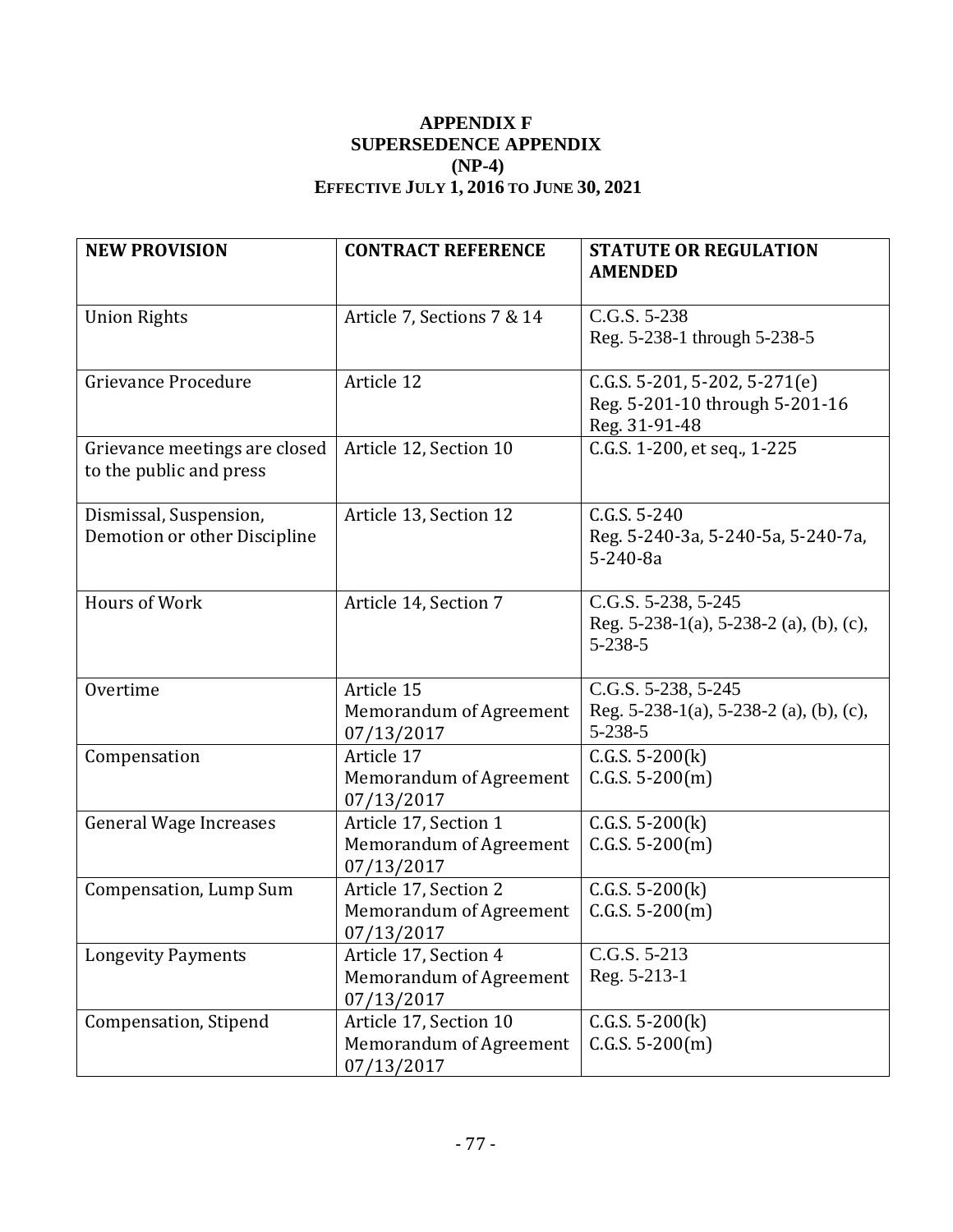| <b>NEW PROVISION</b>                              | <b>CONTRACT REFERENCE</b>             | <b>STATUTE OR REGULATION</b><br><b>AMENDED</b>                                         |
|---------------------------------------------------|---------------------------------------|----------------------------------------------------------------------------------------|
| Pregnancy, Maternal, Parental<br>and Family Leave | Article 22, Section 3 (New)           | C.G.S. 5-247, 5-248a, 5-248b<br>Reg. 5-248b-1 through 5-248b-9                         |
| Labor Management<br>Committees                    | Article 23, Section C                 | C.G.S. 5-238<br>Reg. 5-238-1                                                           |
| Vacations                                         | Article 25, Section 3                 | $C.G.S. 5-250(a)$<br>Reg. 5-250-4                                                      |
| <b>Personnel Files</b>                            | Article 30                            | C.G.S. 1-200, et seq.                                                                  |
| Parole and Community<br>Services                  | Article 35, Sections 3 & 4            | C.G.S. 5-238, 5-245<br>Reg. 5-238-1(a), 5-238-2 (a), (b),<br>$(c)$ , 5-238-5, 5-141c-5 |
| <b>Leave Donation</b>                             | Appendix D                            | $C.G.S. 1-84(p)$                                                                       |
| <b>Job Security</b>                               | Memorandum of Agreement<br>07/13/2017 | C.G.S. 5-241<br>Reg. 5-241-2                                                           |
| Layoff / Reemployment<br>Provisions               | Memorandum of Agreement<br>07/13/2017 | C.G.S. 5-241<br>Reg. 5-241-2                                                           |
| Non-lapsing Funds                                 | Memorandum of Agreement<br>07/13/2017 | $C.G.S. 4-89$                                                                          |

**NOTE:** The above does not include supersedence appendices from prior contract periods. Although not reprinted herein such remain applicable.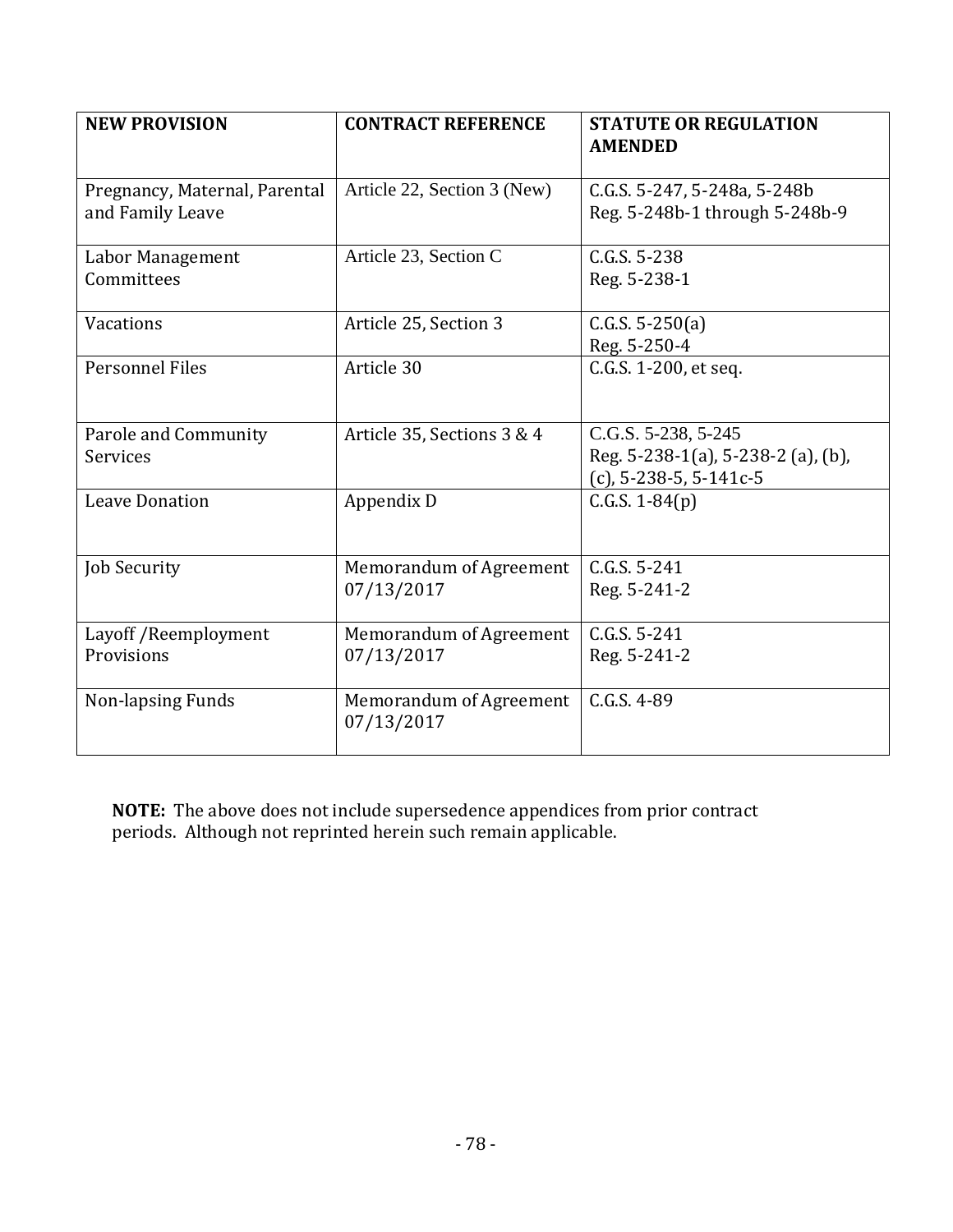### **APPENDIX G SEBAC 2017 Framework**

### **I. MODIFICATIONS TO THE CURRENT SEBAC PENSION AND HEALTH CARE AGREEMENT**

**Reaffirmation of the Independence of the Plans.** The parties reaffirm that the State Employee Pension and Health Care plans are set forth in contract, and are intended to and shall remain independent of any other pension or health care plans that may or may not be created by state government. Neither the Legislature nor the Governor shall have the ability to include the state employees' health care plan in any other program.

#### **A. Health Care Preservation and Enhancement of Current Plans and Joint Efforts.**

Except as specifically referenced herein, all the provisions of 1997-2017 Pension and Health Care Agreement, as amended, shall apply. The basic plan choices between "POS Plans" and "POE Plans" will continue, with both types of plans having the same network, POS plans allowing out of network coverage, and POE plans allowing coverage only in network. All of those choices remain exactly as currently set forth except as modified below. Changes to Health Care are:

#### **i. Affecting Active Employees:**

- 1. Premium Shares shall increase as follows.
	- a. By 1% 7/1/19, but this shall not increase premium share to over 15%.
	- b. By 1% 7/1/20 but this shall not increase premium share to over 15%.
	- c. By 1% 7/1/21 but this shall not increase premium share to over 16%.
	- d. Notwithstanding the above, current premium shares which are over the cap for a given year shall neither be raised nor lowered by this agreement.
- 2. Design Changes to Save Money and Improve Health. The parties shall implement the following changes as soon as administratively feasible.
	- a. Implement the CVS/Caremark standard formulary. The member's doctor is final appeal step if the doctor certifies non-formulary drug is medically necessary. The parties may substitute the formula of another PBM provider as applicable through the normal RFP process.
	- b. Non-HEP drugs co-pays shall go to \$5/10/25/40. First two tiers are clinically equivalent generics, with the first to incent choosing lower priced generics. The next two tiers are preferred and non-preferred brand names. The co-pays for drugs prescribed to treat conditions under the HEP Chronic Disease Program shall not be affected by this change. There shall be no change to current physician waiver process.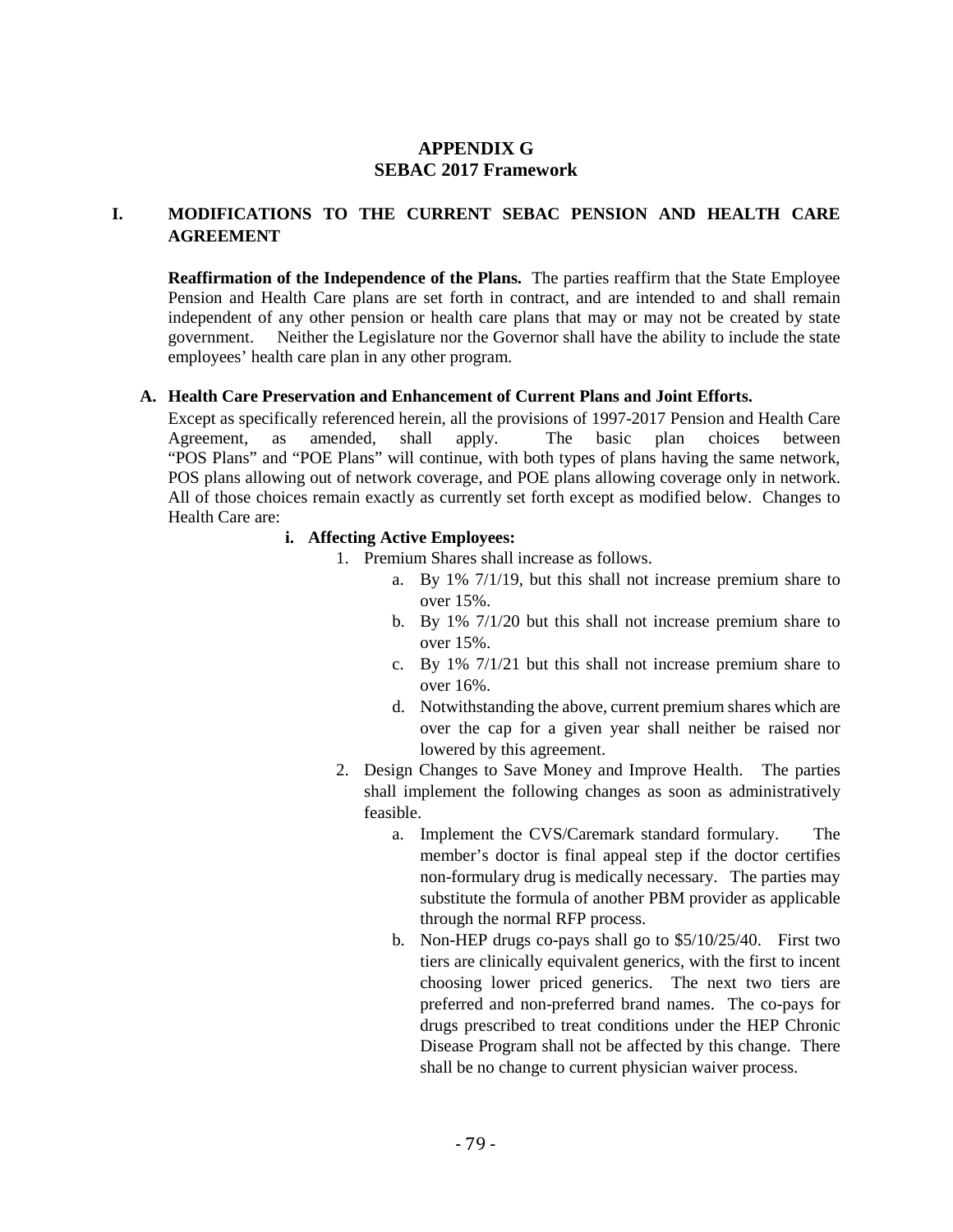- c. The co-pay for unnecessary emergency room visits increase to \$250; current waiver rules shall apply.
- d. The Plan's Physical and Occupational Therapy ("PT/OT") medical necessity standard shall be implemented consistently through a utilization management program.
- e. Adopt a Design structure that encourages treatment choice of high quality, high value providers by:
	- i. Vendor recommended ranking of primary care doctors and specialists to reduce co-pays for high value providers. Current co-pays remain for all other providers
	- ii. "Smart shopper" provides rebates for numerous procedures based on quality and safety standards and cost of provider. Non smart-shopper providers remain at current cost.
	- iii. "Site of service" continues 100% coverage for all labs, diagnostic, and high cost imaging, for preferred in network labs, institutes higher co-share for non preferred and of non-network labs. Statewide coverage required for preferred labs.
	- iv. Specifications for the above three changes are set forth in Attachment A, below.

#### ii. **Health Care Changes Affecting Retirees**

- 1. **Current Retirees.** Only the following changes will affect current retirees.
	- a. **Non-Medicare Covered Retirees** shall be affected only by items d. and e.i and e.ii in paragraph (i)(2), above.
	- b. **Medicare-Covered Retirees.** Effective 1/1/18, the parties will provide the state employee health plan design to Medicare-covered retirees through a Medicare Advantage vehicle. The parties have adopted a "passive PPO" network model, and enhanced certain benefits in order to maximize overall savings, and comply with current plan network access rules. The parties will adopt the results of the current HCCC Medicare RFP. Future vendor selection shall be by the existing HCCC RFP Process.

## 2. **Future Retirees.**

a. **Design Changes.** All design changes affecting Active Employees shall affect future retirees who retire on or after the "RHC Effective date." That date shall be October 2, 2017, or the  $2<sup>nd</sup>$  of the month at least 60 days after legislative approval of this agreement, whichever is later.

## b. **Premium (Equivalent) Shares**

- i. Medicare-Covered Retirees. Nothing in this agreement affects the state health plan premium share of Medicare-covered retirees.
- ii. Non-Medicare-Covered Retirees.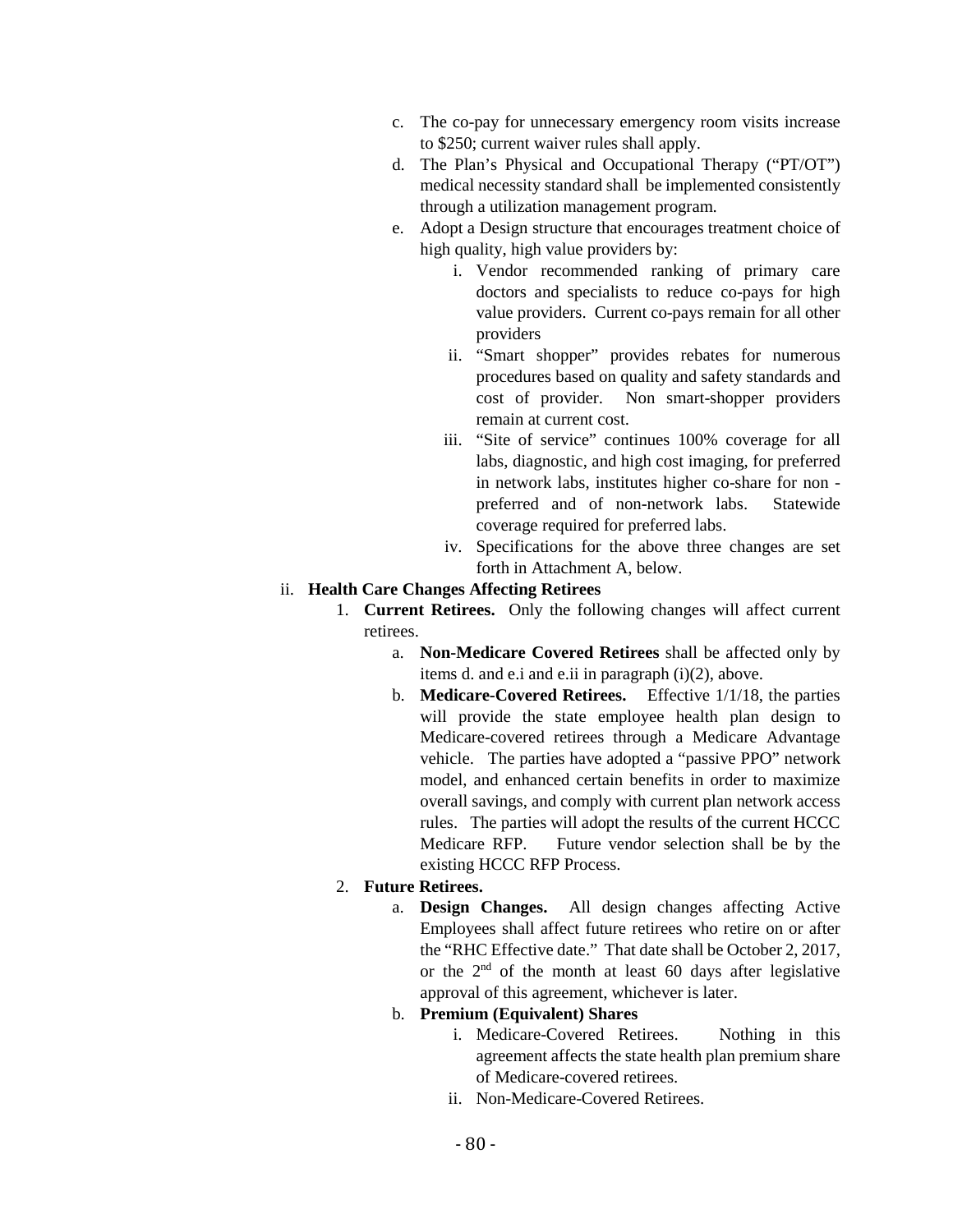- 1. Effective for employees retiring on or after the RHC Effective Date but before 7/1/22. Premium shares of non-hazardous duty employees who retire with fewer than 25 years of service shall increase by 1.5%.
- 2. Effective for employees retiring on or after 7/1/22. Hazardous Duty Employees premium share shall be 3%. Non-Hazardous duty employees shall be 5%.
- c. **Medicare Part B Premium.** Effective 7/1/22:
	- i. The State will continue reimbursing the full standard Medicare Part B Premium for all Medicare-coveredretirees.
	- ii. The State will reduce its reimbursement to half of the additional charges imposed by Medicare beyond the standard premium on high earners.
- 2. **Pilots.** The parties agree to explore adding new HEP opportunities for members to choose to sign up for, or not sign up for, on a totally voluntary basis (choosing not to sign up would have no impact on whether a member can remain in the HEP). If new voluntary opportunities are created, they will be studied for their impacts on health and cost-effectiveness to see if they should remain an option for members who choose them.
- **B. Pension Plan Stabilization and Savings.** The parties acknowledge that as a result of the funding agreement approved by the General Assembly on February 1, 2017, substantial progress was made in the problem of dealing with unfunded liabilities which began accumulating when the Plan was created by the General Assembly and funded on a "Pay as you go" basis beginning in 1939. The changes below are intended to provide savings in the actuarily determined employer contribution, and to further stabilize the Fund as an important asset to the State and it employees.

#### **a. Current employees**

- 1. Pension contributions
	- a. Effective 7/1/17 Contributions in all SERS Tiers, (including the Hybrid Plan for those in Higher Education), shall increase by 1.5% of salary. Member may choose to reduce Retiree Health Care contribution for the 7/1/17 through 6/30/18 fiscal year by the same amount by signing an election form so indicating. A member so choosing pays the RHC Fund back by paying an additional ½% of salary towards RHC for 4 years, beginning 7/1/19. The form shall indicate the repayment schedule, and give the Trust Fund the ability to collect the amount due from terminal pay should the employee leave state service before the full amount is returned to the Fund. The repayment schedule is Attachment B.
	- b. Effective 7/1/19, Pension contribution increases by additional ½% of salary (total increase is 2%).
	- c. The effect on ARP contributions is shown at Attachment C.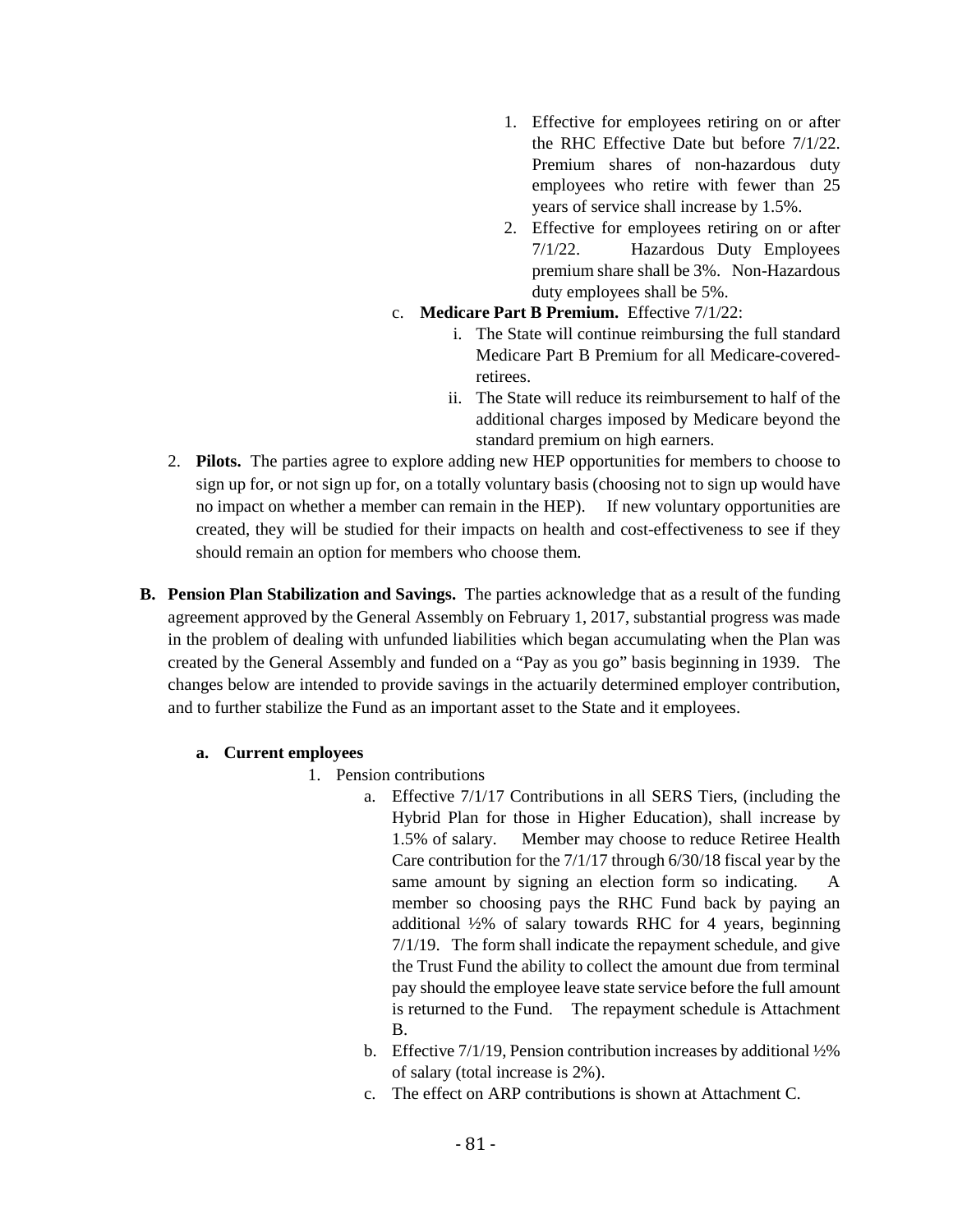- 2. Pension Structure. For all current employees, benefits upon retirement shall be as set forth for their respective tiers, except for employees retiring on or after 7/1/22, the following changes to COLA shall occur.
	- a. Revised Cost of Living Formula.
		- i. The revised Cost of Living Adjustment (COLA) for eligible employees retiring 7/1/22 or later shall be based on a formula which uses the annual increase of the Consumer Price Index for Urban Wage Earners and Clerical Workers (CPI-W) for the twelve-month period prior to the effective date of the COLA.
		- ii. Where such Index increases 2% or less, the COLA will be the actual increase in the CPI-W, if any.
		- iii. Where the CPI-W increases by more than 2%, there will be a minimum COLA increase of 2% and a maximum COLA increase of 7.5%. Within this range, the COLA will be calculated based on 60% of the annual increase of the CPI-W up to 6%, and 75% of the annual increase in the CPI-W over 6%.
		- iv. The CPI-W shall be defined as that utilized by the Social Security Administration as of June 29, 1996.
	- b. Post 6/30/22 Retirees shall receive their first COLA effective 30 months after retirement, and annually thereafter. The first COLA is:
		- i. A standard annual COLA as described in paragraph 2a above, and
		- ii. if during the retiree's first 18 months of retirement, the CPI-W goes up more than an annualized 5.5% an additional COLA shall be paid. The additional COLA is computed using the above formula, minus 2.5%, multiplied by 1.5 (to cover the 18 month or 1.5 year delay). Examples are shown at Attachment C.
- b. Disability Retirement Modification and Continuing Discussions
	- i. Current plan provisions which impose Social Security Disability Retirement Offsets on retirees' spouses or designated dependent following the passing of the retiree are removed from the Plan.
	- ii. Effective as soon as administratively feasible, current disability retirees shall be required to apply for Social Security Disability. Future disability retirees shall be required to apply within two years of their receipt of State Disability retirement. No retiree shall be required to sustain any cost in order to apply, nor shall any retiree be penalized if such application is not granted. A retiree may be requested to appeal a denial of disability retirement if in the opinion of the Retirement and Benefit Services Division, such denial is inappropriate, in which case the Division shall assist the Retiree in filing the appeal at no cost to the retiree. No disability retiree who applies for Social Security Disability shall receive less in total benefits as a result of this provision.
	- iii. The parties shall continue discussing the appropriateness of the differing offset rules that affect state disability retirement.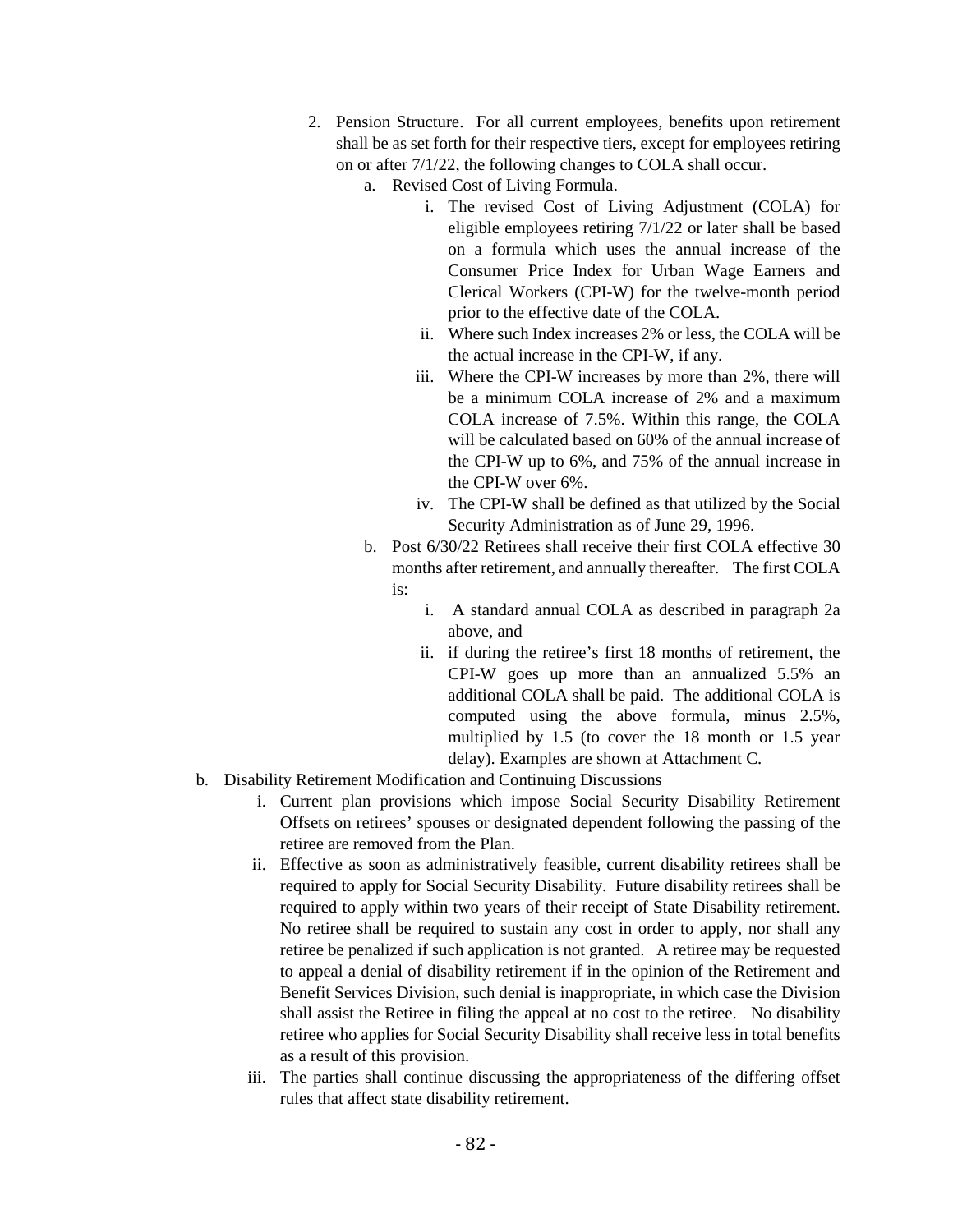- **C. New Employees effective 7/1/17**. Changes to the health care, retiree health care, and pension benefits for employees hired on or after 7/1/17 shall be as set forth in Attachment E. Except as specifically set forth in that Appendix, health care, retiree health care, and pension benefits for employees hired on or after 7/1/17 shall be identical to those hired on 6/30/17.
- **D. Reaffirmation of the Transformation Process.** The parties recognize and reaffirm their commitment to the purposes and processes set forth in section I of SEBAC 2011. They will meet no later than October 1, 2017, to establish and then maintain the mutual structures necessary to reflect that commitment.
- **E. Use of Sick Leave to Care for Family Member Requiring Care.** Bargaining unit employees may use their sick leave to care for an immediate family member in circumstances which would meet the requirement for qualified family care under the Family and Medical Leave Act or other state or federal family medical leave provisions. Use of sick leave to which an employee is entitled under this paragraph shall not be deemed an incident or occurrence under an absence control policy. Family and Medical Leave for such employees shall be governed by federal law and by C.G.S. §31-51kk. In addition, employees shall have the ability to take unpaid maternity, paternity, or other childrearing leave for up to four months beyond the expiration of any leave otherwise due under this section or under the FMLA, and as is current practice, employees may extend personal medical leave for up to 24 weeks after all other leaves have expired and with appropriate medical certification. Permanent part-time employees who do not meet the hours threshold of state and federal law shall continue to be eligible for unpaid family leave as per current practice.
- **F. Sheriff's Time Purchase by Judicial Marshals and former Judicial Marshals:** The 4/28/15 Memorandum of Agreement affecting the purchase of qualified sheriff's time by current occupants of the Judicial Marshals series shall be modified as follows:
	- **a.** Participation shall be open to all current Hazardous Duty plan participants who currently serve in the Judicial Marshals series or other hazardous duty positions, providing they are otherwise eligible to purchase service under that agreement.
	- **b.** Up to 2 of the years purchased under that agreement may count toward retirement eligibility as well as retirement credit.
- **G. CDL Medical Examinations --** The parties recognize that Commercial Drivers Licenses (CDLs) , which are required in some bargaining unit positions, now come with a requirement for so-called "CDL Medical Examinations" which are not covered under the State Employee Health Plan. The State recognizes the value of providing coverage for such examinations. In order to streamline the process, the State will contract with an appropriate statewide provider, such as Concentra Medical, which is currently contracted with the Judicial Branch to perform the CDL medical exam, to provide such examinations to employees in the executive branch. The particular provider for the executive branch will be determined through an appropriate RFP process. The State will pay for exams for eligible employees provided at the chosen provider's facilities.
- **H. Furlough Days** The parties to unit agreements which are or will be attached hereto have negotiated for three furlough days in FY 2018, provided that notwithstanding any furlough day language in any local bargaining unit agreement, units may substitute accrual reductions or other means that produce equivalent savings.

#### **II. JOB SECURITY**

**A. Job Security for Office of Labor Relations -Covered Units**. The following job security provisions shall apply to all OLR Covered units which agree or have agreed to contracts in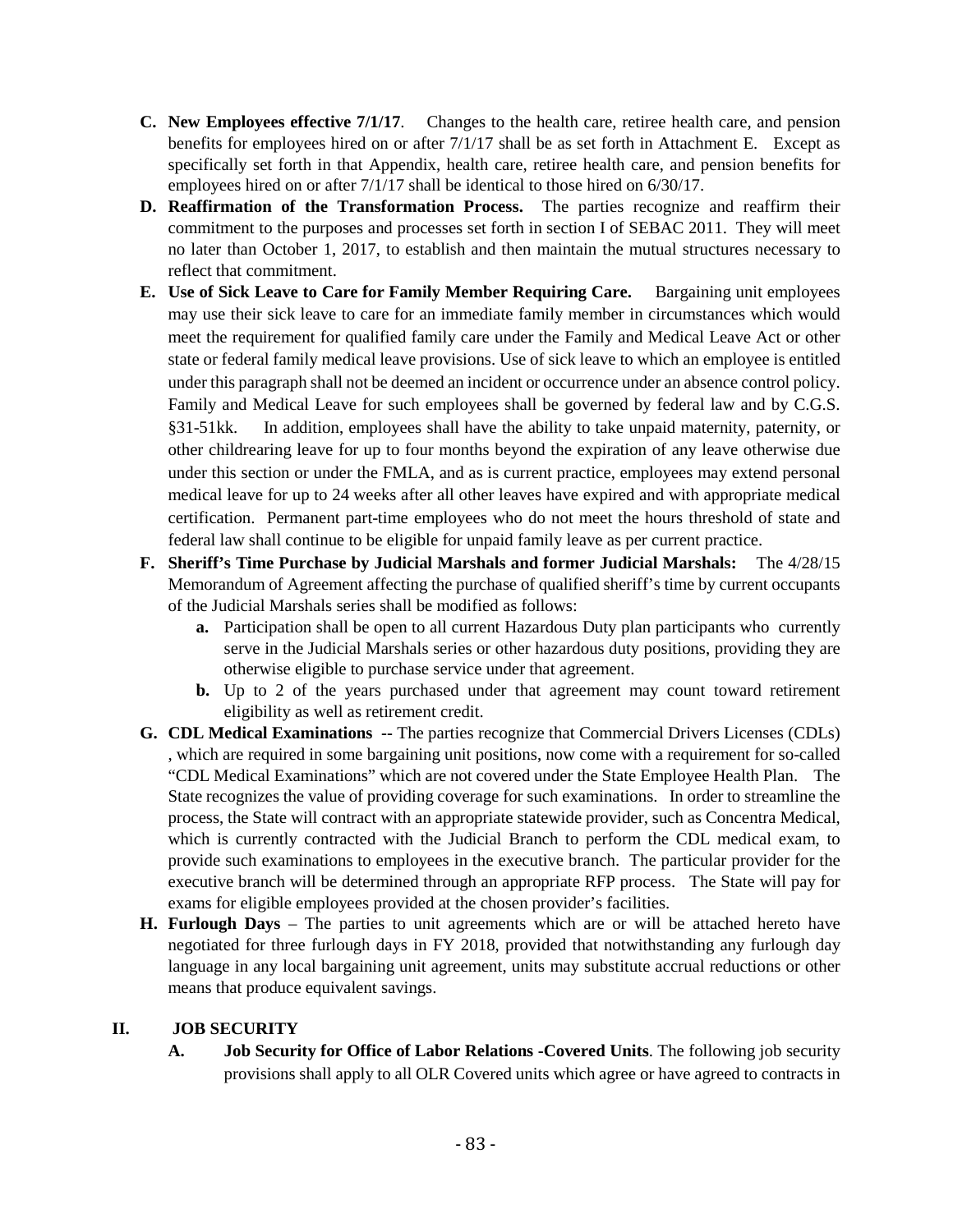accordance with the 2017 Agreement Framework including the provisions for wages and other changes which are summarized in Attachment F.

- 1. From the July 1, 2017 and through June 30, 2021, there shall be no loss of employment for any bargaining unit employee hired prior to July 1, 2017, including loss of employment due to programmatic changes, subject to the following conditions:
	- a. Protection from loss of employment is for permanent employees and does not apply to:
		- i. employees in the initial working test period;
		- ii. those who leave at the natural expiration of a fixed appointment term, including expiration of any employment with an end date;
		- iii. expiration of a temporary, durational or special appointment;
		- iv. non-renewal of a non-tenured employee (except in units where nontenured have permanent status prior to achieving tenure);
		- v. termination of grant or other outside funding specified for a particular position;
		- vi. part-time employees who are not eligible for health insurance benefits.
	- b. This protection from loss of employment does not prevent the State from restructuring and/or eliminating positions provided those affected bump or transfer to another comparable job in accordance with the terms of the attached implementation agreement. An employee who is laid off under the rules of the implementation provisions below because of the refusal of an offered position will not be considered a layoff for purposes of this Agreement.
	- c. The State is not precluded from noticing layoff in order to accomplish any of the above, or for layoffs effective after 6/30/21.
- 2. The Office of Policy and Management and the Office of Labor Relations commit to continuing the effectiveness of the Placement & Training Process during and beyond the biennium to facilitate the carrying out of its purposes.
- 3. The State shall continue to utilize the funds previously established for carrying out the State's commitments under this agreement and to facilitate the Placement and Training process.

#### **B. Implementation Provisions for SEBAC 2017 Job Security for OLR Covered Units**.

The process outlined in this section is a supplement to the October 18, 2005 Placement and Training Agreement and is designed to govern the procedure utilized in situations where there are employees covered by the Placement and Training Agreement who are impacted by a decision to close a state facility or make other programmatic changes which would have resulted in the layoff of state employees but for the Job Security Provisions of SEBAC 2017, and transfers necessary to deal with workload issues necessitating the transfer of state employees to different work units, locations or facilities. The provisions hereunder shall expire as of June 30, 2021, unless extended by mutual agreement of the parties. The State will continue to provide the longest possible advance notice as provided in Section 7d of the Placement and Training Agreement to the unions and employees impacted by such decisions. The process described below shall be known as the Job Security Implementation ("JSI") Process.

1. There shall be a four-phase process as follows: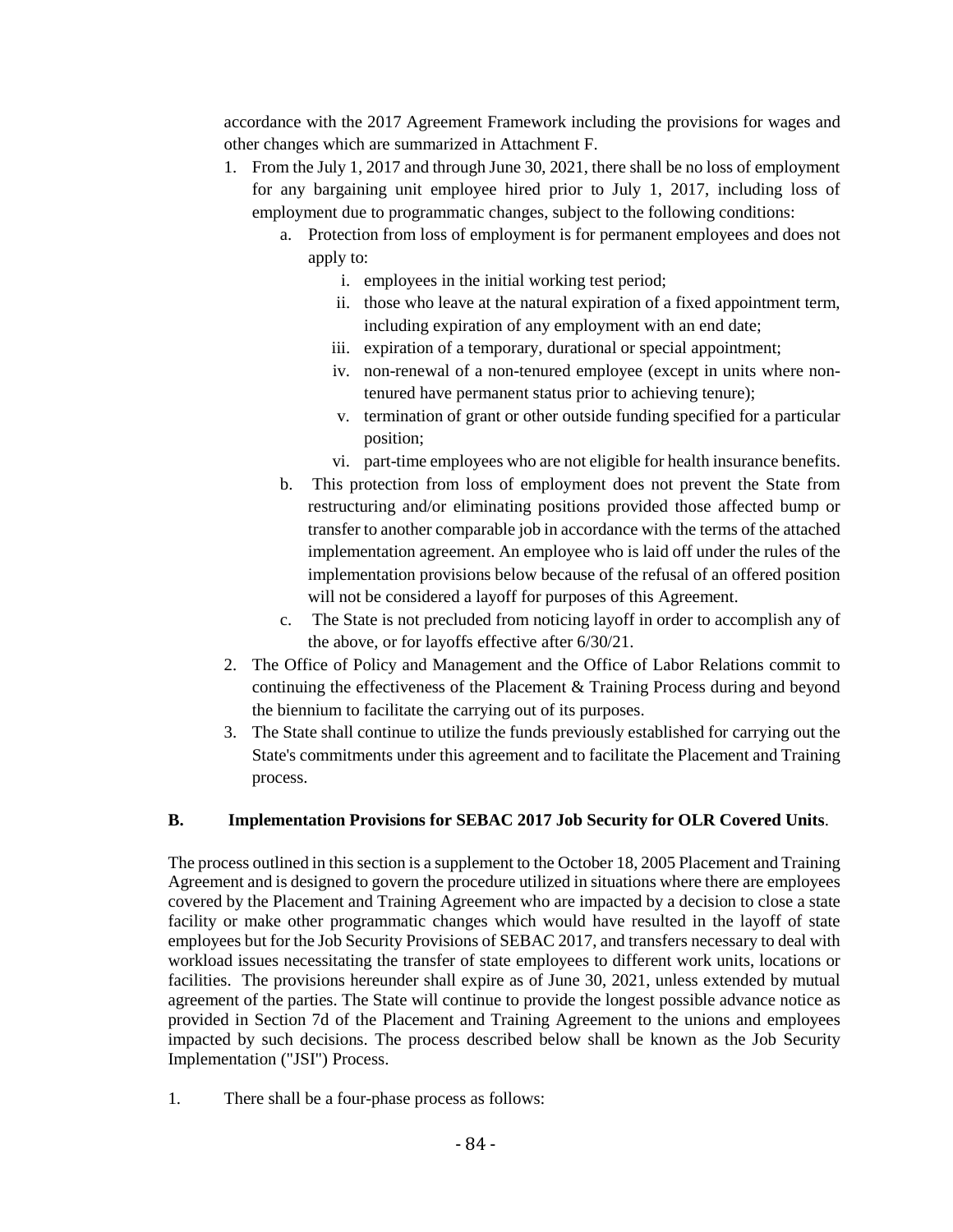- a. **Phase I.** In the event of a significant reorganization, the State may contact affected bargaining units, and the Coalition, to discuss voluntary alternatives to placement to be offered to employees who would be affected by the reorganization. No such alternative will reduce the rights of any employee under this agreement should the employee not voluntarily elect the offered choice(s).
- b. **Phase II**. The State shall use its best efforts to attempt to combine the placement and transfers of individuals in the event of multiple closings and programmatic changes occurring within the same period of time to maximize the likelihood of success.
	- i. Initially affected employees would enter the Placement and Training (P&T) process.
	- ii. May use normal P&T rights.
	- iii. In addition, the Secretary of OPM shall use best efforts to make comparable jobs available within acceptable geographic radius (defined below). Such jobs will typically be in the affected employees' bargaining unit.
	- iv. Comparable jobs within the same bargaining unit shall be initially offered to affected employees on the basis of layoff seniority as defined in their collective bargaining agreement and, if necessary, state service.
	- v. Any affected employee not accepting a comparable job then goes to Phase III.
- c. **Phase III**. The collective bargaining agreement (CBA) process begins. Initially affected employees and/or secondarily affected employees may then exercise their rights under the CBA. The CBA process ends when either (1) the affected employee(s) has a comparable job; or  $(2)$  the affected employee(s) choose to waive further contractual displacement rights and enter Phase III.
- d. **Phase IV.** Finally any remaining affected employee(s) would enter the P&T process.
	- i. May use normal P&T rights.
	- ii. In addition, the Secretary of OPM uses best efforts to make comparable jobs available within acceptable geographic radius (defined below). Such job will typically be in the affected employees' bargaining unit.
	- iii. Comparable jobs within the same bargaining unit shall be initially offered to affected employees on the basis of layoff seniority as defined in their collective bargaining agreement and, if necessary, state service.
	- iv. If no comparable job available within the acceptable geographic radius, the finally affected employee(s) will be offered other jobs within the acceptable geographic radius on a temporary basis until comparable job available, and are red-circled in original pay-grade.
	- v. Employee may be offered training through the P&T Committee as a way of moving employee to a position comparable to the one lost.
	- vi. No employee shall have a right to a promotion under this process.
	- vii. Affected employee refusing an assignment within the acceptable geographic radius during Phase 3 of the process may be laid off, but will have all usual rights of laid off employees.
- 2. Relevant definitions which apply to this process only and shall not be utilized for any other purpose: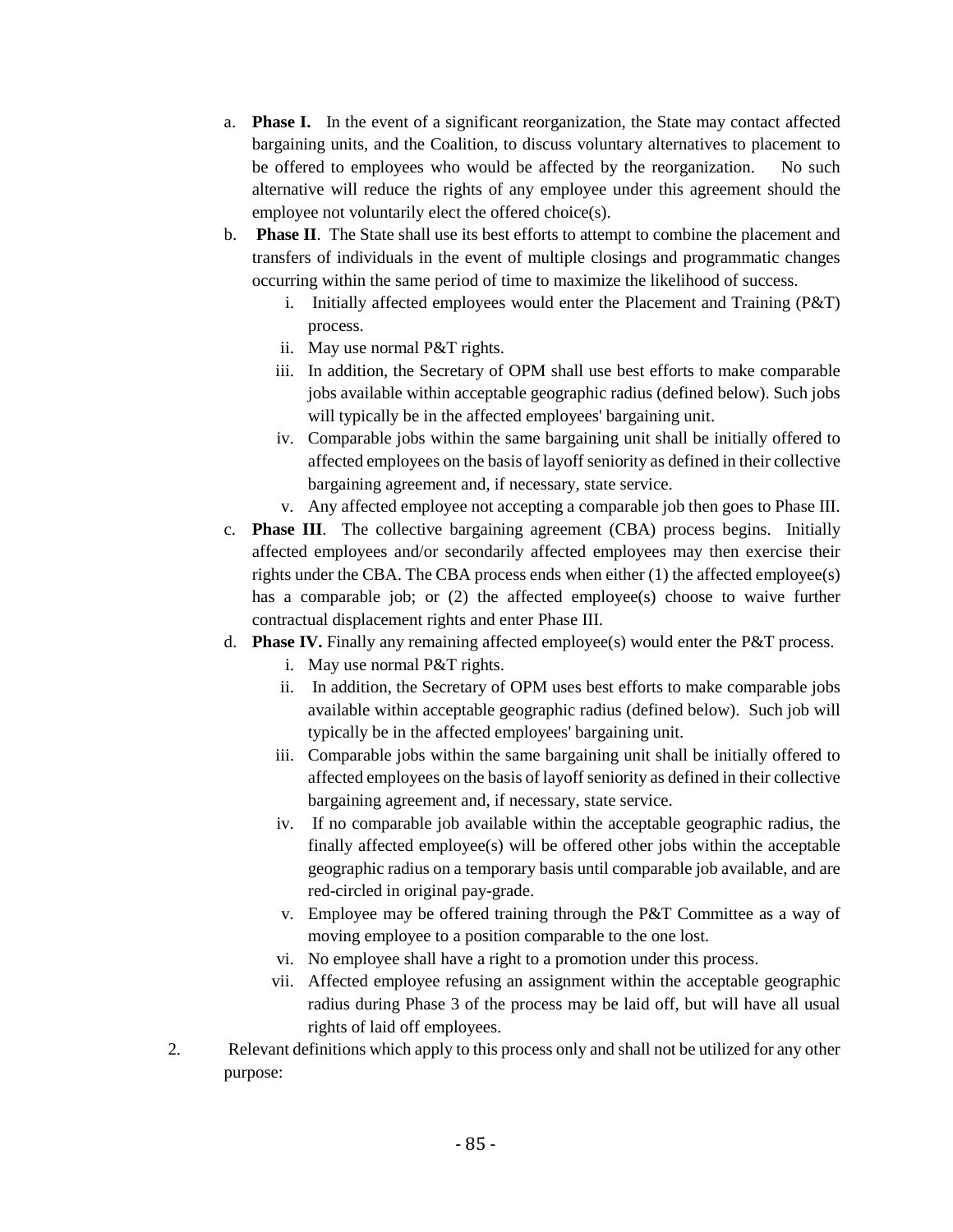- a. "Comparable job" means one with similar duties and the same or substantially similar biweekly salary range. The requirement to offer a comparable job shall not be met if the target job requires a hazardous duty retirement covered employee to move to nonhazardous duty retirement employment, or vice versa.
- b. "Acceptable geographic radius" for Phase I means a one way commute equal to the greater of his/her present commute or thirty (30) miles from his/her work location at the time of notice. During Phase III, acceptable geographic radius means a one-way commute equal to the greater of his/her present commute or thirty (30) miles from his/her home. In the event that there is no opportunity within the applicable thirty (30) mile measurement, the State will provide an opportunity within a fifty (50) mile radius based upon the applicable measurement. In the event an opportunity becomes available prior to July 1, 2023 within the applicable thirty (30) mile limitation, the impacted individual shall be offered such position before it is offered to an individual with lesser rights. In the event the individual declines such position within the applicable thirty (30) mile measurement, the State has no further obligation to offer another position to such individual based upon the geographic restriction.
- c. Manner of measurement. The parties have agreed to utilize MapQuest, shortest distance for positions offered in Phase II and MapQuest, shortest time for positions offered in Phase IV.

### 3. **Priority, Working Test Period Issues, and Related Issues**

- a. Employees needing positions through the process outlined in this Section B (as compared to the normal P&T process) have priority over other claimants to position based on the SEBAC 2017 job security provisions. Provided, however, seniority under the CBA may be utilized for the purpose of shift selection in the target facility.
- b. Where a job is offered to comply with the rules of this Section, which would require the completion of a working test period, failure of the employee to successfully complete that working test period will return the employee to the process outlined in this Section B, unless the reasons for the failure would constitute just cause for dismissal from state service. The process outlined in this Section B terminates as of June 30, 2021, or when there is no employee remaining with rights to the process, whichever is later.

## 4. **Dispute Resolution**

- a. "Work now, grieve later" applies as usual to JSI related grievances.
- b. Placement &Training Committee to convene for emergency advisory procedure if employee claims he or she is being inappropriately laid off in violation of the JSI procedure.
- c. Any arbitration necessary to resolve a claim that an employee is being denied a suitable comparable assignment under this agreement shall receive priority processing for purposes of assignment of an arbitrator, a hearing date, and resolution of the arbitration. Any dispute or arbitration under this agreement shall be under the SEBAC agreement process.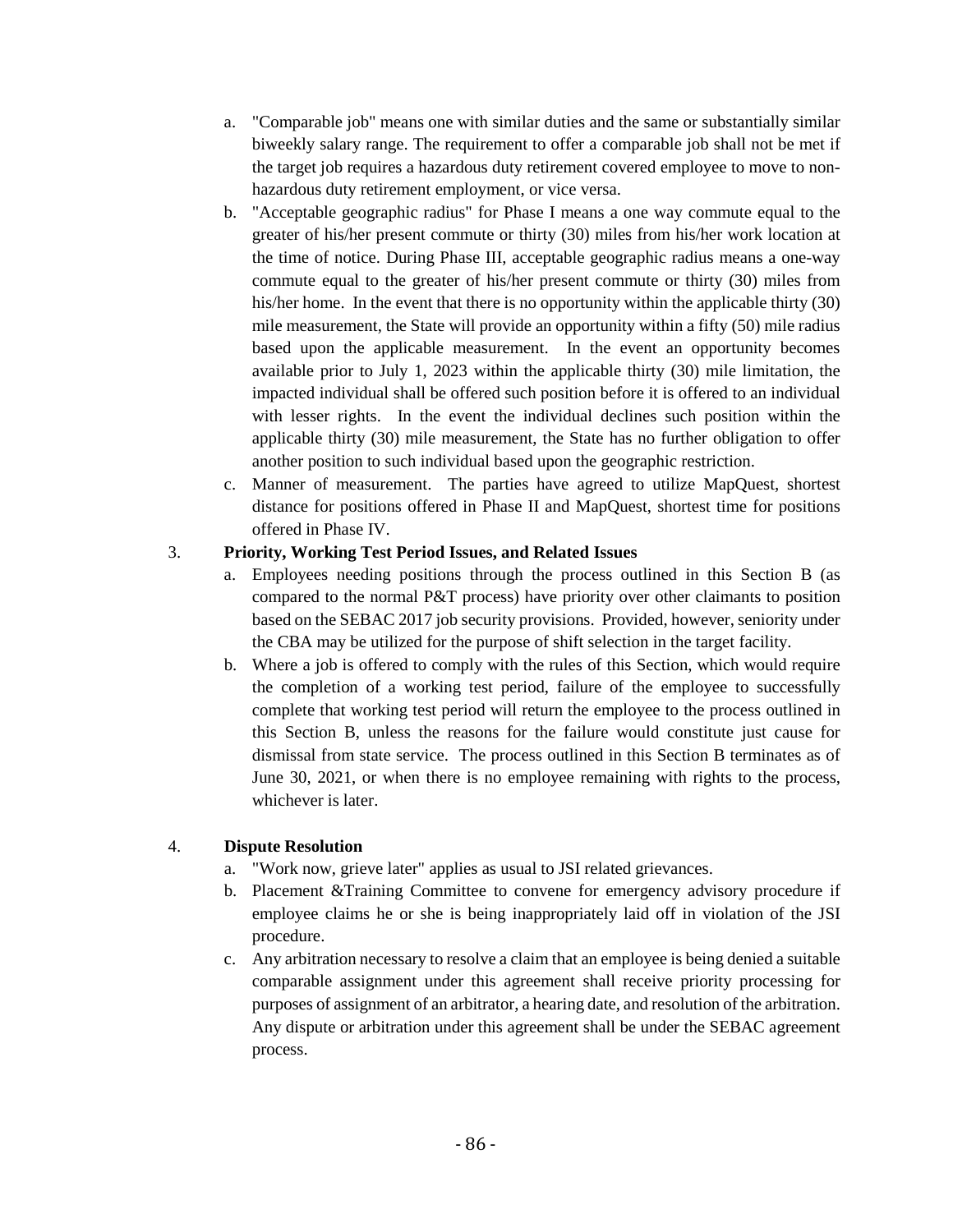## 5. **Transfer Implications**

- a. Where staffing disproportions other than through agency consolidations, the process outlined in this Section B will be used to eliminate the necessity of a transfer (directly or through layoff notice). If there is more than one employee in the impacted classification, the State shall ask the employees in layoff seniority order and, in the event there are no volunteers, the junior employee shall be transferred.
- b. In cases where involuntary transfers occur, affected employees shall have the right of first refusal to return to their prior geographic locations prior to an equivalent position being offered at the prior geographic location to a less senior person.

## **C. Job Security for Units Not Covered by OLR**.

Job security for other units has been or shall be negotiated on a unit-by-unit basis consistent with the 2017 Agreement Framework, including the provisions for wages and other matters which are summarized in Attachment F.

## **III. TENTATIVE AGREEMENT, SUBJECT TO RATIFICATION AND APPROVAL BY THE GENERAL ASSEMBLY**

By their signatures below, the parties indicate that this tentative agreement has been approved by the Governor, and preliminarily recommended by SEBAC Leadership for ratification by the membership. This Agreement shall be deemed to include, as Attachment G, all bargaining unit agreements tentatively agreed to in accordance with Attachment F by their appropriate negotiating parties. Those agreements are subject to approval in accordance with their local bargaining unit processes and procedures, and shall become effective if and when this tentative agreement is ratified by SEBAC Leadership and approved by the General Assembly. Final ratification by SEBAC Leadership will occur in accordance with SEBAC rules following membership voting on this Tentative Agreement. This agreement is further subject to the approval of the General Assembly in accordance with the provisions of Connecticut General Statutes §5-278(b).

## **IV. DURATION.**

The provisions of the current SEBAC Agreement shall be extended until June 30, 2027.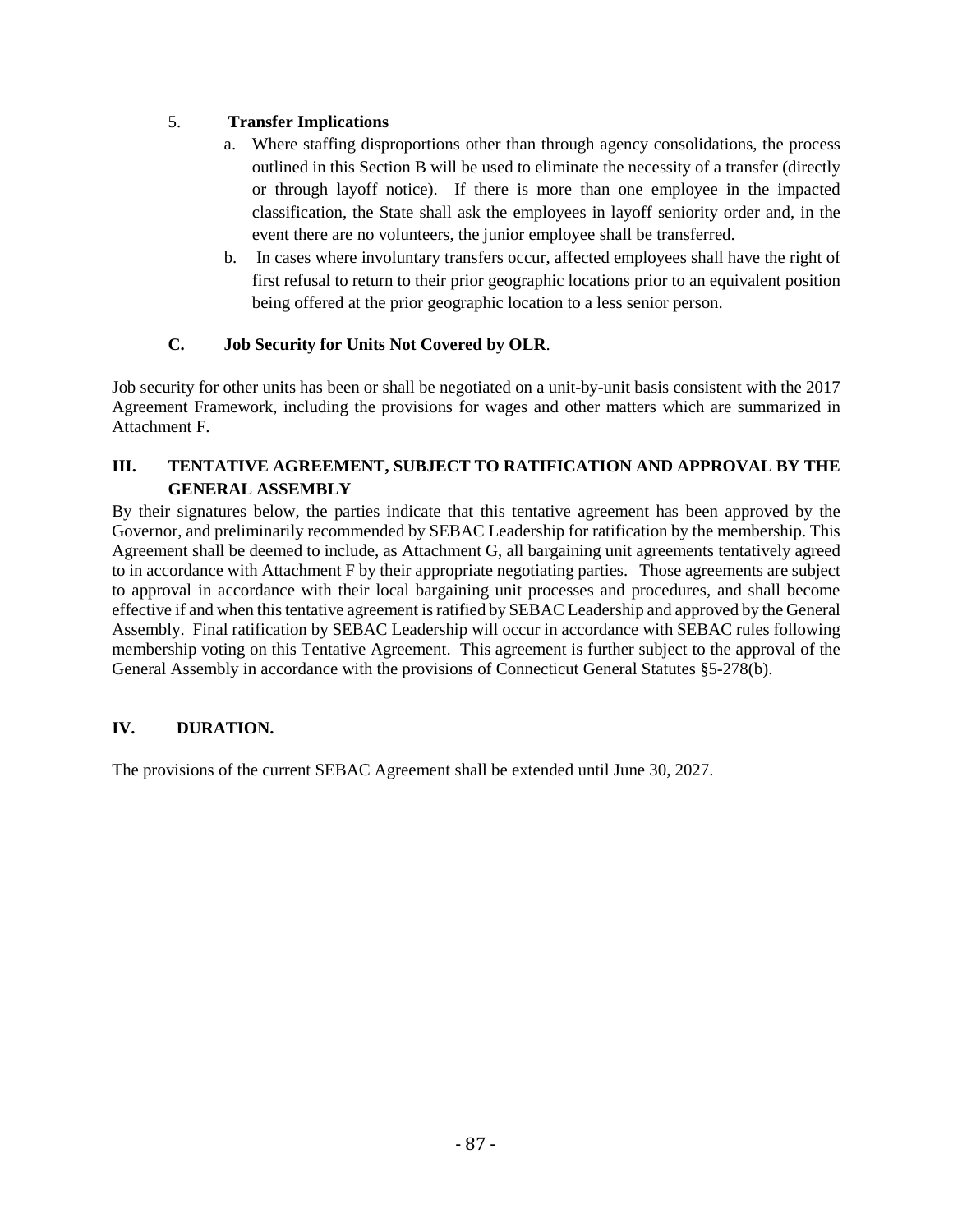# **STATE OF CONNECTICUT BARGAINING COMMITTEE**

# **Department of Correction**

Lori Kolakowski Cathy Riberio Jennifer Bennett William Faneuff Rich Sparaco Lauren Powers Matt DiPasquale Steve Link Lynn Milling Michelle Schott

Lisa G. Egan, Chief Negotiator Office of Labor Relations

Megan Krom, Negotiator Office of Labor Relations

Ernest Lowe, Negotiator Office of Labor Relations

# **AFSCME COUNCIL 4 BARGAINING COMMITTEE**

#### **Local 387**

Rudy Demiraj - President Moises Padilla - Vice President Aaron Lichwalla - Treasurer

#### **Local 391**

Collin Provost - President John Bowen - Vice President Rob Beamon - Recording Secretary Pat Carambia - Treasurer Dave Carron - Alternate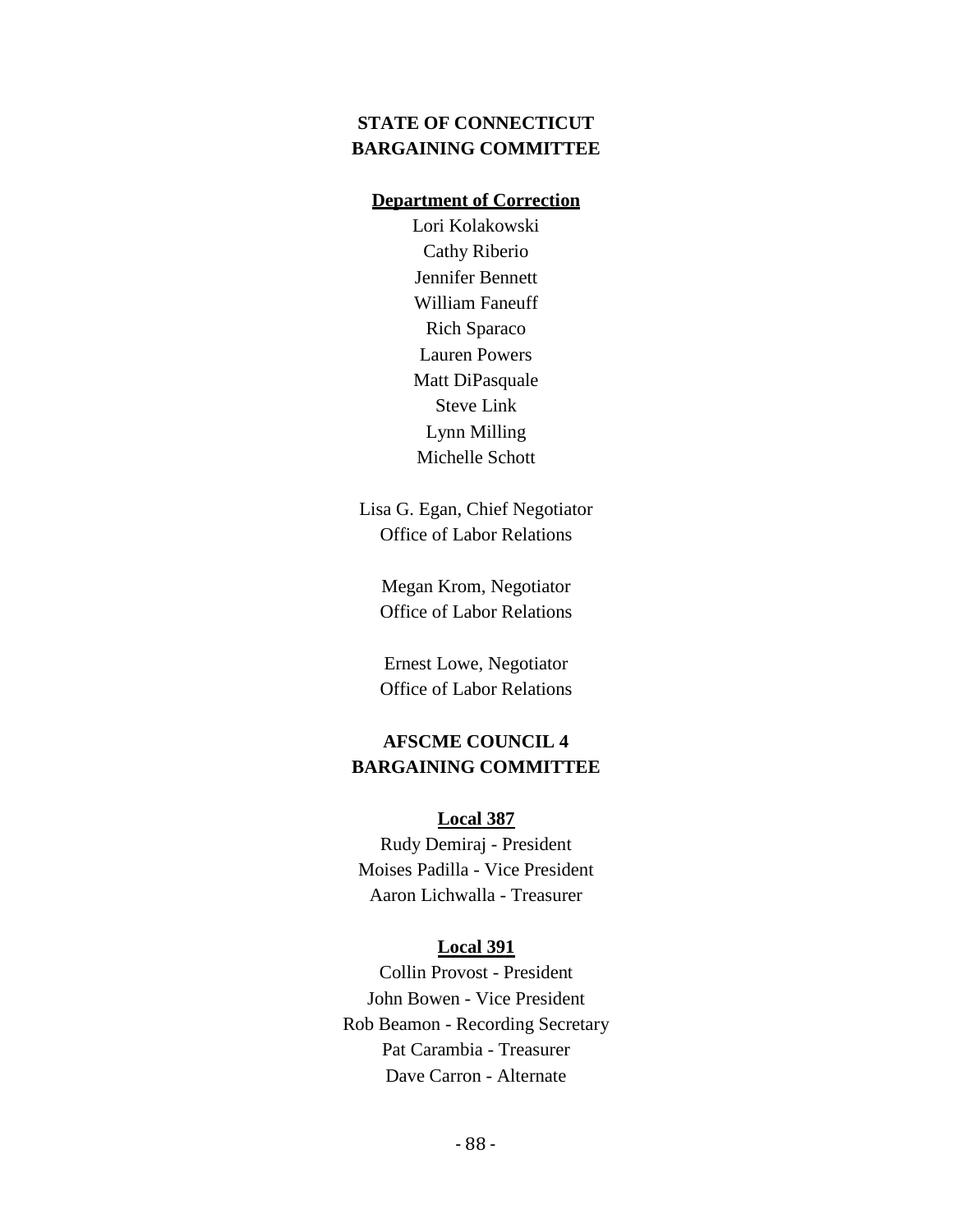# **Local 1565**

Mike Tuthill - President Todd Carlson - Vice President Eric August - Recording Secretary John Nisbet - Treasurer Steve Wales - Alternate Mike Vargo - Alternate

# **Council 4**

J.Wells-Negotiator Council 4 Steve Carbone-Negotiator Council 4 Luke Leone- Negotiator Council 4 Joseph Stone- Negotiator Council 4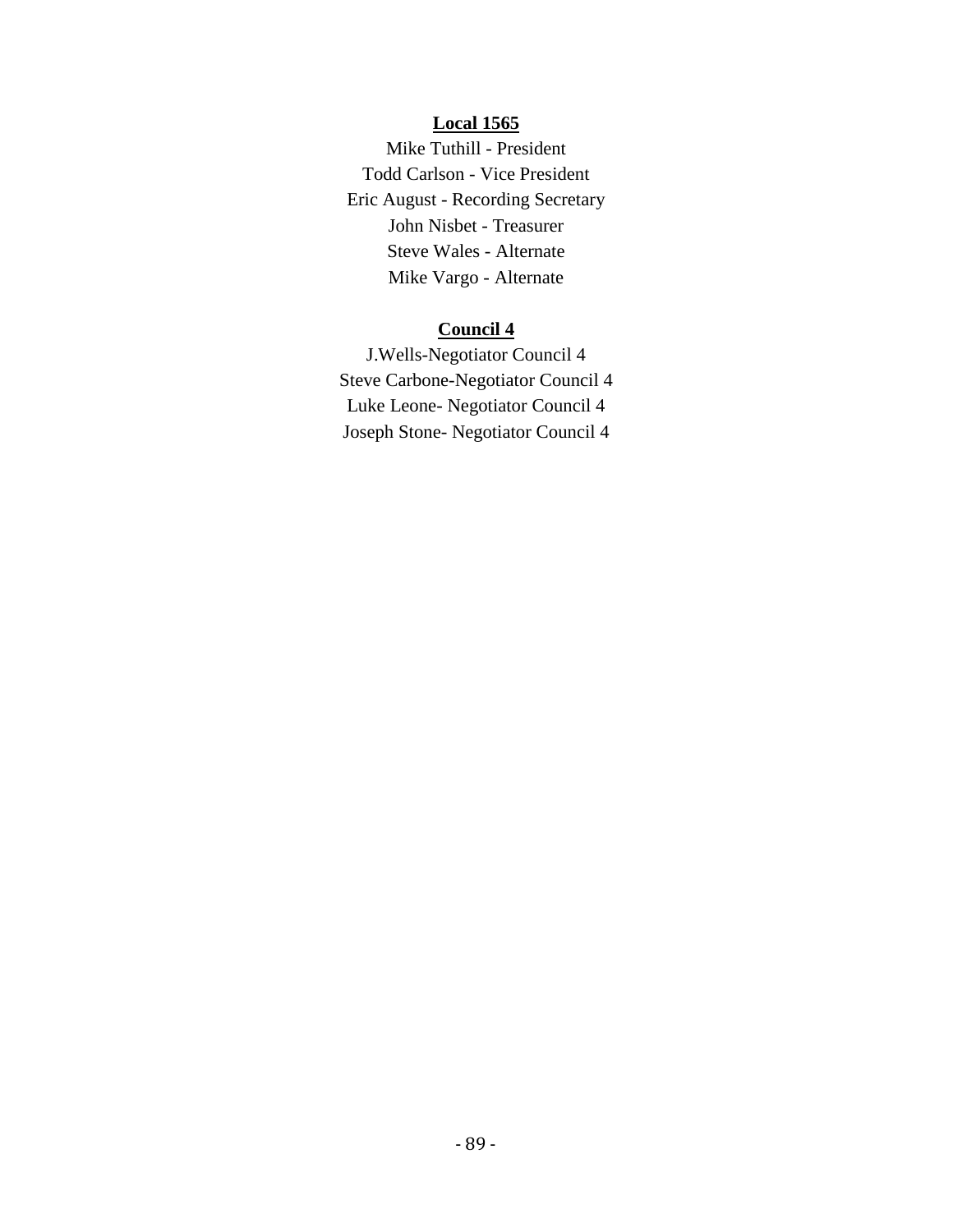**NP-4 Pay Plans**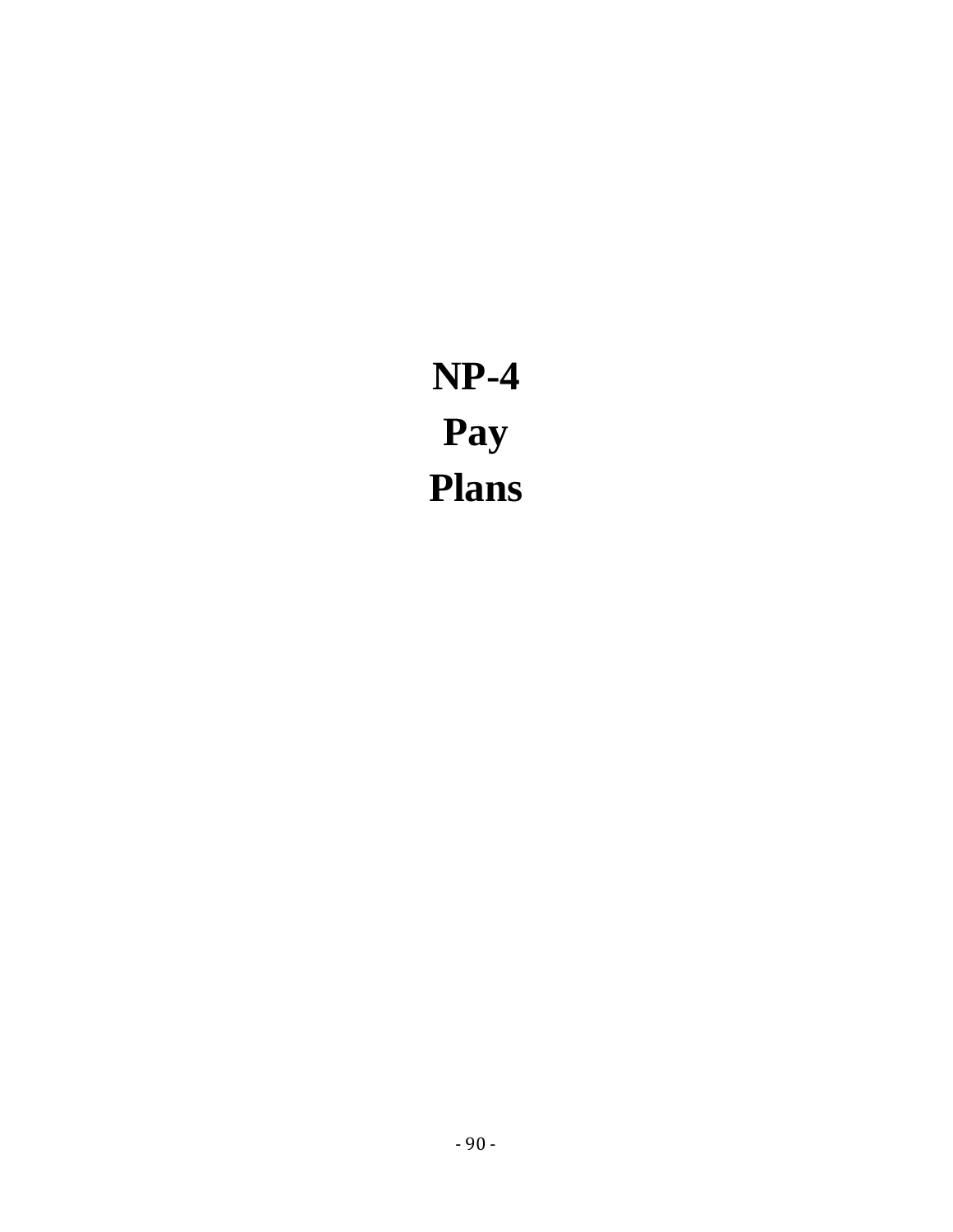|             | <b>Correctional Cadet (CC) Rates</b> |                  |   |           |   |           |    |           |  |  |  |  |  |  |  |
|-------------|--------------------------------------|------------------|---|-----------|---|-----------|----|-----------|--|--|--|--|--|--|--|
| <b>Plan</b> | <b>Group</b>                         | <b>Period</b>    |   | 7/1/2015  |   | 7/1/2019  |    | 7/1/2020  |  |  |  |  |  |  |  |
| CС          |                                      | Annual           |   | 40,856.00 |   | 42,286.00 | \$ | 43,767.00 |  |  |  |  |  |  |  |
|             |                                      | <b>Bi-Weekly</b> |   | 1,565.37  | S | 1,620.16  | \$ | 1,676.90  |  |  |  |  |  |  |  |
|             |                                      | Daily            | Ф | 156.54    | S | 162.02    | \$ | 167.69    |  |  |  |  |  |  |  |
|             |                                      | Hourly           | S | 21.60     | S | 22.35     | \$ | 23.13     |  |  |  |  |  |  |  |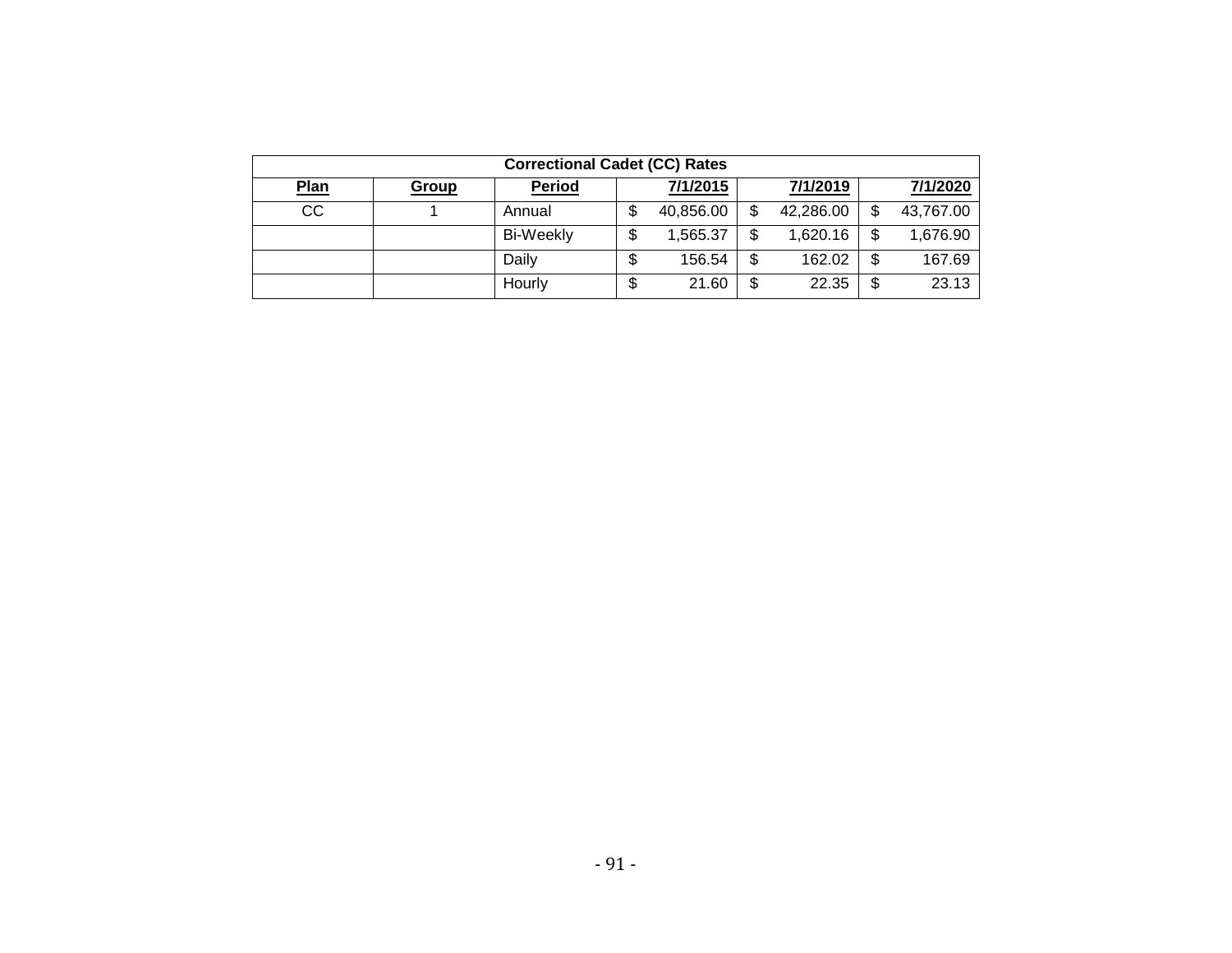|      |       |                  |            |            |                                                                                                                         | NP-4 CO 36.25 Hour Salary Plan Effective 07/01/2015 |            |            |            |            |            |             |
|------|-------|------------------|------------|------------|-------------------------------------------------------------------------------------------------------------------------|-----------------------------------------------------|------------|------------|------------|------------|------------|-------------|
| Plan | Group | Period           | Step 1     | Step 2     | Step 3                                                                                                                  | Step 4                                              | Step 5     | Step 6     | Step 7     | Step 8     | Step 9     | Step 10     |
| CO   |       | 1 Annual         |            |            | \$34,535.00 \$35,581.00 \$36,622.00 \$37,673.00 \$38,767.00 \$39,859.00 \$40,950.00 \$41,976.00 \$43,073.00             |                                                     |            |            |            |            |            | \$44,902.00 |
|      |       | <b>Bi-Weekly</b> | \$1,323.19 | \$1,363.26 | \$1,403.15                                                                                                              | \$1,443.41                                          | \$1,485.33 | \$1,527.17 | \$1,568.97 | \$1,608.28 | \$1,650.31 | \$1,720.39  |
|      |       | Daily            | \$132.32   | \$136.33   | \$140.32                                                                                                                | \$144.35                                            | \$148.54   | \$152.72   | \$156.90   | \$160.83   | \$165.04   | \$172.04    |
|      |       | Hourly           | \$18.26    | \$18.81    | \$19.36                                                                                                                 | \$19.91                                             | \$20.49    | \$21.07    | \$21.65    | \$22.19    | \$22.77    | \$23.73     |
|      |       |                  |            |            |                                                                                                                         |                                                     |            |            |            |            |            |             |
| CO   |       | 2 Annual         |            |            | \$35,654.00 \$36,734.00 \$37,828.00 \$38,967.00 \$40,109.00 \$41,244.00 \$42,391.00 \$43,450.00 \$44,589.00 \$46,448.00 |                                                     |            |            |            |            |            |             |
|      |       | <b>Bi-Weekly</b> | \$1,366.06 | \$1,407.44 | \$1,449.35                                                                                                              | \$1,492.99                                          | \$1,536.75 | \$1,580.23 | \$1,624.18 | \$1,664.76 | \$1,708.40 | \$1,779.62  |
|      |       | Daily            | \$136.61   | \$140.75   | \$144.94                                                                                                                | \$149.30                                            | \$153.68   | \$158.03   | \$162.42   | \$166.48   | \$170.84   | \$177.97    |
|      |       | Hourly           | \$18.85    | \$19.42    | \$20.00                                                                                                                 | \$20.60                                             | \$21.20    | \$21.80    | \$22.41    | \$22.97    | \$23.57    | \$24.55     |
|      |       |                  |            |            |                                                                                                                         |                                                     |            |            |            |            |            |             |
| CO   |       | 3 Annual         |            |            | \$37,639.00 \$39,022.00 \$40,417.00 \$41,805.00 \$43,199.00 \$44,597.00 \$45,986.00 \$47,137.00 \$48,371.00 \$50,329.00 |                                                     |            |            |            |            |            |             |
|      |       | <b>Bi-Weekly</b> | \$1,442.11 | \$1,495.10 | \$1,548.55                                                                                                              | \$1,601.73                                          | \$1,655.14 | \$1,708.70 | \$1,761.92 | \$1,806.02 | \$1,853.30 | \$1,928.32  |
|      |       | Daily            | \$144.22   | \$149.51   | \$154.86                                                                                                                | \$160.18                                            | \$165.52   | \$170.87   | \$176.20   | \$180.61   | \$185.33   | \$192.84    |
|      |       | Hourly           | \$19.90    | \$20.63    | \$21.36                                                                                                                 | \$22.10                                             | \$22.83    | \$23.57    | \$24.31    | \$24.92    | \$25.57    | \$26.60     |
|      |       |                  |            |            |                                                                                                                         |                                                     |            |            |            |            |            |             |
| CO   |       | 4 Annual         |            |            | \$39,400.00 \$40,838.00 \$42,271.00 \$43,701.00 \$45,139.00 \$46,572.00 \$48,000.00 \$49,201.00 \$50,489.00 \$52,503.00 |                                                     |            |            |            |            |            |             |
|      |       | <b>Bi-Weekly</b> | \$1,509.58 | \$1,564.68 | \$1,619.58                                                                                                              | \$1,674.37                                          | \$1,729.47 | \$1,784.37 | \$1,839.09 | \$1,885.10 | \$1,934.45 | \$2,011.61  |
|      |       | Daily            | \$150.96   | \$156.47   | \$161.96                                                                                                                | \$167.44                                            | \$172.95   | \$178.44   | \$183.91   | \$188.51   | \$193.45   | \$201.17    |
|      |       | Hourly           | \$20.83    | \$21.59    | \$22.34                                                                                                                 | \$23.10                                             | \$23.86    | \$24.62    | \$25.37    | \$26.01    | \$26.69    | \$27.75     |
|      |       |                  |            |            |                                                                                                                         |                                                     |            |            |            |            |            |             |
| CO   |       | 5 Annual         |            |            | \$41,280.00 \$42,758.00 \$44,226.00 \$45,707.00 \$47,177.00 \$48,650.00 \$50,130.00 \$51,383.00 \$52,730.00 \$54,803.00 |                                                     |            |            |            |            |            |             |
|      |       | <b>Bi-Weekly</b> | \$1,581.61 | \$1,638.24 | \$1,694.49                                                                                                              | \$1,751.23                                          | \$1,807.55 | \$1,863.99 | \$1,920.69 | \$1,968.70 | \$2,020.31 | \$2,099.74  |
|      |       | Daily            | \$158.17   | \$163.83   | \$169.45                                                                                                                | \$175.13                                            | \$180.76   | \$186.40   | \$192.07   | \$196.87   | \$202.04   | \$209.98    |
|      |       | Hourly           | \$21.82    | \$22.60    | \$23.38                                                                                                                 | \$24.16                                             | \$24.94    | \$25.72    | \$26.50    | \$27.16    | \$27.87    | \$28.97     |
|      |       |                  |            |            |                                                                                                                         |                                                     |            |            |            |            |            |             |
| CO   |       | 6 Annual         |            |            | \$43,263.00 \$44,789.00 \$46,312.00 \$47,828.00 \$49,354.00 \$50,878.00 \$52,397.00 \$53,709.00 \$55,121.00 \$57,249.00 |                                                     |            |            |            |            |            |             |
|      |       | Bi-Weekly        | \$1,657.59 | \$1,716.06 | \$1,774.41                                                                                                              | \$1,832.50                                          | \$1,890.96 | \$1,949.35 | \$2,007.55 | \$2,057.82 | \$2,111.92 | \$2,193.45  |
|      |       | Daily            | \$165.76   | \$171.61   | \$177.45                                                                                                                | \$183.25                                            | \$189.10   | \$194.94   | \$200.76   | \$205.79   | \$211.20   | \$219.35    |
|      |       | Hourly           | \$22.87    | \$23.67    | \$24.48                                                                                                                 | \$25.28                                             | \$26.09    | \$26.89    | \$27.70    | \$28.39    | \$29.13    | \$30.26     |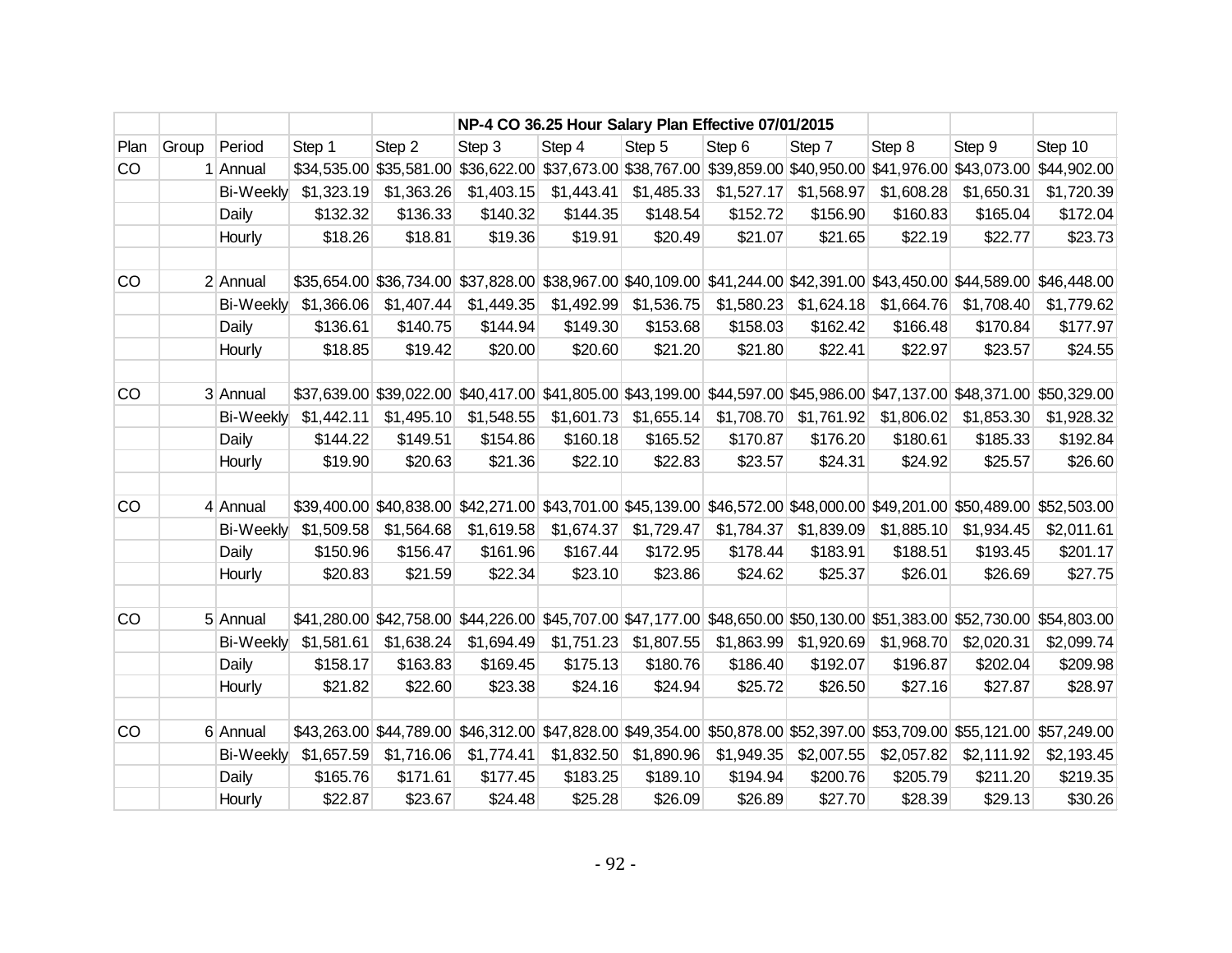|      |       |                  |             |            |                                                                                                                         | NP-4 CO 36.25 Hour Salary Plan Effective 07/01/2015 |            |            |            |            |             |             |
|------|-------|------------------|-------------|------------|-------------------------------------------------------------------------------------------------------------------------|-----------------------------------------------------|------------|------------|------------|------------|-------------|-------------|
| Plan | Group | Period           | Step 1      | Step 2     | Step 3                                                                                                                  | Step 4                                              | Step 5     | Step 6     | Step 7     | Step 8     | Step 9      | Step 10     |
| CO   |       | 7 Annual         | \$45,396.00 |            | $\vert$ \$46,957.00 $\vert$ \$48,525.00 \$50,081.00 \$51,640.00 \$53,206.00 \$54,768.00 \$56,138.00                     |                                                     |            |            |            |            | \$57,610.00 | \$59,803.00 |
|      |       | <b>Bi-Weekly</b> | \$1,739.32  | \$1,799.12 | \$1,859.20                                                                                                              | \$1,918.82                                          | \$1,978.55 | \$2,038.55 | \$2,098.40 | \$2,150.89 | \$2,207.28  | \$2,291.31  |
|      |       | Daily            | \$173.94    | \$179.92   | \$185.92                                                                                                                | \$191.89                                            | \$197.86   | \$203.86   | \$209.84   | \$215.09   | \$220.73    | \$229.14    |
|      |       | Hourly           | \$24.00     | \$24.82    | \$25.65                                                                                                                 | \$26.47                                             | \$27.30    | \$28.12    | \$28.95    | \$29.67    | \$30.45     | \$31.61     |
|      |       |                  |             |            |                                                                                                                         |                                                     |            |            |            |            |             |             |
| CO   |       | 8 Annual         |             |            | \$47,661.00 \$49,263.00 \$50,869.00 \$52,472.00 \$54,081.00 \$55,685.00 \$57,292.00 \$58,727.00 \$60,269.00 \$62,531.00 |                                                     |            |            |            |            |             |             |
|      |       | <b>Bi-Weekly</b> | \$1,826.10  | \$1,887.48 | \$1,949.01                                                                                                              | \$2,010.43                                          | \$2,072.07 | \$2,133.53 | \$2,195.10 | \$2,250.08 | \$2,309.16  | \$2,395.83  |
|      |       | Daily            | \$182.61    | \$188.75   | \$194.91                                                                                                                | \$201.05                                            | \$207.21   | \$213.36   | \$219.51   | \$225.01   | \$230.92    | \$239.59    |
|      |       | Hourly           | \$25.19     | \$26.04    | \$26.89                                                                                                                 | \$27.73                                             | \$28.59    | \$29.43    | \$30.28    | \$31.04    | \$31.86     | \$33.05     |
|      |       |                  |             |            |                                                                                                                         |                                                     |            |            |            |            |             |             |
| CO   |       | 9 Annual         |             |            | \$49,988.00 \$51,632.00 \$53,283.00 \$54,938.00 \$56,586.00 \$58,229.00 \$59,875.00 \$61,372.00 \$62,986.00 \$65,314.00 |                                                     |            |            |            |            |             |             |
|      |       | Bi-Weekly        | \$1,915.25  | \$1,978.24 | \$2,041.50                                                                                                              | \$2,104.91                                          | \$2,168.05 | \$2,231.00 | \$2,294.07 | \$2,351.42 | \$2,413.26  | \$2,502.46  |
|      |       | Daily            | \$191.53    | \$197.83   | \$204.15                                                                                                                | \$210.50                                            | \$216.81   | \$223.10   | \$229.41   | \$235.15   | \$241.33    | \$250.25    |
|      |       | Hourly           | \$26.42     | \$27.29    | \$28.16                                                                                                                 | \$29.04                                             | \$29.91    | \$30.78    | \$31.65    | \$32.44    | \$33.29     | \$34.52     |
|      |       |                  |             |            |                                                                                                                         |                                                     |            |            |            |            |             |             |
| CO   |       | 10 Annual        |             |            | \$52,515.00 \$54,203.00 \$55,892.00 \$57,591.00 \$59,281.00 \$60,973.00 \$62,668.00 \$64,233.00 \$65,923.00 \$68,322.00 |                                                     |            |            |            |            |             |             |
|      |       | <b>Bi-Weekly</b> | \$2,012.07  | \$2,076.75 | \$2,141.46                                                                                                              | \$2,206.56                                          | \$2,271.31 | \$2,336.14 | \$2,401.08 | \$2,461.04 | \$2,525.79  | \$2,617.71  |
|      |       | Daily            | \$201.21    | \$207.68   | \$214.15                                                                                                                | \$220.66                                            | \$227.14   | \$233.62   | \$240.11   | \$246.11   | \$252.58    | \$261.78    |
|      |       | Hourly           | \$27.76     | \$28.65    | \$29.54                                                                                                                 | \$30.44                                             | \$31.33    | \$32.23    | \$33.12    | \$33.95    | \$34.84     | \$36.11     |
| CO   |       | 11 Annual        |             |            | \$55,088.00 \$56,820.00 \$58,567.00 \$60,301.00 \$62,031.00 \$63,769.00 \$65,504.00 \$67,138.00 \$68,898.00 \$71,382.00 |                                                     |            |            |            |            |             |             |
|      |       |                  |             |            |                                                                                                                         |                                                     |            |            |            |            |             |             |
|      |       | <b>Bi-Weekly</b> | \$2,110.66  | \$2,177.02 | \$2,243.95                                                                                                              | \$2,310.39                                          | \$2,376.67 | \$2,443.26 | \$2,509.74 | \$2,572.34 | \$2,639.78  | \$2,734.95  |
|      |       | Daily            | \$211.07    | \$217.71   | \$224.40                                                                                                                | \$231.04                                            | \$237.67   | \$244.33   | \$250.98   | \$257.24   | \$263.98    | \$273.50    |
|      |       | Hourly           | \$29.12     | \$30.03    | \$30.96                                                                                                                 | \$31.87                                             | \$32.79    | \$33.71    | \$34.62    | \$35.49    | \$36.42     | \$37.73     |
| CO   |       | 12 Annual        |             |            | \$57,793.00 \$59,705.00 \$61,620.00 \$63,538.00 \$65,453.00 \$67,367.00 \$69,280.00 \$71,016.00 \$72,876.00 \$75,460.00 |                                                     |            |            |            |            |             |             |
|      |       | Bi-Weekly        | \$2,214.30  | \$2,287.55 | \$2,360.92                                                                                                              | \$2,434.41                                          | \$2,507.78 | \$2,581.12 | \$2,654.41 | \$2,720.92 | \$2,792.19  | \$2,891.19  |
|      |       | Daily            | \$221.43    | \$228.76   | \$236.10                                                                                                                | \$243.45                                            | \$250.78   | \$258.12   | \$265.45   | \$272.10   | \$279.22    | \$289.12    |
|      |       | Hourly           | \$30.55     | \$31.56    | \$32.57                                                                                                                 | \$33.58                                             | \$34.60    | \$35.61    | \$36.62    | \$37.53    | \$38.52     | \$39.88     |
|      |       |                  |             |            |                                                                                                                         |                                                     |            |            |            |            |             |             |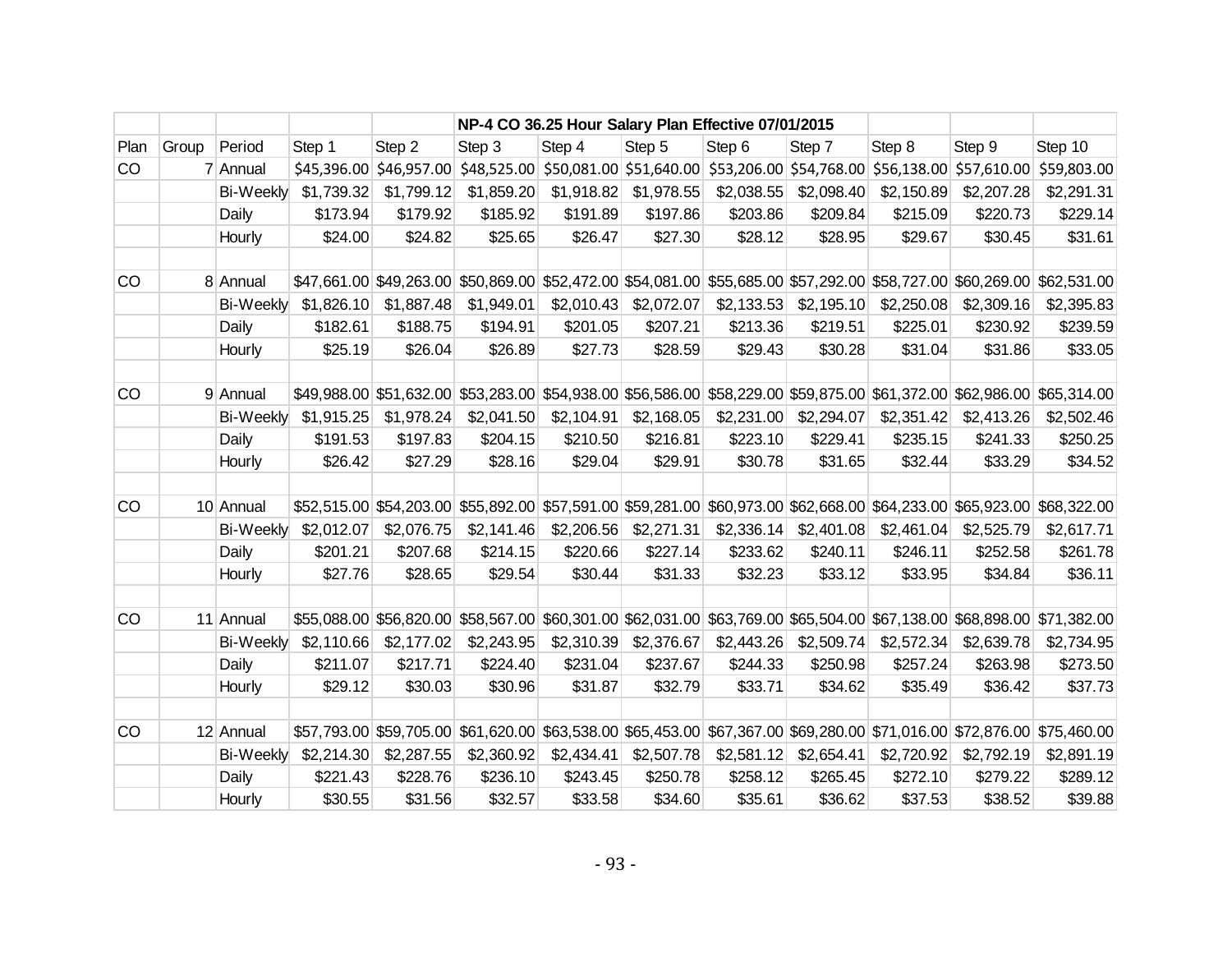|           |       |                  |             |             |             | NP-4 CO 36.25 Hour Salary Plan Effective 07/01/2015<br>Step 4<br>Step 5<br>Step 6<br>Step 7<br>\$66,486.00 \$68,472.00<br>\$70,460.00 \$72,443.00<br>\$2,547.36<br>\$2,623.45<br>\$2,699.62<br>\$2,775.60<br>\$254.74<br>\$262.35<br>\$269.97<br>\$277.56<br>\$247.10<br>\$35.14<br>\$36.19<br>\$37.24<br>\$38.29<br>\$34.09<br>\$69,705.00 \$71,777.00<br>\$73,851.00 \$75,924.00<br>\$2,670.69<br>\$2,750.08<br>\$2,829.55<br>\$2,908.97<br>\$259.09<br>\$267.07<br>\$275.01<br>\$282.96<br>\$290.90<br>\$35.74<br>\$36.84<br>\$37.94<br>\$39.03<br>\$40.13<br>\$70,901.00 \$73,079.00 \$75,242.00<br>\$77,408.00 \$79,571.00<br>\$2,799.97<br>\$2,882.84<br>\$2,965.83<br>\$3,048.70<br>\$271.66<br>\$280.00<br>\$296.59<br>\$304.87<br>\$288.29<br>\$38.63<br>\$39.77<br>\$40.91<br>\$37.47<br>\$42.06 |                          |                                                                                     |            |             |                         |             |
|-----------|-------|------------------|-------------|-------------|-------------|------------------------------------------------------------------------------------------------------------------------------------------------------------------------------------------------------------------------------------------------------------------------------------------------------------------------------------------------------------------------------------------------------------------------------------------------------------------------------------------------------------------------------------------------------------------------------------------------------------------------------------------------------------------------------------------------------------------------------------------------------------------------------------------------------------|--------------------------|-------------------------------------------------------------------------------------|------------|-------------|-------------------------|-------------|
| Plan      | Group | Period           | Step 1      | Step 2      | Step 3      |                                                                                                                                                                                                                                                                                                                                                                                                                                                                                                                                                                                                                                                                                                                                                                                                            |                          |                                                                                     |            | Step 8      | Step 9                  | Step 10     |
| <b>CO</b> |       | 13 Annual        | \$60,491.00 | \$62,492.00 | \$64,491.00 |                                                                                                                                                                                                                                                                                                                                                                                                                                                                                                                                                                                                                                                                                                                                                                                                            |                          |                                                                                     |            | \$74,254.00 | \$76,205.00             | \$78,866.00 |
|           |       | <b>Bi-Weekly</b> | \$2,317.67  | \$2,394.33  | \$2,470.92  |                                                                                                                                                                                                                                                                                                                                                                                                                                                                                                                                                                                                                                                                                                                                                                                                            |                          |                                                                                     |            | \$2,844.99  | \$2,919.74              | \$3,021.69  |
|           |       | Daily            | \$231.77    | \$239.44    |             |                                                                                                                                                                                                                                                                                                                                                                                                                                                                                                                                                                                                                                                                                                                                                                                                            |                          |                                                                                     |            | \$284.50    | \$291.98                | \$302.17    |
|           |       | Hourly           | \$31.97     | \$33.03     |             |                                                                                                                                                                                                                                                                                                                                                                                                                                                                                                                                                                                                                                                                                                                                                                                                            |                          |                                                                                     |            | \$39.25     | \$40.28                 | \$41.68     |
|           |       |                  |             |             |             |                                                                                                                                                                                                                                                                                                                                                                                                                                                                                                                                                                                                                                                                                                                                                                                                            |                          |                                                                                     |            |             |                         |             |
| CO        |       | 14 Annual        | \$63,435.00 | \$65,525.00 | \$67,620.00 |                                                                                                                                                                                                                                                                                                                                                                                                                                                                                                                                                                                                                                                                                                                                                                                                            |                          |                                                                                     |            | \$77,822.00 | \$79,868.00             | \$82,606.00 |
|           |       | Bi-Weekly        | \$2,430.46  | \$2,510.54  | \$2,590.81  |                                                                                                                                                                                                                                                                                                                                                                                                                                                                                                                                                                                                                                                                                                                                                                                                            |                          |                                                                                     |            | \$2,981.69  | \$3,060.08              | \$3,164.99  |
|           |       | Daily            | \$243.05    | \$251.06    |             |                                                                                                                                                                                                                                                                                                                                                                                                                                                                                                                                                                                                                                                                                                                                                                                                            |                          |                                                                                     |            | \$298.17    | \$306.01                | \$316.50    |
|           |       | Hourly           | \$33.53     | \$34.63     |             |                                                                                                                                                                                                                                                                                                                                                                                                                                                                                                                                                                                                                                                                                                                                                                                                            |                          |                                                                                     |            | \$41.13     | \$42.21                 | \$43.66     |
|           |       |                  |             |             |             |                                                                                                                                                                                                                                                                                                                                                                                                                                                                                                                                                                                                                                                                                                                                                                                                            |                          |                                                                                     |            |             |                         |             |
| CO        |       | 15 Annual        | \$66,523.00 | \$68,710.00 |             |                                                                                                                                                                                                                                                                                                                                                                                                                                                                                                                                                                                                                                                                                                                                                                                                            |                          |                                                                                     |            | \$81,560.00 | \$83,702.00             | \$86,528.00 |
|           |       | Bi-Weekly        | \$2,548.78  | \$2,632.57  | \$2,716.52  |                                                                                                                                                                                                                                                                                                                                                                                                                                                                                                                                                                                                                                                                                                                                                                                                            |                          |                                                                                     |            | \$3,124.91  | \$3,206.98              | \$3,315.25  |
|           |       | Daily            | \$254.88    | \$263.26    |             |                                                                                                                                                                                                                                                                                                                                                                                                                                                                                                                                                                                                                                                                                                                                                                                                            |                          |                                                                                     |            | \$312.50    | \$320.70                | \$331.53    |
|           |       | Hourly           | \$35.16     | \$36.32     |             |                                                                                                                                                                                                                                                                                                                                                                                                                                                                                                                                                                                                                                                                                                                                                                                                            |                          |                                                                                     |            | \$43.11     | \$44.24                 | \$45.73     |
|           |       |                  |             |             |             |                                                                                                                                                                                                                                                                                                                                                                                                                                                                                                                                                                                                                                                                                                                                                                                                            |                          |                                                                                     |            |             |                         |             |
| CO        |       | 16 Annual        |             |             |             |                                                                                                                                                                                                                                                                                                                                                                                                                                                                                                                                                                                                                                                                                                                                                                                                            |                          | \$69,787.00 \$72,060.00 \$74,324.00 \$76,594.00 \$78,860.00 \$81,132.00 \$83,399.00 |            |             | \$85,483.00 \$87,728.00 | \$90,691.00 |
|           |       | Bi-Weekly        | \$2,673.84  | \$2,760.92  | \$2,847.67  | \$2,934.64                                                                                                                                                                                                                                                                                                                                                                                                                                                                                                                                                                                                                                                                                                                                                                                                 | \$3,021.46<br>\$3,108.51 |                                                                                     | \$3,195.37 | \$3,275.22  | \$3,361.23              | \$3,474.76  |
|           |       | Daily            | \$267.39    | \$276.10    | \$284.77    | \$293.47                                                                                                                                                                                                                                                                                                                                                                                                                                                                                                                                                                                                                                                                                                                                                                                                   | \$302.15                 | \$310.86                                                                            | \$319.54   | \$327.53    | \$336.13                | \$347.48    |
|           |       | Hourly           | \$36.89     | \$38.09     | \$39.28     | \$40.48                                                                                                                                                                                                                                                                                                                                                                                                                                                                                                                                                                                                                                                                                                                                                                                                    | \$41.68                  | \$42.88                                                                             | \$44.08    | \$45.18     | \$46.37                 | \$47.93     |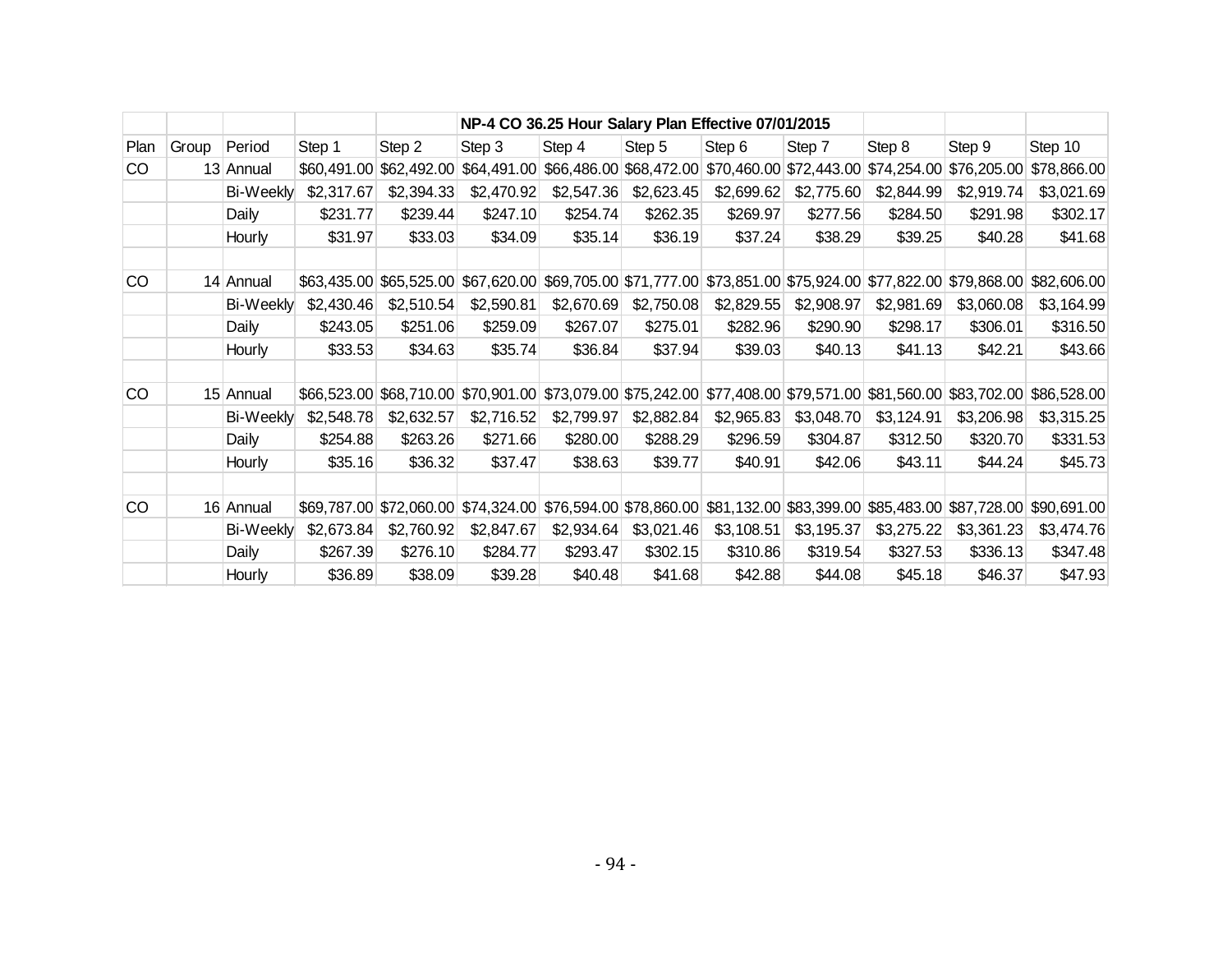|     |                |                  |              |              |               |              |              | NP-4 CO 36.25 Hour Salary Plan Effective 7/1/2019 |              |              |              |                |
|-----|----------------|------------------|--------------|--------------|---------------|--------------|--------------|---------------------------------------------------|--------------|--------------|--------------|----------------|
|     | Plan Group     | Period           | Step 1       | Step 2       | Step 3        | Step 4       | Step 5       | Step 6                                            | Step 7       | Step 8       | Step 9       | Step 10        |
| CO. |                | Annual           | \$35,744.00  | \$36,827.00  | \$37,904.00   | \$38,992.00  | \$40,124.00  | \$41,255.00                                       | \$42,384.00  | \$43,446.00  | \$44,581.00  | \$46,474.00    |
|     |                | <b>Bi-Weekly</b> | \$1,369.51   | \$1,411.00   | \$1,452.27    | \$1,493.95   | \$1,537.32   | \$1,580.66                                        | \$1,623.91   | \$1,664.60   | \$1,708.09   | \$1,780.62     |
|     |                | Daily            | \$<br>136.96 | \$<br>141.10 | \$<br>145.23  | \$<br>149.40 | \$<br>153.74 | \$<br>158.07                                      | \$<br>162.40 | \$<br>166.46 | \$<br>170.81 | \$<br>178.07   |
|     |                | Hourly           | \$<br>18.89  | \$<br>19.47  | \$<br>20.04   | \$<br>20.61  | \$<br>21.21  | \$<br>21.81                                       | \$<br>22.40  | \$<br>22.96  | \$<br>23.56  | \$<br>24.57    |
|     |                |                  |              |              |               |              |              |                                                   |              |              |              |                |
| CO  | $\overline{2}$ | Annual           | \$36,902.00  | \$38,020.00  | \$39,152.00   | \$40,331.00  | \$41,513.00  | \$42,688.00                                       | \$43,875.00  | \$44,971.00  | \$46,150.00  | \$48,074.00    |
|     |                | Bi-Weekly        | \$1.413.87   | \$1,456.71   | \$1,500.08    | \$1,545.25   | \$1,590.54   | \$1,635.56                                        | \$1,681.04   | \$1,723.03   | \$1,768.20   | \$<br>1,841.92 |
|     |                | Daily            | \$<br>141.39 | \$<br>145.68 | \$<br>150.01  | \$<br>154.53 | \$<br>159.06 | \$<br>163.56                                      | \$<br>168.11 | \$<br>172.31 | \$<br>176.82 | \$<br>184.20   |
|     |                | Hourly           | \$<br>19.51  | \$<br>20.10  | \$<br>20.70   | \$<br>21.32  | \$<br>21.94  | \$<br>22.56                                       | \$<br>23.19  | \$<br>23.77  | \$<br>24.39  | \$<br>25.41    |
|     |                |                  |              |              |               |              |              |                                                   |              |              |              |                |
| CO  | 3              | Annual           | \$38,957.00  | \$40,388.00  | \$41,832.00   | \$43,269.00  | \$44,711.00  | \$46,158.00                                       | \$47,596.00  | \$48,787,00  | \$50.064.00  | \$52,091.00    |
|     |                | <b>Bi-Weekly</b> | \$1,492.61   | \$1,547.44   | \$1,602.76    | \$1,657.82   | \$1,713.07   | \$1,768.51                                        | \$1,823.61   | \$1,869.24   | \$1,918.17   | \$<br>1,995.83 |
|     |                | Daily            | \$<br>149.27 | \$<br>154.75 | \$<br>160.28  | \$<br>165.79 | \$<br>171.31 | \$<br>176.86                                      | \$<br>182.37 | \$<br>186.93 | \$<br>191.82 | \$<br>199.59   |
|     |                | Hourly           | \$<br>20.59  | \$<br>21.35  | \$<br>22.11   | \$<br>22.87  | \$<br>23.63  | \$<br>24.40                                       | \$<br>25.16  | \$<br>25.79  | \$<br>26.46  | \$<br>27.53    |
|     |                |                  |              |              |               |              |              |                                                   |              |              |              |                |
| CO  | 4              | Annual           | \$40,779.00  | \$42,268.00  | \$43,751.00   | \$45,231.00  | \$46,719.00  | \$48,203.00                                       | \$49,680.00  | \$50,924.00  | \$52,257.00  | \$54,341.00    |
|     |                | Bi-Weekly        | \$1,562.42   | \$1,619.47   | \$1,676.29    | \$1,732.99   | \$1,790.00   | \$1,846.86                                        | \$1,903.45   | \$1,951.12   | \$2,002.19   | \$2,082.04     |
|     |                | Daily            | \$<br>156.25 | \$<br>161.95 | \$<br>167.63  | \$<br>173.30 | \$<br>179.00 | \$<br>184.69                                      | \$<br>190.35 | \$<br>195.12 | \$<br>200.22 | \$<br>208.21   |
|     |                | Hourly           | \$<br>21.56  | \$<br>22.34  | \$<br>23.13   | \$<br>23.91  | \$<br>24.69  | \$<br>25.48                                       | \$<br>26.26  | \$<br>26.92  | \$<br>27.62  | \$<br>28.72    |
|     |                |                  |              |              |               |              |              |                                                   |              |              |              |                |
| CO  | 5              | Annual           | \$42,725.00  | \$44,255.00  | \$45,774.00   | \$47,307.00  | \$48,829.00  | \$50,353.00                                       | \$51,885.00  | \$53,182.00  | \$54,576.00  | \$56,722.00    |
|     |                | Bi-Weekly        | \$1,636.98   | \$1,695.60   | \$1,753.80    | \$1,812.53   | \$1,870.85   | \$1,929.24                                        | \$1,987.94   | \$2,037.63   | \$2,091.04   | \$2,173.26     |
|     |                | Daily            | \$<br>163.70 | \$<br>169.56 | \$<br>175.38  | \$<br>181.26 | \$<br>187.09 | \$<br>192.93                                      | \$<br>198.80 | \$<br>203.77 | \$<br>209.11 | \$<br>217.33   |
|     |                | Hourly           | \$<br>22.58  | \$<br>23.39  | \$<br>24.20   | \$<br>25.01  | \$<br>25.81  | \$<br>26.62                                       | \$<br>27.42  | \$<br>28.11  | \$<br>28.85  | \$<br>29.98    |
|     |                |                  |              |              |               |              |              |                                                   |              |              |              |                |
| CO  | 6              | Annual           | \$44,778.00  | \$46,357.00  | \$47,933.00   | \$49,502.00  | \$51,082.00  | \$52,659.00                                       | \$54,231.00  | \$55,589.00  | \$57,051.00  | \$59,253.00    |
|     |                | Bi-Weekly        | \$1,715.64   | \$1,776.14   | \$1,836.52    | \$1,896.63   | \$1,957.17   | \$2,017.59                                        | \$2,077.82   | \$2,129.85   | \$2,185.87   | \$2,270.23     |
|     |                | Daily            | \$<br>171.57 | \$<br>177.62 | -\$<br>183.66 | \$<br>189.67 | \$<br>195.72 | \$<br>201.76                                      | \$<br>207.79 | \$<br>212.99 | \$<br>218.59 | \$<br>227.03   |
|     |                | Hourly           | \$<br>23.67  | \$<br>24.50  | \$<br>25.34   | \$<br>26.17  | \$<br>27.00  | \$<br>27.83                                       | \$<br>28.66  | \$<br>29.38  | \$<br>30.15  | \$<br>31.32    |
|     |                |                  |              |              |               |              |              |                                                   |              |              |              |                |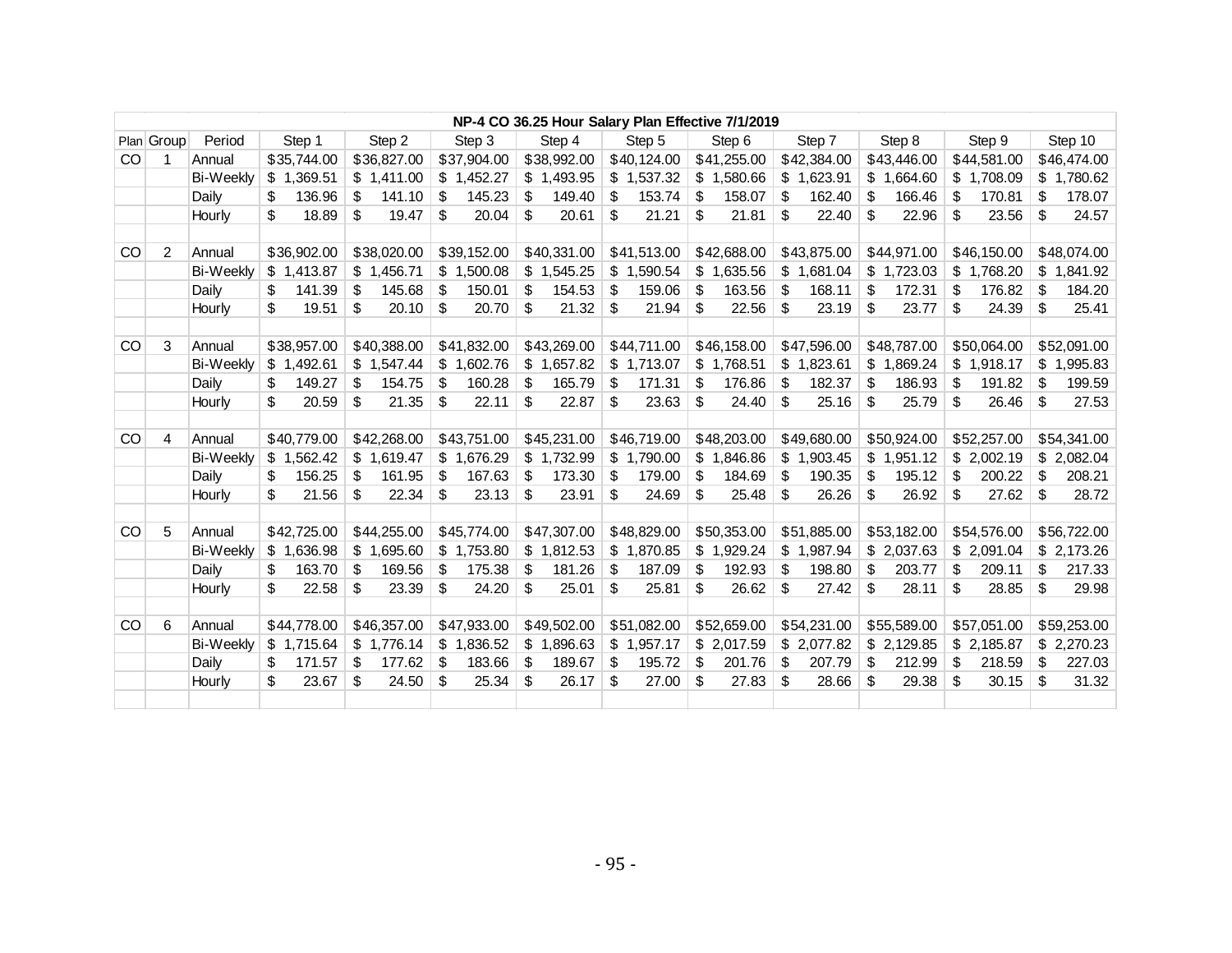|    |                 |              |                  |                      |     |               |                      | NP-4 CO 36.25 Hour Salary Plan Effective 7/1/2019 |     |                |     |                  |     |               |     |               |    |           |
|----|-----------------|--------------|------------------|----------------------|-----|---------------|----------------------|---------------------------------------------------|-----|----------------|-----|------------------|-----|---------------|-----|---------------|----|-----------|
|    | Plan Group      | Period       | Step 1           | Step 2               |     | Step 3        | Step 4               | Step 5                                            |     | Step 6         |     | Step 7           |     | Step 8        |     | Step 9        |    | Step 10   |
| CO |                 | Annual       | 46,985.00        | \$<br>48,601.00      | \$  | 50,224.00     | \$<br>$51,834.00$ \$ | 53,448.00                                         | \$  | 55,069.00      | -\$ | 56,685.00        | \$  | 58,103.00     | \$  | 59,627.00     | \$ | 61,897.00 |
|    |                 | Bi-Weekly \$ | 1,800.20         | \$<br>$1,862.11$ \$  |     | $1,924.30$ \$ | $1,985.98$ \$        | 2,047.82                                          | \$  | $2,109.93$ \$  |     | 2,171.84         | \$  | $2,226.17$ \$ |     | 2,284.56      | \$ | 2,371.54  |
|    |                 | Daily        | \$<br>180.02     | \$<br>$186.22$ \$    |     | $192.43$ \$   | $198.60$ \$          | 204.79                                            | -\$ | $211.00$ \$    |     | $217.19$ \$      |     | $222.62$ \$   |     | 228.46        | \$ | 237.16    |
|    |                 | Hourly       | \$<br>24.84      | \$<br>25.69          | \$  | $26.55$ \$    | $27.40$ \$           | 28.25                                             | \$  | $29.11$ \$     |     | $29.96$ \$       |     | 30.71         | \$  | 31.52         | \$ | 32.72     |
|    |                 |              |                  |                      |     |               |                      |                                                   |     |                |     |                  |     |               |     |               |    |           |
| CO | 8               | Annual       | 49,330.00        | \$<br>50,988.00      | -\$ | 52,650.00     | \$<br>54,309.00 \$   | 55,974.00                                         | \$  | 57,634.00      | -\$ | 59,298.00        | \$  | 60,783.00     | \$  | 62,379.00     | S. | 64,720.00 |
|    |                 | Bi-Weekly \$ | 1,890.04         | \$<br>$1,953.57$ \$  |     | $2,017.25$ \$ | $2,080.81$ \$        | 2,144.60                                          | \$  | $2,208.20$ \$  |     | 2,271.96         | \$  | 2,328.86      | -\$ | 2,390.00      | \$ | 2,479.70  |
|    |                 | Daily        | \$<br>189.01     | \$<br>$195.36$ \$    |     | $201.73$ \$   | $208.09$ \$          | 214.46                                            | -\$ | $220.82$ \$    |     | 227.20           | -\$ | $232.89$ \$   |     | 239.00        | \$ | 247.97    |
|    |                 | Hourly       | \$<br>26.07      | \$<br>$26.95$ \$     |     | $27.83$ \$    | $28.71$ \$           | $29.59$ \$                                        |     | $30.46$ \$     |     | $31.34$ \$       |     | 32.13         | \$  | 32.97         | \$ | 34.21     |
|    |                 |              |                  |                      |     |               |                      |                                                   |     |                |     |                  |     |               |     |               |    |           |
| CO | 9               | Annual       | 51,738.00        | \$<br>53,440.00      | -\$ | 55,148.00     | \$<br>$56,861.00$ \$ | 58,567.00                                         | -\$ | 60,268.00      | -\$ | 61,971.00        | \$  | 63,521.00     | \$  | 65,191.00     | \$ | 67,600.00 |
|    |                 | Bi-Weekly \$ | 1,982.30         | \$<br>$2,047.51$ \$  |     | $2,112.96$ \$ | $2,178.59$ \$        | 2,243.95                                          | -\$ | $2,309.12$ \$  |     | 2,374.37         | -\$ | $2,433.76$ \$ |     | 2,497.74      | s. | 2,590.04  |
|    |                 | Daily        | \$<br>198.23     | \$<br>$204.76$ \$    |     | $211.30$ \$   | $217.86$ \$          | 224.40                                            | -\$ | $230.92$ \$    |     | $237.44$ \$      |     | 243.38        | \$  | 249.78        | \$ | 259.01    |
|    |                 | Hourly       | 27.35            | \$<br>$28.25$ \$     |     | $29.15$ \$    | $30.05$ \$           | 30.96                                             | \$  | $31.85$ \$     |     | 32.75            | -\$ | 33.57         | \$  | 34.46         | \$ | 35.73     |
|    |                 |              |                  |                      |     |               |                      |                                                   |     |                |     |                  |     |               |     |               |    |           |
| CO | 10 <sup>°</sup> | Annual       | 54,354.00        | \$<br>56,101.00      | \$  | 57,849.00     | \$<br>59,607.00 \$   | 61,356.00                                         | \$  | 63,108.00      | -\$ | 64,862.00        | \$  | 66,482.00     | \$  | 68,231.00     | \$ | 70,714.00 |
|    |                 | Bi-Weekly \$ | 2,082.53         | \$<br>$2,149.47$ \\$ |     | 2,216.44      | \$<br>$2,283.80$ \$  | 2,350.81                                          | -\$ | $2,417.94$ \$  |     | 2,485.14         | \$  | 2,547.21      | -\$ | $2,614.22$ \$ |    | 2,709.35  |
|    |                 | Daily        | \$<br>208.26     | \$<br>$214.95$ \$    |     | $221.65$ \$   | $228.38$ \$          | 235.09                                            | \$  | $241.80$ \$    |     | 248.52           | -\$ | 254.73        | S.  | $261.43$ \$   |    | 270.94    |
|    |                 | Hourly       | \$<br>28.73      | \$<br>$29.65$ \$     |     | $30.58$ \$    | $31.51$ \$           | 32.43                                             | \$  | $33.36$ \$     |     | $34.28$ \$       |     | 35.14         | \$  | 36.06         | \$ | 37.38     |
|    |                 |              |                  |                      |     |               |                      |                                                   |     |                |     |                  |     |               |     |               |    |           |
| CO | 11              | Annual       | 57,017.00        | \$<br>58,809.00      | \$  | 60,617.00     | \$<br>$62,412.00$ \$ | 64,203.00                                         | -\$ | $66,001.00$ \$ |     | $67,797.00$ \$   |     | 69,488.00     | \$  | 71,310.00     | \$ | 73,881.00 |
|    |                 | Bi-Weekly \$ | 2,184.56         | \$<br>$2,253.22$ \$  |     | $2,322.50$ \$ | $2,391.27$ \ \\$     | 2,459.89                                          | \$  | $2,528.78$ \\$ |     | $2,597.59$ \\$   |     | $2,662.38$ \$ |     | $2,732.19$ \$ |    | 2,830.69  |
|    |                 | Daily        | \$<br>218.46     | \$<br>$225.33$ \$    |     | $232.25$ \$   | $239.13$ \$          | 245.99                                            | -\$ | $252.88$ \$    |     | 259.76           | -\$ | 266.24        | \$  | 273.22        | \$ | 283.07    |
|    |                 | Hourly       | \$<br>30.14      | \$<br>$31.08$ \$     |     | $32.04$ \$    | $32.99$ \$           | 33.93                                             | -\$ | $34.88$ \$     |     | 35.83            | \$  | 36.73         | \$  | 37.69         | \$ | 39.05     |
|    |                 |              |                  |                      |     |               |                      |                                                   |     |                |     |                  |     |               |     |               |    |           |
| CO | 12              | Annual       | 59,816.00        | \$<br>61,795.00      | -\$ | 63,777.00     | \$<br>$65,762.00$ \$ | 67,744.00                                         | \$  | $69,725.00$ \$ |     | $71,705.00$ \ \$ |     | 73,502.00     | \$  | 75,427.00     | \$ | 78,102.00 |
|    |                 | Bi-Weekly \$ | 2,291.81         | \$<br>$2,367.63$ \$  |     | $2,443.57$ \$ | $2,519.62$ \$        | 2,595.56                                          | -\$ | $2,671.46$ \$  |     | $2,747.32$ \$    |     | $2,816.17$ \$ |     | 2,889.93      | \$ | 2,992.42  |
|    |                 | Daily        | \$<br>229.19     | \$<br>$236.77$ \$    |     | $244.36$ \$   | $251.97$ \$          | $259.56$ \$                                       |     | $267.15$ \$    |     | $274.74$ \$      |     | $281.62$ \$   |     | 289.00        | \$ | 299.25    |
|    |                 | Hourly       | \$<br>$31.62$ \$ | $32.66$ \$           |     | $33.71$ \$    | $34.76$ \$           | $35.81$ \$                                        |     | $36.85$ \$     |     | $37.90$ \$       |     | $38.85$ \$    |     | $39.87$ \$    |    | 41.28     |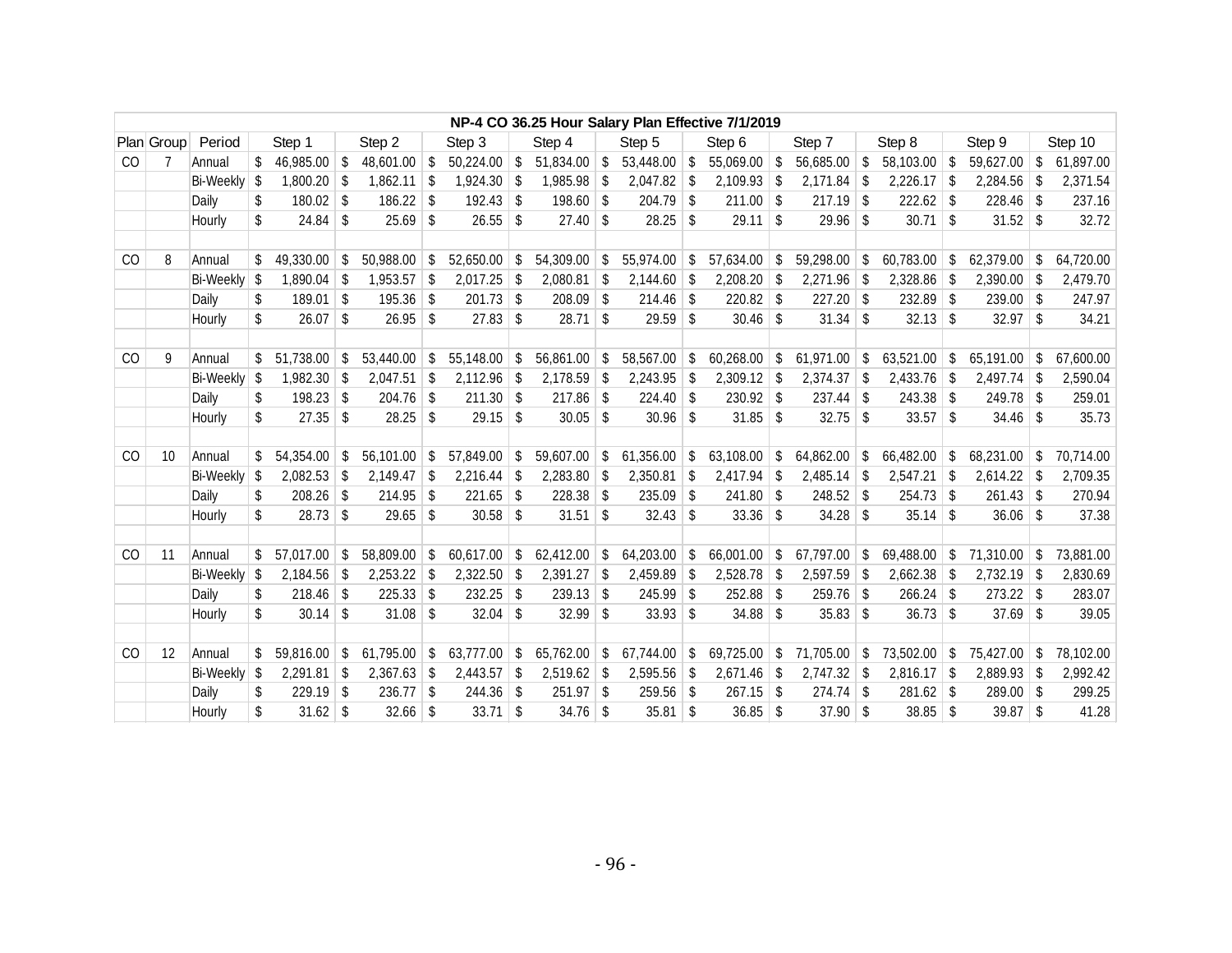|     |            |              |              |     |              |     |           |               |                  | NP-4 CO 36.25 Hour Salary Plan Effective 7/1/2019 |      |               |      |            |     |             |    |           |               |           |
|-----|------------|--------------|--------------|-----|--------------|-----|-----------|---------------|------------------|---------------------------------------------------|------|---------------|------|------------|-----|-------------|----|-----------|---------------|-----------|
|     | Plan Group | Period       | Step 1       |     | Step 2       |     | Step 3    |               | Step 4           | Step 5                                            |      | Step 6        |      | Step 7     |     | Step 8      |    | Step 9    |               | Step 10   |
| CO. | 13         | Annual       | 62,609.00    |     | 64,680.00    |     | 66,749.00 | S.            | $68,814.00$ \ \$ | 70,869.00                                         | S.   | 72,927.00     | -\$  | 74,979.00  |     | 76,853.00   | -S | 78,873.00 | \$            | 81,627.00 |
|     |            | Bi-Weekly \$ | 2,398.82     | -S  | 2,478.17     | -S  | 2,557.44  | S             | $2,636.56$ \$    | 2,715.29                                          | S    | $2,794.14$ \$ |      | 2,872.76   |     | 2,944.56    | -S | 3,021.96  |               | 3,127.48  |
|     |            | Daily        | \$<br>239.89 | \$  | $247.82$ \$  |     | 255.75    | Ŝ.            | $263.66$ \$      | 271.53                                            | S.   | $279.42$ \$   |      | 287.28     |     | 294.46      | -S | 302.20    | \$            | 312.75    |
|     |            | Hourly       | 33.09        | \$  | $34.19$ \$   |     | 35.28     | \$            | $36.37$ \$       | 37.46                                             | -S   | $38.54$ \$    |      | $39.63$ \$ |     | 40.62       |    | 41.69     | -S            | 43.14     |
|     |            |              |              |     |              |     |           |               |                  |                                                   |      |               |      |            |     |             |    |           |               |           |
| CO  | 14         | Annual       | 65,656.00    | -S  | 67,819.00    |     | 69,987.00 | \$            | 72,145.00        | 74,290.00                                         | \$.  | 76,436.00     | -S   | 78,582.00  |     | 80,546.00   | -S | 82,664.00 |               | 85,498.00 |
|     |            | Bi-Weekly    | 2,515.56     | S   | 2,598.43     |     | 2,681.50  | S             | 2,764.18         | 2,846.37                                          | -S   | 2,928.59      | - \$ | 3,010.81   |     | 3,086.06    | -S | 3,167.21  | \$            | 3,275.79  |
|     |            | Daily        | \$<br>251.56 | -\$ | $259.85$ \$  |     | 268.15    | \$            | $276.42$ \ \$    | 284.64                                            | -S   | $292.86$ \$   |      | 301.09     | -S  | 308.61      | -S | 316.73    | S.            | 327.58    |
|     |            | Hourly       | 34.70        | -\$ | $35.85$ \$   |     | 36.99     | \$            | $38.13$ \$       | 39.27                                             | Ŝ.   | $40.40$ \ \$  |      | 41.53      | \$  | 42.57       | -S | 43.69     | S.            | 45.19     |
|     |            |              |              |     |              |     |           |               |                  |                                                   |      |               |      |            |     |             |    |           |               |           |
| CO  | 15         | Annual       | 68,852.00    | S   | 71,115.00    | S   | 73,383.00 | \$            | 75,637.00        | 77,876.00                                         | \$   | 80,118.00     | S    | 82,356.00  | \$  | 84,415.00   | \$ | 86,632.00 | \$            | 89,557.00 |
|     |            | Bi-Weekly \$ | 2,638.01     | S   | 2,724.72     | - S | 2,811.61  | S             | 2,897.97         | 2,983.76                                          | -S   | $3,069.66$ \$ |      | 3,155.41   | \$. | 3,234.30    | -S | 3,319.24  | \$.           | 3,431.31  |
|     |            | Daily        | \$<br>263.81 | \$  | $272.48$ \$  |     | 281.17    | \$            | $289.80$ \$      | 298.38                                            | Ŝ.   | $306.97$ \$   |      | 315.55     | -S  | $323.43$ \$ |    | 331.93    | -S            | 343.14    |
|     |            | Hourly       | 36.39        | -S  | $37.59$ \$   |     | 38.79     | <sup>\$</sup> | $39.98$ \$       | 41.16                                             | -S   | $42.35$ \$    |      | 43.53      | -S  |             |    | 45.79     | <sup>\$</sup> | 47.33     |
|     |            |              |              |     |              |     |           |               |                  |                                                   |      |               |      |            |     |             |    |           |               |           |
| CO  | 16         | Annual       | 72,230.00    | S   | 74,583.00    | S   | 76,926.00 | S             | 79,275.00        | 81,621.00                                         | S    | 83,972.00     | Ŝ.   | 86,318.00  | \$  | 88,475.00   | \$ | 90,799.00 | S             | 93,866.00 |
|     |            | Bi-Weekly \$ | 2,767.44     | -S  | 2,857.59     | -S  | 2,947.36  | s.            | $3,037.36$ \$    | 3,127.25                                          | -S   | 3,217.32      | S    | 3,307.21   | S   | 3,389.85    | -S | 3,478.89  | S             | 3,596.40  |
|     |            | Daily        | \$<br>276.75 | -S  | $285.76$ \$  |     | 294.74    | -S            | $303.74$ \$      | 312.73                                            | -S   | $321.74$ \ \$ |      | 330.73     | -S  | 338.99      | -S | 347.89    | <sup>\$</sup> | 359.64    |
|     |            | Hourly       | 38.18        | -\$ | $39.42$ \ \$ |     | 40.66     | \$            | $41.90$ \$       | 43.14                                             | - \$ | $44.38$ \$    |      | $45.62$ \$ |     | $46.76$ \\$ |    | 47.99     | -\$           | 49.61     |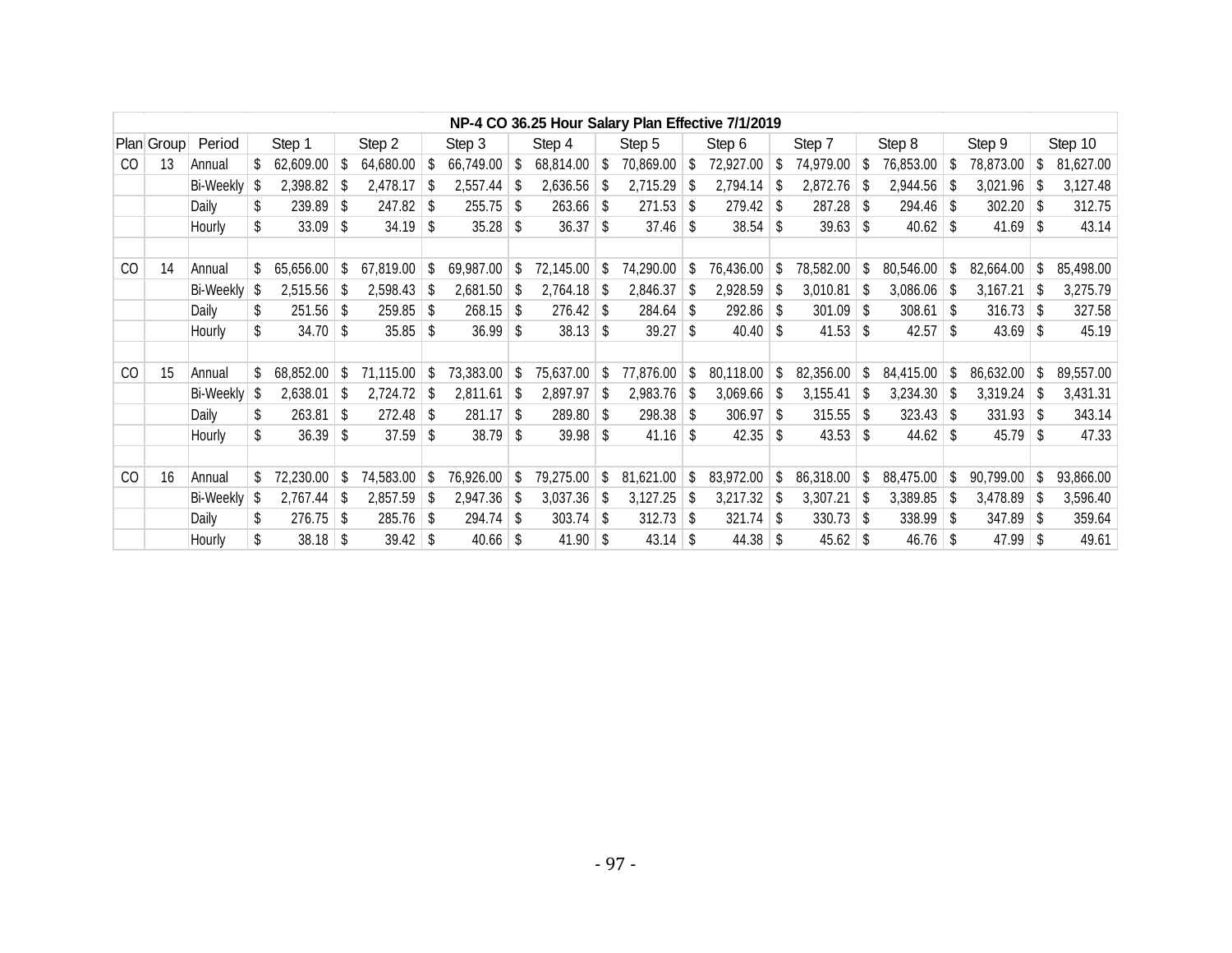|    |                |                  |              |              |              |              |              | NP-4 CO 36.25 Hour Salary Plan Effective 7/1/2020 |              |               |                          |              |
|----|----------------|------------------|--------------|--------------|--------------|--------------|--------------|---------------------------------------------------|--------------|---------------|--------------------------|--------------|
|    | Plan Group     | Period           | Step 1       | Step 2       | Step 3       | Step 4       | Step 5       | Step 6                                            | Step 7       | Step 8        | Step 9                   | Step 10      |
| CO | 1              | Annual           | \$36,996.00  | \$38,116.00  | \$39,231.00  | \$40,357.00  | \$41,529.00  | \$42,699.00                                       | \$43,868.00  | \$44,967.00   | \$46,142.00              | \$48,101.00  |
|    |                | <b>Bi-Weekly</b> | \$1,417.48   | \$1,460.39   | \$1,503.11   | \$1,546.25   | \$1,591.15   | \$1,635.98                                        | \$1,680.77   | \$1,722.88    | \$1,767.90               | \$1,842.96   |
|    |                | Daily            | 141.75<br>\$ | 146.04<br>\$ | \$<br>150.32 | \$<br>154.63 | 159.12<br>\$ | \$<br>163.60                                      | \$<br>168.08 | 172.29<br>\$  | \$<br>176.79             | 184.30<br>\$ |
|    |                | Hourly           | 19.56<br>\$  | \$<br>20.15  | \$<br>20.74  | \$<br>21.33  | 21.95<br>\$  | \$<br>22.57                                       | \$<br>23.19  | 23.77<br>\$   | \$<br>24.39              | \$<br>25.43  |
|    |                |                  |              |              |              |              |              |                                                   |              |               |                          |              |
| CO | $\overline{2}$ | Annual           | \$38,194.00  | \$39,351.00  | \$40,523.00  | \$41,743.00  | \$42,966.00  | \$44,183.00                                       | \$45,411.00  | \$46,545.00   | \$47,766.00              | \$49,757.00  |
|    |                | <b>Bi-Weekly</b> | \$1,463.38   | \$1,507.71   | \$1,552.61   | \$1,599.35   | \$1,646.21   | \$1,692.84                                        | \$1,739.89   | \$1,783.34    | \$1,830.12               | \$1,906.40   |
|    |                | Daily            | 146.34<br>\$ | 150.78<br>\$ | 155.27<br>\$ | \$<br>159.94 | 164.63<br>\$ | 169.29<br>\$                                      | \$<br>173.99 | 178.34<br>\$  | 183.02<br>\$             | 190.64<br>\$ |
|    |                | Hourly           | \$<br>20.19  | 20.80<br>\$  | \$<br>21.42  | \$<br>22.06  | 22.71<br>\$  | $\sqrt[6]{\frac{1}{2}}$<br>23.35                  | \$<br>24.00  | 24.60<br>\$   | \$<br>25.25              | \$<br>26.30  |
|    |                |                  |              |              |              |              |              |                                                   |              |               |                          |              |
| CO | 3              | Annual           | \$40,321.00  | \$41,802.00  | \$43,297.00  | \$44,784.00  | \$46,276.00  | \$47,774.00                                       | \$49,262.00  | \$50,495.00   | \$51,817.00              | \$53,915.00  |
|    |                | <b>Bi-Weekly</b> | \$1,544.87   | \$1,601.61   | \$1,658.89   | \$1,715.87   | \$1,773.03   | \$1,830.43                                        | \$1,887.44   | \$1,934.68    | \$1,985.33               | \$2,065.71   |
|    |                | Daily            | 154.49<br>\$ | 160.17<br>\$ | \$<br>165.89 | \$<br>171.59 | 177.31<br>\$ | 183.05<br>\$                                      | \$<br>188.75 | 193.47<br>-\$ | \$<br>198.54             | \$<br>206.58 |
|    |                | Hourly           | 21.31<br>\$  | \$<br>22.10  | \$<br>22.89  | \$<br>23.67  | 24.46<br>\$  | \$<br>25.25                                       | \$<br>26.04  | \$<br>26.69   | \$<br>27.39              | \$<br>28.50  |
|    |                |                  |              |              |              |              |              |                                                   |              |               |                          |              |
| CO | 4              | Annual           | \$42,207.00  | \$43,748.00  | \$45,283.00  | \$46,815.00  | \$48,355.00  | \$49,891.00                                       | \$51,419.00  | \$52,707.00   | \$54,086.00              | \$56,243.00  |
|    |                | <b>Bi-Weekly</b> | \$1,617.13   | \$1,676.17   | \$1,734.99   | \$1,793.68   | \$1,852.69   | \$1,911.54                                        | \$1,970.08   | \$2,019.43    | \$2,072.27               | \$2,154.91   |
|    |                | Daily            | \$<br>161.72 | 167.62<br>\$ | \$<br>173.50 | \$<br>179.37 | 185.27<br>\$ | \$<br>191.16                                      | \$<br>197.01 | \$<br>201.95  | \$<br>207.23             | 215.50<br>\$ |
|    |                | Hourly           | 22.31<br>\$  | \$<br>23.12  | \$<br>23.94  | \$<br>24.75  | \$<br>25.56  | \$<br>26.37                                       | \$<br>27.18  | \$<br>27.86   | \$<br>28.59              | \$<br>29.73  |
|    |                |                  |              |              |              |              |              |                                                   |              |               |                          |              |
| CO | 5              | Annual           | \$44,221.00  | \$45,804.00  | \$47,377.00  | \$48,963.00  | \$50,539.00  | \$52,116.00                                       | \$53,701.00  | \$55,044.00   | \$56,487.00              | \$58,708.00  |
|    |                | <b>Bi-Weekly</b> | \$1,694.30   | \$1,754.95   | \$1,815.22   | \$1,875.98   | \$1,936.37   | \$1,996.79                                        | \$2,057.51   | \$2,108.97    | \$2,164.26               | \$2,249.35   |
|    |                | Daily            | \$<br>169.43 | \$<br>175.50 | \$<br>181.53 | \$<br>187.60 | 193.64<br>\$ | 199.68<br>\$                                      | \$<br>205.76 | \$<br>210.90  | 216.43<br>\$             | 224.94<br>\$ |
|    |                | Hourly           | \$<br>23.37  | 24.21<br>\$  | \$<br>25.04  | \$<br>25.88  | 26.71<br>\$  | \$<br>27.55                                       | \$<br>28.38  | \$<br>29.09   | \$<br>29.86              | \$<br>31.03  |
|    |                |                  |              |              |              |              |              |                                                   |              |               |                          |              |
| CO | 6              | Annual           | \$46,346.00  | \$47,980.00  | \$49,611.00  | \$51,235.00  | \$52,870.00  | \$54,503.00                                       | \$56,130.00  | \$57,535.00   | \$59,048.00              | \$61,327.00  |
|    |                | <b>Bi-Weekly</b> | \$1,775.71   | \$1,838.32   | \$1,900.81   | \$1,963.03   | \$2,025.68   | \$2,088.24                                        | \$2,150.58   | \$2,204.41    | \$2,262.38               | \$2,349.70   |
|    |                | Daily            | 177.58<br>\$ | \$<br>183.84 | \$<br>190.09 | \$<br>196.31 | 202.57<br>\$ | 208.83<br>\$                                      | \$<br>215.06 | \$<br>220.45  | $\mathfrak{L}$<br>226.24 | \$<br>234.97 |
|    |                | Hourly           | \$<br>24.50  | 25.36<br>\$  | \$<br>26.22  | \$<br>27.08  | 27.95<br>\$  | 28.81<br>\$                                       | \$<br>29.67  | 30.41<br>\$   | \$<br>31.21              | \$<br>32.41  |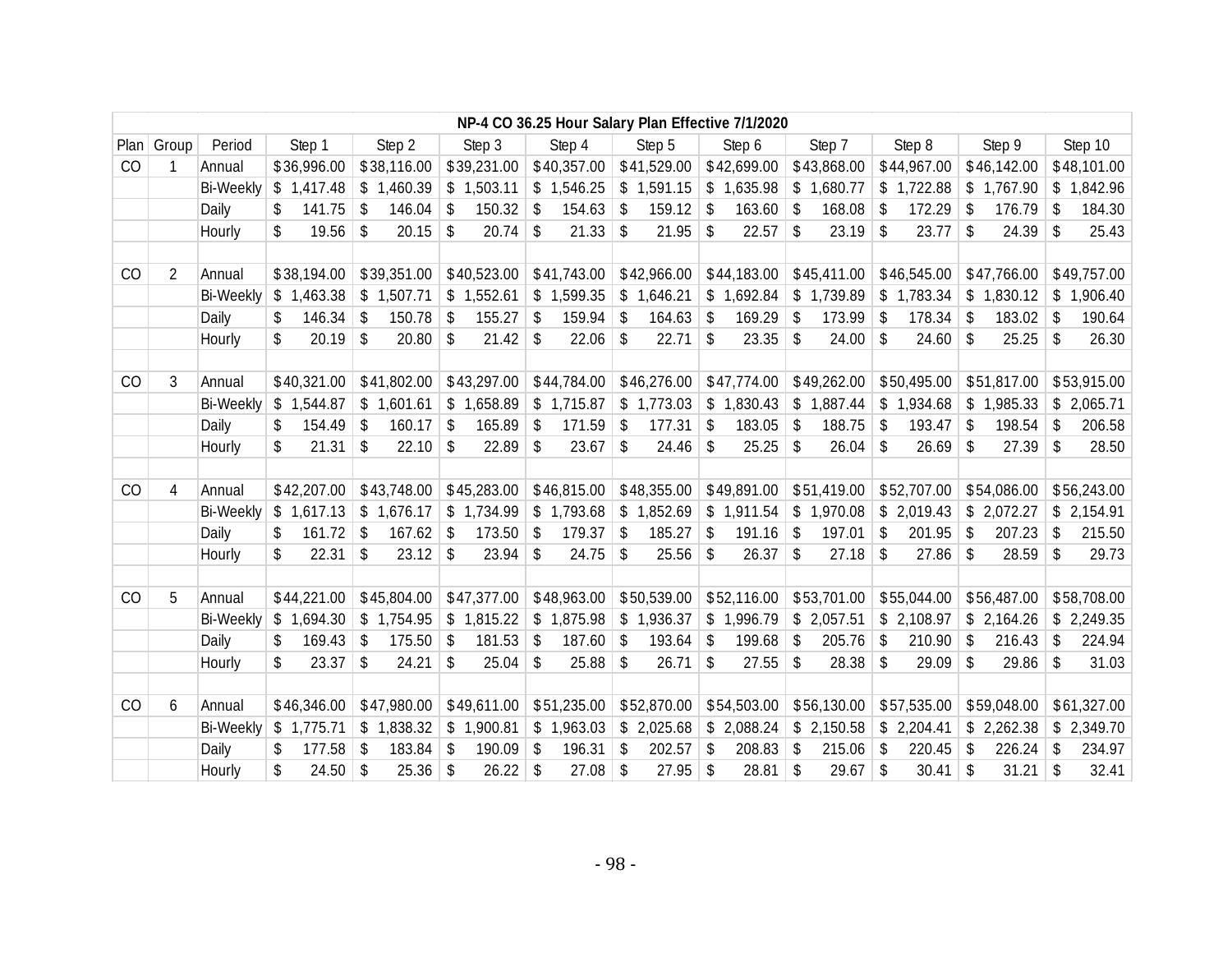|      |       |                  |              |              |              |              |              | NP-4 CO 36.25 Hour Salary Plan Effective 7/1/2020 |              |              |                                  |              |
|------|-------|------------------|--------------|--------------|--------------|--------------|--------------|---------------------------------------------------|--------------|--------------|----------------------------------|--------------|
| Plan | Group | Period           | Step 1       | Step 2       | Step 3       | Step 4       | Step 5       | Step 6                                            | Step 7       | Step 8       | Step 9                           | Step 10      |
| CO   | 7     | Annual           | \$48,630.00  | \$50,303.00  | \$51,982.00  | \$53,649.00  | \$55,319.00  | \$56,997.00                                       | \$58,669.00  | \$60,137.00  | \$61,714.00                      | \$64,064.00  |
|      |       | <b>Bi-Weekly</b> | \$1,863.22   | \$1,927.32   | \$1,991.65   | \$2,055.52   | \$2,119.51   | \$2,183.80                                        | \$2,247.86   | \$2,304.10   | \$2,364.53                       | \$2,454.56   |
|      |       | Daily            | 186.33<br>\$ | 192.74<br>\$ | \$<br>199.17 | \$<br>205.56 | 211.96<br>\$ | 218.38<br>\$                                      | 224.79<br>\$ | 230.41<br>\$ | 236.46<br>\$                     | 245.46<br>\$ |
|      |       | Hourly           | \$<br>25.70  | \$<br>26.59  | \$<br>27.48  | \$<br>28.36  | \$<br>29.24  | $\sqrt[6]{\frac{1}{2}}$<br>30.13                  | \$<br>31.01  | \$<br>31.79  | $\sqrt[6]{\frac{1}{2}}$<br>32.62 | \$<br>33.86  |
|      |       |                  |              |              |              |              |              |                                                   |              |              |                                  |              |
| CO   | 8     | Annual           | \$51,057.00  | \$52,773.00  | \$54,493.00  | \$56,210.00  | \$57,934.00  | \$59,652.00                                       | \$61,374.00  | \$62,911.00  | \$64,563.00                      | \$66,986.00  |
|      |       | <b>Bi-Weekly</b> | \$1,956.21   | \$2,021.96   | \$2,087.86   | \$2,153.64   | \$2,219.70   | \$2,285.52                                        | \$2,351.50   | \$2,410.39   | \$2,473.68                       | \$2,566.52   |
|      |       | Daily            | 195.63<br>\$ | \$<br>202.20 | \$<br>208.79 | \$<br>215.37 | 221.97<br>\$ | \$<br>228.56                                      | \$<br>235.15 | \$<br>241.04 | \$<br>247.37                     | \$<br>256.66 |
|      |       | Hourly           | 26.99<br>\$  | \$<br>27.89  | \$<br>28.80  | \$<br>29.71  | \$<br>30.62  | 31.53<br>\$                                       | \$<br>32.44  | \$<br>33.25  | \$<br>34.12                      | \$<br>35.41  |
|      |       |                  |              |              |              |              |              |                                                   |              |              |                                  |              |
| CO   | 9     | Annual           | \$53,549.00  | \$55,311.00  | \$57,079.00  | \$58,852.00  | \$60,617.00  | \$62,378.00                                       | \$64,140.00  | \$65,745.00  | \$67,473.00                      | \$69,966.00  |
|      |       | <b>Bi-Weekly</b> | \$2,051.69   | \$2,119.20   | \$2,186.94   | \$2,254.87   | \$2,322.50   | \$2,389.97                                        | \$2,457.48   | \$2,518.97   | \$2,585.18                       | \$2,680.69   |
|      |       | Daily            | 205.17<br>\$ | 211.92<br>\$ | \$<br>218.70 | \$<br>225.49 | 232.25<br>\$ | 239.00<br>\$                                      | 245.75<br>\$ | 251.90<br>\$ | 258.52<br>\$                     | 268.07<br>\$ |
|      |       | Hourly           | \$<br>28.30  | \$<br>29.24  | \$<br>30.17  | \$<br>31.11  | \$<br>32.04  | $\sqrt[6]{\frac{1}{2}}$<br>32.97                  | \$<br>33.90  | \$<br>34.75  | \$<br>35.66                      | \$<br>36.98  |
|      |       |                  |              |              |              |              |              |                                                   |              |              |                                  |              |
| CO   | 10    | Annual           | \$56,257.00  | \$58,065.00  | \$59,874.00  | \$61,694.00  | \$63,504.00  | \$65,317.00                                       | \$67,133.00  | \$68,809.00  | \$70,620.00                      | \$73,189.00  |
|      |       | <b>Bi-Weekly</b> | \$2,155.45   | \$2,224.72   | \$2,294.03   | \$2,363.76   | \$2,433.11   | \$2,502.57                                        | \$2,572.15   | \$2,636.37   | \$2,705.75                       | \$2,804.18   |
|      |       | Daily            | 215.55<br>\$ | \$<br>222.48 | \$<br>229.41 | \$<br>236.38 | 243.32<br>\$ | \$<br>250.26                                      | \$<br>257.22 | \$<br>263.64 | \$<br>270.58                     | \$<br>280.42 |
|      |       | Hourly           | 29.74<br>\$  | \$<br>30.69  | \$<br>31.65  | \$<br>32.61  | 33.57<br>\$  | \$<br>34.52                                       | \$<br>35.48  | \$<br>36.37  | \$<br>37.33                      | \$<br>38.68  |
|      |       |                  |              |              |              |              |              |                                                   |              |              |                                  |              |
| CO   | 11    | Annual           | \$59,013.00  | \$60,868.00  | \$62,739.00  | \$64,597.00  | \$66,451.00  | \$68,312.00                                       | \$70,170.00  | \$71,921.00  | \$73,806.00                      | \$76,467.00  |
|      |       | <b>Bi-Weekly</b> | \$2,261.04   | \$2,332.11   | \$2,403.80   | \$2,474.99   | \$2,546.02   | \$2,617.32                                        | \$2,688.51   | \$2,755.60   | \$2,827.82                       | \$2,929.78   |
|      |       | Daily            | 226.11<br>\$ | 233.22<br>\$ | \$<br>240.38 | \$<br>247.50 | 254.61<br>\$ | 261.74<br>\$                                      | \$<br>268.86 | 275.56<br>\$ | 282.79<br>\$                     | \$<br>292.98 |
|      |       | Hourly           | 31.19<br>\$  | \$<br>32.17  | \$<br>33.16  | \$<br>34.14  | 35.12<br>\$  | \$<br>36.11                                       | \$<br>37.09  | \$<br>38.01  | \$<br>39.01                      | \$<br>40.42  |
|      |       |                  |              |              |              |              |              |                                                   |              |              |                                  |              |
| CO   | 12    | Annual           | \$61,910.00  | \$63,958.00  | \$66,010.00  | \$68,064.00  | \$70,116.00  | \$72,166.00                                       | \$74,215.00  | \$76,075.00  | \$78,067.00                      | \$80,836.00  |
|      |       | <b>Bi-Weekly</b> | \$2,372.04   | \$2,450.50   | \$2,529.12   | \$2,607.82   | \$2,686.44   | \$2,764.99                                        | \$2,843.49   | \$2,914.76   | \$2,991.08                       | \$3,097.17   |
|      |       | Daily            | \$<br>237.21 | \$<br>245.05 | \$<br>252.92 | \$<br>260.79 | 268.65<br>\$ | \$<br>276.50                                      | \$<br>284.35 | \$<br>291.48 | \$<br>299.11                     | \$<br>309.72 |
|      |       | Hourly           | \$<br>32.72  | \$<br>33.80  | 34.89<br>\$  | \$<br>35.97  | 37.06<br>\$  | $\sqrt[6]{\frac{1}{2}}$<br>38.14                  | \$<br>39.23  | \$<br>40.21  | \$<br>41.26                      | \$<br>42.72  |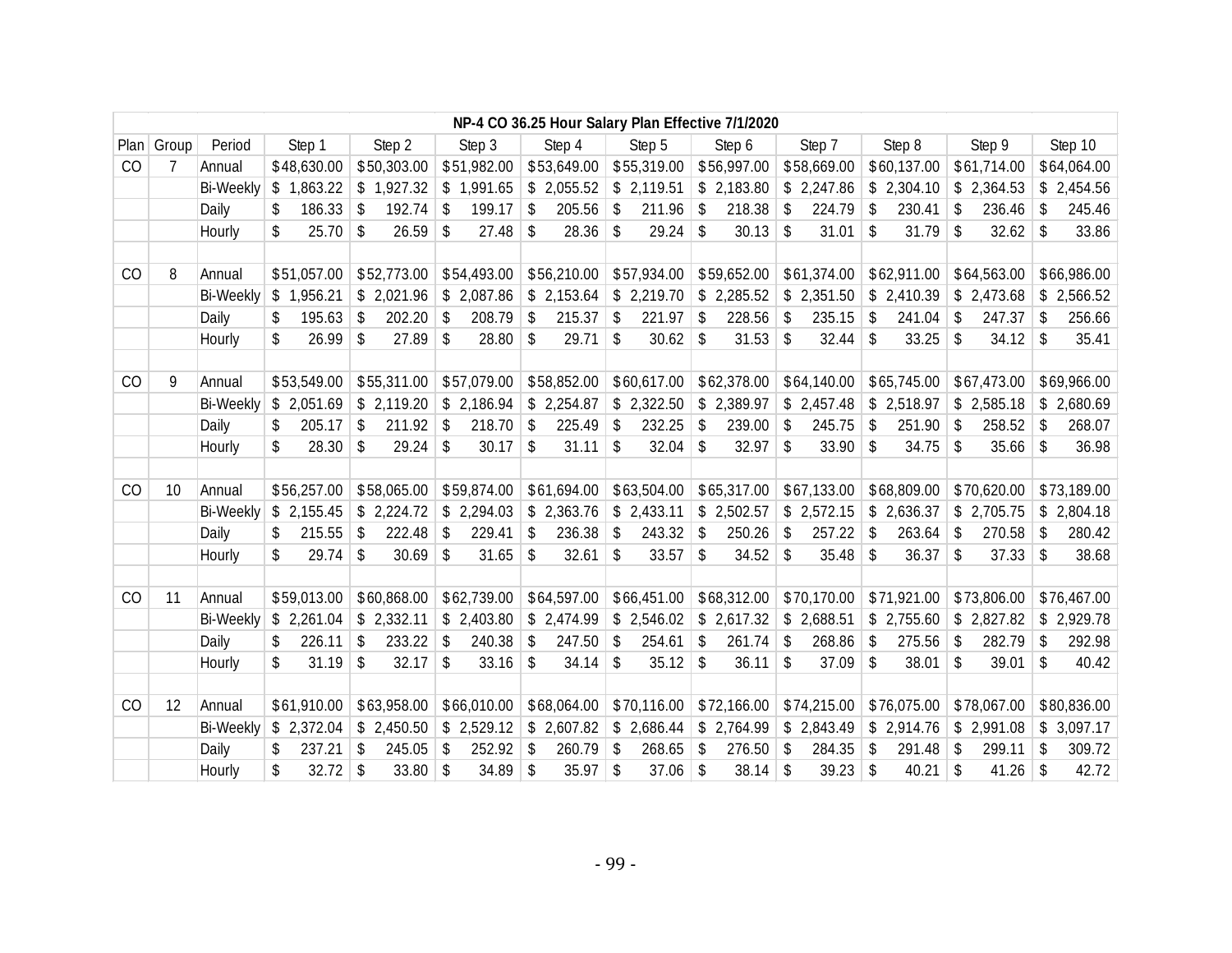|    |              |                  |              |                         |                        |              | NP-4 CO 36.25 Hour Salary Plan Effective 7/1/2020 |                         |                          |               |              |                |
|----|--------------|------------------|--------------|-------------------------|------------------------|--------------|---------------------------------------------------|-------------------------|--------------------------|---------------|--------------|----------------|
|    | $Plan$ Group | Period           | Step 1       | Step 2                  | Step 3                 | Step 4       | Step 5                                            | Step 6                  | Step 7                   | Step 8        | Step 9       | Step 10        |
| CO | 13           | Annual           | \$64,801.00  | \$66,944.00             | \$69,086.00            | \$71,223.00  | \$73,350.00                                       | \$75,480.00             | \$77,604.00              | \$79,543.00   | \$81,634.00  | \$84,484.00    |
|    |              | <b>Bi-Weekly</b> | \$2,482.80   | \$2,564.91              | \$2,646.98             | \$2,728.86   | 2,810.35<br>\$                                    | 2,891.96<br>\$          | \$2,973.34               | 3,047.63      | 3,127.74     | 3,236.94<br>S  |
|    |              | Daily            | 248.28<br>\$ | \$<br>256.50            | 264.70                 | 272.89<br>\$ | 281.04<br>\$                                      | 289.20<br>\$.           | 297.34<br>\$             | 304.77        | 312.78<br>\$ | 323.70<br>\$   |
|    |              | Hourly           | \$<br>34.25  | 35.38<br>S              | 36.51<br>S.            | 37.64<br>\$  | 38.77<br>-\$                                      | 39.89<br>\$             | 41.02<br>\$              | 42.04<br>S    | 43.15<br>S.  | 44.65          |
|    |              |                  |              |                         |                        |              |                                                   |                         |                          |               |              |                |
| CO | 14           | Annual           | \$67,954.00  | \$70,193.00             | \$72,437.00            | \$74,671.00  | \$76,891.00                                       | \$79,112.00             | \$81,333.00              | \$83,366.00   | \$85,558.00  | \$88,491.00    |
|    |              | <b>Bi-Weekly</b> | \$2,603.61   | \$2,689.39              | \$2,775.37             | \$2,860.96   | \$2,946.02                                        | \$3,031.12              | \$3,116.21               | \$3,194.10    | \$3,278.09   | \$3,390.46     |
|    |              | Daily            | 260.37       | 268.94<br>\$.           | 277.54<br>\$.          | 286.10<br>\$ | 294.61<br>-\$                                     | 303.12<br><sup>\$</sup> | 311.63<br>$\mathfrak{L}$ | 319.41        | 327.81<br>\$ | 339.05<br>\$.  |
|    |              | Hourly           | \$<br>35.92  | 37.10<br>\$             | 38.29<br>\$            | \$<br>39.47  | 40.64<br>\$                                       | 41.81<br>\$             | 42.99<br>\$              | 44.06<br>\$   | 45.22<br>\$  | 46.77<br>S     |
|    |              |                  |              |                         |                        |              |                                                   |                         |                          |               |              |                |
| CO | 15           | Annual           | \$71,262.00  | \$73,605.00             | \$75,952.00            | \$78,285.00  | \$80,602.00                                       | \$82,923.00             | \$85,239.00              | \$87,370.00   | \$89,665.00  | \$92,692.00    |
|    |              | Bi-Weekly        | \$2,730.35   | \$2,820.12              | \$2,910.04             | \$2,999.43   | \$3,088.20                                        | \$3,177.13              | \$3,265.87               | \$3,347.51    | \$3,435.45   | \$3,551.42     |
|    |              | Daily            | 273.04       | 282.02<br>-S            | 291.01<br>-S           | 299.95<br>\$ | 308.82<br>\$                                      | 317.72<br>\$            | 326.59<br>S.             | 334.76        | 343.55<br>S. | 355.15<br>S    |
|    |              | Hourly           | \$<br>37.66  | 38.90<br>\$             | 40.14<br>\$            | \$<br>41.38  | 42.60<br>\$                                       | 43.83<br>\$             | 45.05<br>\$              | 46.18<br>S    | 47.39<br>S.  | 48.99<br>\$.   |
|    |              |                  |              |                         |                        |              |                                                   |                         |                          |               |              |                |
| CO | 16           | Annual           | \$74,759.00  | \$77,194.00             | \$79,619.00            | \$82,050.00  | \$84,478.00                                       | \$86,912.00             | \$89,340.00              | \$91,572.00   | \$93,977.00  | \$97,152.00    |
|    |              | <b>Bi-Weekly</b> | \$2,864.33   | \$2,957.63              | \$3,050.54             | \$3,143.68   | \$3,236.71                                        | \$3,329.97              | \$3,422.99               | \$3,508.51    | \$3,600.66   | 3,722.30<br>S. |
|    |              | Daily            | 286.44<br>\$ | 295.77<br>\$            | 305.06<br>\$.          | 314.37<br>\$ | 323.68<br>\$                                      | 333.00<br>\$            | 342.30<br>\$             | 350.86<br>\$. | 360.07<br>\$ | 372.23<br>\$   |
|    |              | Hourly           | \$<br>39.51  | $\mathfrak{L}$<br>40.80 | 42.08<br>$\mathcal{S}$ | 43.37<br>\$  | 44.65<br>-\$                                      | 45.94<br>$\mathcal{S}$  | 47.22<br>$\mathfrak{L}$  | 48.40         | 49.67<br>-\$ | 51.35          |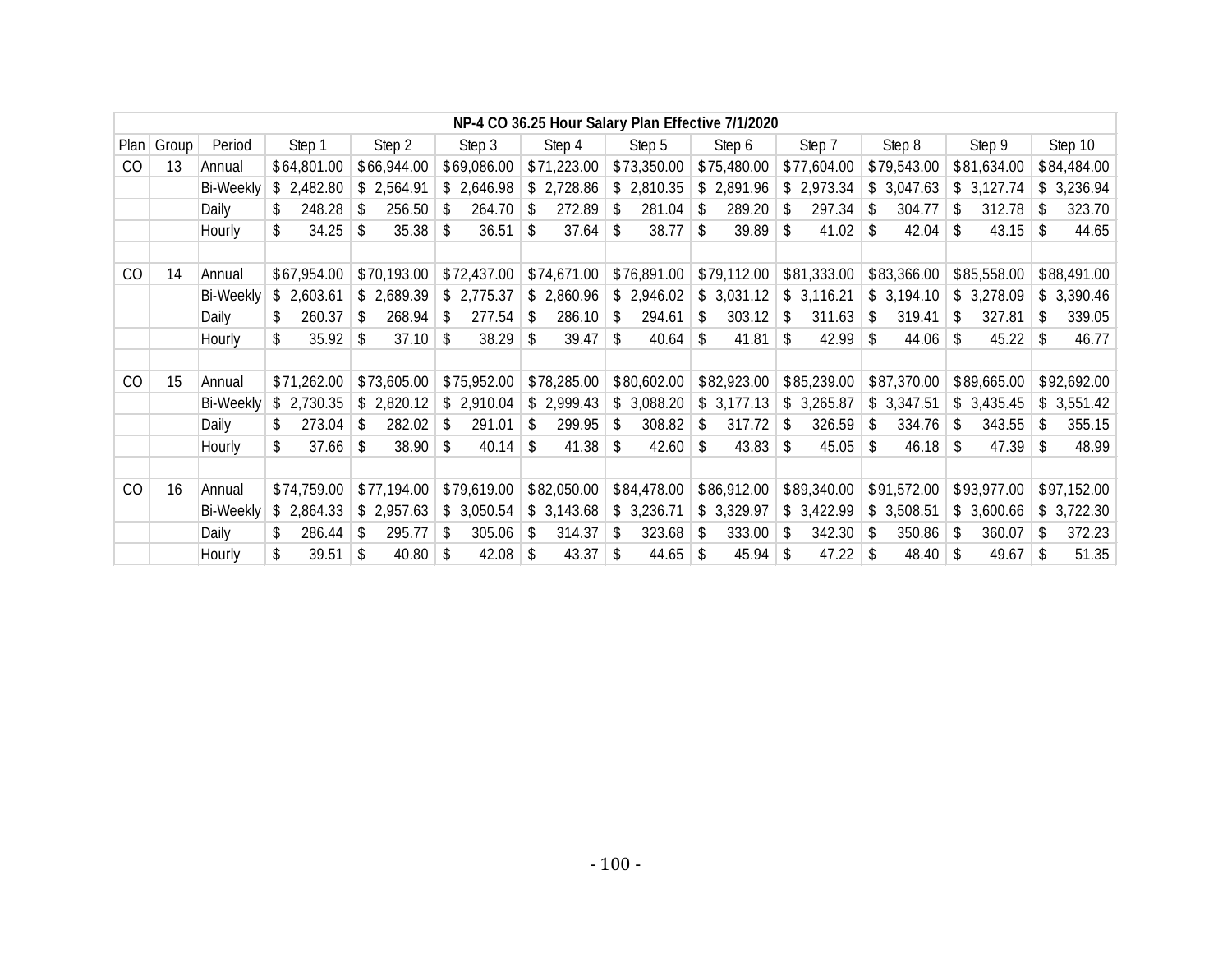#### **NP-4 CP 40 Hour Salary Plan Effective 07/01/2015**

| Plan      | Group Period Step 1 |            | Step 2                  | Step 3                                                                                                      | Step 4     | Step 5     | Step 6     | Step 7                                          | Step 8      | Step 9      | Step 10                                                                                                                  |
|-----------|---------------------|------------|-------------------------|-------------------------------------------------------------------------------------------------------------|------------|------------|------------|-------------------------------------------------|-------------|-------------|--------------------------------------------------------------------------------------------------------------------------|
| CP        | 1 Annual            |            | \$38,107.00 \$39,261.00 | \$40,409.00                                                                                                 |            |            |            | \$41,570.00 \$42,776.00 \$43,981.00 \$45,188.00 | \$46,319.00 | \$47,528.00 | \$49,547.00                                                                                                              |
|           | Bi-Wk               | \$1,460.04 | \$1,504.26              | \$1,548.24                                                                                                  | \$1,592.73 | \$1,638.93 | \$1,685.10 | \$1,731.35                                      | \$1,774.68  | \$1,821.00  | \$1,898.36                                                                                                               |
|           | Daily               | \$146.01   | \$150.43                | \$154.83                                                                                                    | \$159.28   | \$163.90   | \$168.51   | \$173.14                                        | \$177.47    | \$182.10    | \$189.84                                                                                                                 |
|           | Hourly              | \$18.26    | \$18.81                 | \$19.36                                                                                                     | \$19.91    | \$20.49    | \$21.07    | \$21.65                                         | \$22.19     | \$22.77     | \$23.73                                                                                                                  |
|           |                     |            |                         |                                                                                                             |            |            |            |                                                 |             |             |                                                                                                                          |
| CP        | 7 Annual            |            |                         | \$50,092.00 \$51,815.00 \$53,544.00 \$55,263.00 \$56,981.00 \$58,712.00 \$60,433.00 \$61,944.00 \$63,570.00 |            |            |            |                                                 |             |             | \$65,988.00                                                                                                              |
|           | Bi-Wk               | \$1,919.24 | \$1,985.25              | \$2,051.50                                                                                                  | \$2,117.36 | \$2,183.19 | \$2,249.51 | \$2,315.45                                      | \$2,373.34  | \$2,435.64  | \$2,528.28                                                                                                               |
|           | Daily               | \$191.93   | \$198.53                | \$205.15                                                                                                    | \$211.74   | \$218.32   | \$224.96   | \$231.55                                        | \$237.34    | \$243.57    | \$252.83                                                                                                                 |
|           | Hourly              | \$24.00    | \$24.82                 | \$25.65                                                                                                     | \$26.47    | \$27.29    | \$28.12    | \$28.95                                         | \$29.67     | \$30.45     | \$31.61                                                                                                                  |
| CP        | 12 Annual           |            |                         | \$63,771.00 \$65,880.00 \$67,994.00 \$70,111.00 \$72,225.00 \$74,337.00 \$76,447.00 \$78,362.00 \$80,417.00 |            |            |            |                                                 |             |             | \$83,267.00                                                                                                              |
|           | <b>Bi-Wk</b>        | \$2,443.34 | \$2,524.14              | \$2,605.14                                                                                                  | \$2,686.25 | \$2,767.25 | \$2,848.17 | \$2,929.01                                      | \$3,002.38  | \$3,081.12  | \$3,190.31                                                                                                               |
|           | Daily               | \$244.34   | \$252.42                | \$260.52                                                                                                    | \$268.63   | \$276.73   | \$284.82   | \$292.91                                        | \$300.24    | \$308.12    | \$319.04                                                                                                                 |
|           | Hourly              | \$30.55    | \$31.56                 | \$32.57                                                                                                     | \$33.58    | \$34.60    | \$35.61    | \$36.62                                         | \$37.53     | \$38.52     | \$39.88                                                                                                                  |
|           |                     |            |                         |                                                                                                             |            |            |            |                                                 |             |             |                                                                                                                          |
| CP        | 13 Annual           |            |                         | \$66,749.00 \$68,955.00 \$71,162.00 \$73,363.00 \$75,554.00 \$77,748.00 \$79,938.00 \$81,935.00 \$84,088.00 |            |            |            |                                                 |             |             | \$87,022.00                                                                                                              |
|           | Bi-Wk               | \$2,557.44 | \$2,641.96              | \$2,726.52                                                                                                  | \$2,810.85 | \$2,894.79 | \$2,978.86 | \$3,062.76                                      | \$3,139.28  | \$3,221.77  | \$3,334.18                                                                                                               |
|           | Daily               | \$255.75   | \$264.20                | \$272.66                                                                                                    | \$281.09   | \$289.48   | \$297.89   | \$306.28                                        | \$313.93    | \$322.18    | \$333.42                                                                                                                 |
|           | Hourly              | \$31.97    | \$33.03                 | \$34.09                                                                                                     | \$35.14    | \$36.19    | \$37.24    | \$38.29                                         | \$39.25     | \$40.28     | \$41.68                                                                                                                  |
|           |                     |            |                         |                                                                                                             |            |            |            |                                                 |             |             |                                                                                                                          |
| <b>CP</b> | 14 Annual           |            |                         | \$69,997.00 \$72,304.00 \$74,614.00 \$76,914.00 \$79,201.00 \$81,491.00 \$83,779.00 \$85,873.00 \$88,129.00 |            |            |            |                                                 |             |             | \$91,152.00                                                                                                              |
|           | <b>Bi-Wk</b>        | \$2,681.88 | \$2,770.27              | \$2,858.78                                                                                                  | \$2,946.90 | \$3,034.53 | \$3,122.27 | \$3,209.93                                      | \$3,290.16  | \$3,376.60  | \$3,492.42                                                                                                               |
|           | Daily               | \$268.19   | \$277.03                | \$285.88                                                                                                    | \$294.69   | \$303.46   | \$312.23   | \$321.00                                        | \$329.02    | \$337.66    | \$349.25                                                                                                                 |
|           | Hourly              | \$33.53    | \$34.63                 | \$35.74                                                                                                     | \$36.84    | \$37.94    | \$39.03    | \$40.13                                         | \$41.13     | \$42.21     | \$43.66                                                                                                                  |
| CP        | 15 Annual           |            |                         | \$73,403.00 \$75,817.00 \$78,234.00 \$80,638.00 \$83,026.00 \$85,415.00 \$87,801.00 \$89,996.00 \$92,361.00 |            |            |            |                                                 |             |             | \$95,478.00                                                                                                              |
|           | <b>Bi-Wk</b>        | \$2,812.38 | \$2,904.87              | \$2,997.48                                                                                                  | \$3,089.58 | \$3,181.08 | \$3,272.61 | \$3,364.03                                      | \$3,448.13  | \$3,538.74  | \$3,658.17                                                                                                               |
|           | Daily               | \$281.24   | \$290.49                | \$299.75                                                                                                    | \$308.96   | \$318.11   | \$327.27   | \$336.41                                        | \$344.82    | \$353.88    | \$365.82                                                                                                                 |
|           | Hourly              | \$35.16    | \$36.32                 | \$37.47                                                                                                     | \$38.62    | \$39.77    | \$40.91    | \$42.06                                         | \$43.11     | \$44.24     | \$45.73                                                                                                                  |
|           |                     |            |                         |                                                                                                             |            |            |            |                                                 |             |             |                                                                                                                          |
| CP        | 16 Annual           |            |                         |                                                                                                             |            |            |            |                                                 |             |             | \$77,006.00 \$79,513.00 \$82,013.00 \$84,520.00 \$87,017.00 \$89,525.00 \$92,025.00 \$94,329.00 \$96,802.00 \$100,073.00 |
|           | <b>Bi-Wk</b>        | \$2,950.43 | \$3,046.48              | \$3,142.27                                                                                                  | \$3,238.32 | \$3,333.99 | \$3,430.08 | \$3,525.87                                      | \$3,614.14  | \$3,708.89  | \$3,834.22                                                                                                               |
|           | Daily               | \$295.05   | \$304.65                | \$314.23                                                                                                    | \$323.84   | \$333.40   | \$343.01   | \$352.59                                        | \$361.42    | \$370.89    | \$383.43                                                                                                                 |
|           | Hourly              | \$36.89    | \$38.09                 | \$39.28                                                                                                     | \$40.48    | \$41.68    | \$42.88    | \$44.08                                         | \$45.18     | \$46.37     | \$47.93                                                                                                                  |
|           |                     |            |                         |                                                                                                             |            |            |            |                                                 |             |             |                                                                                                                          |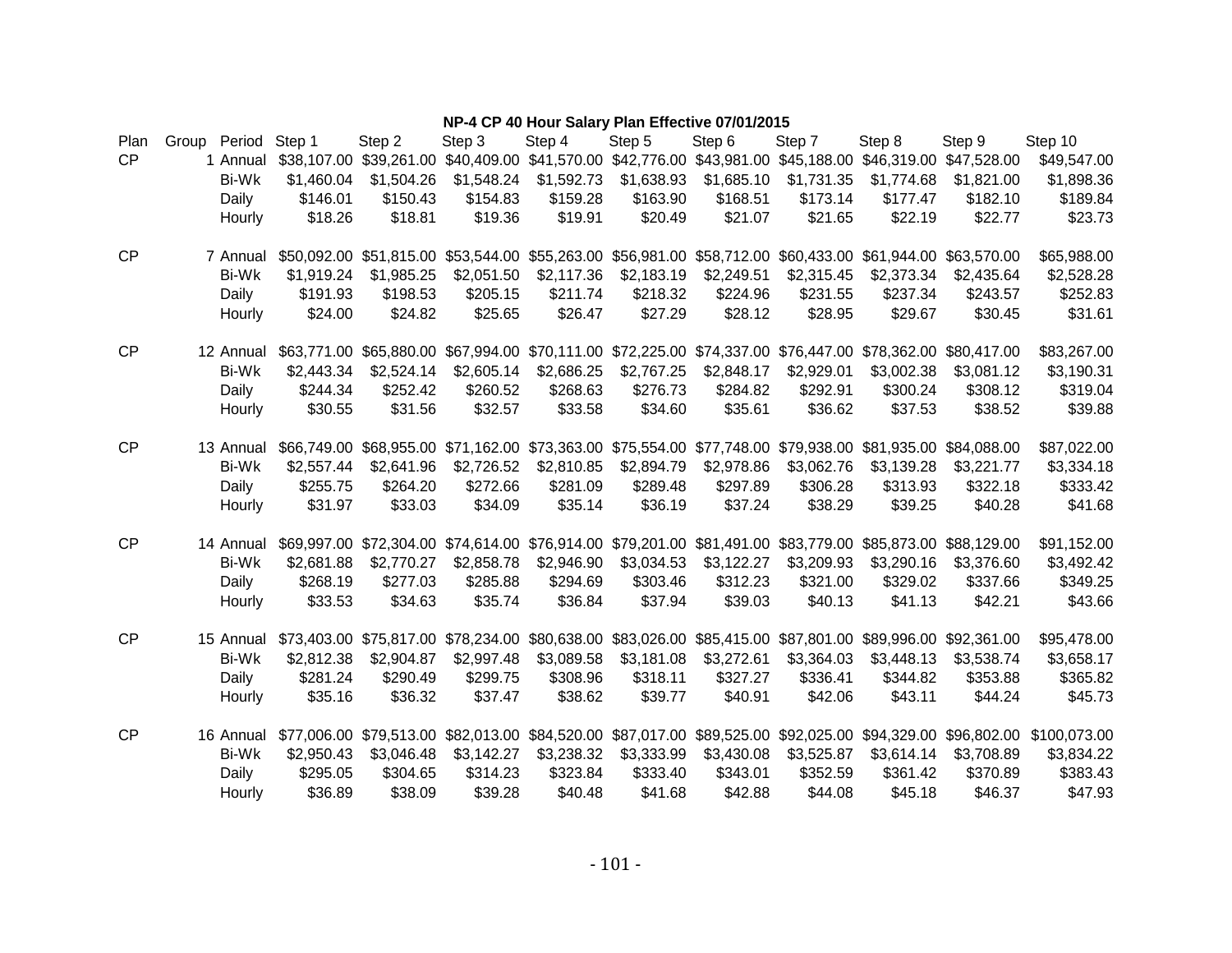| NP-4 CP 40 Hour Salary Plan Effective 7/1/2019 |                |                   |                                    |              |              |              |              |              |              |              |                        |                |
|------------------------------------------------|----------------|-------------------|------------------------------------|--------------|--------------|--------------|--------------|--------------|--------------|--------------|------------------------|----------------|
|                                                |                | Plan Group Period | Step 1                             | Step 2       | Step 3       | Step 4       | Step 5       | Step 6       | Step 7       | Step 8       | Step 9                 | Step 10        |
| CP                                             | 1              | Annual            | \$39,441.00                        | \$40,636.00  | \$41,824.00  | \$43,025.00  | \$44,274.00  | \$45,521.00  | \$46,770.00  | \$47,941.00  | \$49,192.00            | \$51,282.00    |
|                                                |                | Bi-Wk             | \$1,511.15                         | \$1,556.94   | \$1,602.46   | \$1,648.47   | \$1,696.33   | \$1,744.10   | \$1,791.96   | \$1,836.82   | \$<br>1,884.76         | 1,964.83<br>\$ |
|                                                |                | Daily             | \$<br>151.12                       | \$<br>155.70 | \$<br>160.25 | \$<br>164.85 | \$<br>169.64 | \$<br>174.41 | 179.20<br>\$ | \$<br>183.69 | \$<br>188.48           | \$<br>196.49   |
|                                                |                | Hourly            | \$<br>18.89                        | \$<br>19.47  | \$<br>20.04  | \$<br>20.61  | \$<br>21.21  | \$<br>21.81  | \$<br>22.40  | \$<br>22.97  | \$<br>23.56            | \$<br>24.57    |
|                                                |                |                   |                                    |              |              |              |              |              |              |              |                        |                |
| CP                                             | $\overline{7}$ | Annual            | \$51,846.00                        | \$53,629.00  | \$55,419.00  | \$57,198.00  | \$58,976.00  | \$60,767.00  | \$62,549.00  | \$64,113.00  | \$65,795.00            | \$68,298.00    |
|                                                |                | Bi-Wk             | \$1,986.44                         | \$2,054.76   | \$2,123.34   | \$2,191.50   | \$2,259.62   | \$2,328.24   | \$2,396.52   | \$2,456.44   | \$<br>2,520.89         | 2,616.79<br>\$ |
|                                                |                | Daily             | \$<br>198.65                       | \$<br>205.48 | \$<br>212.34 | \$<br>219.15 | \$<br>225.97 | \$<br>232.83 | \$<br>239.66 | \$<br>245.65 | \$<br>252.09           | \$<br>261.68   |
|                                                |                | Hourly            | \$<br>24.84                        | \$<br>25.69  | \$<br>26.55  | \$<br>27.40  | \$<br>28.25  | \$<br>29.11  | \$<br>29.96  | \$<br>30.71  | \$<br>31.52            | \$<br>32.71    |
|                                                |                |                   |                                    |              |              |              |              |              |              |              |                        |                |
| CP                                             | 12             | Annual            | \$66,003.00                        | \$68,186.00  | \$70,374.00  | \$72,565.00  | \$74,753.00  | \$76,939.00  | \$79,123.00  | \$81,105.00  | \$83,232.00            | \$86,182.00    |
|                                                |                | <b>Bi-Wk</b>      | \$2,528.86                         | \$2,612.50   | \$2,696.33   | \$2,780.27   | \$2,864.10   | \$2,947.86   | \$3,031.54   | \$3,107.48   | \$<br>3,188.97         | \$<br>3,302.00 |
|                                                |                | Daily             | \$<br>252.89                       | \$<br>261.25 | \$<br>269.64 | \$<br>278.03 | \$<br>286.41 | \$<br>294.79 | \$<br>303.16 | \$<br>310.75 | \$<br>318.90           | \$<br>330.20   |
|                                                |                | Hourly            | \$<br>31.62                        | \$<br>32.66  | \$<br>33.71  | \$<br>34.76  | \$<br>35.81  | \$<br>36.85  | \$<br>37.90  | \$<br>38.85  | \$<br>39.87            | \$<br>41.28    |
|                                                |                |                   |                                    |              |              |              |              |              |              |              |                        |                |
| <b>CP</b>                                      | 13             | Annual            | \$69,086.00                        | \$71,369.00  | \$73,653.00  | \$75,931.00  | \$78,199.00  | \$80,470.00  | \$82,736.00  | \$84,803.00  | \$87,032.00            | \$90,068.00    |
|                                                |                | <b>Bi-Wk</b>      | \$2,646.98                         | \$2,734.45   | \$2,821.96   | \$2,909.24   | \$2,996.14   | \$3,083.15   | \$3,169.97   | \$3,249.16   | \$<br>3,334.56         | \$<br>3,450.89 |
|                                                |                | Daily             | \$<br>264.70                       | \$<br>273.45 | \$<br>282.20 | \$<br>290.93 | \$<br>299.62 | \$<br>308.32 | \$<br>317.00 | \$<br>324.92 | \$<br>333.46           | \$<br>345.09   |
|                                                |                | Hourly            | $\frac{1}{2}$<br>33.09             | \$<br>34.19  | \$<br>35.28  | \$<br>36.37  | \$<br>37.46  | \$<br>38.54  | \$<br>39.63  | \$<br>40.62  | \$<br>41.69            | \$<br>43.14    |
|                                                |                |                   |                                    |              |              |              |              |              |              |              |                        |                |
| <b>CP</b>                                      | 14             | Annual            | \$72,447.00                        | \$74,835.00  | \$77,226.00  | \$79,606.00  | \$81,974.00  | \$84,344.00  | \$86,712.00  | \$88,879.00  | \$91,214.00            | \$94,343.00    |
|                                                |                | Bi-Wk             | \$2,775.75                         | \$2,867.25   | \$2,958.86   | \$3,050.04   | \$3,140.77   | \$3,231.58   | \$3,322.30   | \$3,405.33   | \$<br>3,494.79         | \$<br>3,614.68 |
|                                                |                | Daily             | \$<br>277.58                       | \$<br>286.73 | \$<br>295.89 | \$<br>305.01 | \$<br>314.08 | \$<br>323.16 | \$<br>332.23 | \$<br>340.54 | \$<br>349.48           | \$<br>361.47   |
|                                                |                | Hourly            | \$<br>34.70                        | \$<br>35.85  | \$<br>36.99  | \$<br>38.13  | \$<br>39.26  | \$<br>40.40  | \$<br>41.53  | \$<br>42.57  | \$<br>43.69            | \$<br>45.19    |
| <b>CP</b>                                      | 15             | Annual            | \$75,973.00                        | \$78,471.00  | \$80,973.00  | \$83,461.00  | \$85,932.00  | \$88,405.00  | \$90,875.00  | \$93,146.00  | \$95,594.00            | \$98,820.00    |
|                                                |                | Bi-Wk             | \$2,910.85                         | \$3,006.56   | \$3,102.42   | \$3,197.74   | \$3,292.42   | \$3,387.17   | \$3,481.81   | \$3,568.82   | \$<br>3,662.61         | 3,786.21<br>\$ |
|                                                |                | Daily             | \$<br>291.09                       | \$<br>300.66 | \$<br>310.25 | \$<br>319.78 | S.<br>329.25 | \$<br>338.72 | \$<br>348.19 | \$<br>356.89 | \$<br>366.27           | \$<br>378.63   |
|                                                |                | Hourly            | \$<br>36.39                        | \$<br>37.59  | \$<br>38.79  | \$<br>39.98  | \$<br>41.16  | \$<br>42.34  | \$<br>43.53  | \$<br>44.62  | $\sqrt[6]{2}$<br>45.79 | \$<br>47.33    |
|                                                |                |                   |                                    |              |              |              |              |              |              |              |                        |                |
| <b>CP</b>                                      | 16             | Annual            | \$79,702.00                        | \$82,296.00  | \$84,884.00  | \$87,479.00  | \$90,063.00  | \$92,659.00  | \$95,246.00  | \$97,631.00  | \$100,191.00           | \$103,576.00   |
|                                                |                | Bi-Wk             | \$3,053.72                         | \$3,153.11   | \$3,252.27   | \$3,351.69   | \$3,450.69   | \$3,550.16   | \$3,649.28   | \$3,740.66   | \$<br>3,838.74         | 3,968.43<br>\$ |
|                                                |                | Daily             | \$<br>305.38                       | \$<br>315.32 | \$<br>325.23 | \$<br>335.17 | \$<br>345.07 | \$<br>355.02 | \$<br>364.93 | \$<br>374.07 | \$<br>383.88           | \$<br>396.85   |
|                                                |                | Hourly            | $\boldsymbol{\mathsf{S}}$<br>38.18 | \$<br>39.42  | \$<br>40.66  | \$<br>41.90  | \$<br>43.14  | \$<br>44.38  | \$<br>45.62  | \$<br>46.76  | \$<br>47.99            | \$<br>49.61    |